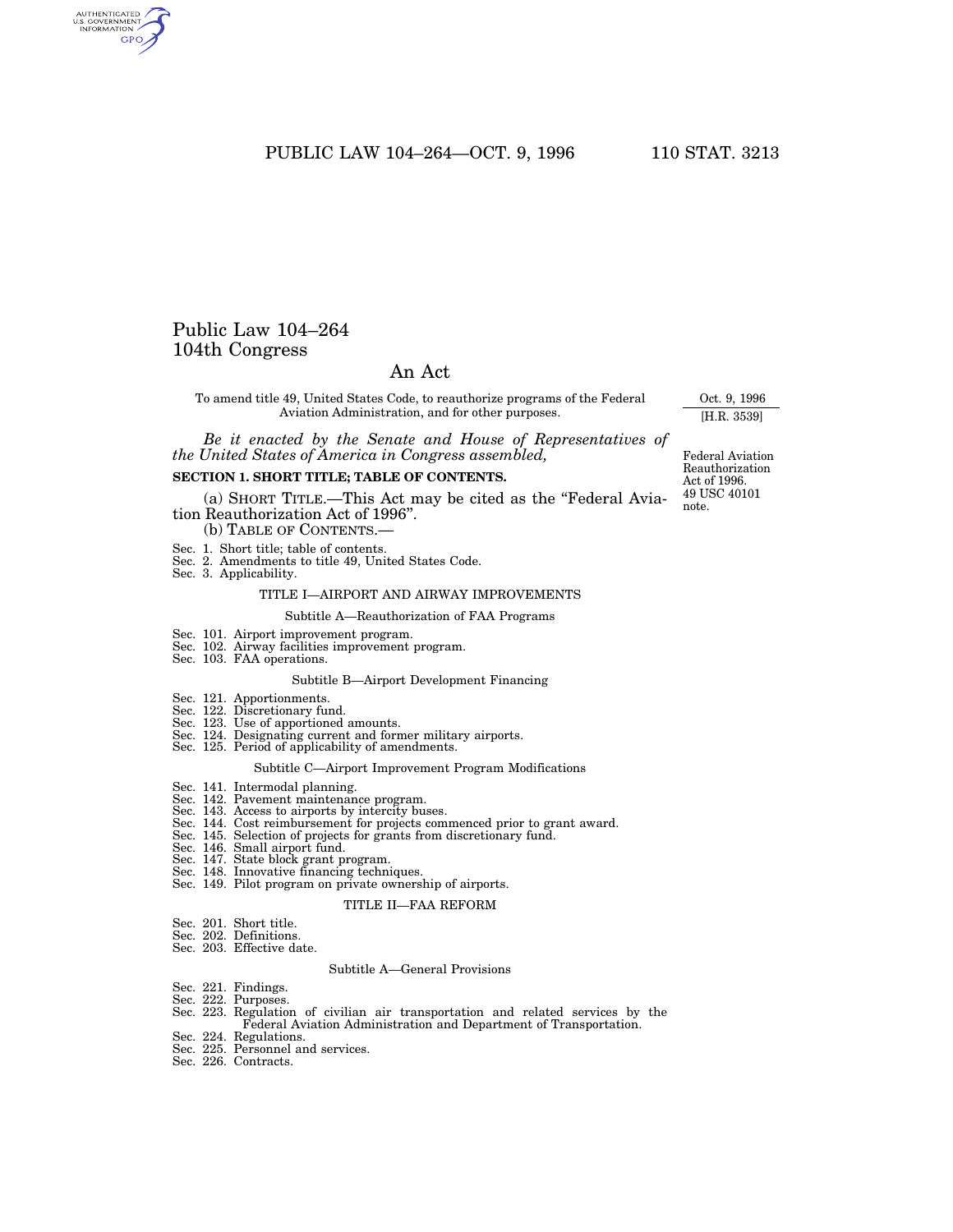- Sec. 227. Facilities.
- 
- Sec. 228. Property. Sec. 229. Transfers of funds from other Federal agencies.
- Sec. 230. Management Advisory Council.

#### Subtitle B—Federal Aviation Administration Streamlining Programs

- Sec. 251. Review of acquisition management system.
- 
- Sec. 252. Air traffic control modernization reviews. Sec. 253. Federal Aviation Administration personnel management system.
- Sec. 254. Conforming amendment.

#### Subtitle C—System To Fund Certain Federal Aviation Administration Functions

- Sec. 271. Findings.
- 
- Sec. 272. Purposes. Sec. 273. User fees for various Federal Aviation Administration services.
- Sec. 274. Independent assessment of FAA financial requirements; establishment of
- National Civil Aviation Review Commission.
- Sec. 275. Procedure for consideration of certain funding proposals.
- Sec. 276. Administrative provisions. Sec. 277. Advance appropriations for Airport and Airway Trust Fund activities. Sec. 278. Rural Air Service Survival Act.
- 

## TITLE III—AVIATION SECURITY

- Sec. 301. Report including proposed legislation on funding for airport security.
- Sec. 302. Certification of screening companies. Sec. 303. Weapons and explosive detection study.
- 
- 
- Sec. 304. Requirement for criminal history records checks. Sec. 305. Interim deployment of commercially available explosive detection equipment.
- 
- 
- Sec. 306. Audit of performance of background checks for certain personnel. Sec. 307. Passenger profiling. Sec. 308. Authority to use certain funds for airport security programs and activities.
- Sec. 309. Development of aviation security liaison agreement.
- Sec. 310. Regular joint threat assessments.
- Sec. 311. Baggage match report.
- Sec. 312. Enhanced security programs. Sec. 313. Report on air cargo.
- Sec. 314. Sense of the Senate regarding acts of international terrorism.

#### TITLE IV—AVIATION SAFETY

- Sec. 401. Elimination of dual mandate.
- 
- 
- 
- Sec. 402. Protection of voluntarily submitted information. Sec. 403. Supplemental type certificates. Sec. 404. Certification of small airports. Sec. 405. Authorization for State-specific safety measures.
- Sec. 406. Aircraft engine standards.<br>Sec. 407. Accident and safety data
- Accident and safety data classification; report on effects of publication and automated surveillance targeting systems.

#### TITLE V—PILOT RECORD SHARING

- Sec. 501. Short title.
	-
- Sec. 502. Employment investigations of pilot applicants. Sec. 503. Studies of minimum standards for pilot qualifications and of pay for training. Sec. 504. Study of minimum flight time.
- 

#### TITLE VI—CHILD PILOT SAFETY

- Sec. 601. Short title.
- Sec. 602. Child pilot safety.

#### TITLE VII—FAMILY ASSISTANCE

- Sec. 701. Short title.
- Sec. 702. Assistance by National Transportation Safety Board to families of passengers involved in aircraft accidents.
- Sec. 703. Air carrier plans to address needs of families of passengers involved in aircraft accidents.
- Sec. 704. Establishment of task force.
- Sec. 705. Limitation on statutory construction.

#### TITLE VIII—AIRPORT REVENUE PROTECTION

Sec. 801. Short title.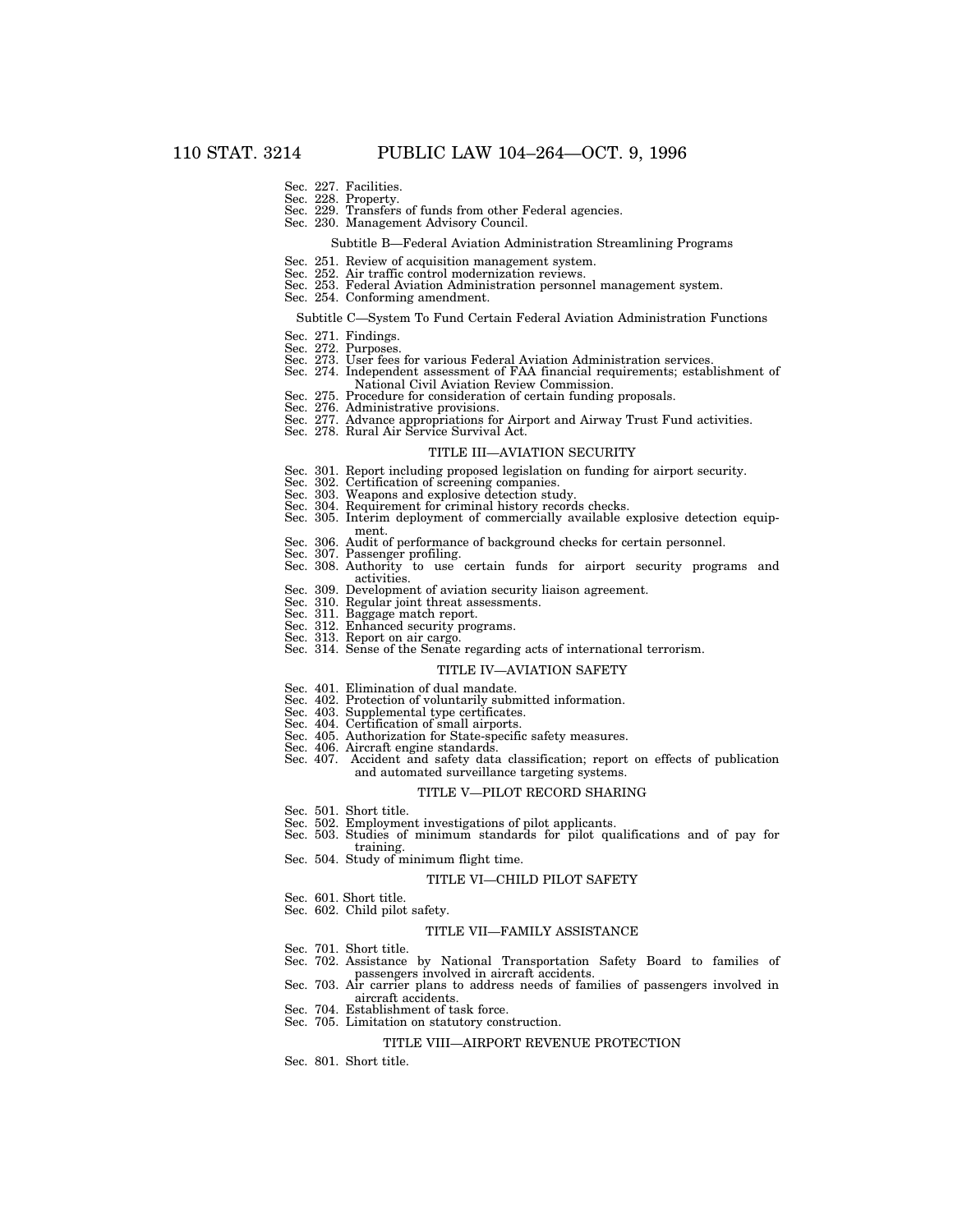- Sec. 802. Findings; purpose.
- Sec. 803. Definitions.
- Sec. 804. Restriction on use of airport revenues.
- Sec. 805. Regulations; audits and accountability.
- Sec. 806. Conforming amendments to the Internal Revenue Code of 1986.

#### TITLE IX—METROPOLITAN WASHINGTON AIRPORTS

- Sec. 901. Short title.
- Sec. 902. Use of leased property.
- Sec. 903. Board of Directors.
- Sec. 904. Termination of Board of Review.
- Sec. 905. Limitations.
- Sec. 906. Use of Dulles Airport Access Highway.
- Sec. 907. Effect of judicial order.
- Sec. 908. Amendment of lease.
- Sec. 909. Sense of the Senate.

#### TITLE X—EXTENSION OF AIRPORT AND AIRWAY TRUST FUND EXPENDITURES

#### Sec. 1001. Extension of Airport and Airway Trust Fund expenditures.

### TITLE XI—FAA RESEARCH, ENGINEERING, AND DEVELOPMENT

- Sec. 1101. Short title.
- Sec. 1102. Authorization of appropriations.
- Sec. 1103. Research priorities.
- Sec. 1104. Research advisory committee.
- Sec. 1105. National aviation research plan.

#### TITLE XII—MISCELLANEOUS PROVISIONS

- Sec. 1201. Purchase of housing units.
- Sec. 1202. Clarification of passenger facility revenues as constituting trust funds.
- Sec. 1203. Authority to close airport located near closed or realigned military base.
- Sec. 1204. Gadsden Air Depot, Alabama.
- Sec. 1205. Regulations affecting intrastate aviation in Alaska.
- Sec. 1206. Westchester County Airport, New York.
- Sec. 1207. Bedford Airport, Pennsylvania.
- Sec. 1208. Worcester Municipal Airport, Massachusetts.
- Sec. 1209. Central Florida Airport, Sanford, Florida.
- Sec. 1210. Aircraft Noise Ombudsman.
- Sec. 1211. Special rule for privately owned reliever airports.
- Sec. 1212. Sense of the Senate regarding the funding of the Federal Aviation Administration.
- Sec. 1213. Rural air fare study.
- Sec. 1214. Carriage of candidates in State and local elections.
- Sec. 1215. Special flight rules in the vicinity of Grand Canyon National Park.
- Sec. 1216. Transfer of air traffic control tower; closing of flight service stations.
- Sec. 1217. Location of Doppler radar stations, New York.
- Sec. 1218. Train whistle requirements.
- Sec. 1219. Increased fees.
- Sec. 1220. Structures interfering with air commerce.
- Sec. 1221. Hawaii cargo.

Sec. 1222. Limitation on authority of States to regulate gambling devices on vessels.

Sec. 1223. Clarifying amendment.

#### **SEC. 2. AMENDMENTS TO TITLE 49, UNITED STATES CODE.**

Except as otherwise specifically provided, whenever in this Act an amendment or repeal is expressed in terms of an amendment to, or repeal of, a section or other provision of law, the reference shall be considered to be made to a section or other provision of title 49, United States Code.

#### **SEC. 3. APPLICABILITY.**

(a) IN GENERAL.—Except as otherwise specifically provided, this Act and the amendments made by this Act apply only to fiscal years beginning after September 30, 1996.

(b) LIMITATION ON STATUTORY CONSTRUCTION.—Nothing in this Act or any amendment made by this Act shall be construed as

49 USC 106 note.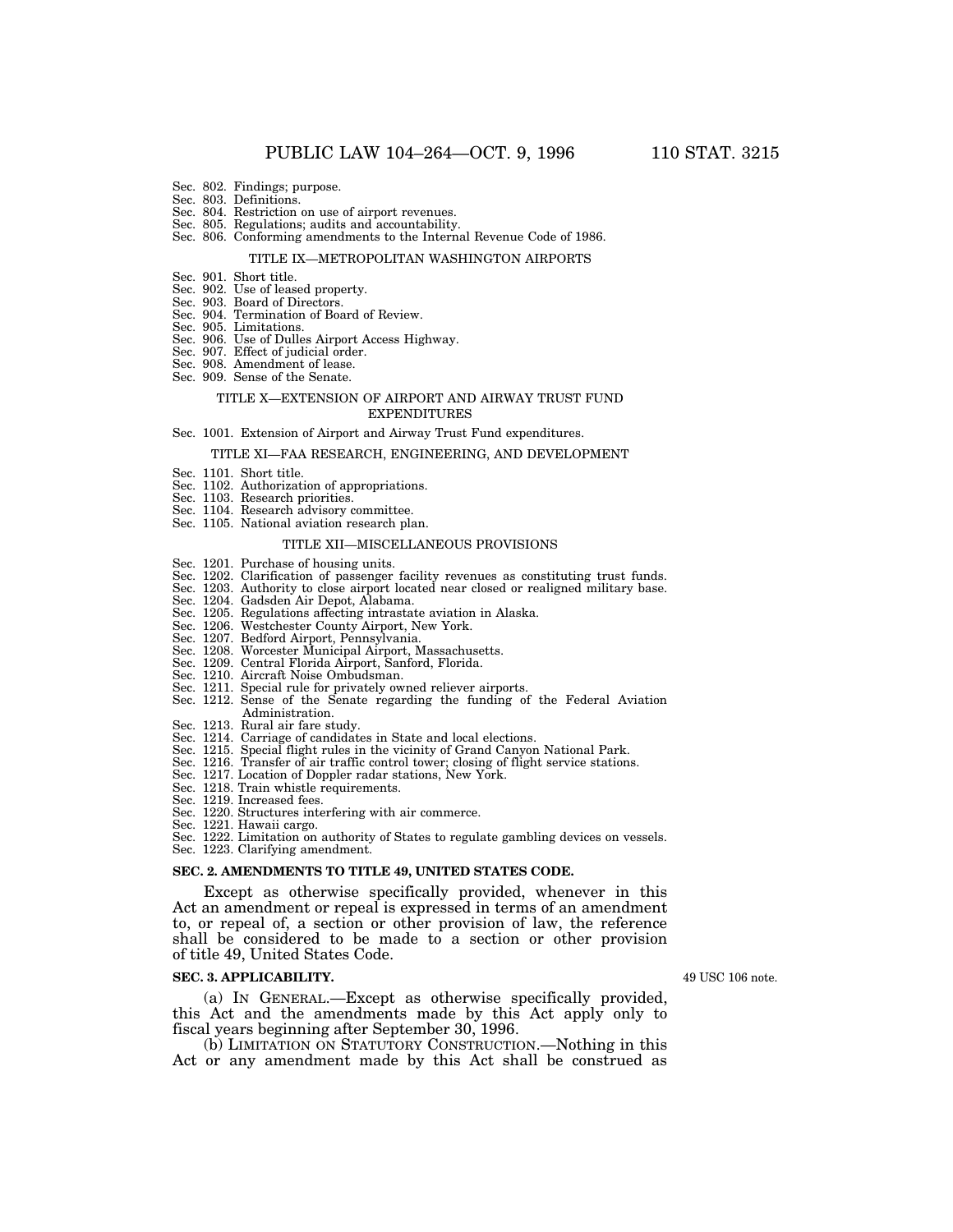affecting funds made available for a fiscal year ending before October 1, 1996.

# **TITLE I—AIRPORT AND AIRWAY IMPROVEMENTS**

# **Subtitle A—Reauthorization of FAA Programs**

## **SEC. 101. AIRPORT IMPROVEMENT PROGRAM.**

(a) AUTHORIZATION OF APPROPRIATIONS.—Section 48103 is amended—

(1) by striking ''September 30, 1981'' and inserting ''September 30, 1996''; and

(2) by striking ''\$17,583,500,000'' and all that follows through the period at the end and inserting the following: ''\$2,280,000,000 for fiscal years ending before October 1, 1997, and \$4,627,000,000 for fiscal years ending before October 1, 1998."

(b) OBLIGATIONAL AUTHORITY.—Section 47104(c) is amended by striking "1996" and inserting "1998".

#### **SEC. 102. AIRWAY FACILITIES IMPROVEMENT PROGRAM.**

(a) AUTHORIZATION OF APPROPRIATIONS.—Section 48101(a) is amended by striking paragraphs (1) through (4) and inserting the following:

''(1) \$2,068,000,000 for fiscal year 1997.

 $(2)$  \$2,129,000,000 for fiscal year 1998.".

(b) CLERICAL AMENDMENTS.—Chapter 481 is amended—

(1) by striking the heading for section 48101 and inserting the following:

### **''§ 48101. Air navigation facilities and equipment''**; and

(2) in the table of sections by striking the item relating to section 48101 and inserting the following:

''48101. Air navigation facilities and equipment.''.

### **SEC. 103. FAA OPERATIONS.**

(a) AUTHORIZATION OF APPROPRIATIONS FROM GENERAL FUND.— Section 106(k) is amended by striking "\$4,088,000,000" and all that follows through the period at the end and inserting the following: ''\$5,158,000,000 for fiscal year 1997 and \$5,344,000,000 for fiscal year 1998.''.

(b) AUTHORIZATION OF APPROPRIATIONS FROM TRUST FUND.— Section 48104(c) is amended—

 $(1)$  in the subsection heading by striking "1996" and inserting ''1998'';

(2) in the matter preceding paragraph (1) by striking ''1994, 1995, and 1996'' and inserting ''1994 through 1998''; and 1995, and 1996" and inserting "1994 through 1998"; and<br>
(3) in paragraph (2)(A) by striking "70 percent" and insert-

ing ''72.5 percent''.

(c) LIMITATION ON OBLIGATING OR EXPENDING AMOUNTS.—Section  $48108(c)$  is amended by striking "1996" and inserting "1998".

(d) CLERICAL AMENDMENTS.—Chapter 481 is amended—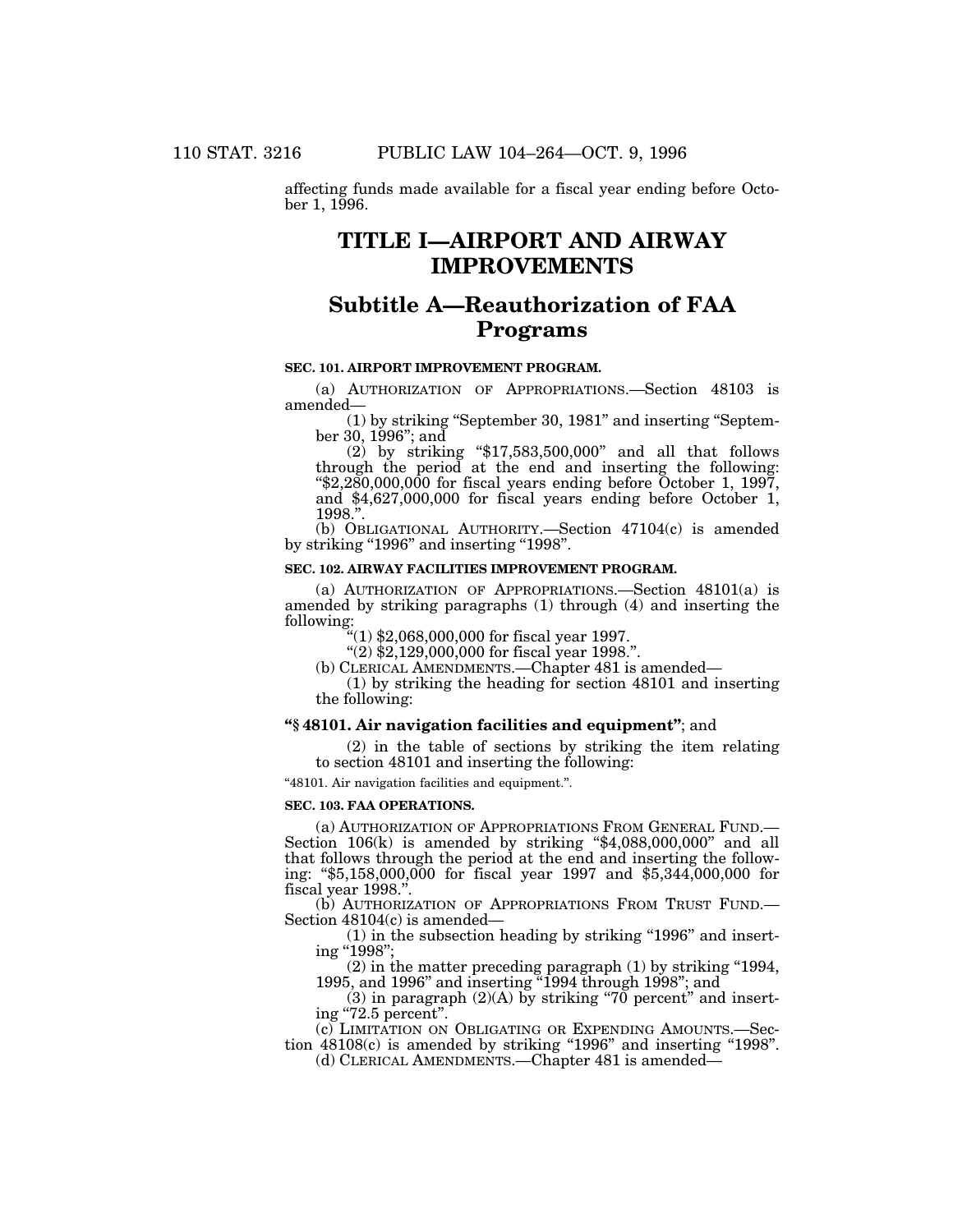(1) by striking the heading for section 48104 and inserting the following:

## **''§ 48104. Operations and maintenance''**; and

(2) in the table of sections by striking the item relating to section 48104 and inserting the following:

''48104. Operations and maintenance.''.

# **Subtitle B—Airport Development Financing**

## **SEC. 121. APPORTIONMENTS.**

(a) AMOUNTS APPORTIONED TO SPONSORS.—

(1) PRIMARY AIRPORTS.—Section  $47114(c)(1)(A)$  is amended—

 $(A)$  by striking "and" at the end of clause (iii);

(B) in clause (iv) by striking ''additional passenger boarding" and inserting "of the next 500,000 passenger boardings'';

(C) by striking the period at the end of clause (iv) and inserting ''; and''; and

(D) by adding at the end the following:

" $(v)$  \$.50 for each additional passenger boarding at the airport during the prior calendar year.''.

(2) CARGO ONLY AIRPORTS.  $-$  Section 47114(c)(2) of such title is amended to read as follows:

''(2) CARGO ONLY AIRPORTS.—

''(A) APPORTIONMENT.—Subject to subparagraph (D), the Secretary shall apportion an amount equal to 2.5 percent of the amount subject to apportionment each fiscal year to the sponsors of airports served by aircraft providing air transportation of only cargo with a total annual landed weight of more than 100,000,000 pounds.

''(B) SUBALLOCATION FORMULA.—Any funds apportioned under subparagraph (A) to sponsors of airports described in subparagraph (A) shall be allocated among those airports in the proportion that the total annual landed weight of aircraft described in subparagraph (A) landing at each of those airports bears to the total annual landed weight of those aircraft landing at all those airports.

''(C) LIMITATION.—Not more than 8 percent of the amount apportioned under subparagraph  $(A)$  may be apportioned for any one airport.

''(D) DISTRIBUTION TO OTHER AIRPORTS.—Before apportioning amounts to the sponsors of airports under subparagraph (A) for a fiscal year, the Secretary may set-aside a portion of such amounts for distribution to the sponsors of other airports, selected by the Secretary, that the Secretary finds will be served primarily by aircraft providing air transportation of only cargo.

"(E) DETERMINATION OF LANDED WEIGHT.-Landed weight under this paragraph is the landed weight of aircraft landing at each airport described in subparagraph (A) during the prior calendar year.''.

(3) REPEAL OF LIMITATION.—Section  $47114(c)(3)$  is repealed.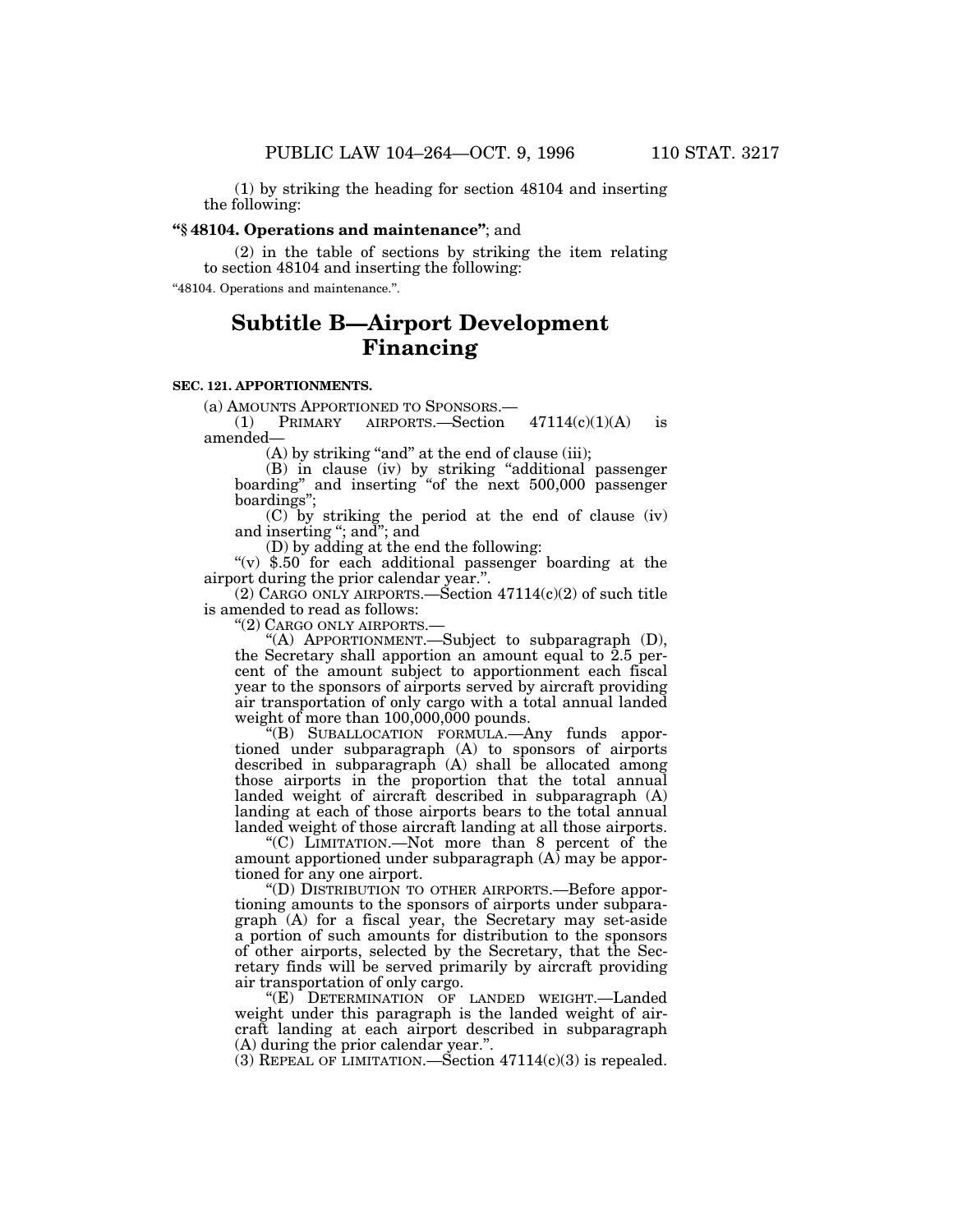(b) AMOUNTS APPORTIONED TO STATES.—Section  $47114(d)(2)$  of such title is amended—

 $(1)$  by striking "12" and inserting "18.5";

 $(2)$  in subparagraph  $(A)$  by striking "one" and inserting ''0.66'';

 $(3)$  in each of subparagraphs  $(B)$  and  $(C)$  by striking "49.5" and inserting "49.67"; and

(4) in each of subparagraphs (B) and (C) by striking "except" the second place it appears and all that follows through "title," and inserting "excluding primary airports but including reliever and nonprimary commercial service airports,''.

## **SEC. 122. DISCRETIONARY FUND.**

Section 47115 is amended by striking the second subsection (f), relating to minimum amounts to be credited, and inserting the following:

"(g) MINIMUM AMOUNT TO BE CREDITED.—

''(1) GENERAL RULE.—In a fiscal year, there shall be credited to the fund, out of amounts made available under section 48103 of this title, an amount that is at least equal to the sum of—

''(A) \$148,000,000; plus

''(B) the total amount required from the fund to carry out in the fiscal year letters of intent issued before January

1, 1996, under section 47110(e) of this title or the Airport and Airway Improvement Act of 1982.

The amount credited is exclusive of amounts that have been apportioned in a prior fiscal year under section 47114 of this title and that remain available for obligation.

''(2) REDUCTION OF APPORTIONMENTS.—In a fiscal year in which the amount credited under subsection (a) is less than the minimum amount to be credited under paragraph (1), the total amount calculated under paragraph (3) shall be reduced by an amount that, when credited to the fund, together with the amount credited under subsection (a), equals such minimum amount.

"(3) AMOUNT OF REDUCTION.—For a fiscal year, the total amount available to make a reduction to carry out paragraph (2) is the total of the amounts determined under sections  $47114(c)(1)(A)$ ,  $47114(c)(2)$ ,  $47114(d)$ , and  $47117(e)$  of this title. Each amount shall be reduced by an equal percentage to achieve the reduction.

" $(4)$  SPECIAL RULE.—For a fiscal year in which the amount credited to the fund under this subsection exceeds \$300,000,000, the Secretary shall allocate the amount of such excess as follows:

"(A)  $\frac{1}{3}$  shall be made available to airports for which apportionments are made under section 47114(d) of this title.

"(B)  $\frac{1}{3}$  shall be made available for airport noise compatibility planning under section  $47505(a)\overline{(2)}$  of this title and for carrying out noise compatibility programs under section  $47504(c)(1)$  of this title.

" $(C)$  <sup>1</sup>/<sub>3</sub> shall be made available to current or former military airports for which grants may be made under section  $47117(e)(1)(B)$  of this title.".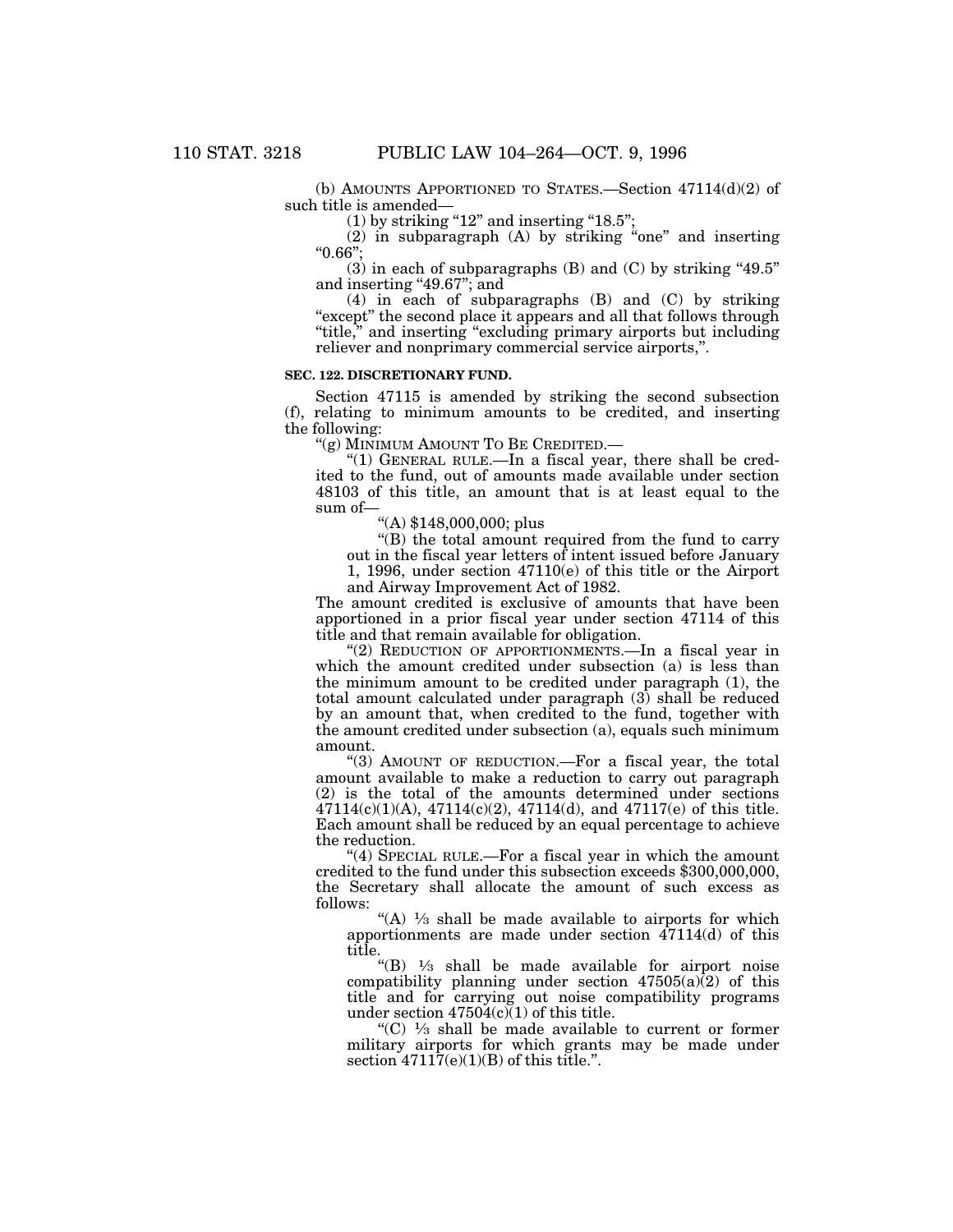### **SEC. 123. USE OF APPORTIONED AMOUNTS.**

(a) PERIOD OF AVAILABILITY.—Section 47117(b) is amended by inserting before the period at the end of the first sentence the following: "or the 3 fiscal years immediately following that year in the case of a primary airport that had less than .05 percent of the total boardings in the United States in the preceding calendar year''.

(b) SPECIAL APPORTIONMENT CATEGORIES.—Section 47117(e)(1) is amended—

(1) by striking ''made available under section 48103'' and inserting ''available to the discretionary fund under section 47115'';

 $(2)$  by striking subparagraphs  $(A)$ ,  $(C)$ , and  $(D)$ ;

(3) by redesignating subparagraphs (B) and (E) as subparagraphs  $(A)$  and  $(B)$ , respectively;

(4) in subparagraph (A), as so redesignated, by striking "at least  $12.5$ " and inserting "At least  $31$ ";

(5) by adding at the end of subparagraph (A), as so redesignated, the following: ''The Secretary may count the amount of grants made for such planning and programs with funds apportioned under section  $\overline{47114}$  in that fiscal year in determining whether or not such 31 percent requirement is being met in that fiscal year.'';

(6) in subparagraph (B), as so redesignated, by striking "at least  $2.25$ " and all that follows through "1996," and inserting "At least 4 percent for each fiscal year thereafter"; and

(7) by inserting before the period at the end of subparagraph (B), as so redesignated, the following: ''and to sponsors of noncommercial service airports for grants for operational and maintenance expenses at any such airport if the amount of such grants to the sponsor of the airport does not exceed \$30,000 in that fiscal year, if the Secretary determines that the airport is adversely affected by the closure or realignment of a military base, and if the sponsor of the airport certifies that the airport would otherwise close if the airport does not receive the grant''.

(c) CONFORMING AMENDMENTS.—Section 47117(e) is amended—

(1) by striking paragraph (2); and

(2) by redesignating paragraph (3) as paragraph (2).

## **SEC. 124. DESIGNATING CURRENT AND FORMER MILITARY AIRPORTS.**

(a) GENERAL REQUIREMENTS.—Section 47118(a) is amended to read as follows:

''(a) GENERAL REQUIREMENTS.—The Secretary of Transportation shall designate current or former military airports for which grants may be made under section  $47117(e)(1)(B)$  of this title. The maximum number of airports bearing such designation at any time is 12. The Secretary may only so designate an airport (other than an airport so designated before August 24, 1994) if—

"(1) the airport is a former military installation closed or realigned under—

"(A) section  $2687$  of title 10;

"(B) section 201 of the Defense Authorization Amendments and Base Closure and Realignment Act (10 U.S.C. 2687 note); or

''(C) section 2905 of the Defense Base Closure and Realignment Act of 1990 (10 U.S.C. 2687 note); or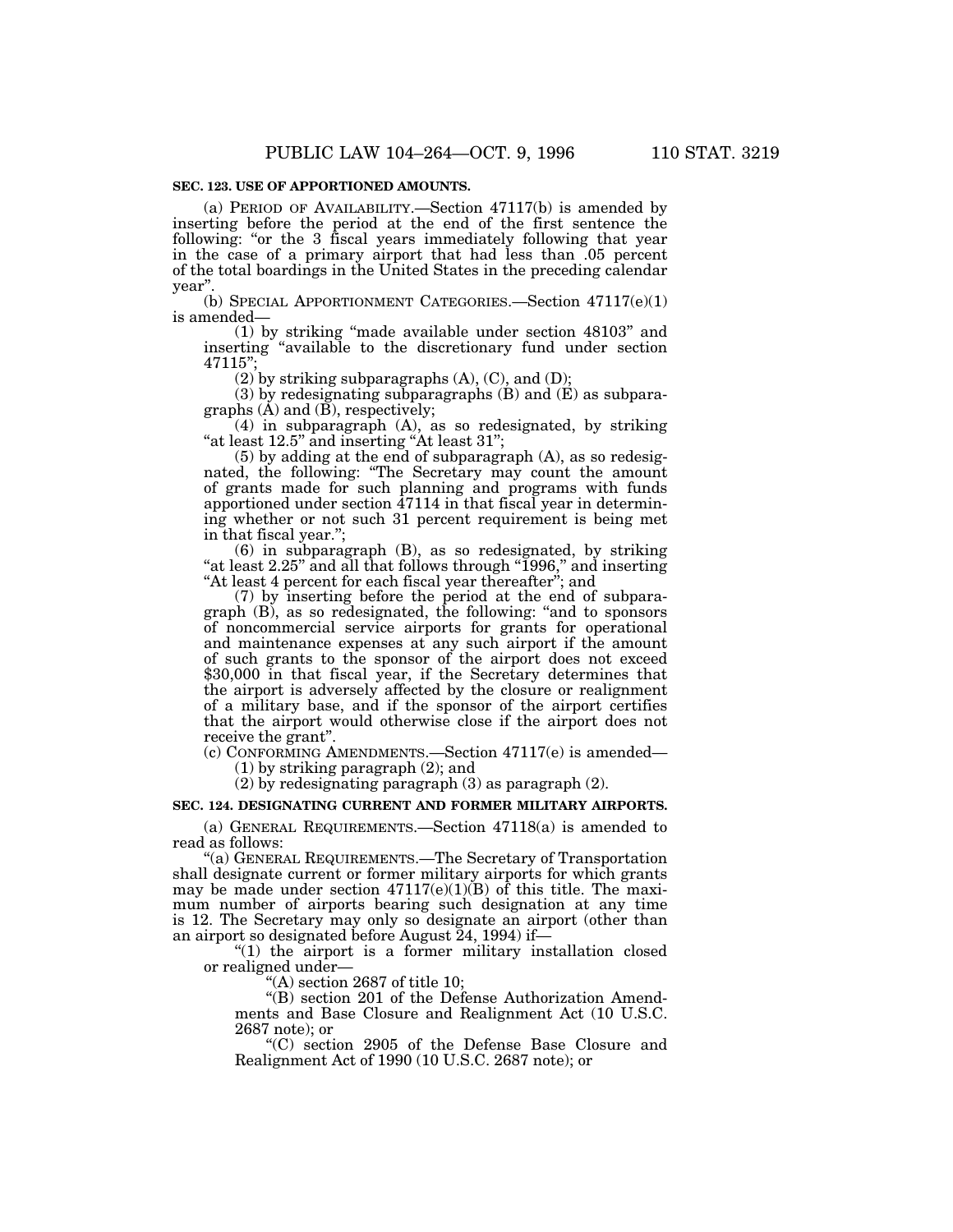''(2) the Secretary finds that such grants would—

''(A) reduce delays at an airport with more than 20,000 hours of annual delays in commercial passenger aircraft takeoffs and landings; or

''(B) enhance airport and air traffic control system capacity in a metropolitan area or reduce current and projected flight delays.''.

(b) ADDITIONAL DESIGNATION PERIODS.—Section 47118(d) is amended by striking ''designation.'' and inserting ''designation, and for subsequent 5-fiscal-year periods if the Secretary determines that the airport satisfies the designation criteria under subsection (a) at the beginning of each such subsequent 5-fiscal-year period.''.

(c) PARKING LOTS, FUEL FARMS, UTILITIES, AND HANGARS.— Section 47118(f) is amended—

(1) in the heading by striking ''AND UTILITIES'' and inserting ''UTILITIES, AND HANGARS'';

(2) by striking ''for the fiscal years ending September 30, 1993–1996," and inserting "for fiscal years beginning after September 30, 1992,''; and

(3) by striking ''and utilities'' and inserting ''utilities, and hangars''.

(d)  $2$ -YEAR EXTENSION.—Section  $47117(e)(1)(B)$ , as redesignated by section 123(b) of this Act, is amended by striking "and 1996," and inserting "1996, 1997, and 1998".

49 USC 47114 note.

## **SEC. 125. PERIOD OF APPLICABILITY OF AMENDMENTS.**

The amendments made by this subtitle shall cease to be effective on September 30, 1998. On and after such date, sections 47114, 47115, 47117, and 47118 of title 49, United States Code, shall read as if such amendments had not been enacted.

# **Subtitle C—Airport Improvement Program Modifications**

## **SEC. 141. INTERMODAL PLANNING.**

Section 47101(g) is amended to read as follows:

"(g) INTERMODAL PLANNING.—To carry out the policy of subsection (a)(5) of this section, the Secretary of Transportation shall take each of the following actions:

"(1) COORDINATION IN DEVELOPMENT OF AIRPORT PLANS AND PROGRAMS.—Cooperate with State and local officials in developing airport plans and programs that are based on overall transportation needs. The airport plans and programs shall be developed in coordination with other transportation planning and considering comprehensive long-range land-use plans and overall social, economic, environmental, system performance, and energy conservation objectives. The process of developing airport plans and programs shall be continuing, cooperative, and comprehensive to the degree appropriate to the complexity of the transportation problems.

"(2) GOALS FOR AIRPORT MASTER AND SYSTEM PLANS.-Encourage airport sponsors and State and local officials to develop airport master plans and airport system plans that—

 $\mathcal{A}$ ) foster effective coordination between aviation planning and metropolitan planning;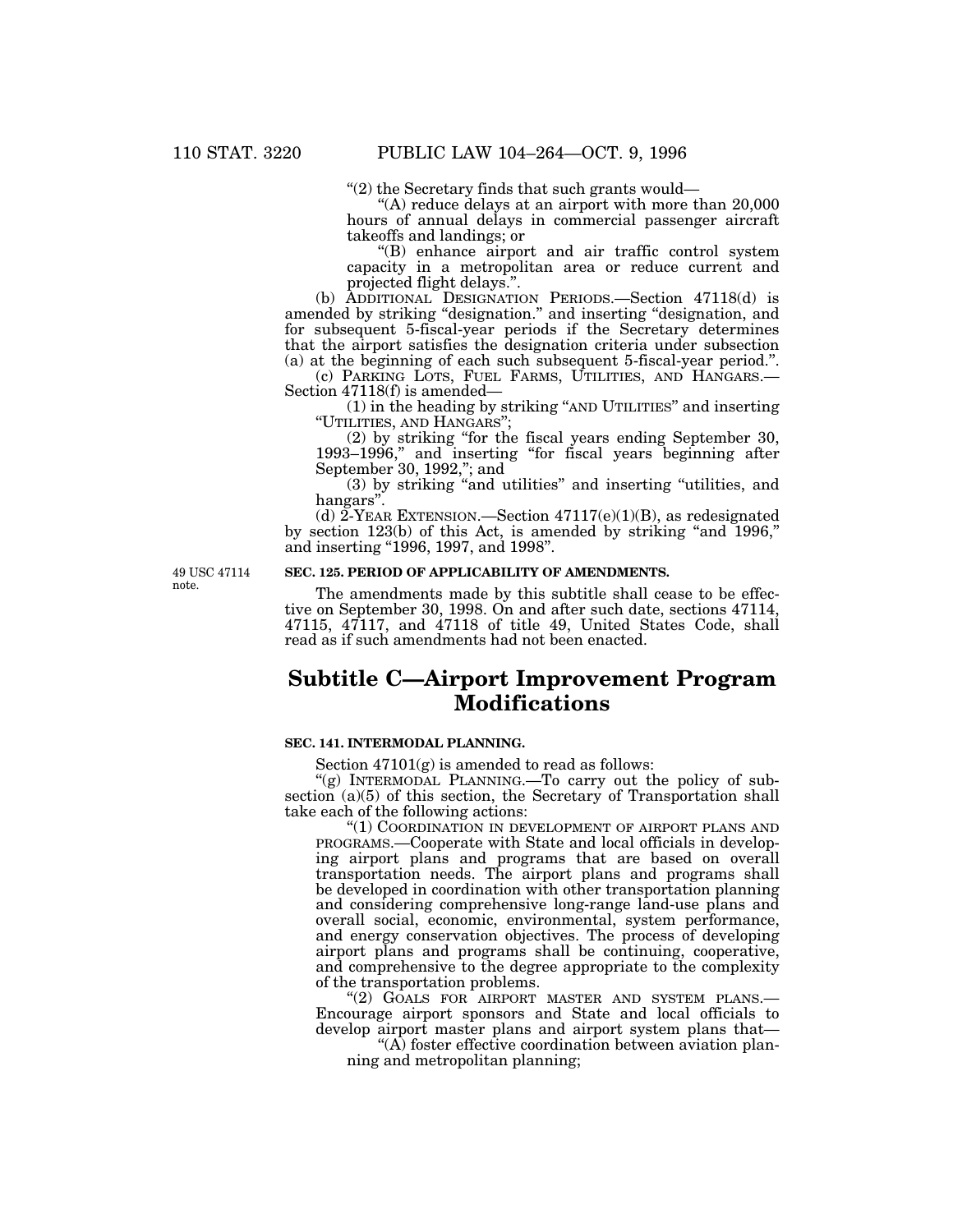''(B) include an evaluation of aviation needs within the context of multimodal planning; and

''(C) are integrated with metropolitan plans to ensure that airport development proposals include adequate consideration of land use and ground transportation access.

''(3) REPRESENTATION OF AIRPORT OPERATORS ON MPO'S.— Encourage metropolitan planning organizations, particularly in areas with populations greater than 200,000, to establish membership positions for airport operators.''.

#### **SEC. 142. PAVEMENT MAINTENANCE PROGRAM.**

(a) PAVEMENT MAINTENANCE.—Subchapter I of chapter 471 is amended by adding at the end the following:

## **''§ 47132. Pavement maintenance**

''(a) IN GENERAL.—The Administrator of the Federal Aviation Administration shall issue guidelines to carry out a pavement maintenance pilot project to preserve and extend the useful life of runways, taxiways, and aprons at airports for which apportionments are made under section 47114(d). The guidelines shall provide that the Administrator may designate not more than 10 projects. The guidelines shall provide criteria for the Administrator to use in choosing the projects. At least 2 such projects must be in States without a primary airport that had 0.25 percent or more of the total boardings in the United States in the preceding calendar year. In designating a project, the Administrator shall take into consideration geographical, climatological, and soil diversity.

''(b) EFFECTIVE DATE.—This section shall be effective beginning on the date of the enactment of this section and ending on September 30, 1999.".<br>(b) COMPLIANCE WITH FEDERAL MANDATES.-

(1) USE OF AIP GRANTS.—Section  $47102(3)$  is amended— (A) in subparagraph (E) by inserting ''or under section

40117'' before the period at the end; and

(B) in subparagraph (F) by striking ''paid for by a grant under this subchapter and''.

(2) USE OF PASSENGER FACILITY CHARGES.—Section  $40117(a)(3)$  is amended—

(A) by inserting "and" at the end of subparagraph (D);

(B) by striking "; and" at the end of subparagraph (E) and inserting a period; and

(C) by striking subparagraph (F).

(c) CONFORMING AMENDMENT.—The table of sections for such subchapter is amended by inserting after the item relating to section 47131 the following:

''47132. Pavement maintenance.''.

#### **SEC. 143. ACCESS TO AIRPORTS BY INTERCITY BUSES.**

Section 47107(a) is amended—

(1) by striking ''and'' at the end of paragraph (18);

(2) by striking the period at the end of paragraph (19) and inserting ''; and''; and

(3) by adding at the end the following:

" $(20)$  the airport owner or operator will permit, to the maximum extent practicable, intercity buses or other modes of transportation to have access to the airport, but the sponsor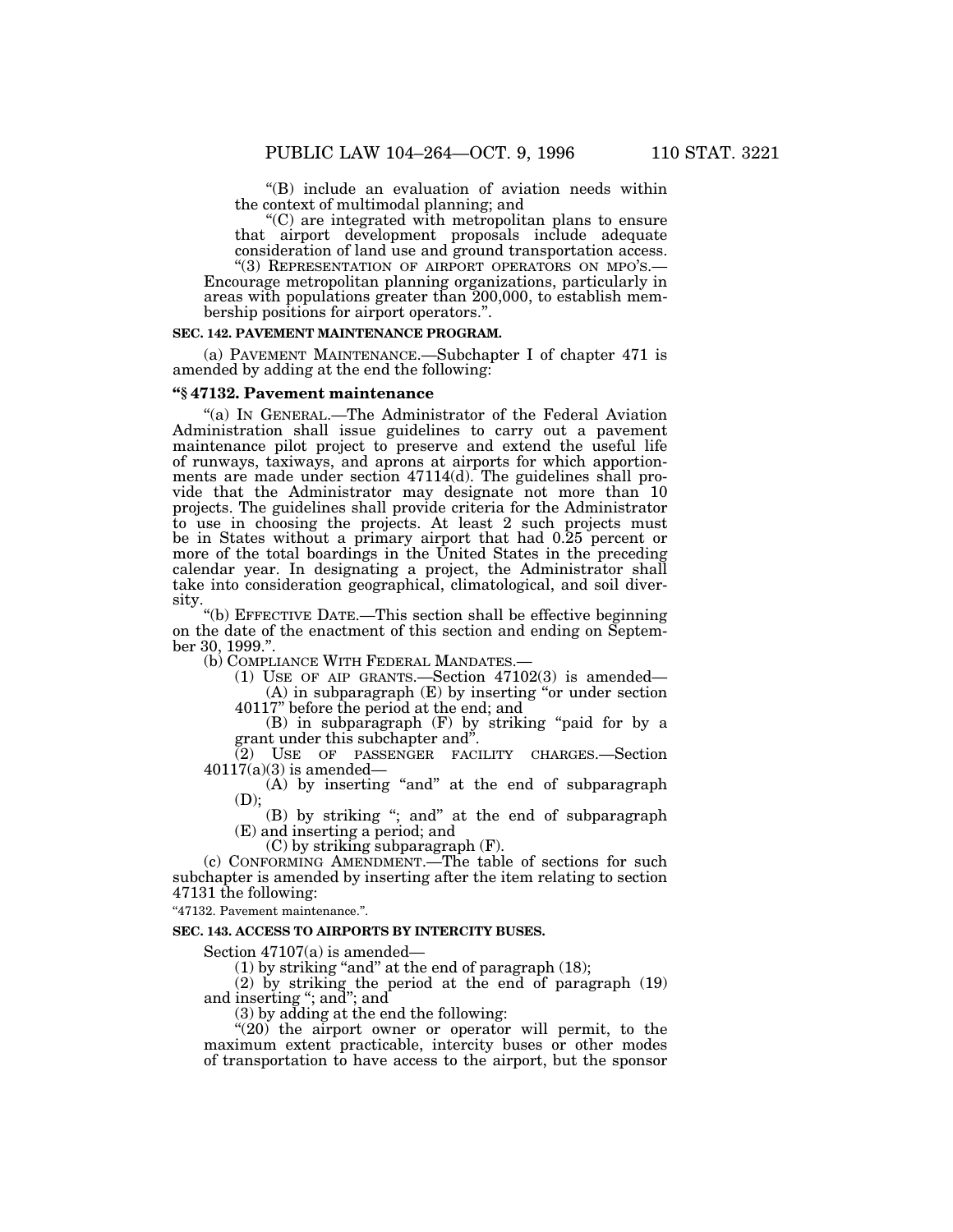does not have any obligation under this paragraph, or because of it, to fund special facilities for intercity bus service or for other modes of transportation.''.

#### **SEC. 144. COST REIMBURSEMENT FOR PROJECTS COMMENCED PRIOR TO GRANT AWARD.**

(a) COST REIMBURSEMENT.—Section  $47110(b)(2)(C)$  is amended to read as follows:

''(C) if the Government's share is paid only with amounts apportioned under paragraphs  $(1)$  and  $(2)$  of section  $47114(c)$ of this title and if the cost is incurred—

''(i) after September 30, 1996;

"(ii) before a grant agreement is executed for the project; and

''(iii) in accordance with an airport layout plan approved by the Secretary and with all statutory and administrative requirements that would have been applicable to the project if the project had been carried out after the grant agreement had been executed;''.

(b) USE OF DISCRETIONARY FUNDS.—Section 47110 is amended by adding at the end the following:

"(g) USE OF DISCRETIONARY FUNDS.—A project for which cost reimbursement is provided under subsection (b)(2)(C) shall not receive priority consideration with respect to the use of discretionary funds made available under section 47115 of this title even if the amounts made available under paragraphs (1) and (2) of section 47114(c) are not sufficient to cover the Government's share of the cost of project.''.

### **SEC. 145. SELECTION OF PROJECTS FOR GRANTS FROM DISCRE-TIONARY FUND.**

(a) SELECTION OF PROJECTS FOR GRANTS.—Section 47115(d) is amended—

(1) by striking ''; and'' at the end of paragraph (2) and inserting the following: '', including, in the case of a project at a reliever airport, the number of operations projected to be diverted from a primary airport to the reliever airport as a result of the project, as well as the cost savings projected to be realized by users of the local airport system;'';

(2) by striking the period at the end of paragraph (3) and inserting a semicolon; and

(3) by adding at the end the following:

''(4) the airport improvement priorities of the States, and regional offices of the Administration, to the extent such priorities are not in conflict with paragraphs (1) and (2);

''(5) the projected growth in the number of passengers that will be using the airport at which the project will be carried out; and

''(6) any increase in the number of passenger boardings in the preceding 12-month period at the airport at which the project will be carried out, with priority consideration to be given to projects at airports at which the number of passenger boardings increased by at least 20 percent as compared to the number of passenger boardings in the 12-month period preceding such period.''.

(b) PRIORITY FOR LETTERS OF INTENT.—Section 47115, as amended by section 122 of this Act, is further amended by adding at the end the following: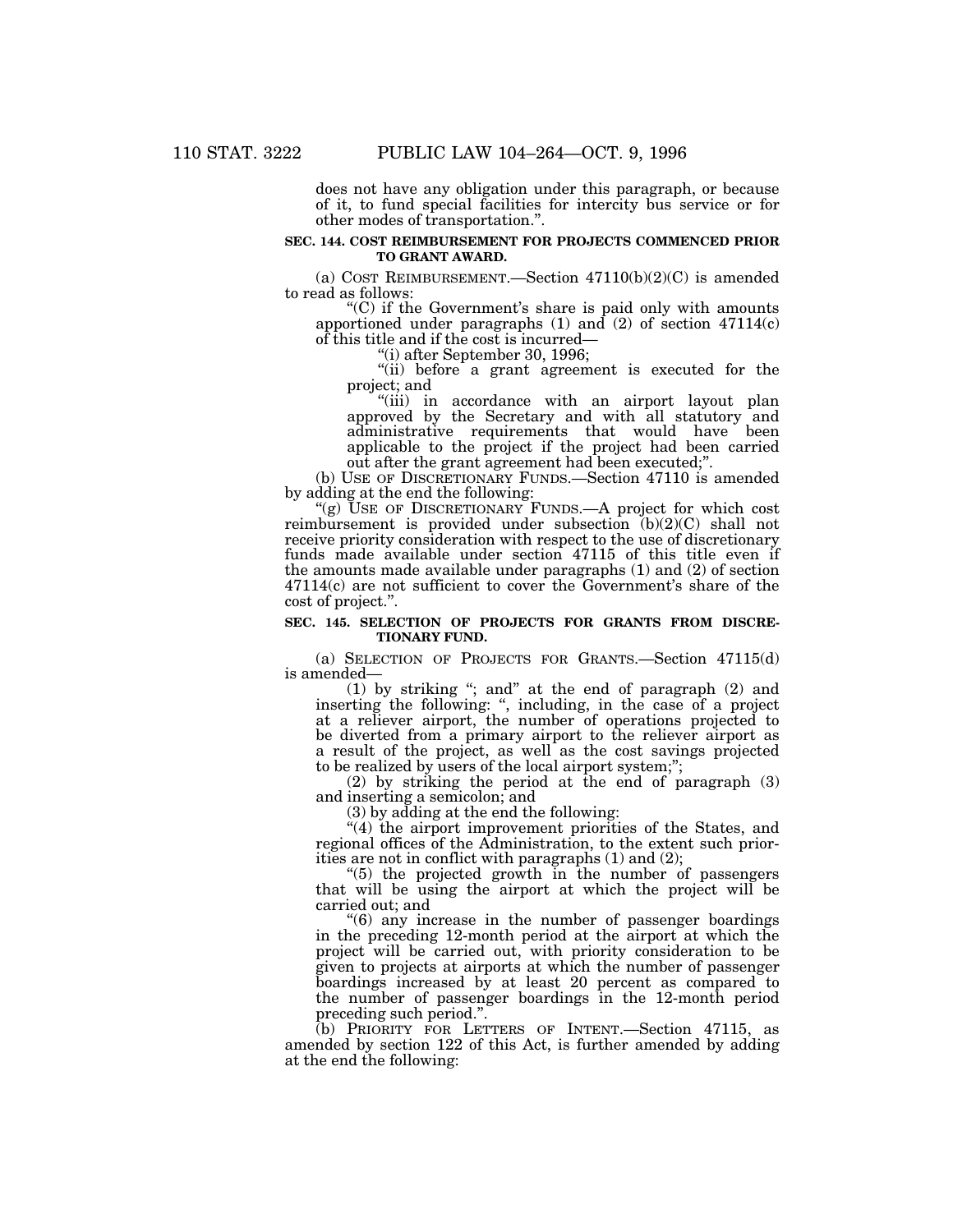''(h) PRIORITY FOR LETTERS OF INTENT.—In making grants in a fiscal year with funds made available under this section, the Secretary shall fulfill intentions to obligate under section 47110(e).".

### **SEC. 146. SMALL AIRPORT FUND.**

Section 47116 is amended by adding at the end the following: ''(d) PRIORITY CONSIDERATION FOR CERTAIN PROJECTS.—In making grants to sponsors described in subsection (b)(2), the Secretary shall give priority consideration to multi-year projects for construction of new runways that the Secretary finds are cost beneficial and would increase capacity in a region of the United States.''.

## **SEC. 147. STATE BLOCK GRANT PROGRAM.**

(a) PARTICIPATING STATES.—Section 47128 is amended—

(1) in subsection (a) by striking ''7 qualified States'' and inserting ''8 qualified States for fiscal year 1997 and 9 qualified States for each fiscal year thereafter'';

 $(2)$  in subsection  $(b)(1)$ 

(A) by striking " $(1)$ "; and

(B) by redesignating subparagraphs (A) through (E) as paragraphs (1) through (5), respectively; and

(3) by striking subsection (b)(2).

(b) USE OF STATE PRIORITY SYSTEM.—Section 47128(c) is amended—

(1) by striking " $(b)(1)(B)$  or  $(C)$ " and inserting " $(b)(2)$  or (b)(3)''; and

(2) by adding at the end the following: ''In carrying out this subsection, the Secretary shall permit a State to use the priority system of the State if such system is not inconsistent with the national priority system.".

(c) REPEAL OF EXPIRATION DATE.— (1) IN GENERAL.—Section 47128 is amended—

(A) by striking ''**pilot**'' in the section heading;

(B) by striking ''pilot'' in subsection (a); and

(C) by striking subsection (d).

(2) CONFORMING AMENDMENT.—The table of sections for chapter 471 is amended by striking the item relating to section 47128 and inserting the following:

"47128. State block grant program.".

## **SEC. 148. INNOVATIVE FINANCING TECHNIQUES.**

(a) IN GENERAL.—The Secretary of Transportation is authorized to carry out a demonstration program under which the Secretary may approve applications under subchapter I of chapter 471 of title 49, United States Code, for not more than 10 projects for which grants received under such subchapter may be used to implement innovative financing techniques.

(b) PURPOSE.—The purpose of the demonstration program shall be to provide information on the use of innovative financing techniques for airport development projects to Congress and the National Civil Aviation Review Commission.

(c) LIMITATION.—In no case shall the implementation of an innovative financing technique under the demonstration program result in a direct or indirect guarantee of any airport debt instrument by the Federal Government.

(d) INNOVATIVE FINANCING TECHNIQUE DEFINED.—In this section, the term ''innovative financing technique'' shall be limited to the following:

49 USC 47101 note.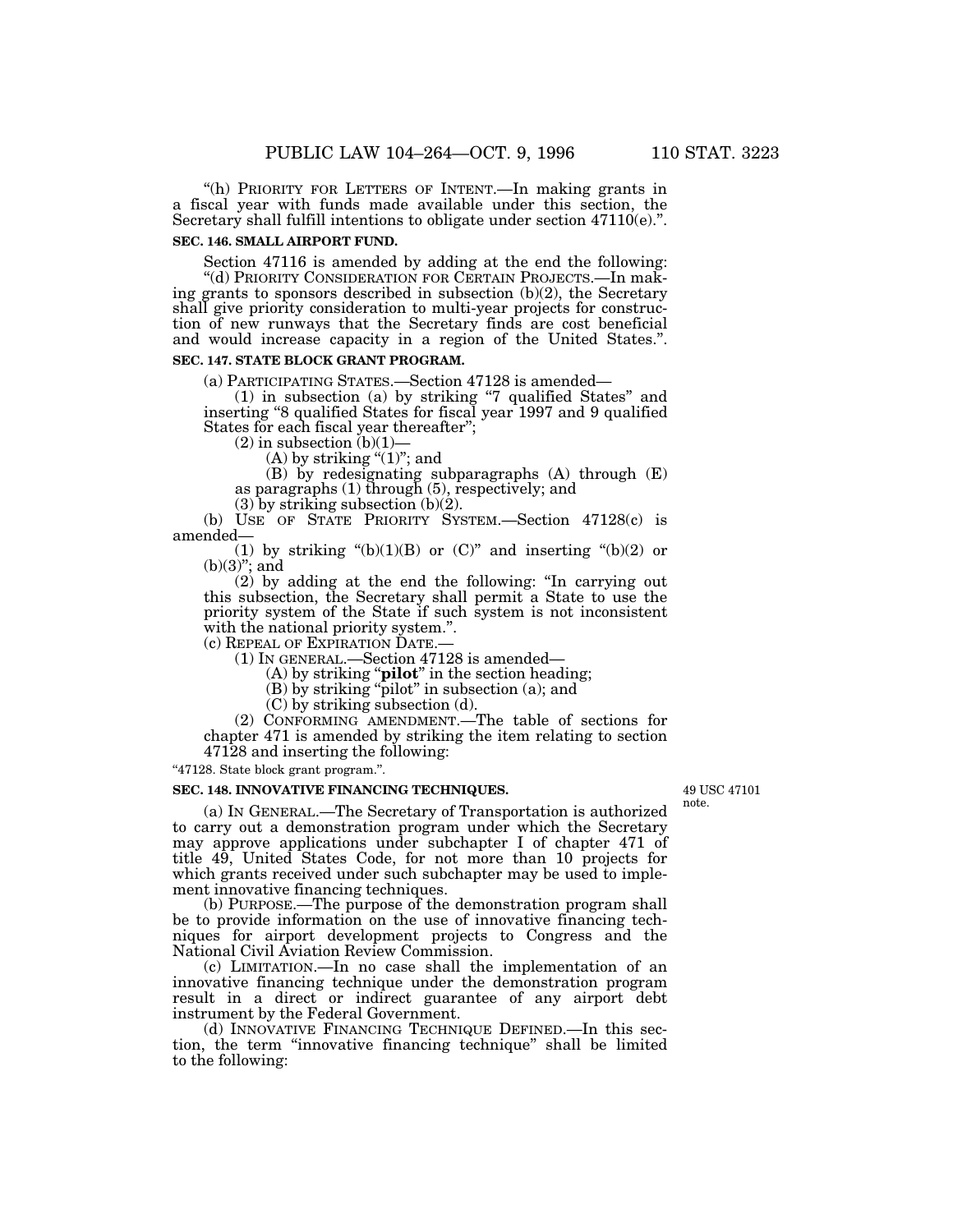(1) Payment of interest.

(2) Commercial bond insurance and other credit enhancement associated with airport bonds for eligible airport development.

(3) Flexible non-Federal matching requirements.

(e) EXPIRATION OF AUTHORITY.—The authority of the Secretary to carry out the demonstration program shall expire on September 30, 1998.

## **SEC. 149. PILOT PROGRAM ON PRIVATE OWNERSHIP OF AIRPORTS.**

(a) ESTABLISHMENT OF PROGRAM.—

(1) IN GENERAL.—Subchapter I of chapter 471, as amended by section 804 of this Act, is further amended by adding after section 47133 the following:

## **''§ 47134. Pilot program on private ownership of airports**

''(a) SUBMISSION OF APPLICATIONS.—If a sponsor intends to sell or lease a general aviation airport or lease any other type of airport for a long term to a person (other than a public agency), the sponsor and purchaser or lessee may apply to the Secretary of Transportation for exemptions under this section.

''(b) APPROVAL OF APPLICATIONS.—The Secretary may approve, with respect to not more than 5 airports, applications submitted under subsection (a) granting exemptions from the following provisions:

''(1) USE OF REVENUES.—

''(A) IN GENERAL.—The Secretary may grant an exemption to a sponsor from the provisions of sections  $47107(b)$ and 47133 of this title (and any other law, regulation, or grant assurance) to the extent necessary to permit the sponsor to recover from the sale or lease of the airport such amount as may be approved—

''(i) by at least 65 percent of the air carriers serving the airport; and

''(ii) by air carriers whose aircraft landing at the airport during the preceding calendar year had a total landed weight during the preceding calendar year of at least 65 percent of the total landed weight of all aircraft landing at the airport during such year.

''(B) LANDED WEIGHT DEFINED.—In this paragraph, the term 'landed weight' means the weight of aircraft transporting passengers or cargo, or both, in intrastate, interstate, and foreign air transportation, as the Secretary determines under regulations the Secretary prescribes.

''(2) REPAYMENT REQUIREMENTS.—The Secretary may grant an exemption to a sponsor from the provisions of sections 47107 and 47152 of this title (and any other law, regulation, or grant assurance) to the extent necessary to waive any obligation of the sponsor to repay to the Federal Government any grants, or to return to the Federal Government any property, received by the airport under this title, the Airport and Airway Improvement Act of 1982, or any other law.

''(3) COMPENSATION FROM AIRPORT OPERATIONS.—The Secretary may grant an exemption to a purchaser or lessee from the provisions of sections 47107(b) and 47133 of this title (and any other law, regulation, or grant assurance) to the extent

Regulations.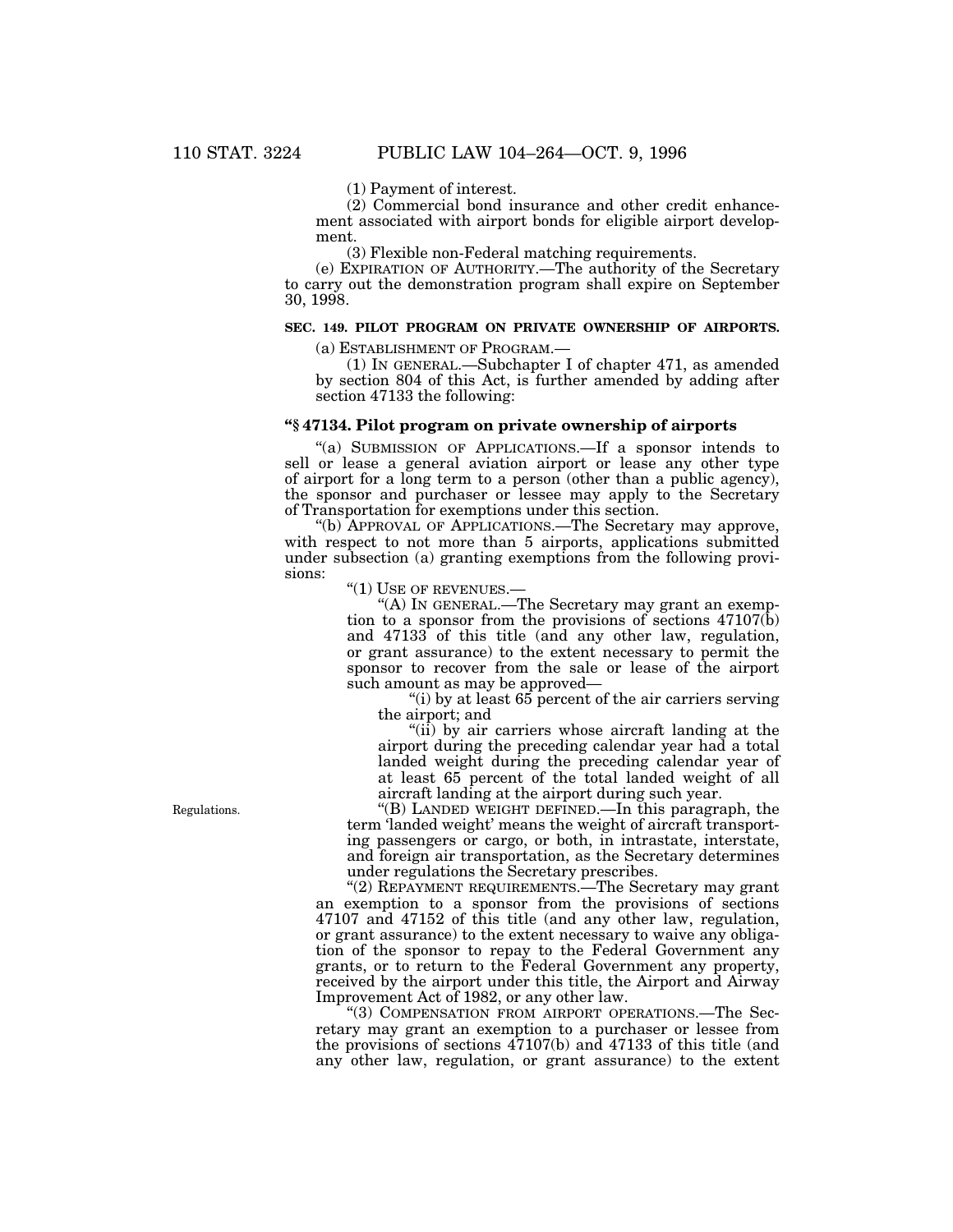necessary to permit the purchaser or lessee to earn compensation from the operations of the airport.

"(c) TERMS AND CONDITIONS.—The Secretary may approve an application under subsection (b) only if the Secretary finds that the sale or lease agreement includes provisions satisfactory to the Secretary to ensure the following:

''(1) The airport will continue to be available for public use on reasonable terms and conditions and without unjust discrimination.

"(2) The operation of the airport will not be interrupted in the event that the purchaser or lessee becomes insolvent or seeks or becomes subject to any State or Federal bankruptcy, reorganization, insolvency, liquidation, or dissolution proceeding or any petition or similar law seeking the dissolution or reorganization of the purchaser or lessee or the appointment of a receiver, trustee, custodian, or liquidator for the purchaser or lessee or a substantial part of the purchaser or lessee's property, assets, or business.

"(3) The purchaser or lessee will maintain, improve, and modernize the facilities of the airport through capital investments and will submit to the Secretary a plan for carrying out such maintenance, improvements, and modernization.

"(4) Every fee of the airport imposed on an air carrier on the day before the date of the lease of the airport will not increase faster than the rate of inflation unless a higher amount is approved—

"(A) by at least 65 percent of the air carriers serving the airport; and

 $\mathcal{L}(\overline{B})$  by air carriers whose aircraft landing at the airport during the preceding calendar year had a total landed weight during the preceding calendar year of at least 65 percent of the total landed weight of all aircraft landing at the airport during such year.

"(5) The percentage increase in fees imposed on general aviation aircraft at the airport will not exceed the percentage increase in fees imposed on air carriers at the airport.

''(6) Safety and security at the airport will be maintained at the highest possible levels.

"(7) The adverse effects of noise from operations at the airport will be mitigated to the same extent as at a public airport.

''(8) Any adverse effects on the environment from airport operations will be mitigated to the same extent as at a public airport.

''(9) Any collective bargaining agreement that covers employees of the airport and is in effect on the date of the sale or lease of the airport will not be abrogated by the sale or lease.

''(d) PARTICIPATION OF CERTAIN AIRPORTS.—

''(1) GENERAL AVIATION AIRPORTS.—If the Secretary approves under subsection (b) applications with respect to 5 airports, one of the airports must be a general aviation airport.

''(2) LARGE HUB AIRPORTS.—The Secretary may not approve under subsection (b) more than 1 application submitted by an airport that had 1 percent or more of the total passenger boardings (as defined in section 47102) in the United States in the preceding calendar year.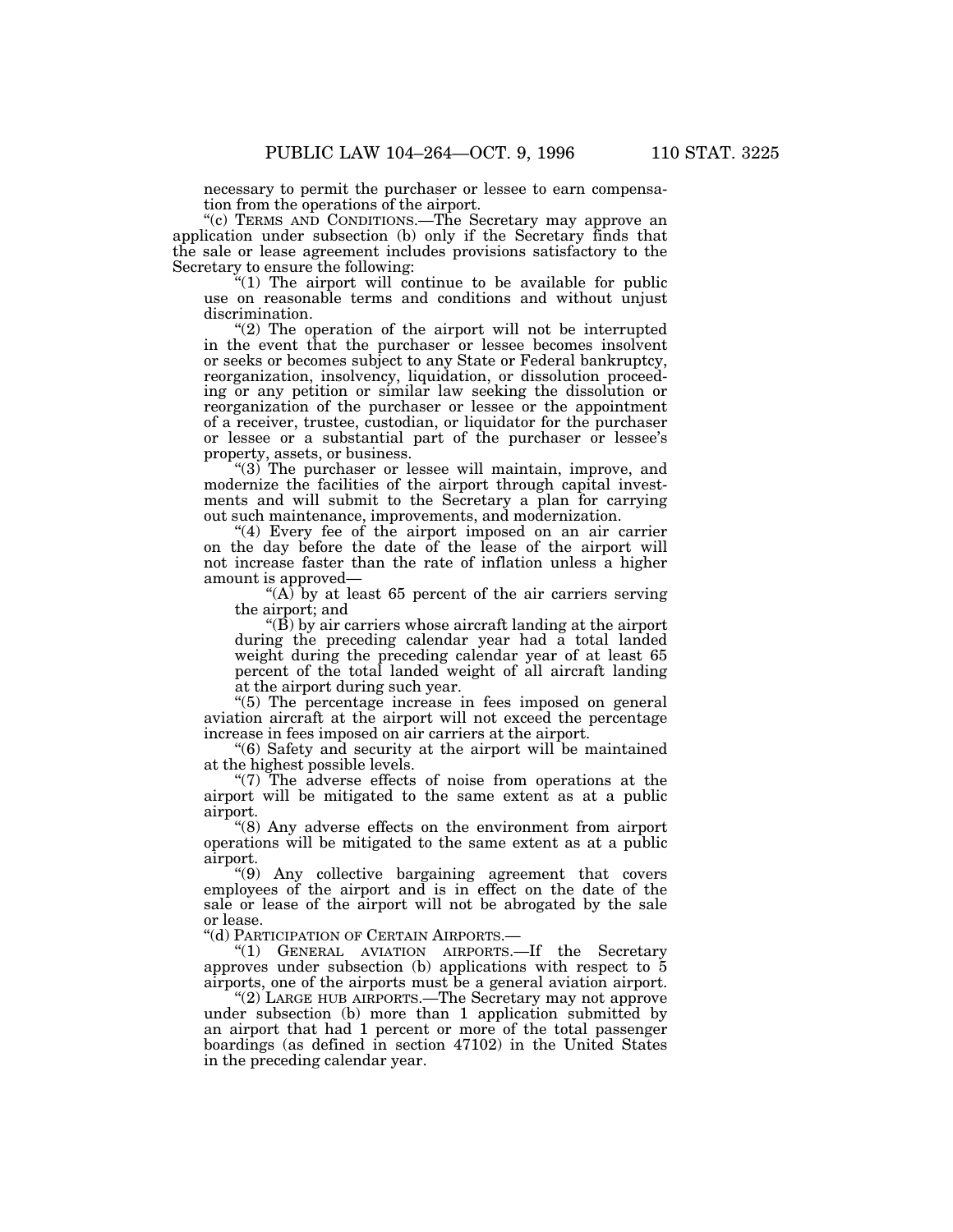''(e) REQUIRED FINDING THAT APPROVAL WILL NOT RESULT IN UNFAIR METHODS OF COMPETITION.—The Secretary may approve an application under subsection (b) only if the Secretary finds that the approval will not result in unfair and deceptive practices or unfair methods of competition.

''(f) INTERESTS OF GENERAL AVIATION USERS.—In approving an application of an airport under this section, the Secretary shall ensure that the interests of general aviation users of the airport are not adversely affected.

"(g) PASSENGER FACILITY FEES; APPORTIONMENTS; SERVICE CHARGES.—Notwithstanding that the sponsor of an airport receiving an exemption under subsection (b) is not a public agency, the sponsor shall not be prohibited from—

''(1) imposing a passenger facility fee under section 40117 of this title;

 $''(2)$  receiving apportionments under section 47114 of this title; or

''(3) collecting reasonable rental charges, landing fees, and other service charges from aircraft operators under section 40116(e)(2) of this title.

''(h) EFFECTIVENESS OF EXEMPTIONS.—An exemption granted under subsection (b) shall continue in effect only so long as the facilities sold or leased continue to be used for airport purposes.

"(i) REVOCATION OF EXEMPTIONS.—The Secretary may revoke an exemption issued to a purchaser or lessee of an airport under subsection (b)(3) if, after providing the purchaser or lessee with notice and an opportunity to be heard, the Secretary determines that the purchaser or lessee has knowingly violated any of the terms specified in subsection (c) for the sale or lease of the airport.

''(j) NONAPPLICATION OF PROVISIONS TO AIRPORTS OWNED BY PUBLIC AGENCIES.—The provisions of this section requiring the approval of air carriers in determinations concerning the use of revenues, and imposition of fees, at an airport shall not be extended so as to apply to any airport owned by a public agency that is not participating in the program established by this section.

''(k) AUDITS.—The Secretary may conduct periodic audits of the financial records and operations of an airport receiving an exemption under this section.

''(l) REPORT.—Not later than 2 years after the date of the initial approval of an application under this section, the Secretary shall transmit to the Committee on Transportation and Infrastructure of the House of Representatives and the Committee on Commerce, Science, and Transportation of the Senate a report on implementation of the program under this section.

''(m) GENERAL AVIATION AIRPORT DEFINED.—In this section, the term 'general aviation airport' means an airport that is not a commercial service airport.''.

(2) CONFORMING AMENDMENT.—The table of sections for such chapter is amended by inserting after the item relating to section 47133, as added by section 804 of this Act, the following:

"47134. Pilot program on private ownership of airports.".

(b) TAXATION.—Section 40116(b) is amended—

 $(1)$  by striking "a State or" and inserting "a State, a"; and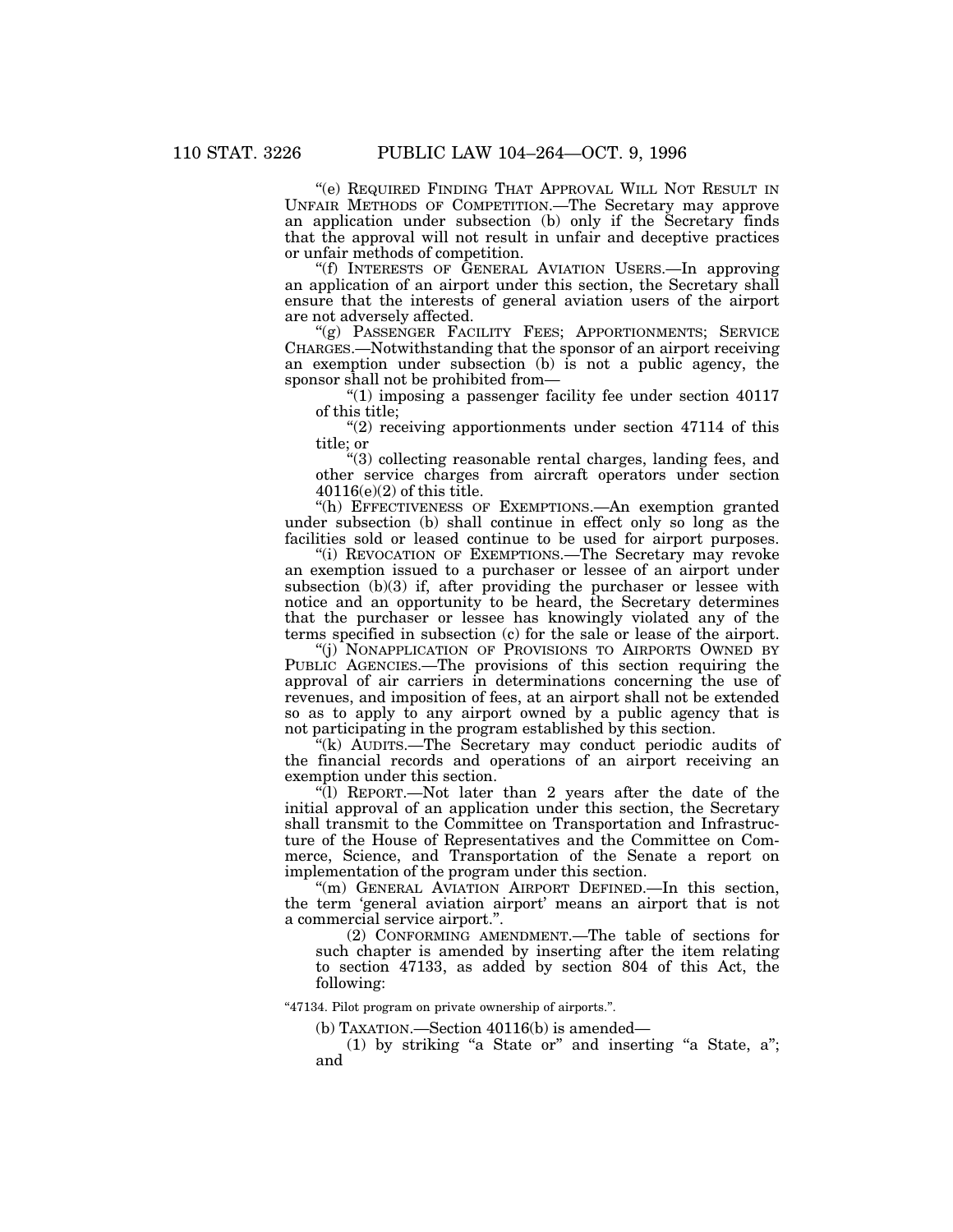(2) by inserting after "of a State" the following: ", and any person that has purchased or leased an airport under section 47134 of this title''.

(c) FEDERAL SHARE.—Section 47109(a) is amended—

(1) by striking ''and'' at the end of paragraph (1);

(2) by striking the period at the end of paragraph (2) and inserting "; and"; and

(3) by adding at the end the following:

''(3) 40 percent for a project funded by the Administrator from the discretionary fund under section 47115 at an airport receiving an exemption under section 47134.''.

(d) RESOLUTION OF AIRPORT-AIR CARRIER DISPUTES CONCERN-ING AIRPORT FEES.—Section 47129(a) is amended by adding at the end the following:

"(4) FEES IMPOSED BY PRIVATELY-OWNED AIRPORTS.-In evaluating the reasonableness of a fee imposed by an airport receiving an exemption under section 47134 of this title, the Secretary shall consider whether the airport has complied with section  $47134(c)(4)$ .".

# **TITLE II—FAA REFORM**

## **SEC. 201. SHORT TITLE.**

This title may be cited as the "Air Traffic Management System Performance Improvement Act of 1996''.

#### **SEC. 202. DEFINITIONS.**

In this title, the following definitions apply:

(1) ADMINISTRATION.—The term ''Administration'' means the Federal Aviation Administration.

(2) ADMINISTRATOR.—The term ''Administrator'' means the Administrator of the Federal Aviation Administration.

(3) SECRETARY.—The term ''Secretary'' means the Secretary of Transportation.

#### **SEC. 203. EFFECTIVE DATE.**

The provisions of this title and the amendments made by this title shall take effect on the date that is 30 days after the date of the enactment of this Act.

## **Subtitle A—General Provisions**

#### **SEC. 221. FINDINGS.**

Congress finds the following:

(1) In many respects the Administration is a unique agency, being one of the few non-defense government agencies that operates 24 hours a day, 365 days of the year, while continuing to rely on outdated technology to carry out its responsibilities for a state-of-the-art industry.

(2) Until January 1, 1996, users of the air transportation system paid 70 percent of the budget of the Administration, with the remaining 30 percent coming from the General Fund. The General Fund contribution over the years is one measure of the benefit received by the general public, military, and other users of Administration's services.

49 USC 106 note. 49 USC 40101 note. Improvement Act of 1996.

Air Traffic Management System Performance

49 USC 106 note.

49 USC 106 note.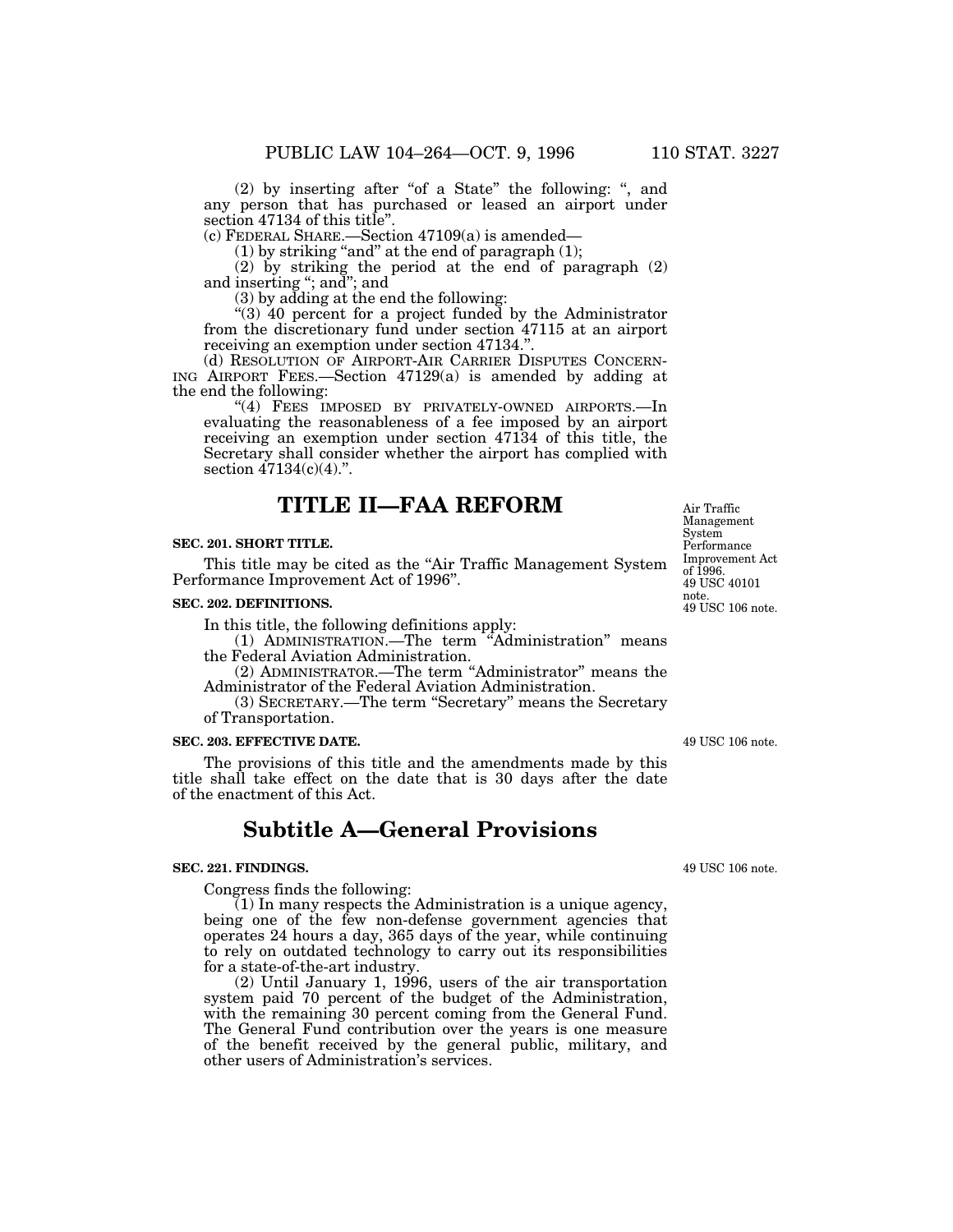(3) The Administration must become a more efficient, effective, and different organization to meet future challenges.

(4) The need to balance the Federal budget means that it may become more and more difficult to obtain sufficient General Fund contributions to meet the Administration's future budget needs.

(5) Congress must keep its commitment to the users of the national air transportation system by seeking to spend all moneys collected from them each year and deposited into the Airport and Airway Trust Fund. Existing surpluses representing past receipts must also be spent for the purposes for which such funds were collected.

(6) The aviation community and the employees of the Administration must come together to improve the system. The Administration must continue to recognize who its customers are and what their needs are, and to design and redesign the system to make safety improvements and increase productivity.

(7) The Administration projects that commercial operations will increase by 18 percent and passenger traffic by  $35$  percent by the year 2002. Without effective airport expansion and system modernization, these needs cannot be met.

(8) Absent significant and meaningful reform, future challenges and needs cannot be met.

(9) The Administration must have a new way of doing business.

(10) There is widespread agreement within government and the aviation industry that reform of the Administration is essential to safely and efficiently accommodate the projected growth of aviation within the next decade.

(11) To the extent that Congress determines that certain segments of the aviation community are not required to pay all of the costs of the government services which they require and benefits which they receive, Congress should appropriate the difference between such costs and any receipts received from such segment.

(12) Prior to the imposition of any new charges or user fees on segments of the industry, an independent review must be performed to assess the funding needs and assumptions for operations, capital spending, and airport infrastructure.

(13) An independent, thorough, and complete study and assessment must be performed of the costs to the Administration and the costs driven by each segment of the aviation system for safety and operational services, including the use of the air traffic control system and the Nation's airports.

(14) Because the Administration is a unique Federal entity in that it is a participant in the daily operations of an industry, and because the national air transportation system faces significant problems without significant changes, the Administration has been authorized to change the Federal procurement and personnel systems to ensure that the Administration has the ability to keep pace with new technology and is able to match resources with the real personnel needs of the Administration.

(15) The existing budget system does not allow for longterm planning or timely acquisition of technology by the Administration.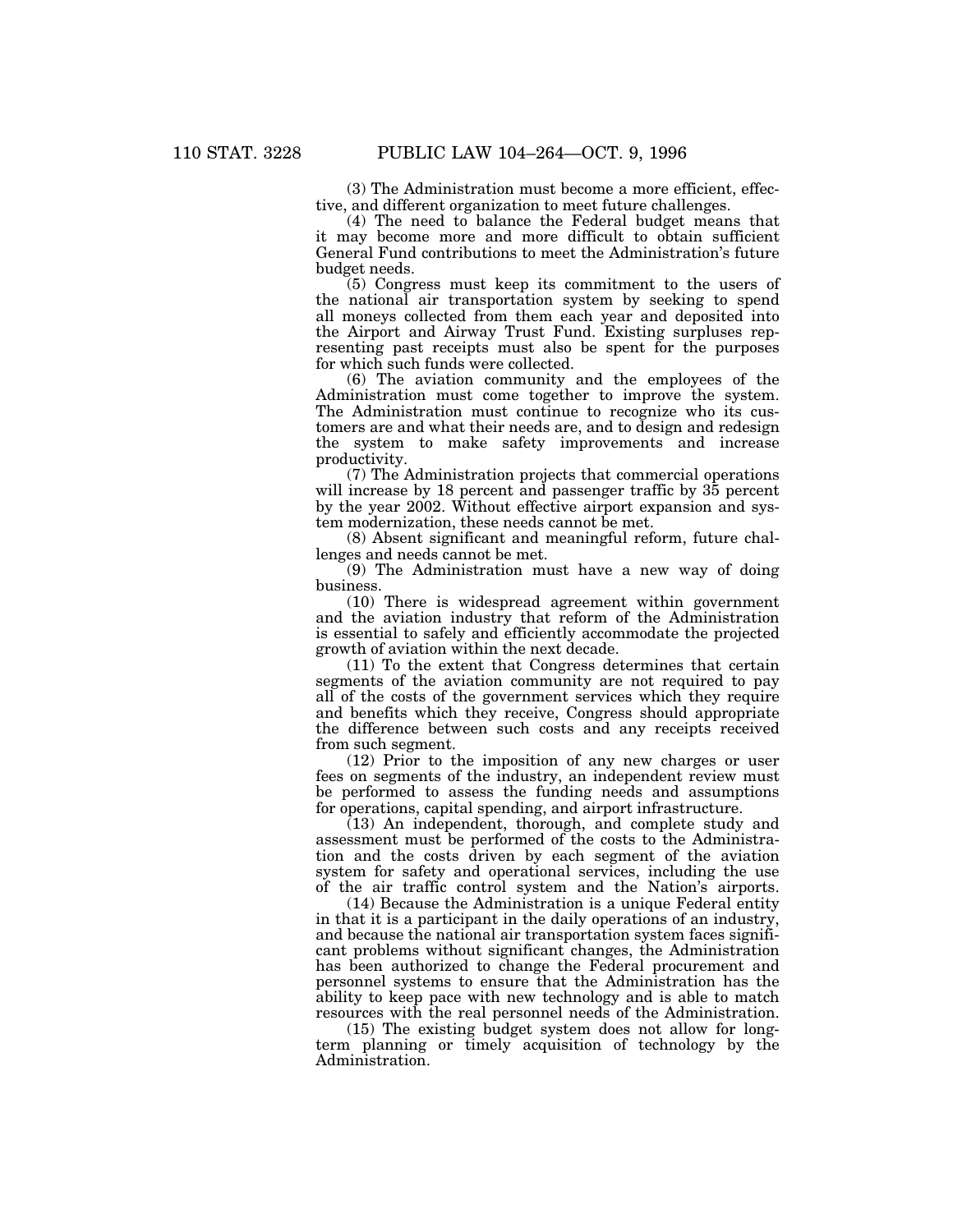(16) Without reforms in the areas of procurement, personnel, funding, and governance, the Administration will continue to experience delays and cost overruns in its major modernization programs and needed improvements in the performance of the air traffic management system will not occur.

(17) All reforms should be designed to help the Administration become more responsive to the needs of its customers and maintain the highest standards of safety.

## **SEC. 222. PURPOSES.**

The purposes of this title are—

 $(1)$  to ensure that final action shall be taken on all notices of proposed rulemaking of the Administration within 18 months after the date of their publication;

(2) to permit the Administration, with Congressional review, to establish a program to improve air traffic management system performance and to establish appropriate levels of cost accountability for air traffic management services provided by the Administration;

(3) to establish a more autonomous and accountable Administration within the Department of Transportation; and

(4) to make the Administration a more efficient and effective organization, able to meet the needs of a dynamic, growing industry, and to ensure the safety of the traveling public.

## **SEC. 223. REGULATION OF CIVILIAN AIR TRANSPORTATION AND RELATED SERVICES BY THE FEDERAL AVIATION ADMINISTRATION AND DEPARTMENT OF TRANSPOR-TATION.**

(a) IN GENERAL.—Section 106 is amended—

(1) by striking ''The Administrator'' in subsection (b) and inserting ''Except as provided in subsection (f) or in other provisions of law, the Administrator''; and

 $(2)$  in subsection  $(f)$ –

(A) by striking ''(f) The Secretary'' and inserting the following:

''(f) AUTHORITY OF THE SECRETARY AND THE ADMINISTRATOR.— ''(1) AUTHORITY OF THE SECRETARY.—Except as provided

in paragraph (2), the Secretary'';

 $(B)$  in subsection  $(f)(1)$ , as so designated—

(i) by moving the remainder of the text 2 ems to the right;

(ii) by striking ''The Secretary may not'' and inserting ''Neither the Secretary nor the Administrator may''; and

(iii) by striking "nor" and inserting "or"; and

(C) by adding at the end the following:

"(2) AUTHORITY OF THE ADMINISTRATOR. The Administrator—

"(A) is the final authority for carrying out all functions, powers, and duties of the Administration relating to—

''(i) the appointment and employment of all officers and employees of the Administration (other than Presidential and political appointees);

''(ii) the acquisition and maintenance of property and equipment of the Administration;

"(iii) except as otherwise provided in paragraph (3), the promulgation of regulations, rules, orders,

49 USC 106 note.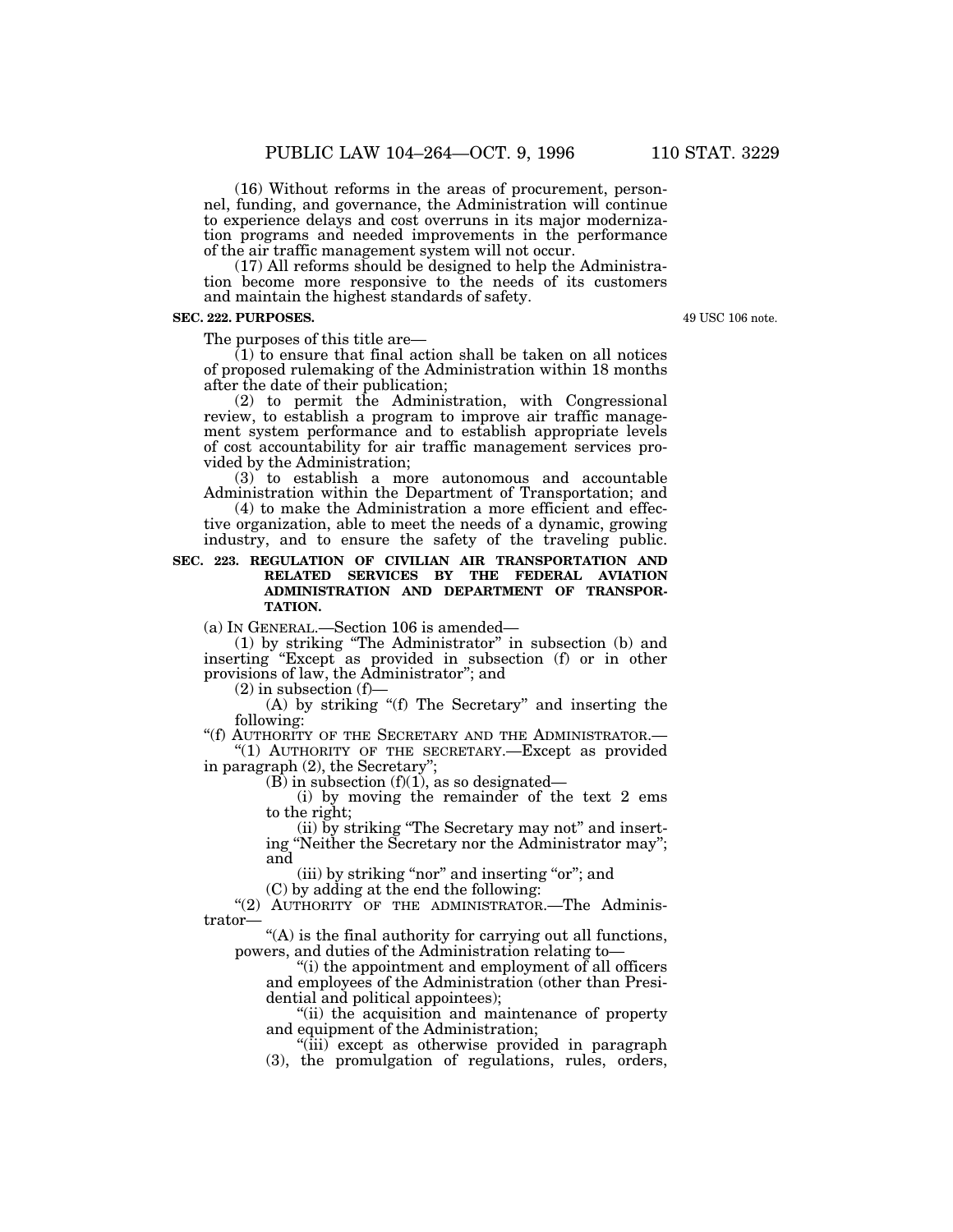circulars, bulletins, and other official publications of the Administration; and

"(iv) any obligation imposed on the Administrator, or power conferred on the Administrator, by the Air Traffic Management System Performance Improvement Act of 1996 (or any amendment made by that Act);

"(B) shall offer advice and counsel to the President with respect to the appointment and qualifications of any officer or employee of the Administration to be appointed by the President or as a political appointee;

 $(C)$  may delegate, and authorize successive redelegations of, to an officer or employee of the Administration any function, power, or duty conferred upon the Administrator, unless such delegation is prohibited by law; and

''(D) except as otherwise provided for in this title, and notwithstanding any other provision of law, shall not be required to coordinate, submit for approval or concurrence, or seek the advice or views of the Secretary or any other officer or employee of the Department of Transportation on any matter with respect to which the Administrator is the final authority.

''(3) DEFINITION OF POLITICAL APPOINTEE.—For purposes of this subsection, the term 'political appointee' means any individual who—

 $(A)$  is employed in a position listed in sections 5312 through 5316 of title 5 (relating to the Executive Schedule);

''(B) is a limited term appointee, limited emergency appointee, or noncareer appointee in the Senior Executive Service, as defined under paragraphs (5), (6), and (7), respectively, of section 3132(a) of title 5; or

''(C) is employed in a position in the executive branch of the Government of a confidential or policy-determining character under schedule C of subpart C of part 213 of title 5 of the Code of Federal Regulations.''.

49 USC 106 note.

(b) PRESERVATION OF EXISTING AUTHORITY.—Nothing in this title or the amendments made by this title limits any authority granted to the Administrator by statute or by delegation that was in effect on the day before the date of the enactment of this Act.

### **SEC. 224. REGULATIONS.**

Section 106(f), as amended by section 223 of this Act, is further amended—

(1) by redesignating paragraph (3) as paragraph (4); and

(2) by inserting after paragraph (2) the following:

"(3) REGULATIONS.-

''(A) IN GENERAL.—In the performance of the functions of the Administrator and the Administration, the Administrator is authorized to issue, rescind, and revise such regulations as are necessary to carry out those functions. The issuance of such regulations shall be governed by the provisions of chapter 5 of title 5. The Administrator shall act upon all petitions for rulemaking no later than 6 months after the date such petitions are filed by dismissing such petitions, by informing the petitioner of an intention to dismiss, or by issuing a notice of proposed rulemaking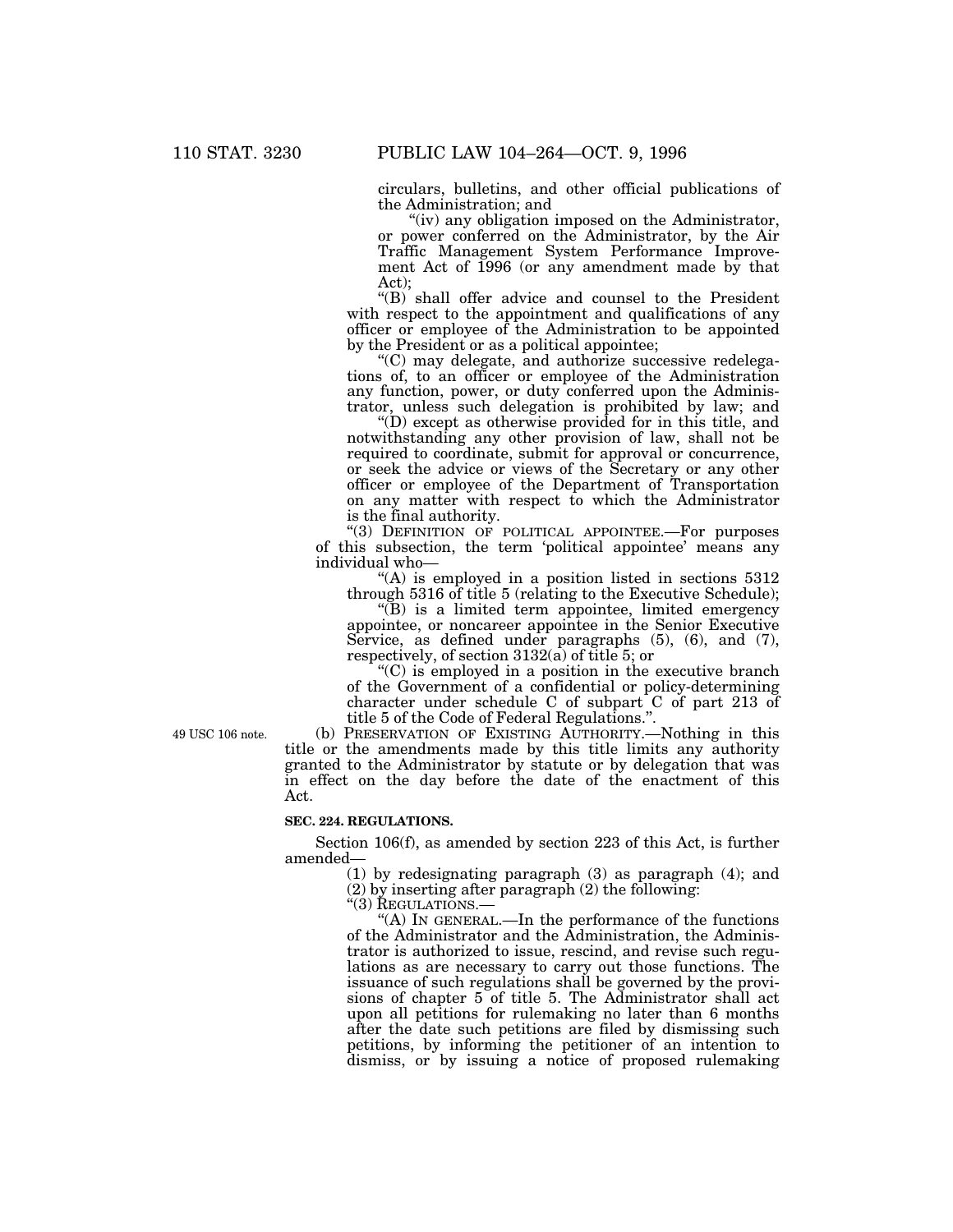or advanced notice of proposed rulemaking. The Administrator shall issue a final regulation, or take other final action, not later than 16 months after the last day of the public comment period for the regulations or, in the case of an advanced notice of proposed rulemaking, if issued, not later than 24 months after the date of publication in the Federal Register of notice of the proposed rulemaking.

"(B) APPROVAL OF SECRETARY OF TRANSPORTATION. (i) The Administrator may not issue a proposed regulation or final regulation that is likely to result in the expenditure by State, local, and tribal governments in the aggregate, or by the private sector, of \$100,000,000 or more (adjusted annually for inflation beginning with the year following the date of the enactment of the Air Traffic Management System Performance Improvement Act of 1996) in any year, or any regulation which is significant, unless the Secretary of Transportation approves the issuance of the regulation in advance. For purposes of this paragraph, a regulation is significant if the Administrator, in consultation with the Secretary (as appropriate), determines that the regulation is likely to—

''(I) have an annual effect on the economy of \$100,000,000 or more or adversely affect in a material way the economy, a sector of the economy, productivity, competition, jobs, the environment, public health or safety, or State, local, or tribal governments or communities;

''(II) create a serious inconsistency or otherwise interfere with an action taken or planned by another agency;

''(III) materially alter the budgetary impact of entitlements, grants, user fees, or loan programs or the rights and obligations of recipients thereof; or

''(IV) raise novel legal or policy issues arising out of legal mandates.

"(ii) In an emergency, the Administrator may issue a regulation described in clause (i) without prior approval by the Secretary, but any such emergency regulation is subject to ratification by the Secretary after it is issued and shall be rescinded by the Administrator within 5 days (excluding Saturdays, Sundays, and legal public holidays) after issuance if the Secretary fails to ratify its issuance.

''(iii) Any regulation that does not meet the criteria of clause (i), and any regulation or other action that is a routine or frequent action or a procedural action, may be issued by the Administrator without review or approval by the Secretary.

"(iv) The Administrator shall submit a copy of any regulation requiring approval by the Secretary under clause (i) to the Secretary, who shall either approve it or return it to the Administrator with comments within 45 days after receiving it.

 $(C)$  PERIODIC REVIEW.—(i) Beginning on the date which is 3 years after the date of the enactment of the Air Traffic Management System Performance Improvement Act of 1996, the Administrator shall review any unusually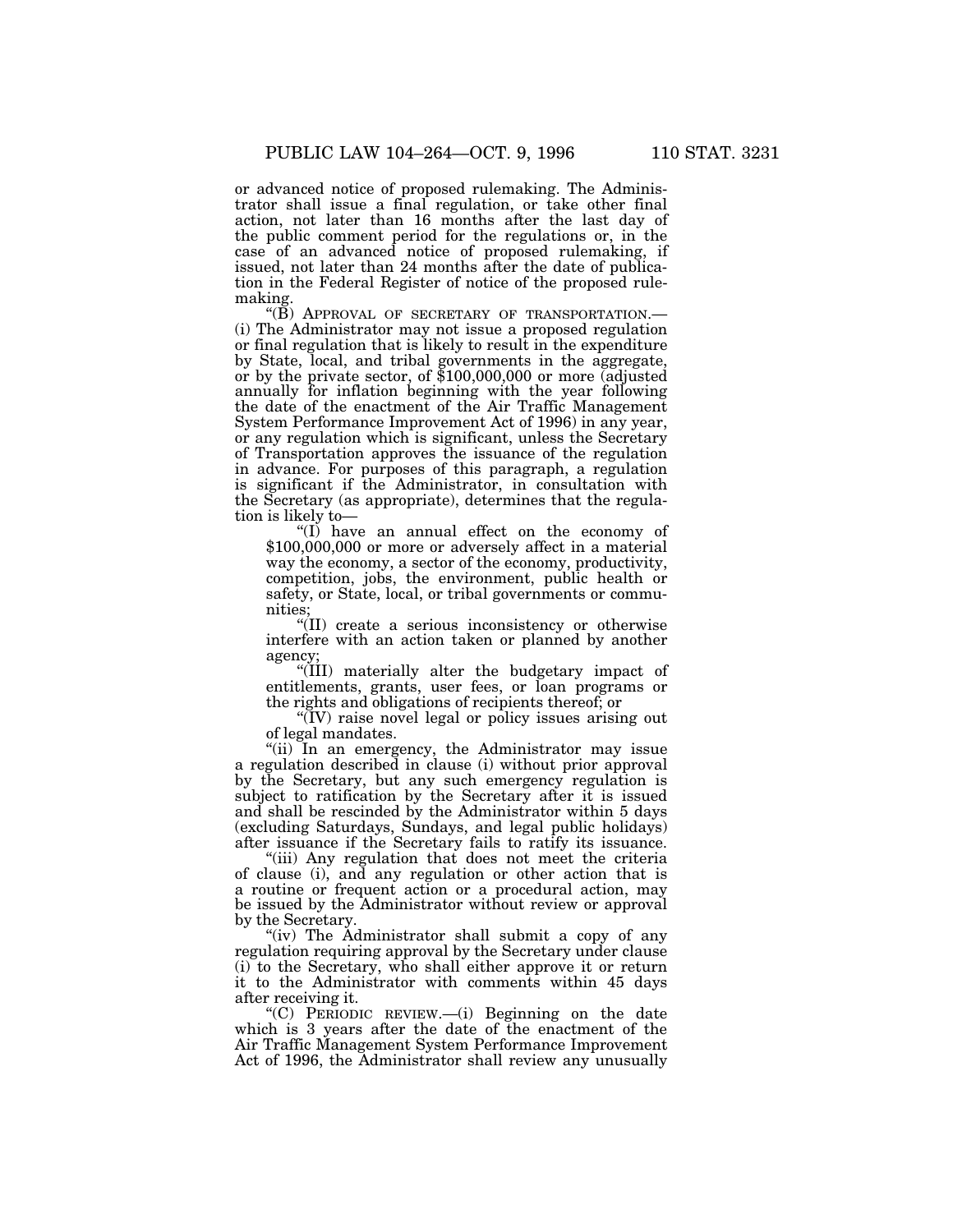burdensome regulation issued by the Administrator after such date of enactment beginning not later than 3 years after the effective date of the regulation to determine if the cost assumptions were accurate, the benefit of the regulations, and the need to continue such regulations in force in their present form.

"(ii) The Administrator may identify for review under the criteria set forth in clause (i) unusually burdensome regulations that were issued before the date of the enactment of the Air Traffic Management System Performance Improvement Act of 1996 and that have been in force for more than 3 years.

"(iii) For purposes of this subparagraph, the term 'unusually burdensome regulation' means any regulation that results in the annual expenditure by State, local, and tribal governments in the aggregate, or by the private sector, of \$25,000,000 or more (adjusted annually for inflation beginning with the year following the date of the enactment of the Air Traffic Management System Performance Act of 1996) in any year.

"(iv) The periodic review of regulations may be performed by advisory committees and the Management Advisory Council established under subsection (p).''.

## **SEC. 225. PERSONNEL AND SERVICES.**

Section 106 is amended by adding at the end the following: ''(l) PERSONNEL AND SERVICES.—

"(1) OFFICERS AND EMPLOYEES.—Except as provided in section 40122(a) of this title and section 347 of Public Law 104– 50, the Administrator is authorized, in the performance of the functions of the Administrator, to appoint, transfer, and fix the compensation of such officers and employees, including attorneys, as may be necessary to carry out the functions of the Administrator and the Administration. In fixing compensation and benefits of officers and employees, the Administrator shall not engage in any type of bargaining, except to the extent provided for in section  $40122(a)$ , nor shall the Administrator be bound by any requirement to establish such compensation or benefits at particular levels.

''(2) EXPERTS AND CONSULTANTS.—The Administrator is authorized to obtain the services of experts and consultants in accordance with section 3109 of title 5.

''(3) TRANSPORTATION AND PER DIEM EXPENSES.—The Administrator is authorized to pay transportation expenses, and per diem in lieu of subsistence expenses, in accordance with chapter 57 of title 5.

"(4) USE OF PERSONNEL FROM OTHER AGENCIES.—The Administrator is authorized to utilize the services of personnel of any other Federal agency (as such term is defined under section 551(1) of title 5).

''(5) VOLUNTARY SERVICES.—

''(A) GENERAL RULE.—In exercising the authority to accept gifts and voluntary services under section 326 of this title, and without regard to section 1342 of title 31, the Administrator may not accept voluntary and uncompensated services if such services are used to displace Federal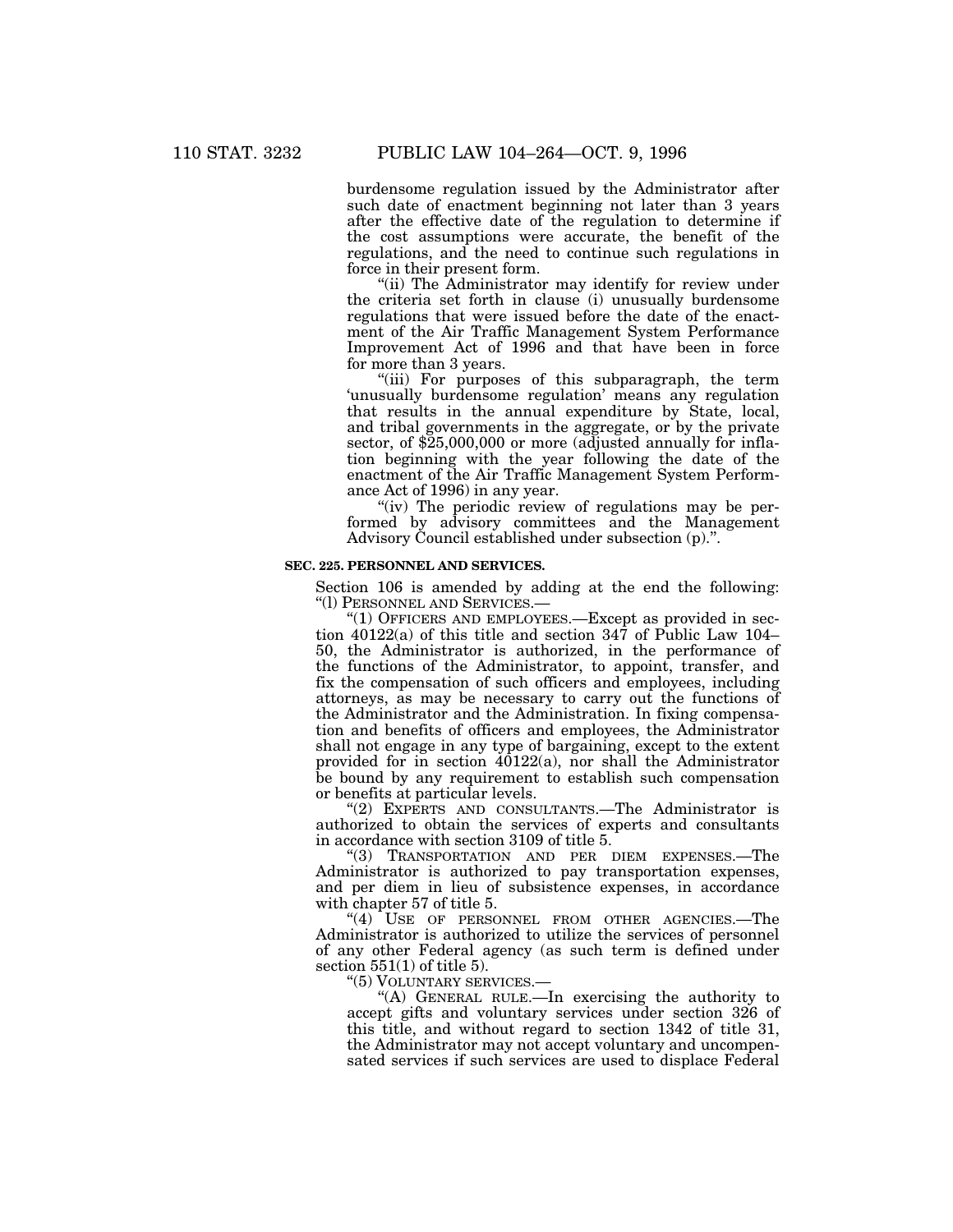employees employed on a full-time, part-time, or seasonal basis.

''(B) INCIDENTAL EXPENSES.—The Administrator is authorized to provide for incidental expenses, including transportation, lodging, and subsistence, for volunteers who provide voluntary services under this subsection.<br>"(C) LIMITED TREATMENT AS FEDERAL EMPLOYEES.—

An individual who provides voluntary services under this subsection shall not be considered a Federal employee for any purpose other than for purposes of chapter 81 of title 5, relating to compensation for work injuries, and chapter 171 of title 28, relating to tort claims.''.

#### **SEC. 226. CONTRACTS.**

Section 106(l), as added by section 225 of this Act, is further amended by adding at the end the following:

 $\degree$ (6) CONTRACTS.—The Administrator is authorized to enter into and perform such contracts, leases, cooperative agreements, or other transactions as may be necessary to carry out the functions of the Administrator and the Administration. The Administrator may enter into such contracts, leases, cooperative agreements, and other transactions with any Federal agency (as such term is defined in section  $551(1)$  of title 5) or any instrumentality of the United States, any State, territory, or possession, or political subdivision thereof, any other governmental entity, or any person, firm, association, corporation, or educational institution, on such terms and conditions as the Administrator may consider appropriate.''.

#### **SEC. 227. FACILITIES.**

Section 106, as amended by section 225 of this Act, is further amended by adding at the end the following:

"(m) COOPERATION BY ADMINISTRATOR.—With the consent of appropriate officials, the Administrator may, with or without reimbursement, use or accept the services, equipment, personnel, and facilities of any other Federal agency (as such term is defined in section 551(1) of title 5) and any other public or private entity. The Administrator may also cooperate with appropriate officials of other public and private agencies and instrumentalities concerning the use of services, equipment, personnel, and facilities. The head of each Federal agency shall cooperate with the Administrator in making the services, equipment, personnel, and facilities of the Federal agency available to the Administrator. The head of a Federal agency is authorized, notwithstanding any other provision of law, to transfer to or to receive from the Administration, without reimbursement, supplies and equipment other than administrative supplies or equipment.''.

#### **SEC. 228. PROPERTY.**

Section 106, as amended by section 227 of this Act, is further amended by adding at the end the following:

"(n) Acquisition.-

''(1) IN GENERAL.—The Administrator is authorized—

"(A) to acquire (by purchase, lease, condemnation, or otherwise), construct, improve, repair, operate, and maintain—

''(i) air traffic control facilities and equipment;

''(ii) research and testing sites and facilities; and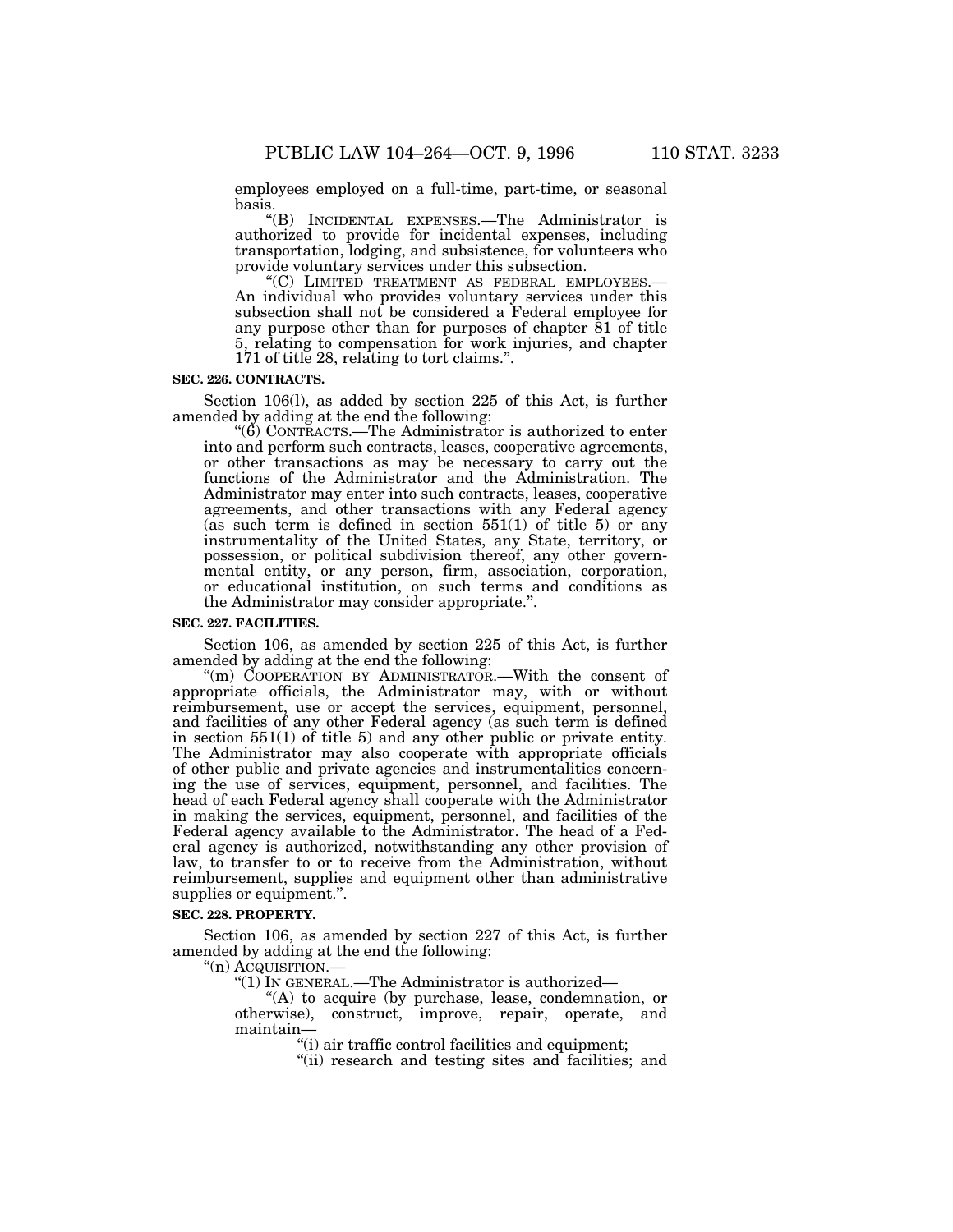"(iii) such other real and personal property (including office space and patents), or any interest therein, within and outside the continental United States as the Administrator considers necessary;

''(B) to lease to others such real and personal property; and

 $(C)$  to provide by contract or otherwise for eating facilities and other necessary facilities for the welfare of employees of the Administration at the installations of the Administration, and to acquire, operate, and maintain equipment for these facilities.

" $(2)$  TITLE.—Title to any property or interest therein acquired pursuant to this subsection shall be held by the Government of the United States.''.

## **SEC. 229. TRANSFERS OF FUNDS FROM OTHER FEDERAL AGENCIES.**

Section 106, as amended by section 228 of this Act, is further amended by adding at the end the following:

''(o) TRANSFERS OF FUNDS.—The Administrator is authorized to accept transfers of unobligated balances and unexpended balances of funds appropriated to other Federal agencies (as such term is defined in section 551(1) of title 5) to carry out functions transferred by law to the Administrator or functions transferred pursuant to law to the Administrator on or after the date of the enactment of the Air Traffic Management System Performance Improvement Act of 1996.''.

#### **SEC. 230. MANAGEMENT ADVISORY COUNCIL.**

Section 106, as amended by section 229 of this Act, is further amended by adding at the end the following:<br>"(p) MANAGEMENT ADVISORY COUNCIL.—

"(1) ESTABLISHMENT.—Within 3 months after the date of the enactment of the Air Traffic Management System Performance Improvement Act of 1996, the Administrator shall establish an advisory council which shall be known as the Federal Aviation Management Advisory Council (in this subsection referred to as the 'Council'). With respect to Administration management, policy, spending, funding, and regulatory matters affecting the aviation industry, the Council may submit comments, recommended modifications, and dissenting views to the Administrator. The Administrator shall include in any submission to Congress, the Secretary, or the general public, and in any submission for publication in the Federal Register, a description of the comments, recommended modifications, and dissenting views received from the Council, together with the reasons for any differences between the views of the Council and the views or actions of the Administrator.

"(2) MEMBERSHIP.—The Council shall consist of 15 members, who shall consist of—

"(A) a designee of the Secretary of Transportation;

''(B) a designee of the Secretary of Defense; and

''(C) 13 members representing aviation interests, appointed by the President by and with the advice and consent of the Senate.

''(3) QUALIFICATIONS.—No member appointed under paragraph (2)(C) may serve as an officer or employee of the United States Government while serving as a member of the Council.

''(4) FUNCTIONS.—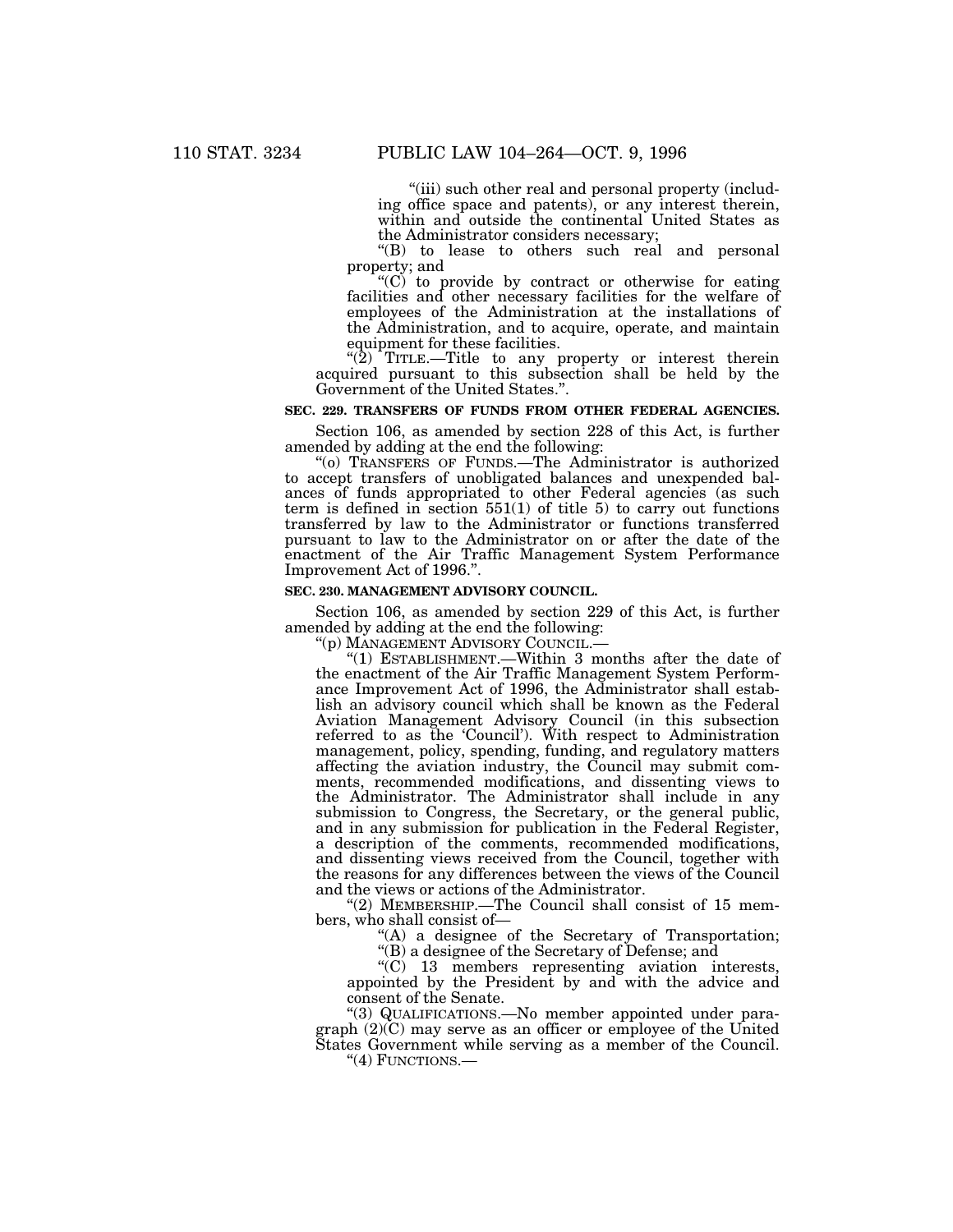''(A) IN GENERAL.—(i) The Council shall provide advice and counsel to the Administrator on issues which affect or are affected by the operations of the Administrator. The Council shall function as an oversight resource for management, policy, spending, and regulatory matters under the jurisdiction of the Administration.

"(ii) The Council shall review the rulemaking costbenefit analysis process and develop recommendations to improve the analysis and ensure that the public interest is fully protected.

"(iii) The Council shall review the process through which the Administration determines to use advisory circulars and service bulletins.

''(B) MEETINGS.—The Council shall meet on a regular and periodic basis or at the call of the chairman or of the Administrator.

''(C) ACCESS TO DOCUMENTS AND STAFF.—The Administration may give the Council appropriate access to relevant documents and personnel of the Administration, and the Administrator shall make available, consistent with the authority to withhold commercial and other proprietary information under section 552 of title 5 (commonly known as the 'Freedom of Information Act'), cost data associated with the acquisition and operation of air traffic service systems. Any member of the Council who receives commercial or other proprietary data from the Administrator shall be subject to the provisions of section 1905 of title 18, pertaining to unauthorized disclosure of such information.<br> $\frac{u}{f(5)}$  Enneated information.

 $(5)$  FEDERAL ADVISORY COMMITTEE ACT NOT TO APPLY.— The Federal Advisory Committee Act (5 U.S.C. App.) does not apply to the Council or such aviation rulemaking committees as the Administrator shall designate.

''(6) ADMINISTRATIVE MATTERS.—

"(A) TERMS OF MEMBERS.—(i) Except as provided in subparagraph (B), members of the Council appointed by the President under paragraph  $(2)(C)$  shall be appointed for a term of 3 years.

"(ii) Of the members first appointed by the President  $f(I)$  4 shall be appointed for terms of 1 year;

 $\sqrt{\text{III}}$  5 shall be appointed for terms of 2 years; and

''(III) 4 shall be appointed for terms of 3 years. ''(iii) An individual chosen to fill a vacancy shall be appointed for the unexpired term of the member replaced.

"(iv) A member whose term expires shall continue to serve until the date on which the member's successor takes office.

''(B) CHAIRMAN; VICE CHAIRMAN.—The Council shall elect a chair and a vice chair from among the members appointed under paragraph (2)(C), each of whom shall serve for a term of 1 year. The vice chair shall perform the duties of the chairman in the absence of the chairman.

''(C) TRAVEL AND PER DIEM.—Each member of the Council shall be paid actual travel expenses, and per diem in lieu of subsistence expenses when away from his or her usual place of residence, in accordance with section 5703 of title 5.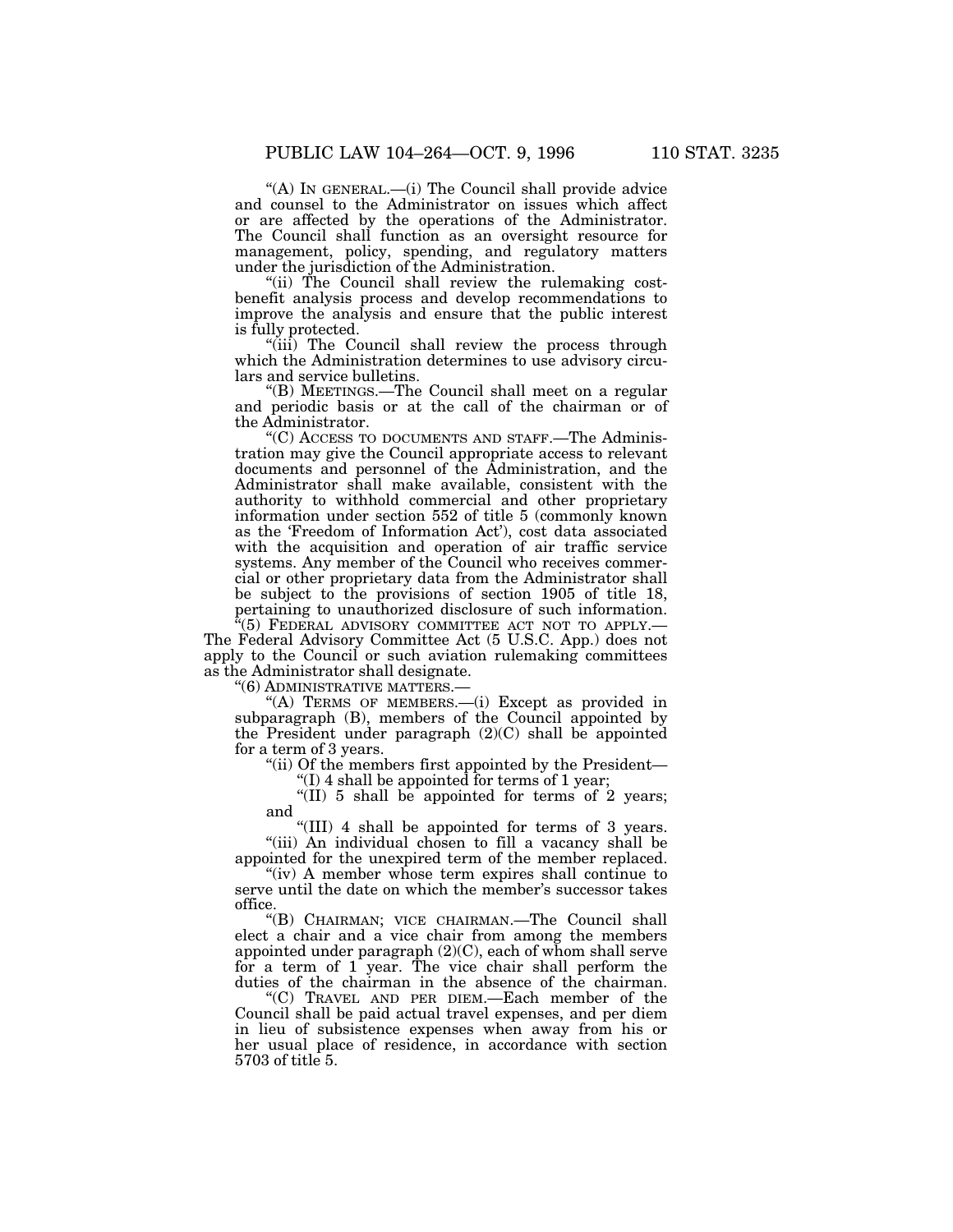''(D) DETAIL OF PERSONNEL FROM THE ADMINISTRA- TION.—The Administrator shall make available to the Council such staff, information, and administrative services and assistance as may reasonably be required to enable the Council to carry out its responsibilities under this subsection.''.

# **Subtitle B—Federal Aviation Administration Streamlining Programs**

49 USC 40110 note.

Reports.

## **SEC. 251. REVIEW OF ACQUISITION MANAGEMENT SYSTEM.**

Not later than April 1, 1999, the Administrator shall employ outside experts to provide an independent evaluation of the effectiveness of the Administration's acquisition management system within 3 months after such date. The Administrator shall transmit a copy of the evaluation to the Committee on Commerce, Science, and Transportation of the Senate and the Committee on Transportation and Infrastructure of the House of Representatives.

## **SEC. 252. AIR TRAFFIC CONTROL MODERNIZATION REVIEWS.**

Chapter 401 is amended by adding at the end the following:

## **''§ 40121. Air traffic control modernization reviews**

"(a) REQUIRED TERMINATIONS OF ACQUISITIONS.—The Administrator of the Federal Aviation Administration shall terminate any acquisition program initiated after the date of the enactment of the Air Traffic Management System Performance Improvement Act of 1996 and funded under the Facilities and Equipment account that—

" $(1)$  is more than 50 percent over the cost goal established for the program;

" $(2)$  fails to achieve at least 50 percent of the performance" goals established for the program; or

 $\degree$ (3) is more than 50 percent behind schedule as determined in accordance with the schedule goal established for the program.

''(b) AUTHORIZED TERMINATION OF ACQUISITION PROGRAMS.— The Administrator shall consider terminating, under the authority of subsection (a), any substantial acquisition program that—

" $(1)$  is more than 10 percent over the cost goal established for the program;

" $(2)$  fails to achieve at least 90 percent of the performance goals established for the program; or

 $\degree$ (3) is more than 10 percent behind schedule as determined in accordance with the schedule goal established for the  $\operatorname*{program.}_{a_{\ell}}$ 

'(c) Exceptions and Report.—

''(1) CONTINUANCE OF PROGRAM, ETC.—Notwithstanding subsection (a), the Administrator may continue an acquisitions program required to be terminated under subsection (a) if the Administrator determines that termination would be inconsistent with the development or operation of the national air transportation system in a safe and efficient manner.

''(2) DEPARTMENT OF DEFENSE.—The Department of Defense shall have the same exemptions from acquisition laws as are waived by the Administrator under section 348(b) of Public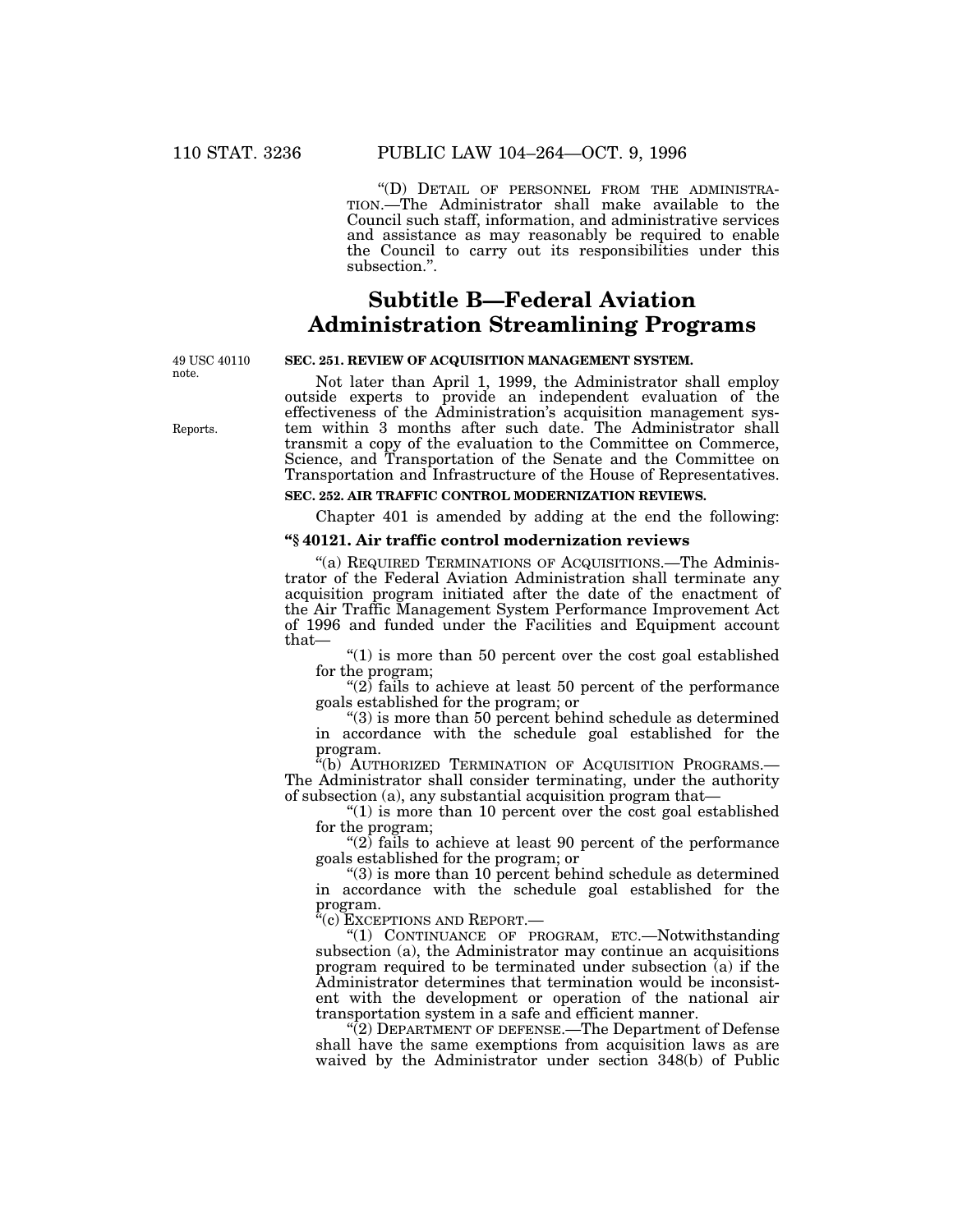Law 104–50 when engaged in joint actions to improve or replenish the national air traffic control system. The Administration may acquire real property, goods, and services through the Department of Defense, or other appropriate agencies, but is bound by the acquisition laws and regulations governing those cases.

''(3) REPORT.—If the Administrator makes a determination under paragraph (1), the Administrator shall transmit a copy of the determination, together with a statement of the basis for the determination, to the Committees on Appropriations of the Senate and the House of Representatives, the Committee on Commerce, Science, and Transportation of the Senate, and the Committee on Transportation and Infrastructure of the House of Representatives.'

#### **SEC. 253. FEDERAL AVIATION ADMINISTRATION PERSONNEL MANAGEMENT SYSTEM.**

Chapter 401, as amended by section 252 of this Act, is further amended by adding at the end the following:

### **''§ 40122. Federal Aviation Administration personnel management system**

"(a) In GENERAL.-

"(1) CONSULTATION AND NEGOTIATION. - In developing and making changes to the personnel management system initially implemented by the Administrator of the Federal Aviation Administration on April 1, 1996, the Administrator shall negotiate with the exclusive bargaining representatives of employees of the Administration certified under section 7111 of title 5 and consult with other employees of the Administration.

"(2) MEDIATION.—If the Administrator does not reach an agreement under paragraph (1) with the exclusive bargaining representatives, the services of the Federal Mediation and Conciliation Service shall be used to attempt to reach such agreement. If the services of the Federal Mediation and Conciliation Service do not lead to an agreement, the Administrator's proposed change to the personnel management system shall not take effect until 60 days have elapsed after the Administrator has transmitted the proposed change, along with the objections of the exclusive bargaining representatives to the change, and the reasons for such objections, to Congress.

''(3) COST SAVINGS AND PRODUCTIVITY GOALS.—The Administration and the exclusive bargaining representatives of the employees shall use every reasonable effort to find cost savings and to increase productivity within each of the affected bargaining units.

''(4) ANNUAL BUDGET DISCUSSIONS.—The Administration and the exclusive bargaining representatives of the employees shall meet annually for the purpose of finding additional cost savings within the Administration's annual budget as it applies to each of the affected bargaining units and throughout the agency.

"(b) EXPERT EVALUATION.—On the date that is 3 years after the personnel management system is implemented, the Administration shall employ outside experts to provide an independent evaluation of the effectiveness of the system within 3 months after such date. For this purpose, the Administrator may utilize the services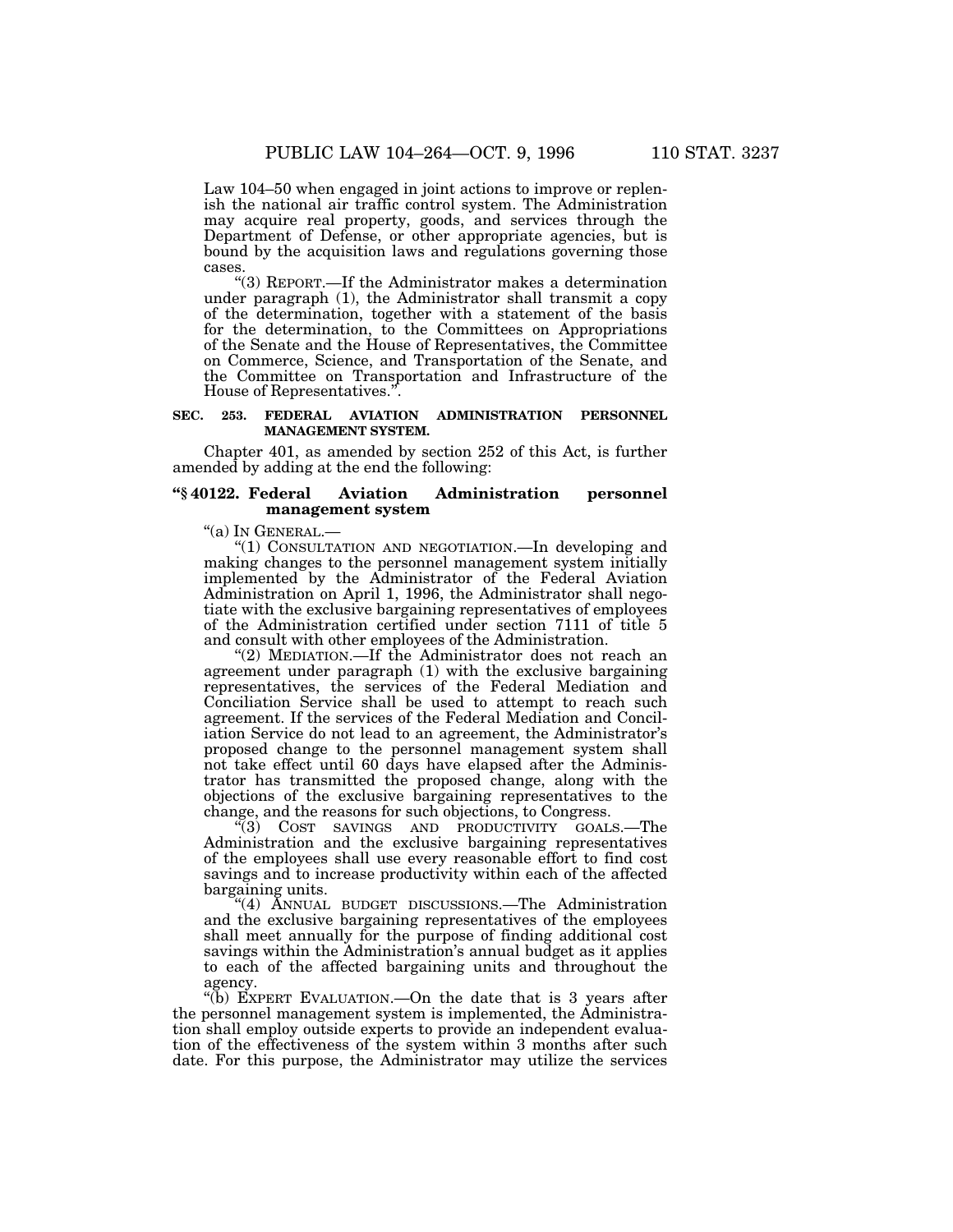of experts and consultants under section 3109 of title 5 without regard to the limitation imposed by the last sentence of section 3109(b) of such title, and may contract on a sole source basis, notwithstanding any other provision of law to the contrary.

"(c) PAY RESTRICTION.—No officer or employee of the Administration may receive an annual rate of basic pay in excess of the annual rate of basic pay payable to the Administrator.

''(d) ETHICS.—The Administration shall be subject to Executive Order No. 12674 and regulations and opinions promulgated by the Office of Government Ethics, including those set forth in section 2635 of title 5 of the Code of Federal Regulations.

''(e) EMPLOYEE PROTECTIONS.—Until July 1, 1999, basic wages (including locality pay) and operational differential pay provided employees of the Administration shall not be involuntarily adversely affected by reason of the enactment of this section, except for unacceptable performance or by reason of a reduction in force or reorganization or by agreement between the Administration and the affected employees' exclusive bargaining representative.

''(f) LABOR-MANAGEMENT AGREEMENTS.—Except as otherwise provided by this title, all labor-management agreements covering employees of the Administration that are in effect on the effective date of the Air Traffic Management System Performance Improvement Act of 1996 shall remain in effect until their normal expiration date, unless the Administrator and the exclusive bargaining representative agree to the contrary.''.

## **SEC. 254. CONFORMING AMENDMENT.**

The table of sections for chapter 401 is amended by adding at the end the following:

''40121. Air traffic control modernization reviews. ''40122. Federal Aviation Administration personnel management system.''.

## **Subtitle C—System To Fund Certain Federal Aviation Administration Functions**

49 USC 40101 note.

### **SEC. 271. FINDINGS.**

Congress finds the following:

(1) The Administration is recognized throughout the world as a leader in aviation safety.

(2) The Administration certifies aircraft, engines, propellers, and other manufactured parts.

(3) The Administration certifies more than 650 training schools for pilots and nonpilots, more than 4,858 repair stations, and more than 193 maintenance schools.

(4) The Administration certifies pilot examiners, who are then qualified to determine if a person has the skills necessary to become a pilot.

(5) The Administration certifies more than 6,000 medical examiners, each of whom is then qualified to medically certify the qualifications of pilots and nonpilots.

(6) The Administration certifies more than 470 airports, and provides a limited certification for another 205 airports. Other airports in the United States are also reviewed by the Administration.

(7) The Administration each year performs more than 355,000 inspections.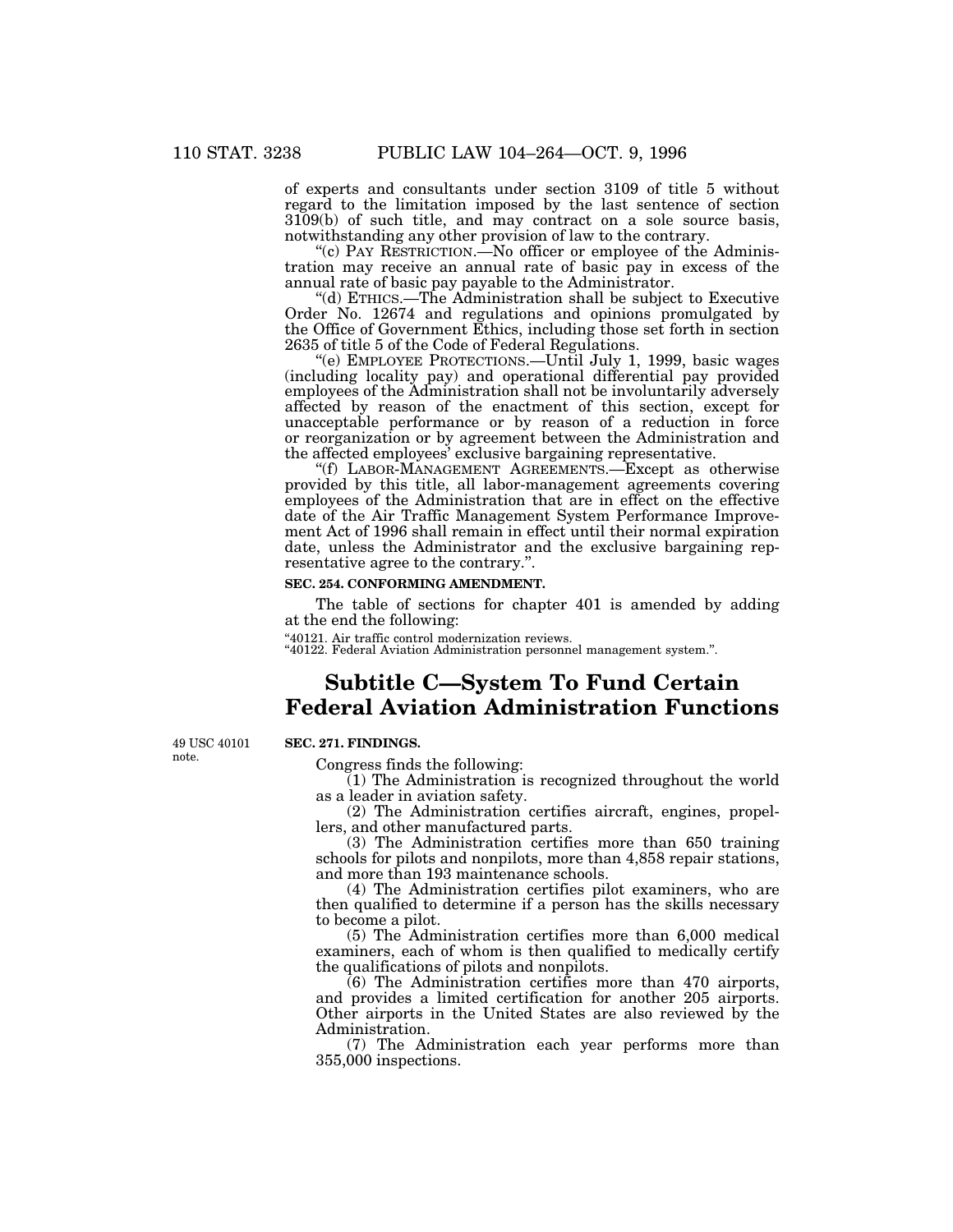(8) The Administration issues more than 655,000 pilot's licenses and more than 560,000 nonpilot's licenses (including mechanics).

(9) The Administration's certification means that the product meets world-wide recognized standards of safety and reliability.

(10) The Administration's certification means aviationrelated equipment and services meet world-wide recognized standards.

(11) The Administration's certification is recognized by governments and businesses throughout the world and as such may be a valuable element for any company desiring to sell aviation-related products throughout the world.

(12) The Administration's certification may constitute a valuable license, franchise, privilege or benefits for the holders.

(13) The Administration also is a major purchaser of computers, radars, and other systems needed to run the air traffic control system. The Administration's design, acceptance, commissioning, or certification of such equipment enables the private sector to market those products around the world, and as such confers a benefit on the manufacturer.

(14) The Administration provides extensive services to public use aircraft.

#### **SEC. 272. PURPOSES.**

The purposes of this subtitle are—

(1) to provide a financial structure for the Administration so that it will be able to support the future growth in the national aviation and airport system;

(2) to review existing and alternative funding options, including incentive-based fees for services, and establish a program to improve air traffic management system performance and to establish appropriate levels of cost accountability for air traffic management services provided by the Administration;

(3) to ensure that any funding will be dedicated solely for the use of the Administration;

(4) to authorize the Administration to recover the costs of its services from those who benefit from, but do not contribute to, the national aviation system and the services provided by the Administration;

(5) to consider a fee system based on the cost or value of the services provided and other funding alternatives;

(6) to develop funding options for Congress in order to provide for the long-term efficient and cost-effective support of the Administration and the aviation system; and

(7) to achieve a more efficient and effective Administration for the benefit of the aviation transportation industry.

#### **SEC. 273. USER FEES FOR VARIOUS FEDERAL AVIATION ADMINISTRA-TION SERVICES.**

(a) IN GENERAL.—Chapter 453 is amended by striking section 45301 and inserting the following:

### **''§ 45301. General provisions**

''(a) SCHEDULE OF FEES.—The Administrator shall establish a schedule of new fees, and a collection process for such fees, for the following services provided by the Administration:

49 USC 40101 note.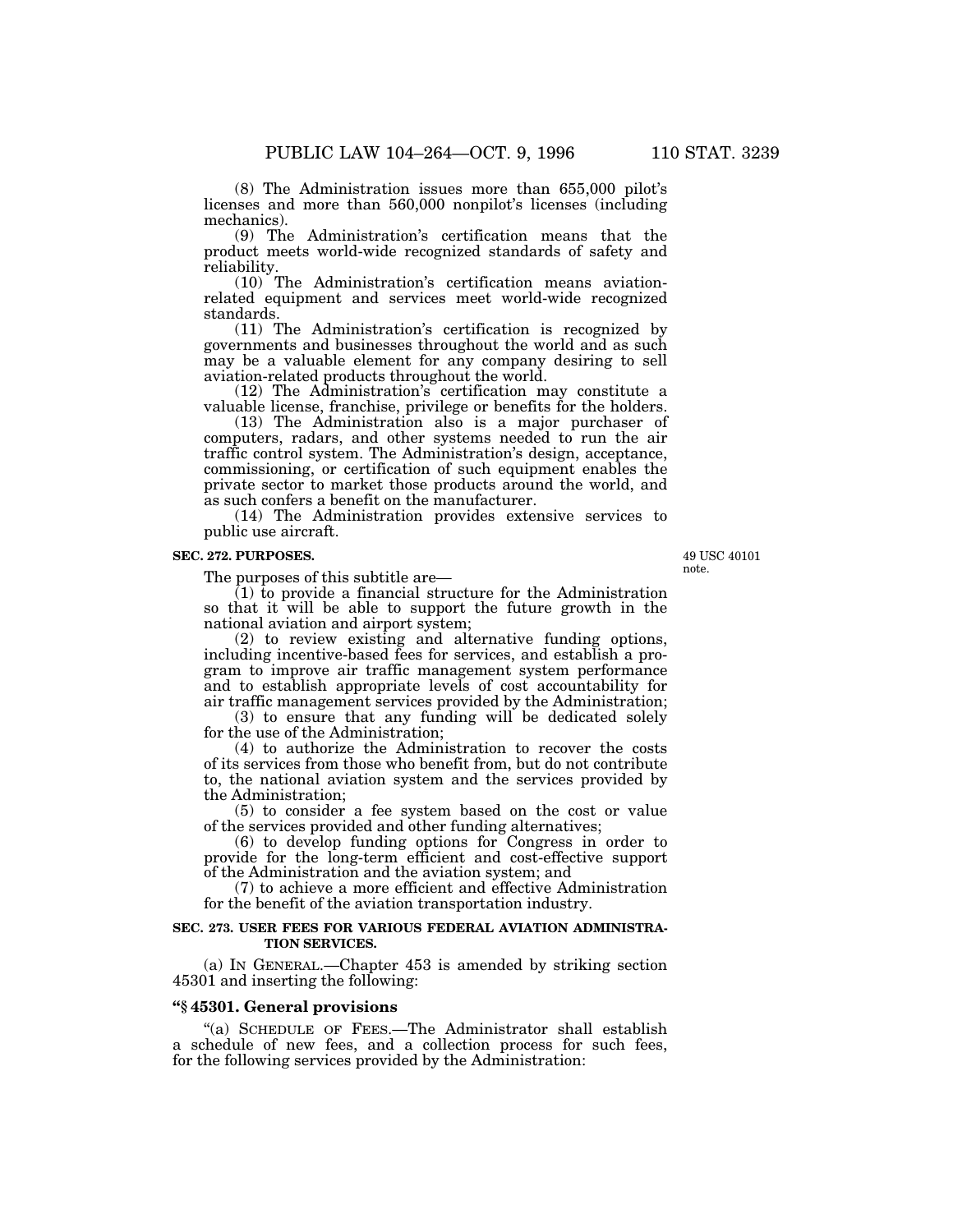"(1) Air traffic control and related services provided to aircraft other than military and civilian aircraft of the United States government or of a foreign government that neither take off from, nor land in, the United States.

"(2) Services (other than air traffic control services) provided to a foreign government.

''(b) LIMITATIONS.—

"(1) AUTHORIZATION AND IMPACT CONSIDERATIONS.—In establishing fees under subsection (a), the Administrator—

"(A) is authorized to recover in fiscal year  $1997$ \$100,000,000; and

 $f(B)$  shall ensure that each of the fees required by subsection (a) is directly related to the Administration's costs of providing the service rendered. Services for which costs may be recovered include the costs of air traffic control, navigation, weather services, training and emergency services which are available to facilitate safe transportation over the United States, and other services provided by the Administrator or by programs financed by the Administrator to flights that neither take off nor land in the United States.

"(2) PUBLICATION; COMMENT.—The Administrator shall publish in the Federal Register an initial fee schedule and associated collection process as an interim final rule, pursuant to which public comment will be sought and a final rule issued.

"(c) USE OF EXPERTS AND CONSULTANTS.—In developing the system, the Administrator may consult with such nongovernmental experts as the Administrator may employ and the Administrator may utilize the services of experts and consultants under section 3109 of title 5 without regard to the limitation imposed by the last sentence of section 3109(b) of such title, and may contract on a sole source basis, notwithstanding any other provision of law to the contrary. Notwithstanding any other provision of law to the contrary, the Administrator may retain such experts under a contract awarded on a basis other than a competitive basis and without regard to any such provisions requiring competitive bidding or precluding sole source contract authority.''.

(b) CONFORMING AMENDMENT.—The table of sections for chapter 453 is amended by striking the item relating to section 45301 and inserting the following:

''45301. General provisions.''.

49 USC 40101 note.

#### **SEC. 274. INDEPENDENT ASSESSMENT OF FAA FINANCIAL REQUIRE-MENTS; ESTABLISHMENT OF NATIONAL CIVIL AVIATION REVIEW COMMISSION.**

(a) INDEPENDENT ASSESSMENT.—

(1) INITIATION.—Not later than 30 days after the date of the enactment of this Act, the Administrator shall contract with an entity independent of the Administration and the Department of Transportation to conduct a complete independent assessment of the financial requirements of the Administration through the year 2002.

(2) ASSESSMENT CRITERIA.—The Administrator shall provide to the independent entity estimates of the financial requirements of the Administration for the period described in paragraph (1), using as a base the fiscal year 1997 appropriation levels established by Congress. The independent assess-

Federal Register, publication.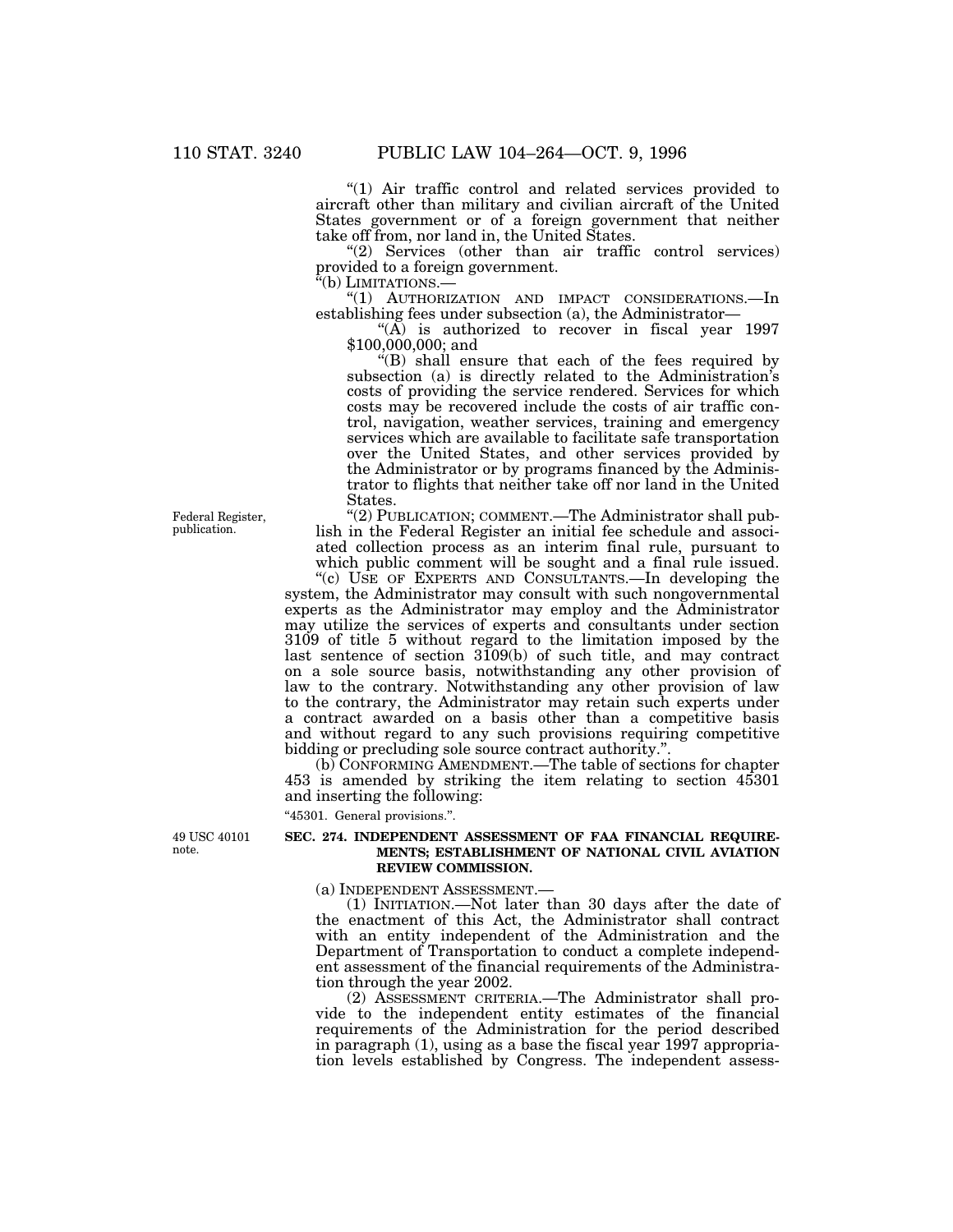ment shall be based on an objective analysis of agency funding needs.

(3) CERTAIN FACTORS TO BE TAKEN INTO ACCOUNT.—The independent assessment shall take into account all relevant factors, including—

(A) anticipated air traffic forecasts;

(B) other workload measures;

(C) estimated productivity gains, if any, which contribute to budgetary requirements;

(D) the need for programs; and

(E) the need to provide for continued improvements in all facets of aviation safety, along with operational improvements in air traffic control.

(4) COST ALLOCATION.—The independent assessment shall also assess the costs to the Administration occasioned by the provision of services to each segment of the aviation system.

(5) DEADLINE.—The independent assessment shall be completed no later than 90 days after the contract is awarded, and shall be submitted to the Commission established under subsection (b), the Secretary, the Secretary of the Treasury, the Committee on Commerce, Science, and Transportation and the Committee on Finance of the Senate, and the Committee on Transportation and Infrastructure and the Committee on Ways and Means of the House of Representatives.

(b) NATIONAL CIVIL AVIATION REVIEW COMMISSION.—

(1) ESTABLISHMENT.—There is established a commission to be known as the National Civil Aviation Review Commission (hereinafter in this section referred to as the ''Commission'').

(2) MEMBERSHIP.—The Commission shall consist of 21 members to be appointed as follows:

(A) 13 members to be appointed by the Secretary, in consultation with the Secretary of the Treasury, from among individuals who have expertise in the aviation industry and who are able, collectively, to represent a balanced view of the issues important to general aviation, major air carriers, air cargo carriers, regional air carriers, business aviation, airports, aircraft manufacturers, the financial community, aviation industry workers, and airline passengers. At least one member appointed under this subparagraph shall have detailed knowledge of the congressional budgetary process.

(B) Two members appointed by the Speaker of the House of Representatives.

(C) Two members appointed by the minority leader of the House of Representatives.

(D) Two members appointed by the majority leader of the Senate.

(E) Two members appointed by the minority leader of the Senate.

(3) TASK FORCES.—The Commission shall establish an aviation funding task force and an aviation safety task force to carry out the responsibilities of the Commission under this subsection.

(4) FIRST MEETING.—The Commission may conduct its first meeting as soon as a majority of the members of the Commission are appointed.

(5) HEARINGS AND CONSULTATION.—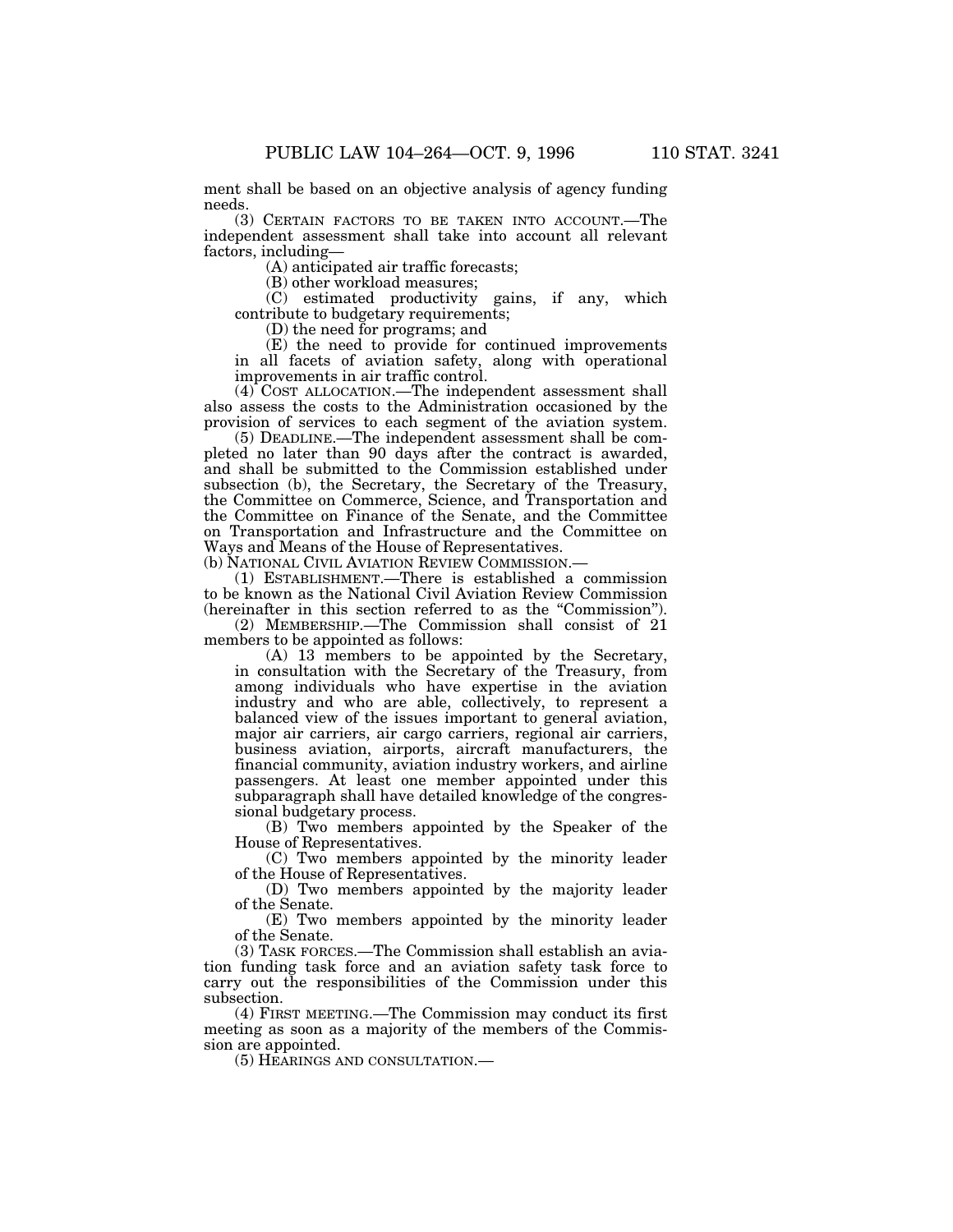(A) HEARINGS.—The Commission shall take such testimony and solicit and receive such comments from the public and other interested parties as it considers appropriate, shall conduct 2 public hearings after affording adequate notice to the public thereof, and may conduct such additional hearings as may be necessary.

(B) CONSULTATION.—The Commission shall consult on a regular and frequent basis with the Secretary, the Secretary of the Treasury, the Committee on Commerce, Science, and Transportation and the Committee on Finance of the Senate, and the Committee on Transportation and Infrastructure and the Committee on Ways and Means of the House of Representatives.

(C) FACA NOT TO APPLY.—The Commission shall not be considered an advisory committee for purposes of the Federal Advisory Committee Act (5 U.S.C. App.).

(6) DUTIES OF AVIATION FUNDING TASK FORCE.—

(A) REPORT TO SECRETARY.—

(i) IN GENERAL.—The aviation funding task force established pursuant to paragraph (3) shall submit a report setting forth a comprehensive analysis of the Administration's budgetary requirements through fiscal year 2002, based upon the independent assessment under subsection (a), that analyzes alternative financing and funding means for meeting the needs of the aviation system through the year 2002. The task force shall submit a preliminary report of that analysis to the Secretary not later than 6 months after the independent assessment is completed under subsection (a). The Secretary shall provide comments on the preliminary report to the task force within 30 days after receiving the report. The task force shall issue a final report of such comprehensive analysis within 30 days after receiving the Secretary's comments on its preliminary report.

(ii) CONTENTS.—The report submitted by the aviation funding task force under clause (i)—

(I) shall consider the independent assessment under subsection (a);

(II) shall consider estimated cost savings, if any, resulting from the procurement and personnel reforms included in this Act or in sections 347 and 348 of Public Law 104–50, and additional financial initiatives;

(III) shall include specific recommendations to Congress on how the Administration can reduce costs, raise additional revenue for the support of agency operations, and accelerate modernization efforts; and

(IV) shall include a draft bill containing the changes in law necessary to implement its recommendations.

(B) RECOMMENDATIONS.—The aviation funding task force shall make such recommendations under subpara $graph (A)(ii)(III)$  as the task force deems appropriate. Those recommendations may include—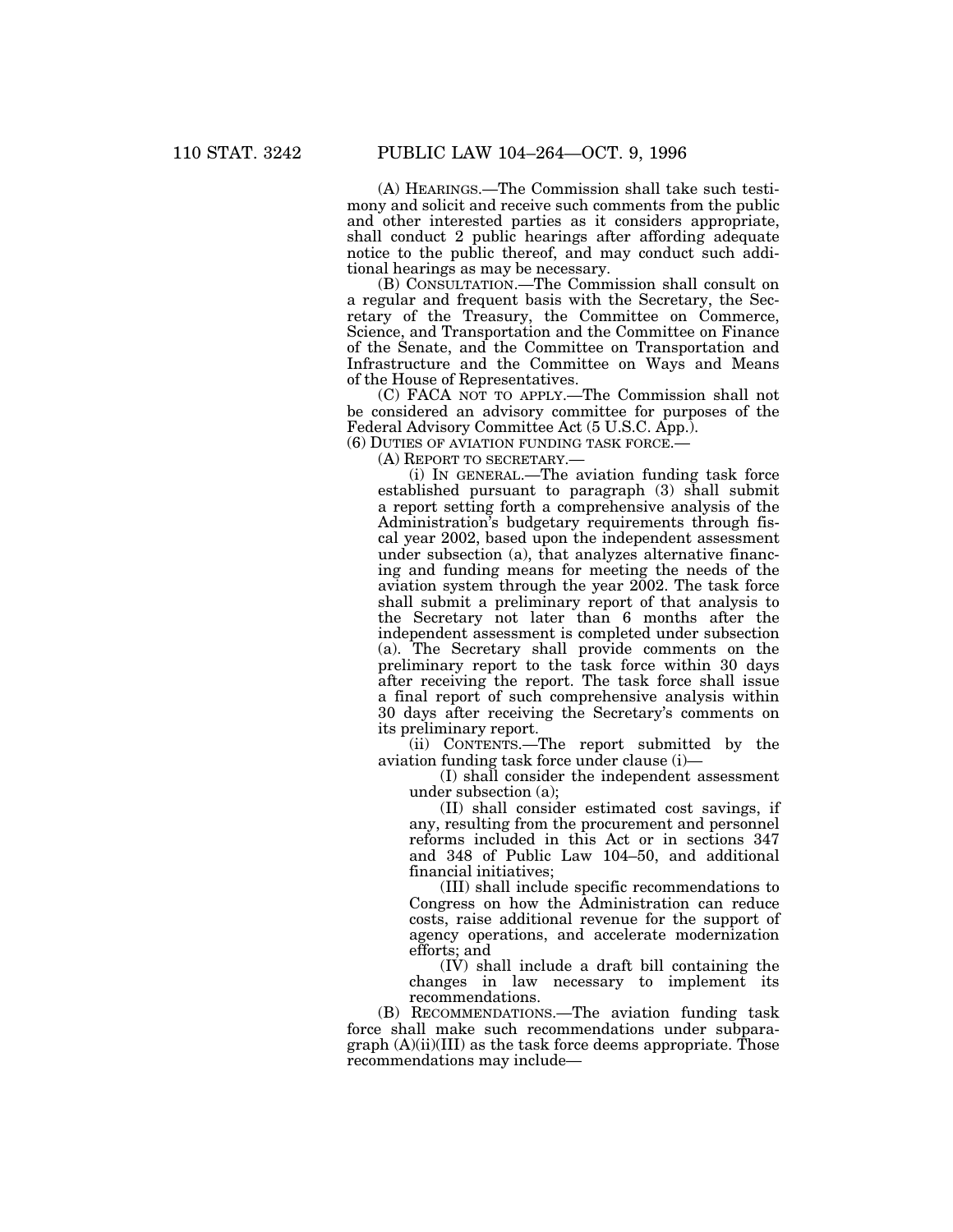(i) proposals for off-budget treatment of the Airport and Airway Trust Fund;

(ii) alternative financing and funding proposals, including linked financing proposals;

(iii) modifications to existing levels of Airport and Airways Trust Fund receipts and taxes for each type of tax;

(iv) establishment of a cost-based user fee system based on, but not limited to, criteria under subparagraph (F) and methods to ensure that costs are borne by users on a fair and equitable basis;

(v) methods to ensure that funds collected from the aviation community are able to meet the needs of the agency;

(vi) methods to ensure that funds collected from the aviation community and passengers are used to support the aviation system;

(vii) means of meeting the airport infrastructure needs for large, medium, and small airports; and

(viii) any other matter the task force deems appropriate to address the funding and needs of the Administration and the aviation system.

(C) ADDITIONAL RECOMMENDATIONS.—The aviation funding task force report may also make recommendations concerning—

(i) means of improving productivity by expanding and accelerating the use of automation and other technology;

(ii) means of contracting out services consistent with this Act, other applicable law, and safety and national defense needs;

(iii) methods to accelerate air traffic control modernization and improvements in aviation safety and safety services;

(iv) the elimination of unneeded programs; and

(v) a limited innovative program based on funding mechanisms such as loan guarantees, financial partnerships with for-profit private sector entities, government-sponsored enterprises, and revolving loan funds, as a means of funding specific facilities and equipment projects, and to provide limited additional funding alternatives for airport capacity development.

(D) IMPACT ASSESSMENT FOR RECOMMENDATIONS.—For each recommendation contained in the aviation funding task force's report, the report shall include a full analysis and assessment of the impact implementation of the recommendation would have on—

(i) safety;

(ii) administrative costs;

(iii) the congressional budget process;

(iv) the economics of the industry (including the proportionate share of all users);

(v) the ability of the Administration to utilize the sums collected; and

(vi) the funding needs of the Administration.

(E) TRUST FUND TAX RECOMMENDATIONS.—If the task force's report includes a recommendation that the existing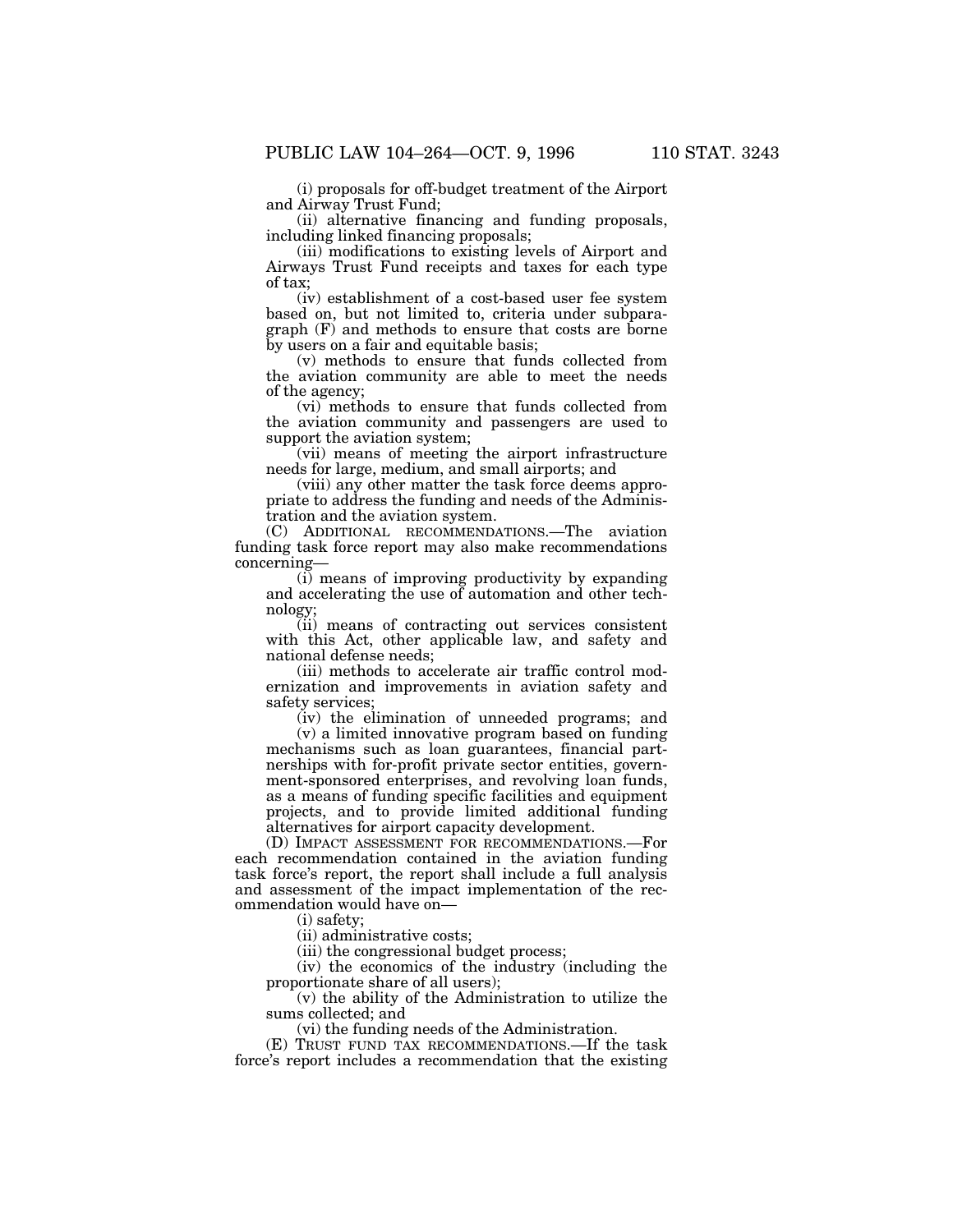Airport and Airways Trust Fund tax structure be modified, the report shall—

(i) state the specific rates for each group affected by the proposed modifications;

(ii) consider the impact such modifications shall have on specific users and the public (including passengers); and

(iii) state the basis for the recommendations.

(F) FEE SYSTEM RECOMMENDATIONS.—If the task force's report includes a recommendation that a fee system be established, including an air traffic control performancebased user fee system, the report shall consider—

(i) the impact such a recommendation would have on passengers, air fares (including low-fare, high frequency service), service, and competition;

(ii) existing contributions provided by individual air carriers toward funding the Administration and the air traffic control system through contributions to the Airport and Airways Trust Fund;

(iii) continuing the promotion of fair and competitive practices;

(iv) the unique circumstances associated with interisland air carrier service in Hawaii and rural air service in Alaska;

(v) the impact such a recommendation would have on service to small communities;

(vi) the impact such a recommendation would have on services provided by regional air carriers;

(vii) alternative methodologies for calculating fees so as to achieve a fair and reasonable distribution of costs of service among users;

(viii) the usefulness of phased-in approaches to implementing such a financing system;

(ix) means of assuring the provision of general fund contributions, as appropriate, toward the support of the Administration; and

(x) the provision of incentives to encourage greater efficiency in the provision of air traffic services by the Administration and greater efficiency in the use of air traffic services by aircraft operators.

(7) DUTIES OF AVIATION SAFETY TASK FORCE.—

(A) REPORT TO ADMINISTRATOR.—Not later than 1 year after the date of the enactment of this Act, the aviation safety task force established pursuant to paragraph (3) shall submit to the Administrator a report setting forth a comprehensive analysis of aviation safety in the United States and emerging trends in the safety of particular sectors of the aviation industry.

(B) CONTENTS.—The report to be submitted under subparagraph (A) shall include an assessment of—

(i) the adequacy of staffing and training resources for safety personnel of the Administration, including safety inspectors;

(ii) the Administration's processes for ensuring the public safety from fraudulent parts in civil aviation and the extent to which use of suspected unapproved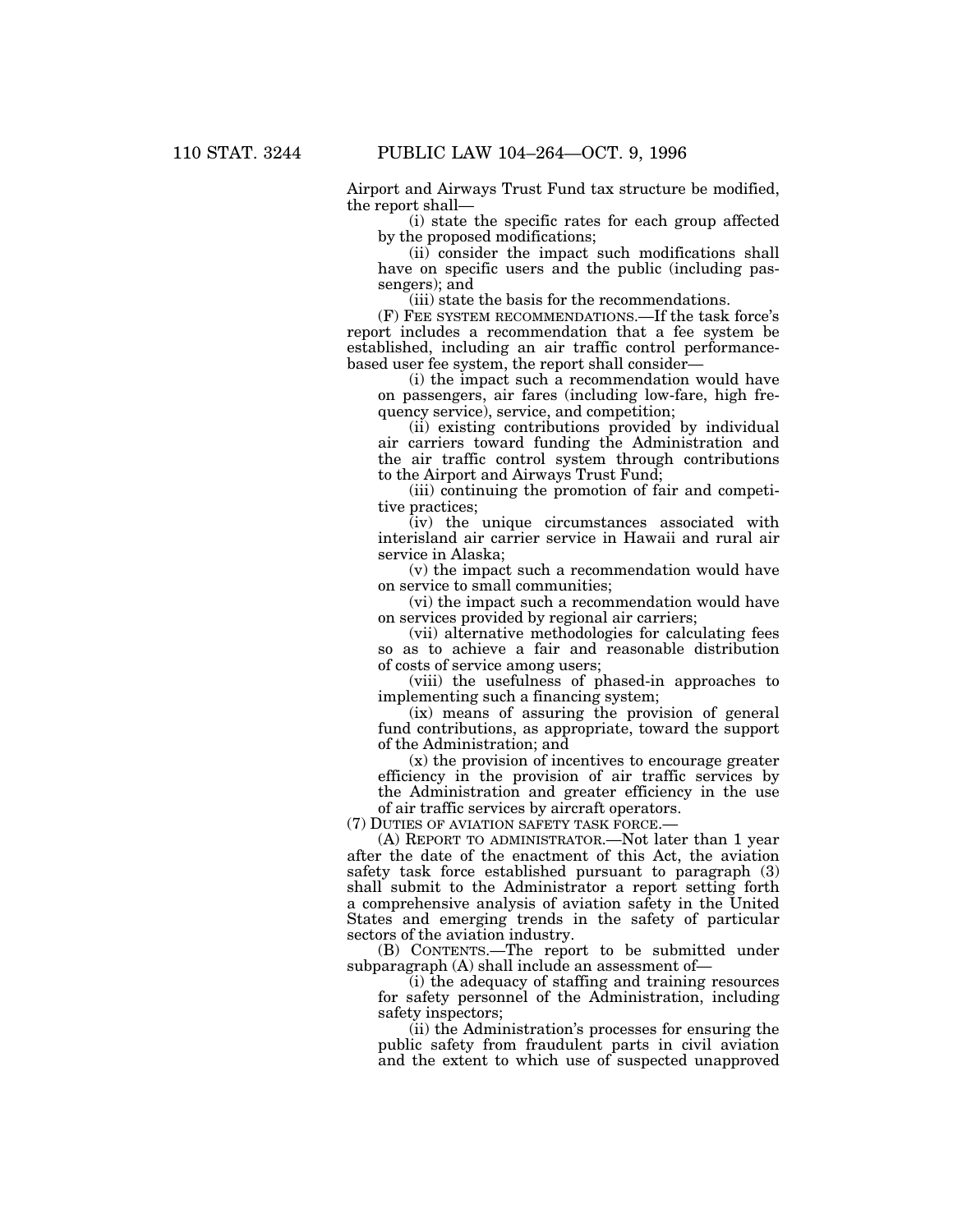parts requires additional oversight or enforcement action; and

(iii) the ability of the Administration to anticipate changes in the aviation industry and to develop policies and actions to ensure the highest level of aviation safety in the 21st century.

(8) ACCESS TO DOCUMENTS AND STAFF.—The Administration may give the Commission appropriate access to relevant documents and personnel of the Administration, and the Administrator shall make available, consistent with the authority to withhold commercial and other proprietary information under section 552 of title 5, United States Code (commonly known as the "Freedom of Information Act"), cost data associated with the acquisition and operation of air traffic service systems. Any member of the Commission who receives commercial or other proprietary data from the Administrator shall be subject to the provisions of section 1905 of title 18, United States Code, pertaining to unauthorized disclosure of such information.

(9) TRAVEL AND PER DIEM.—Each member of the Commission shall be paid actual travel expenses, and per diem in lieu of subsistence expenses when away from his or her usual place of residence, in accordance with section 5703 of title 5, United States Code.

(10) DETAIL OF PERSONNEL FROM THE ADMINISTRATION.— The Administrator shall make available to the Commission such staff, information, and administrative services and assistance as may reasonably be required to enable the Commission to carry out its responsibilities under this subsection.

(11) AUTHORIZATION OF APPROPRIATIONS.—There is authorized to be appropriated such sums as may be necessary to carry out the provisions of this subsection.

(c) REPORTS TO CONGRESS.—

(1) REPORT BY THE SECRETARY BASED ON FINAL REPORT OF AVIATION FUNDING TASK FORCE.—

(A) CONSIDERATION OF TASK FORCE'S PRELIMINARY REPORT.—Not later than 30 days after receiving the preliminary report of the aviation funding task force, the Secretary, in consultation with the Secretary of the Treasury, shall furnish comments on the report to the task force

(B) REPORT TO CONGRESS.—Not later than 30 days after receiving the final report of the aviation funding task force, and in no event more than 1 year after the date of the enactment of this Act, the Secretary, after consulting the Secretary of the Treasury, shall transmit a report to the Committee on Commerce, Science, and Transportation and the Committee on Finance of the Senate, and the Committee on Transportation and Infrastructure and the Committee on Ways and Means of the House of Representatives. Such report shall be based upon the final report of the task force and shall contain the Secretary's recommendations for funding the needs of the aviation system through the year 2002.

(C) CONTENTS.—The Secretary shall include in the report to Congress under subparagraph (B)—

(i) a copy of the final report of the task force; and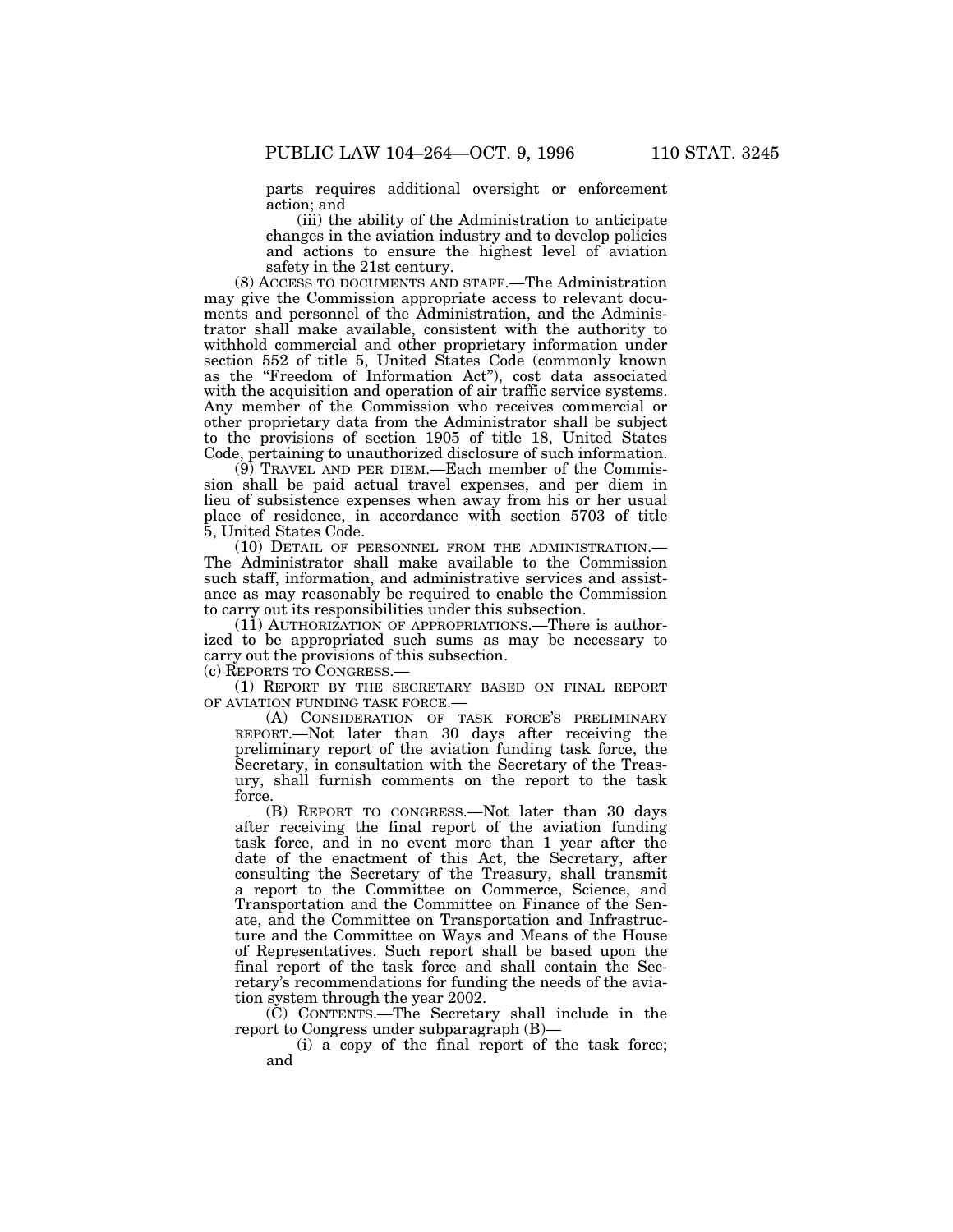Federal Register, publication.

(ii) a draft bill containing the changes in law necessary to implement the Secretary's recommendations. (D) PUBLICATION.—The Secretary shall cause a copy of the report to be printed in the Federal Register upon its transmittal to Congress under subparagraph (B).

(2) REPORT BY THE ADMINISTRATOR BASED ON FINAL REPORT OF AVIATION SAFETY TASK FORCE.—Not later than 30 days after receiving the report of the aviation safety task force, the Administrator shall transmit the report to Congress, together with the Administrator's recommendations for improving aviation safety in the United States.

(d) GAO AUDIT OF COST ALLOCATION.—The Comptroller General shall conduct an assessment of the manner in which costs for air traffic control services are allocated between the Administration and the Department of Defense. The Comptroller General shall report the results of the assessment, together with any recommendations the Comptroller General may have for reallocation of costs and for opportunities to increase the efficiency of air traffic control services provided by the Administration and by the Department of Defense, to the Commission, the Administrator, the Secretary of Defense, the Committee on Transportation and Infrastructure of the House of Representatives, and the Committee on Commerce, Science, and Transportation of the Senate not later than 180 days after the date of the enactment of this Act.

(e) GAO ASSESSMENT.—Not later than 180 days after the date of the enactment of this Act, the Comptroller General shall transmit to the Commission and Congress an independent assessment of airport development needs.

### **SEC. 275. PROCEDURE FOR CONSIDERATION OF CERTAIN FUNDING PROPOSALS.**

(a) IN GENERAL.—Chapter 481 is amended by adding at the end the following:

## **''§ 48111. Funding proposals**

"(a) INTRODUCTION IN THE SENATE.-Within 15 days (not counting any day on which the Senate is not in session) after a funding proposal is submitted to the Senate by the Secretary of Transportation under section 274(c) of the Air Traffic Management System Performance Improvement Act of 1996, an implementing bill with respect to such funding proposal shall be introduced in the Senate by the majority leader of the Senate, for himself and the minority leader of the Senate, or by Members of the Senate designated by the majority leader and minority leader of the Senate.

''(b) CONSIDERATION IN THE SENATE.—An implementing bill introduced in the Senate under subsection (a) shall be referred to the Committee on Commerce, Science, and Transportation. The Committee on Commerce, Science, and Transportation shall report the bill with its recommendations within 60 days following the date of introduction of the bill. Upon the reporting of the bill by the Committee on Commerce, Science, and Transportation, the reported bill shall be referred sequentially to the Committee on Finance for a period of 60 legislative days.

''(c) DEFINITIONS.—For purposes of this section, the following definitions apply:

"(1) IMPLEMENTING BILL.—The term 'implementing bill' means only a bill of the Senate which is introduced as provided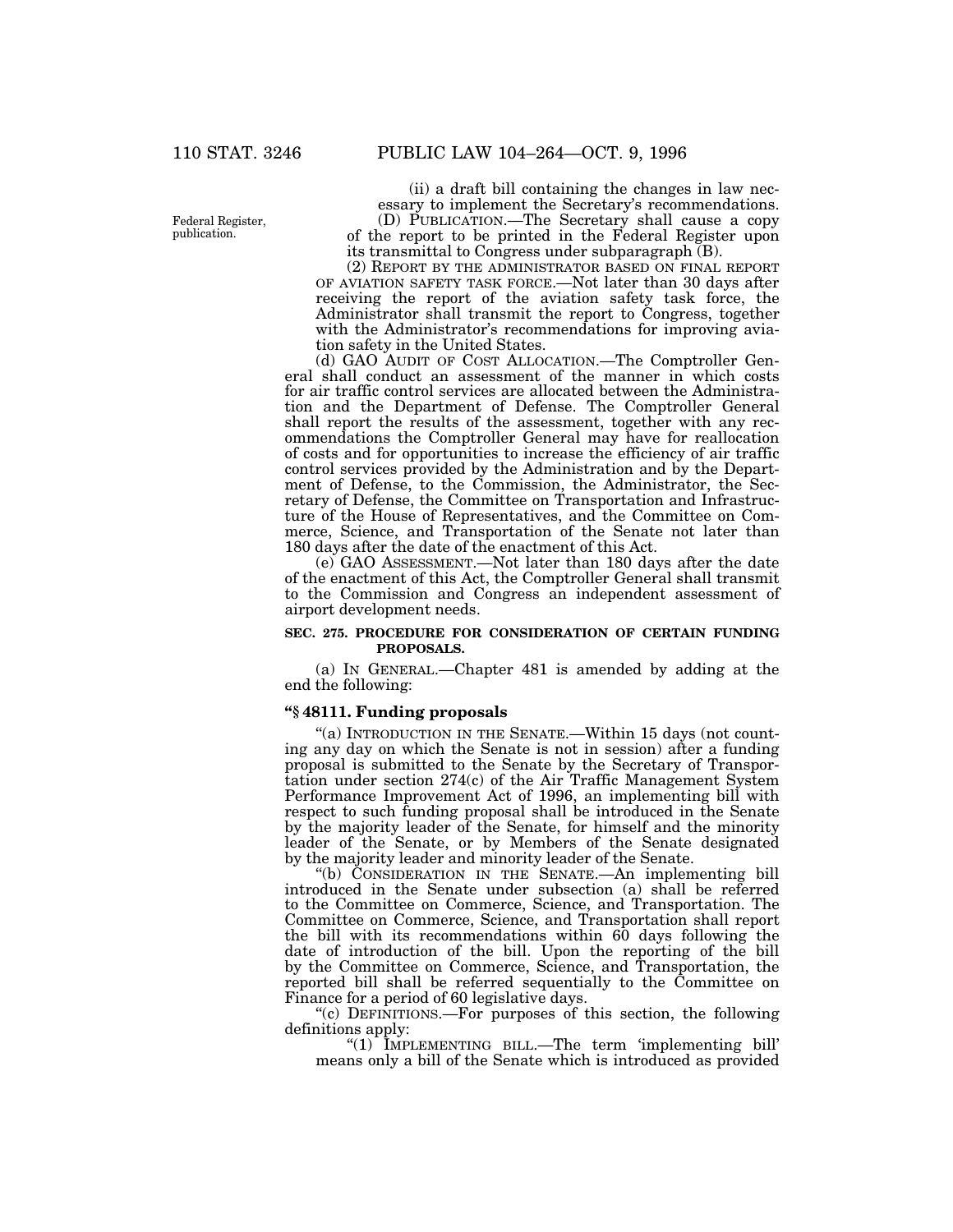in subsection (a) with respect to one or more Federal Aviation Administration funding proposals which contain changes in existing laws or new statutory authority required to implement such funding proposal or proposals.

''(2) FUNDING PROPOSAL.—The term 'funding proposal' means a proposal to provide interim or permanent funding for operations of the Federal Aviation Administration.

''(d) RULES OF THE SENATE.—The provisions of this section are enacted—

''(1) as an exercise of the rulemaking power of the Senate and as such they are deemed a part of the rules of the Senate and they supersede other rules only to the extent that they are inconsistent therewith; and

" $(2)$  with full recognition of the constitutional right of the Senate to change the rules (so far as relating to the procedure of the Senate) at any time, in the same manner and to the same extent as in the case of any other rule of the Senate.''. (b) CLERICAL AMENDMENT.—The table of sections for chapter 481 is amended by adding at the end thereof the following:

''48111. Funding proposals.''.

#### **SEC. 276. ADMINISTRATIVE PROVISIONS.**

- (a) IN GENERAL.—Chapter 453 is amended—
	- (1) by redesignating section 45303 as section 45304; and (2) by inserting after section 45302 the following:

### **''§ 45303. Administrative provisions**

"(a) FEES PAYABLE TO ADMINISTRATOR.—All fees imposed and amounts collected under this chapter for services performed, or materials furnished, by the Federal Aviation Administration are payable to the Administrator of the Federal Aviation Administration.

''(b) REFUNDS.—The Administrator may refund any fee paid by mistake or any amount paid in excess of that required.

''(c) RECEIPTS CREDITED TO ACCOUNT.—Notwithstanding section 3302 of title 31, all fees and amounts collected by the Administration, except insurance premiums and other fees charged for the provision of insurance and deposited in the Aviation Insurance Revolving Fund and interest earned on investments of such Fund, and except amounts which on September 30, 1996, are required to be credited to the general fund of the Treasury (whether imposed under this section or not)—

" $(1)$  shall be credited to a separate account established in the Treasury and made available for Administration activities;

"(2) shall be available immediately for expenditure but only for congressionally authorized and intended purposes; and ''(3) shall remain available until expended.

''(d) ANNUAL BUDGET REPORT BY ADMINISTRATOR.—The Administrator shall, on the same day each year as the President submits the annual budget to Congress, provide to the Committee on Commerce, Science, and Transportation of the Senate and the Committee on Transportation and Infrastructure of the House of Representatives—

" $(1)$  a list of fee collections by the Administration during the preceding fiscal year;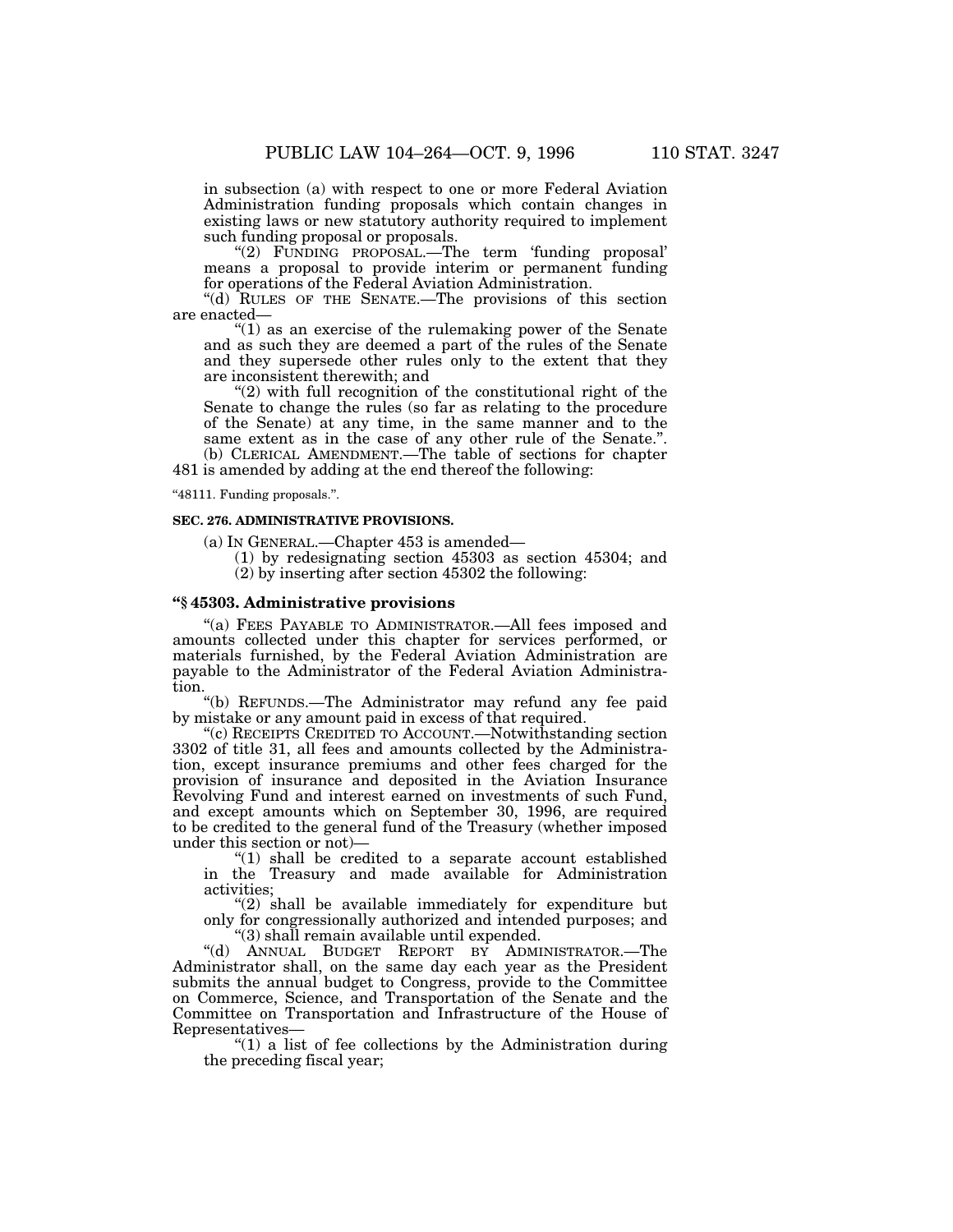" $(2)$  a list of activities by the Administration during the preceding fiscal year that were supported by fee expenditures and appropriations;

''(3) budget plans for significant programs, projects, and activities of the Administration, including out-year funding estimates;

"(4) any proposed disposition of surplus fees by the Administration; and

''(5) such other information as those committees consider necessary.

''(e) DEVELOPMENT OF COST ACCOUNTING SYSTEM.—The Administration shall develop a cost accounting system that adequately and accurately reflects the investments, operating and overhead costs, revenues, and other financial measurement and reporting aspects of its operations.

''(f) COMPENSATION TO CARRIERS FOR ACTING AS COLLECTION AGENTS.—The Administration shall prescribe regulations to ensure that any air carrier required, pursuant to the Air Traffic Management System Performance Improvement Act of 1996 or any amendments made by that Act, to collect a fee imposed on another party by the Administrator may collect from such other party an additional uniform amount that the Administrator determines reflects the necessary and reasonable expenses (net of interest accruing to the carrier after collection and before remittance) incurred in collecting and handling the fee.''.

(b) CONFORMING AMENDMENT.—The table of sections for chapter 453 is amended by striking the item relating to section 45303 and inserting the following:

''45303. Administrative provisions.

''45304. Maximum fees for private person services.''.

## **SEC. 277. ADVANCE APPROPRIATIONS FOR AIRPORT AND AIRWAY TRUST FUND ACTIVITIES.**

(a) IN GENERAL.—Part C of subtitle VII is amended by adding at the end the following:

## **''CHAPTER 482—ADVANCE APPROPRIATIONS FOR AIRPORT AND AIRWAY TRUST FACILITIES**

''Sec.

"48201. Advance appropriations.

## **''§ 48201. Advance appropriations**

''(a) MULTIYEAR AUTHORIZATIONS.—Beginning with fiscal year 1999, any authorization of appropriations for an activity for which amounts are to be appropriated from the Airport and Airway Trust Fund established under section 9502 of the Internal Revenue Code of 1986 shall provide funds for a period of not less than 3 fiscal years unless the activity for which appropriations are authorized is to be concluded before the end of that period.

''(b) MULTIYEAR APPROPRIATIONS.—Beginning with fiscal year 1999, amounts appropriated from the Airport and Airway Trust Fund shall be appropriated for periods of 3 fiscal years rather than annually.''.

(b) CONFORMING AMENDMENT.—The analysis for subtitle VII is amended by inserting after the item relating to chapter 481 the following:

Regulations.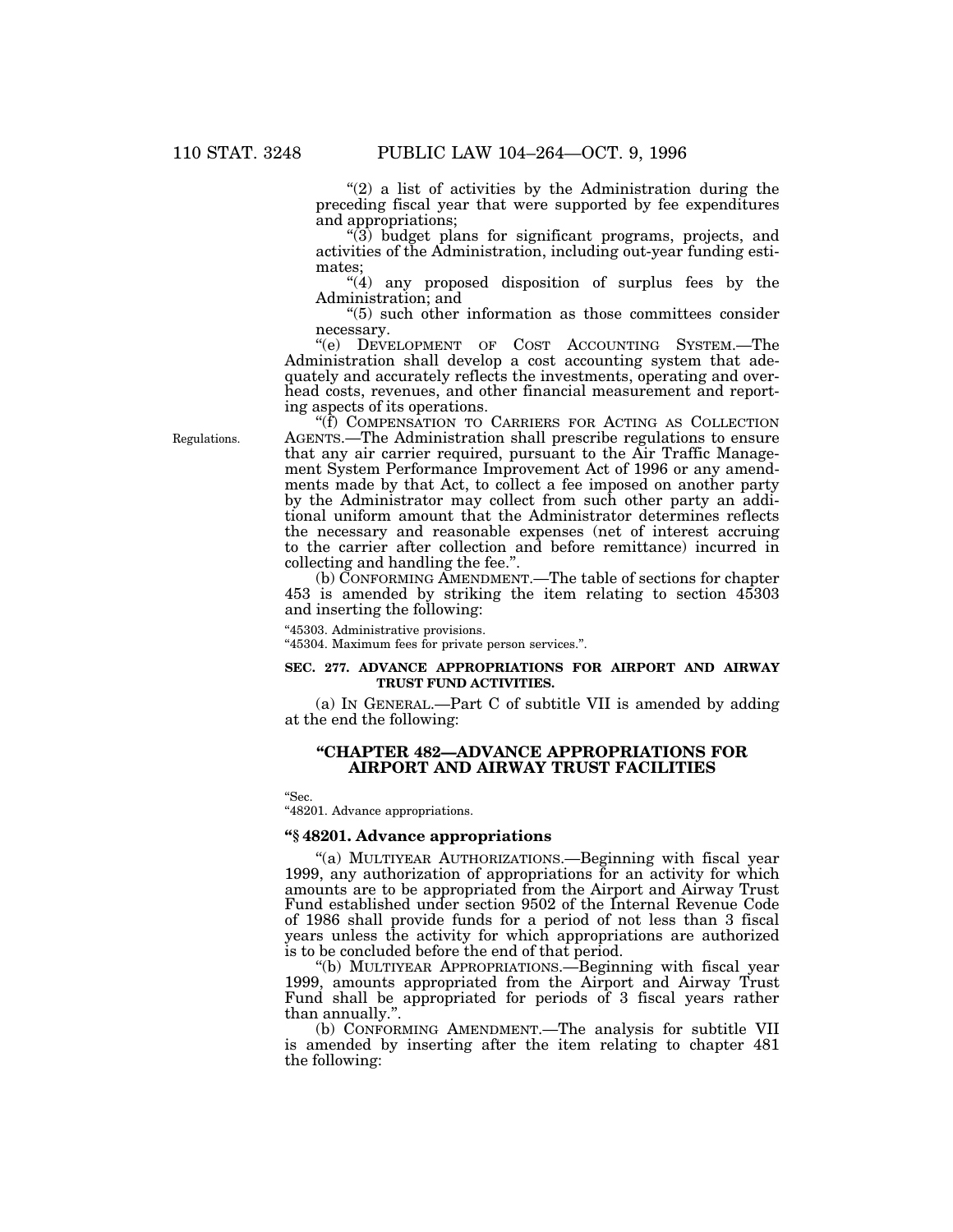#### **''482. ADVANCE APPROPRIATIONS FOR AIRPORT AND AIRWAY TRUST FACILITIES** .............................................................................**48201.''.**

#### **SEC. 278. RURAL AIR SERVICE SURVIVAL ACT.**

(a) SHORT TITLE.—This section may be cited as the ''Rural 49 USC 40101 Air Service Survival Act''.

(b) FINDINGS.—Congress finds that—

(1) air service in rural areas is essential to a national note. and international transportation network;

(2) the rural air service infrastructure supports the safe operation of all air travel;

(3) rural air service creates economic benefits for all air carriers by making the national aviation system available to passengers from rural areas;

(4) rural air service has suffered since deregulation;

(5) the essential air service program under the Department of Transportation—

(A) provides essential airline access to rural and isolated rural communities throughout the Nation;

(B) is necessary for the economic growth and development of rural communities;

(C) is a critical component of the national and international transportation system of the United States; and (D) has endured serious funding cuts in recent years;

and (6) a reliable source of funding must be established to

maintain air service in rural areas and the essential air service program.

(c) ESSENTIAL AIR SERVICE AUTHORIZATION.—Section 41742 is amended to read as follows:

#### **''§ 41742. Essential air service authorization**

"(a) In GENERAL.—Out of the amounts received by the Federal Aviation Administration credited to the account established under section 45303 of this title or otherwise provided to the Administration, the sum of \$50,000,000 is authorized and shall be made available immediately for obligation and expenditure to carry out the essential air service program under this subchapter for each fiscal year.

''(b) FUNDING FOR SMALL COMMUNITY AIR SERVICE.—Notwithstanding any other provision of law, moneys credited to the account established under section 45303(a) of this title, including the funds derived from fees imposed under the authority contained in section 45301(a) of this title, shall be used to carry out the essential air service program under this subchapter. Notwithstanding section  $47114(g)$  of this title, any amounts from those fees that are not obligated or expended at the end of the fiscal year for the purpose of funding the essential air service program under this subchapter shall be made available to the Administration for use in improving rural air safety under subchapter I of chapter 471 of this title and shall be used exclusively for projects at rural airports under this subchapter.

''(c) SPECIAL RULE FOR FISCAL YEAR 1997.—Notwithstanding subsections (a) and (b), in fiscal year 1997, amounts in excess of \$75,000,000 that are collected in fees pursuant to section  $45301(a)(1)$  of this title shall be available for the essential air service program under this subchapter, in addition to amounts specifically provided for in appropriations Acts.''.

49 USC 41742 note.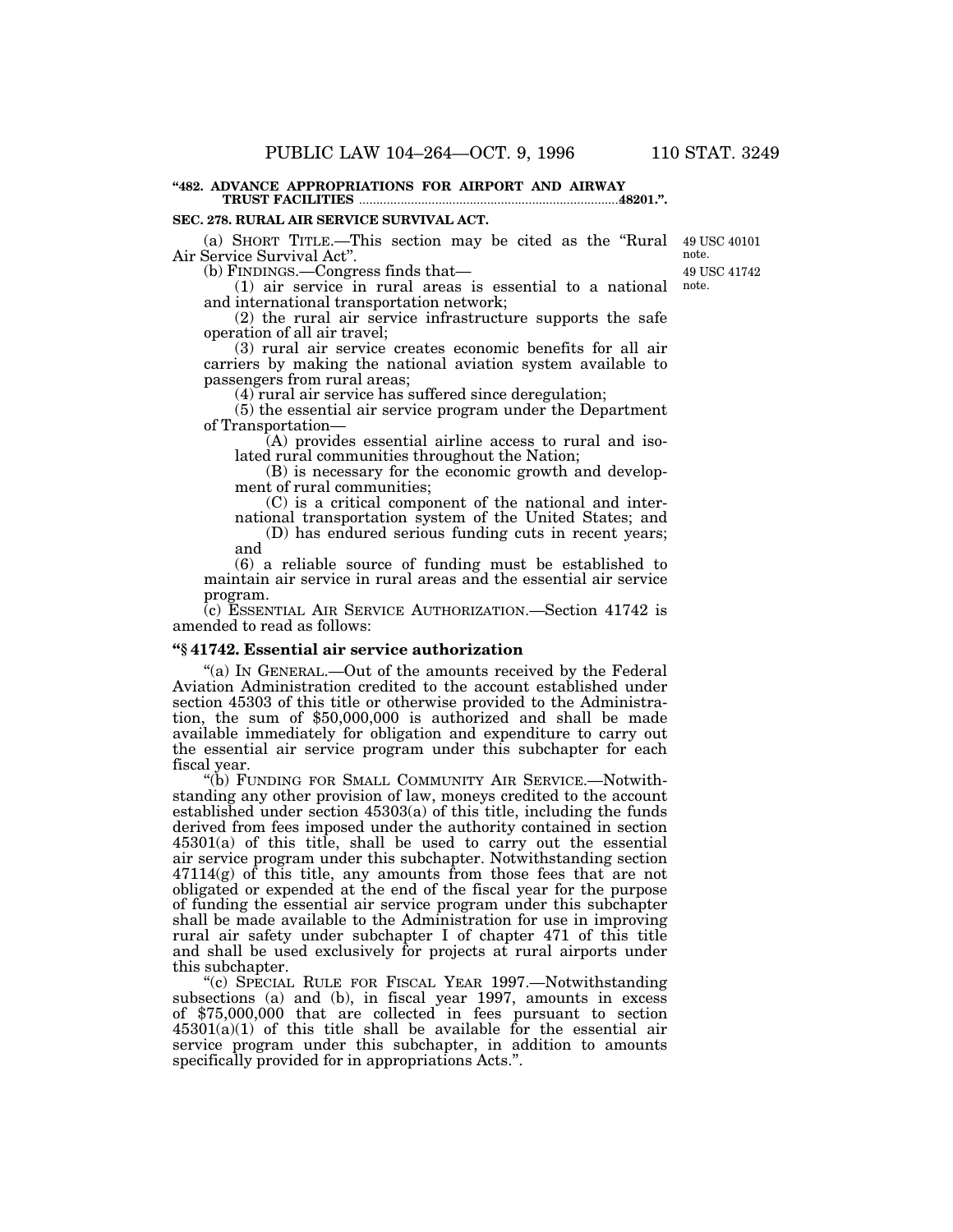(d) CONFORMING AMENDMENT.—The table of sections for chapter 417 is amended by striking the item relating to section 41742 and inserting the following:

''41742. Essential air service authorization.''.

# **TITLE III—AVIATION SECURITY**

## **SEC. 301. REPORT INCLUDING PROPOSED LEGISLATION ON FUNDING FOR AIRPORT SECURITY.**

(a) IN GENERAL.—Not later than 90 days after the date of the enactment of this Act, the Administrator of the Federal Aviation Administration, in cooperation with other appropriate persons, shall conduct a study and submit to Congress a report on whether, and if so how, to transfer certain responsibilities of air carriers under Federal law for security activities conducted onsite at commercial service airports to airport operators or to the Federal Government or to provide for shared responsibilities between air carriers and airport operators or the Federal Government.

(b) CONTENTS OF REPORT.—The report submitted under this section shall—

(1) examine potential sources of Federal and non-Federal revenue that may be used to fund security activities, including providing grants from funds received as fees collected under a fee system established under subtitle C of title II of this Act and the amendments made by that subtitle; and

(2) provide legislative proposals, if necessary, for accomplishing the transfer of responsibilities referred to in subsection  $(a)$ 

## **SEC. 302. CERTIFICATION OF SCREENING COMPANIES.**

The Administrator of the Federal Aviation Administration is directed to certify companies providing security screening and to improve the training and testing of security screeners through development of uniform performance standards for providing security screening services.

#### **SEC. 303. WEAPONS AND EXPLOSIVE DETECTION STUDY.**

(a) IN GENERAL.—The Administrator of the Federal Aviation Administration shall enter into an arrangement with the Director of the National Academy of Sciences (or if the National Academy of Sciences is not available, the head of another equivalent entity) to conduct a study in accordance to this section.

(b) PANEL OF EXPERTS.—

(1) IN GENERAL.—In carrying out a study under this section, the Director of the National Academy of Sciences (or the head of another equivalent entity) shall establish a panel (hereinafter in this section referred to as the "panel".

(2) EXPERTISE.—Each member of the panel shall have expertise in weapons and explosive detection technology, security, air carrier and airport operations, or another appropriate area. The Director of the National Academy of Sciences (or the head of another equivalent entity) shall ensure that the panel has an appropriate number of representatives of the areas specified in the preceding sentence.

(c) STUDY.—The panel, in consultation with the National Science and Technology Council, representatives of appropriate

49 USC 44935 note.

49 USC 44913 note.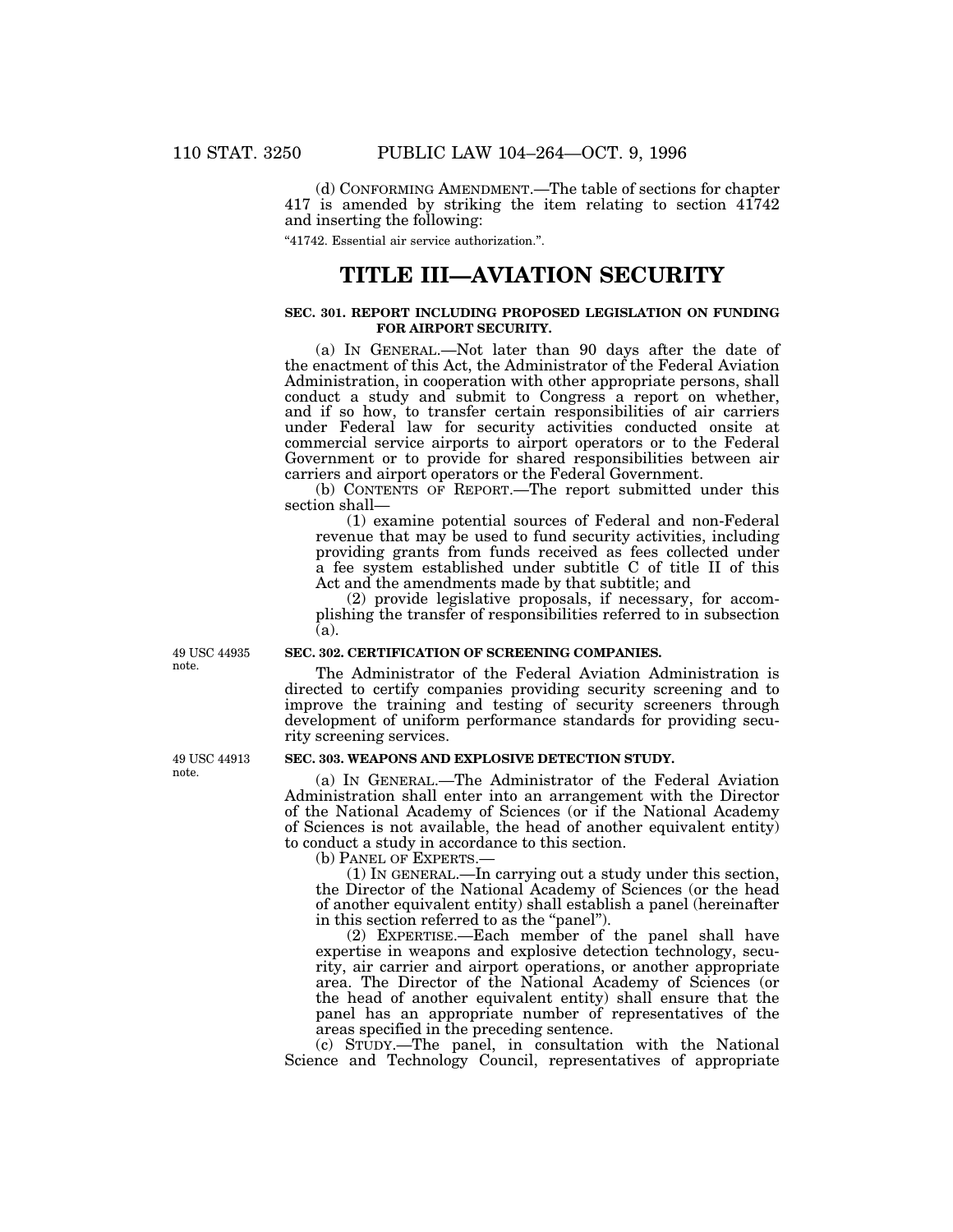Federal agencies, and appropriate members of the private sector, shall—

(1) assess the weapons and explosive detection technologies that are available at the time of the study that are capable of being effectively deployed in commercial aviation;

(2) determine how the technologies referred to in paragraph (1) may more effectively be used for promotion and improvement of security at airport and aviation facilities and other secured areas;

(3) assess the cost and advisability of requiring hardened cargo containers as a way to enhance aviation security and reduce the required sensitivity of bomb detection equipment; and

(4) on the basis of the assessments and determinations made under paragraphs (1), (2), and (3), identify the most promising technologies for the improvement of the efficiency and cost-effectiveness of weapons and explosive detection.

(d) COOPERATION.—The National Science and Technology Council shall take such actions as may be necessary to facilitate, to the maximum extent practicable and upon request of the Director of the National Academy of Sciences (or the head of another equivalent entity), the cooperation of representatives of appropriate Federal agencies, as provided for in subsection (c), in providing the panel, for the study under this section—

(1) expertise; and

(2) to the extent allowable by law, resources and facilities.

(e) REPORTS.—The Director of the National Academy of Sciences (or the head of another equivalent entity) shall, pursuant to an arrangement entered into under subsection (a), submit to the Administrator such reports as the Administrator considers to be appropriate. Upon receipt of a report under this subsection, the Administrator shall submit a copy of the report to the appropriate committees of Congress.

(f) AUTHORIZATION OF APPROPRIATIONS.—There are authorized to be appropriated for each of fiscal years 1997 through 2001 such sums as may be necessary to carry out this section.

## **SEC. 304. REQUIREMENT FOR CRIMINAL HISTORY RECORDS CHECKS.**

(a) IN GENERAL.—Section  $44936(a)(1)$  is amended—

(1) by redesignating subparagraphs (A) and (B) as clauses (i) and (ii), respectively;

(2) by striking " $(1)$ " and inserting " $(1)(A)$ "; and

(3) by adding at the end the following:

''(B) The Administrator shall require by regulation that an employment investigation (including a criminal history record check in any case described in subparagraph (C)) be conducted for—

''(i) individuals who will be responsible for screening passengers or property under section 44901 of this title;

"(ii) supervisors of the individuals described in clause (i); and

"(iii) such other individuals who exercise security functions associated with baggage or cargo, as the Administrator determines is necessary to ensure air transportation security.

 $(C)$  Under the regulations issued under subparagraph  $(B)$ , a criminal history record check shall be conducted in any case in which—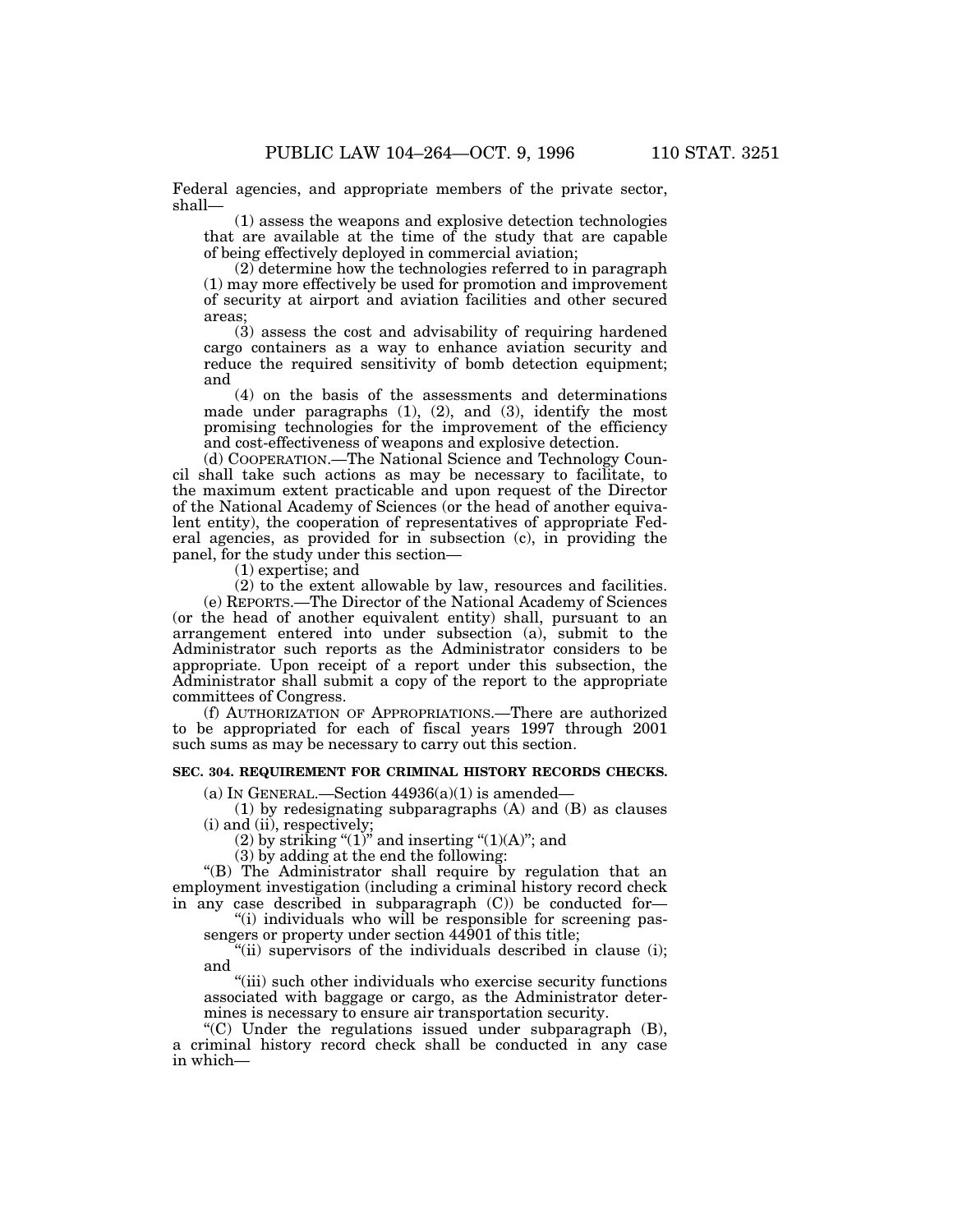''(i) an employment investigation reveals a gap in employment of 12 months or more that the individual who is the subject of the investigation does not satisfactorily account for;

"(ii) such individual is unable to support statements made on the application of such individual;

''(iii) there are significant inconsistencies in the information provided on the application of such individual; or

"(iv) information becomes available during the employment investigation indicating a possible conviction for one of the crimes listed in subsection  $(b)(1)(B)$ .

''(D) If an individual requires a criminal history record check under subparagraph (C), the individual may be employed as a screener until the check is completed if the individual is subject to supervision.''.

 $(b)$  APPLICABILITY.—The amendment made by subsection  $(a)(3)$ shall apply to individuals hired to perform functions described in section 44936(a)(1)(B) of title 49, United States Code, after the date of the enactment of this Act; except that the Administrator of the Federal Aviation Administration may, as the Administrator determines to be appropriate, require such employment investigations or criminal history records checks for individuals performing those functions on the date of the enactment of this Act.

#### **SEC. 305. INTERIM DEPLOYMENT OF COMMERCIALLY AVAILABLE EXPLOSIVE DETECTION EQUIPMENT.**

(a) In GENERAL.—Section  $44913(a)$  is amended—

(1) by redesignating paragraph (3) as paragraph (4); and

(2) by inserting after paragraph (2) the following:

''(3) Until such time as the Administrator determines that equipment certified under paragraph (1) is commercially available and has successfully completed operational testing as provided in paragraph (1), the Administrator shall facilitate the deployment of such approved commercially available explosive detection devices as the Administrator determines will enhance aviation security significantly. The Administrator shall require that equipment deployed under this paragraph be replaced by equipment certified under paragraph (1) when equipment certified under paragraph (1) becomes commercially available. The Administrator is authorized, based on operational considerations at individual airports, to waive the required installation of commercially available equipment under paragraph (1) in the interests of aviation security. The Administrator may permit the requirements of this paragraph to be met at airports by the deployment of dogs or other appropriate animals to supplement equipment for screening passengers, baggage, mail, or cargo for explosives or weapons.''.

(b) AGREEMENTS.—The Administrator is authorized to use noncompetitive or cooperative agreements with air carriers and airport authorities that provide for the Administrator to purchase and assist in installing advanced security equipment for the use of such entities.

## **SEC. 306. AUDIT OF PERFORMANCE OF BACKGROUND CHECKS FOR CERTAIN PERSONNEL.**

Section 44936(a) is amended by adding at the end the following:

''(3) The Administrator shall provide for the periodic audit of the effectiveness of criminal history record checks conducted under paragraph (1) of this subsection.''.

49 USC 44936 note.

49 USC 44901 note.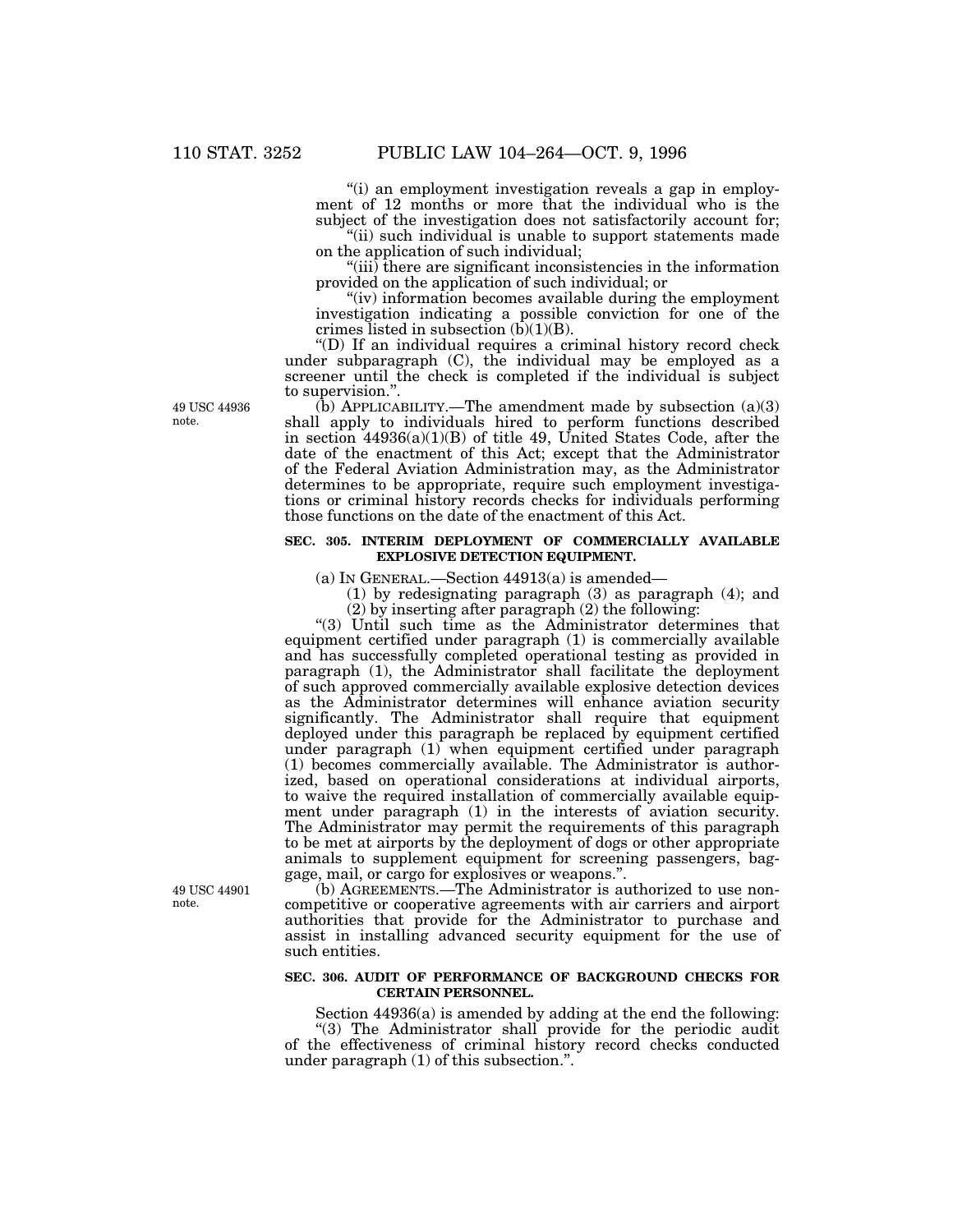#### **SEC. 307. PASSENGER PROFILING.**

49 USC 44901 note.

The Administrator of the Federal Aviation Administration, the Secretary of Transportation, the intelligence community, and the law enforcement community should continue to assist air carriers in developing computer-assisted passenger profiling programs and other appropriate passenger profiling programs which should be used in conjunction with other security measures and technologies.

### **SEC. 308. AUTHORITY TO USE CERTAIN FUNDS FOR AIRPORT SECURITY PROGRAMS AND ACTIVITIES.**

(a) IN GENERAL.—Notwithstanding any other provision of law, funds referred to in subsection (b) may be used for the improvement of facilities and the purchase and deployment of equipment to enhance and ensure the safety and security of passengers and other persons involved in air travel.

(b) COVERED FUNDS.—The following funds may be used under subsection (a):

(1) Project grants made under subchapter I of chapter 471 of title 49, United States Code.

(2) Passenger facility fees collected under section 40117 of title 49, United States Code.

### **SEC. 309. DEVELOPMENT OF AVIATION SECURITY LIAISON AGREE-MENT.**

The Secretary of Transportation and the Attorney General, acting through the Administrator of the Federal Aviation Administration and the Director of the Federal Bureau of Investigation, shall enter into an interagency agreement providing for the establishment of an aviation security liaison at existing appropriate Federal agencies' field offices in or near cities served by a designated high-risk airport.

#### **SEC. 310. REGULAR JOINT THREAT ASSESSMENTS.**

The Administrator of the Federal Aviation Administration and the Director of the Federal Bureau of Investigation shall carry out joint threat and vulnerability assessments on security every 3 years, or more frequently, as necessary, at each airport determined to be high risk.

#### **SEC. 311. BAGGAGE MATCH REPORT.**

(a) REPORT.—If a bag match pilot program is carried out as recommended by the White House Conference on Aviation Safety and Security, not later than the 30th day following the date of completion of the pilot program, the Administrator of the Federal Aviation Administration shall submit to Congress a report on the safety, effectiveness, and operational effectiveness of the pilot program. The report shall also assess the extent to which implementation of baggage match requirements (coupled with the best available technologies and methodologies, such as passenger profiling) enhance domestic aviation security.

(b) SENSE OF THE SENATE.—It is the sense of the Senate that the Administrator should work with airports and air carriers to develop, to the extent feasible, effective domestic bag matching proposals.

## **SEC. 312. ENHANCED SECURITY PROGRAMS.**

(a) IN GENERAL.—Chapter 449 is amended by adding at the end of subchapter I the following:

49 USC 44904 note.

49 USC 44931 note.

49 USC 44901 note.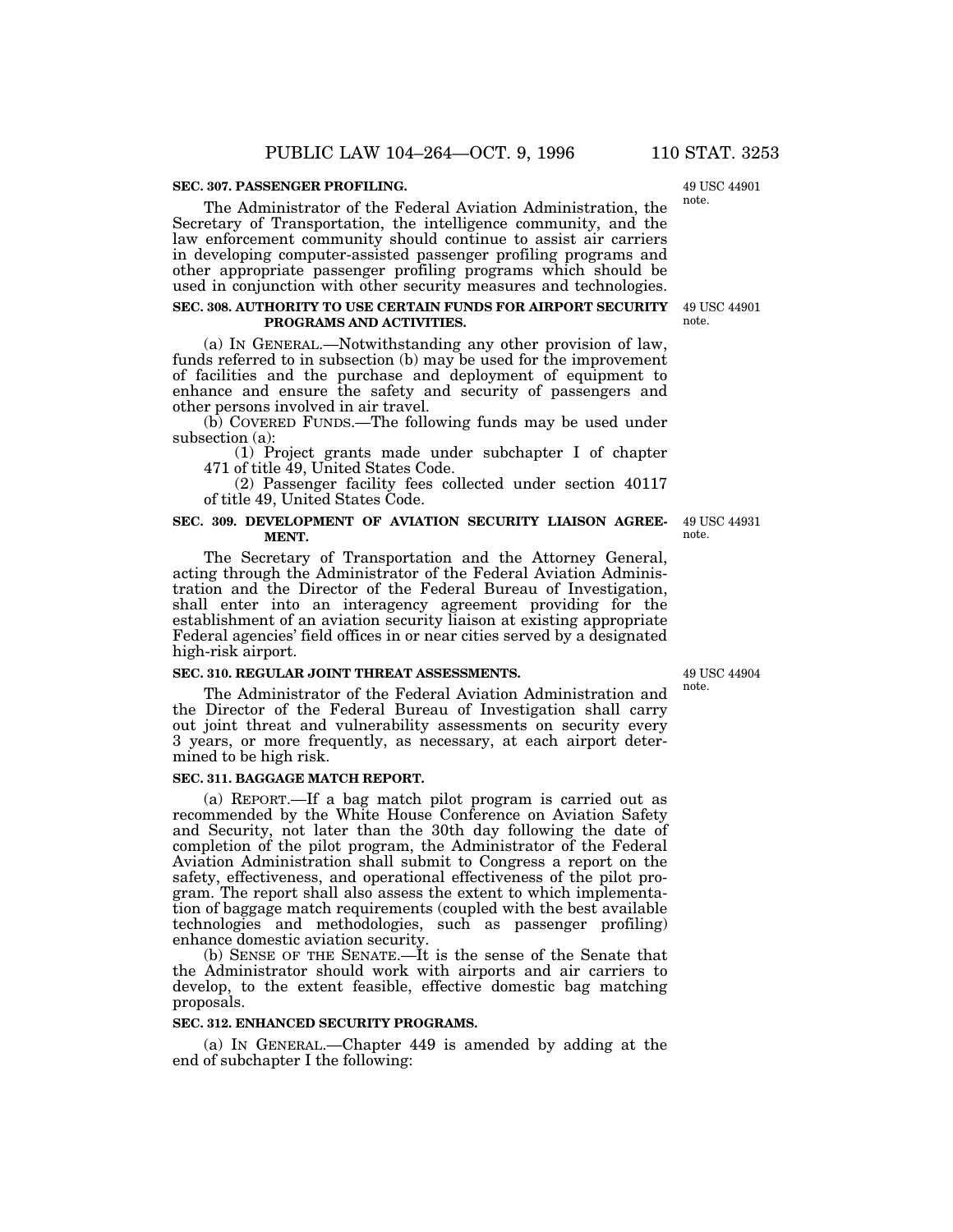# **''§ 44916. Assessments and evaluations**

''(a) PERIODIC ASSESSMENTS.—The Administrator shall require each air carrier and airport (including the airport owner or operator in cooperation with the air carriers and vendors serving each airport) that provides for intrastate, interstate, or foreign air transportation to conduct periodic vulnerability assessments of the security systems of that air carrier or airport, respectively. The Administration shall perform periodic audits of such assessments.

''(b) INVESTIGATIONS.—The Administrator shall conduct periodic and unannounced inspections of security systems of airports and air carriers to determine the effectiveness and vulnerabilities of such systems. To the extent allowable by law, the Administrator may provide for anonymous tests of those security systems.''.

(b) CLERICAL AMENDMENT.—The table of sections for such chapter is amended by inserting after the item relating to section 44915 the following:

''44916. Assessments and evaluations.''.

#### **SEC. 313. REPORT ON AIR CARGO.**

(a) REPORT.—Not later than 90 days after the date of the enactment of this Act, the Secretary of Transportation shall transmit to Congress a report on any changes recommended and implemented as a result of the White House Commission on Aviation Safety and Security to enhance and supplement screening and inspection of cargo, mail, and company-shipped materials transported in air commerce.

(b) CONTENTS.—The report shall include—

(1) an assessment of the effectiveness of the changes referred to in subsection (a);

(2) an assessment of the oversight by the Federal Aviation Administration of inspections of shipments of mail and cargo by domestic and foreign air carriers;

(3) an assessment of the need for additional security measures with respect to such inspections;

(4) an assessment of the adequacy of inspection and screening of cargo on passenger air carriers; and

(5) any additional recommendations, and if necessary any legislative proposals, necessary to carry out additional changes.

(c) SENSE OF THE SENATE.—It is the sense of the Senate that the inspection of cargo, mail, and company-shipped materials can be enhanced.

### **SEC. 314. SENSE OF THE SENATE REGARDING ACTS OF INTER-NATIONAL TERRORISM.**

(a) FINDINGS.—The Senate finds that—

(1) there has been an intensification in the oppression and disregard for human life among nations that are willing to export terrorism;

(2) there has been an increase in attempts by criminal terrorists to murder airline passengers through the destruction of civilian airliners and the deliberate fear and death inflicted through bombings of buildings and the kidnapping of tourists and Americans residing abroad; and

(3) information widely available demonstrates that a significant portion of international terrorist activity is statesponsored, -organized, -condoned, or -directed.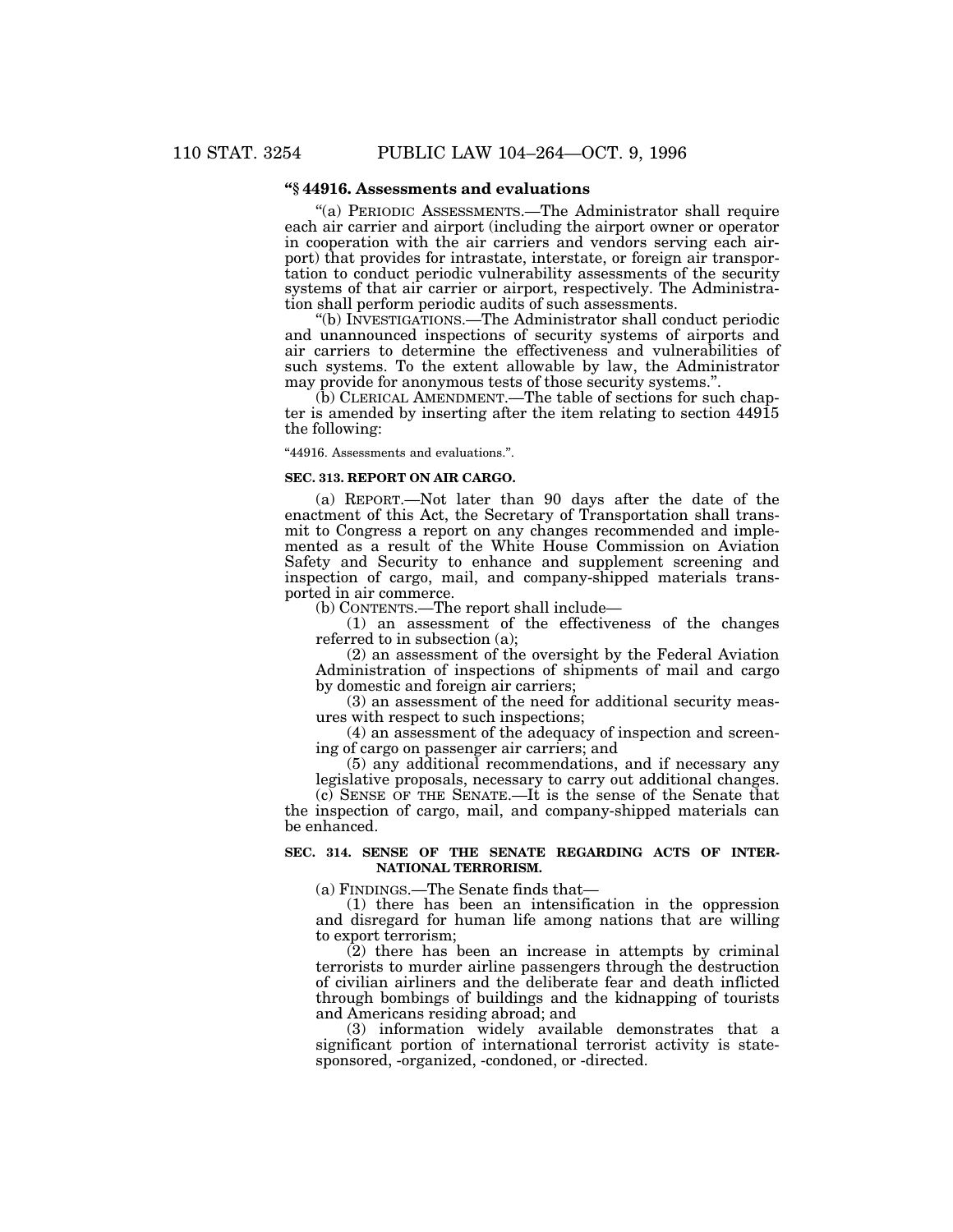(b) SENSE OF THE SENATE.—It is the sense of the Senate that if evidence establishes beyond a clear and reasonable doubt that any act of hostility towards any United States citizen was an act of international terrorism sponsored, organized, condoned, or directed by any nation, a state of war should be considered to exist or to have existed between the United States and that nation,

# **TITLE IV—AVIATION SAFETY**

beginning as of the moment that the act of aggression occurs.

## **SEC. 401. ELIMINATION OF DUAL MANDATE.**

(a) SAFETY CONSIDERATIONS IN PUBLIC INTEREST.—

(1) SAFETY AS HIGHEST PRIORITY.—Section 40101(d) is amended—

(A) by redesignating paragraphs (1) through (6) as paragraphs (2) through (7), respectively; and

(B) by inserting before paragraph (2), as so redesignated, the following:

''(1) assigning, maintaining, and enhancing safety and security as the highest priorities in air commerce.''.

(2) ELIMINATION OF PROMOTION.—Section 40101(d) is further amended—

(A) in paragraph (2), as redesignated by paragraph  $(1)(A)$  of this subsection, by striking "its development and"; and

(B) in paragraph (3), as so redesignated—

(i) by striking ''promoting, encouraging,'' and inserting ''encouraging''; and

(ii) by inserting before the period at the end '', including new aviation technology''.

(b) FAA SAFETY MISSION.—

(1) IN GENERAL.—Section 40104 is amended—

(A) by inserting "**safety of**" before "air commerce" in the section heading;

(B) by inserting ''SAFETY OF'' before ''AIR COMMERCE'' in the heading of subsection (a); and

(C) by inserting "safety of" before "air commerce" in subsection (a).

(2) CLERICAL AMENDMENT.—The table of sections for chapter 401 is amended by striking the item relating to section 40104 and inserting the following:

''40104. Promotion of civil aeronautics and safety of air commerce.''.

## **SEC. 402. PROTECTION OF VOLUNTARILY SUBMITTED INFORMATION.**

(a) IN GENERAL.—Chapter 401, as amended by section 253 of this Act, is further amended by adding at the end the following:

### **''§ 40123. Protection of voluntarily submitted information**

''(a) IN GENERAL.—Notwithstanding any other provision of law, neither the Administrator of the Federal Aviation Administration, nor any agency receiving information from the Administrator, shall disclose voluntarily-provided safety or security related information if the Administrator finds that—

''(1) the disclosure of the information would inhibit the voluntary provision of that type of information and that the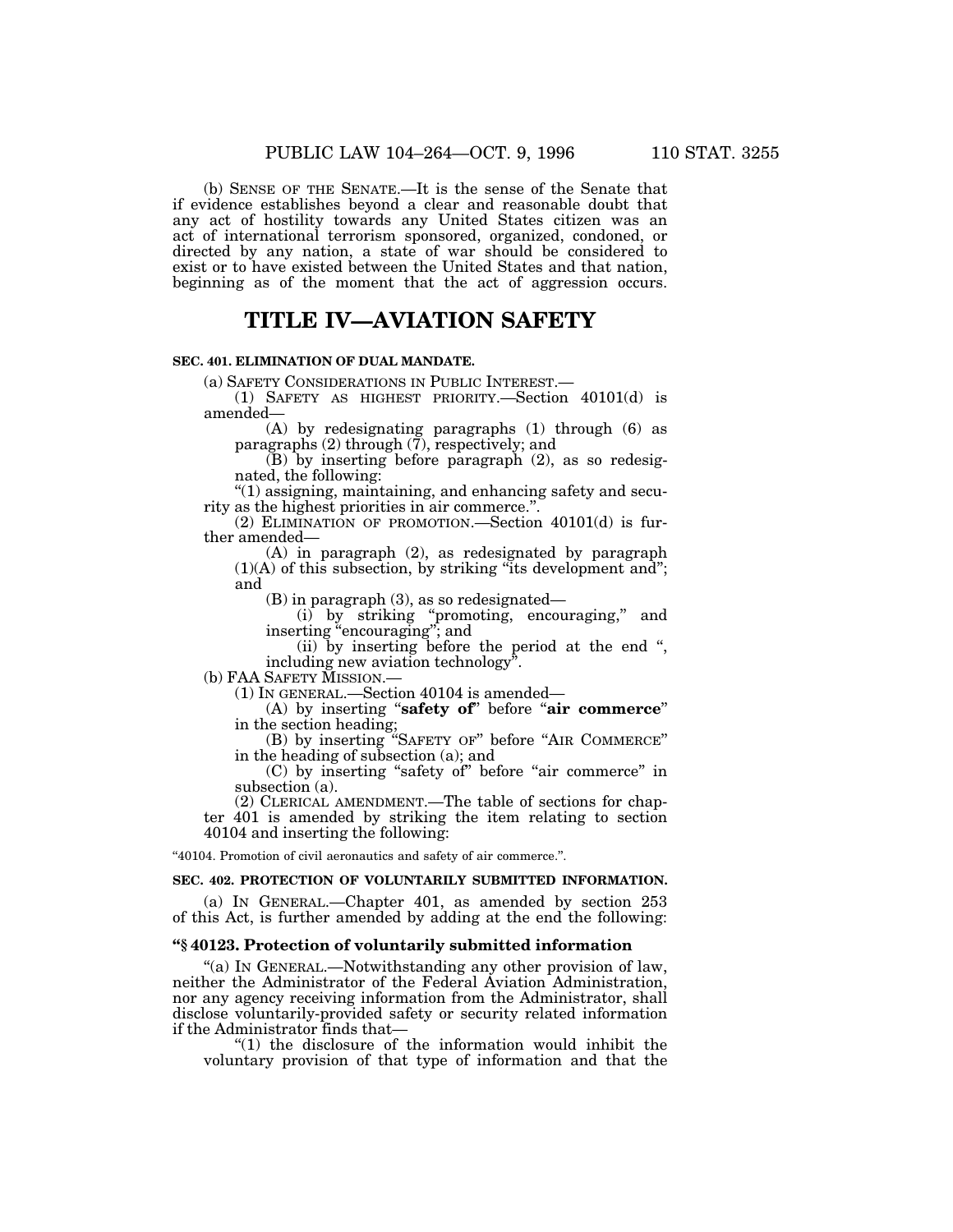receipt of that type of information aids in fulfilling the Administrator's safety and security responsibilities; and

"(2) withholding such information from disclosure would be consistent with the Administrator's safety and security responsibilities.

" $(b)$  REGULATIONS.—The Administrator shall issue regulations to carry out this section.''.

(b) CONFORMING AMENDMENT.—The table of sections for such chapter is amended by adding at the end the following:

''40123. Protection of voluntarily submitted information.''.

#### **SEC. 403. SUPPLEMENTAL TYPE CERTIFICATES.**

Section 44704 is amended—

(1) by redesignating subsections (b) and (c) as subsections (c) and (d), respectively; and

(2) by inserting after subsection (a) the following:

''(b) SUPPLEMENTAL TYPE CERTIFICATES.—

''(1) ISSUANCE.—The Administrator may issue a type certificate designated as a supplemental type certificate for a change to an aircraft, aircraft engine, propeller, or appliance.

"(2) CONTENTS.—A supplemental type certificate issued under paragraph (1) shall consist of the change to the aircraft, aircraft engine, propeller, or appliance with respect to the previously issued type certificate for the aircraft, aircraft engine, propeller, or appliance.

"(3) REQUIREMENT.—If the holder of a supplemental type certificate agrees to permit another person to use the certificate to modify an aircraft, aircraft engine, propeller, or appliance, the holder shall provide the other person with written evidence, in a form acceptable to the Administrator, of that agreement. A person may change an aircraft, aircraft engine, propeller, or appliance based on a supplemental type certificate only if the person requesting the change is the holder of the supplemental type certificate or has permission from the holder to make the change.''.

#### **SEC. 404. CERTIFICATION OF SMALL AIRPORTS.**

(a) IN GENERAL.—Section 44706(a) is amended—

(1) by redesignating paragraph (2) as paragraph (3);

(2) by inserting after paragraph (1) the following:

 $'(2)$  that is not located in the State of Alaska and serves any scheduled passenger operation of an air carrier operating aircraft designed for more than 9 passenger seats but less than 31 passenger seats; and'';

 $(3)$  by striking "and" at the end of paragraph  $(3)$ , as redesignated by paragraph (1) of this subsection;

 $(4)$  by striking " $(3)$  when" and inserting "if"; and

(5) by moving the matter following paragraph (3), as redesignated by paragraph (1) of this subsection, to the left flush full measure.

(b) COMMUTER AIRPORTS.—Section 44706 is amended by adding at the end the following:

''(d) COMMUTER AIRPORTS.—In developing the terms required by subsection (b) for airports covered by subsection  $(a)(2)$ , the Administrator shall identify and consider a reasonable number of regulatory alternatives and select from such alternatives the least costly, most cost-effective or the least burdensome alternative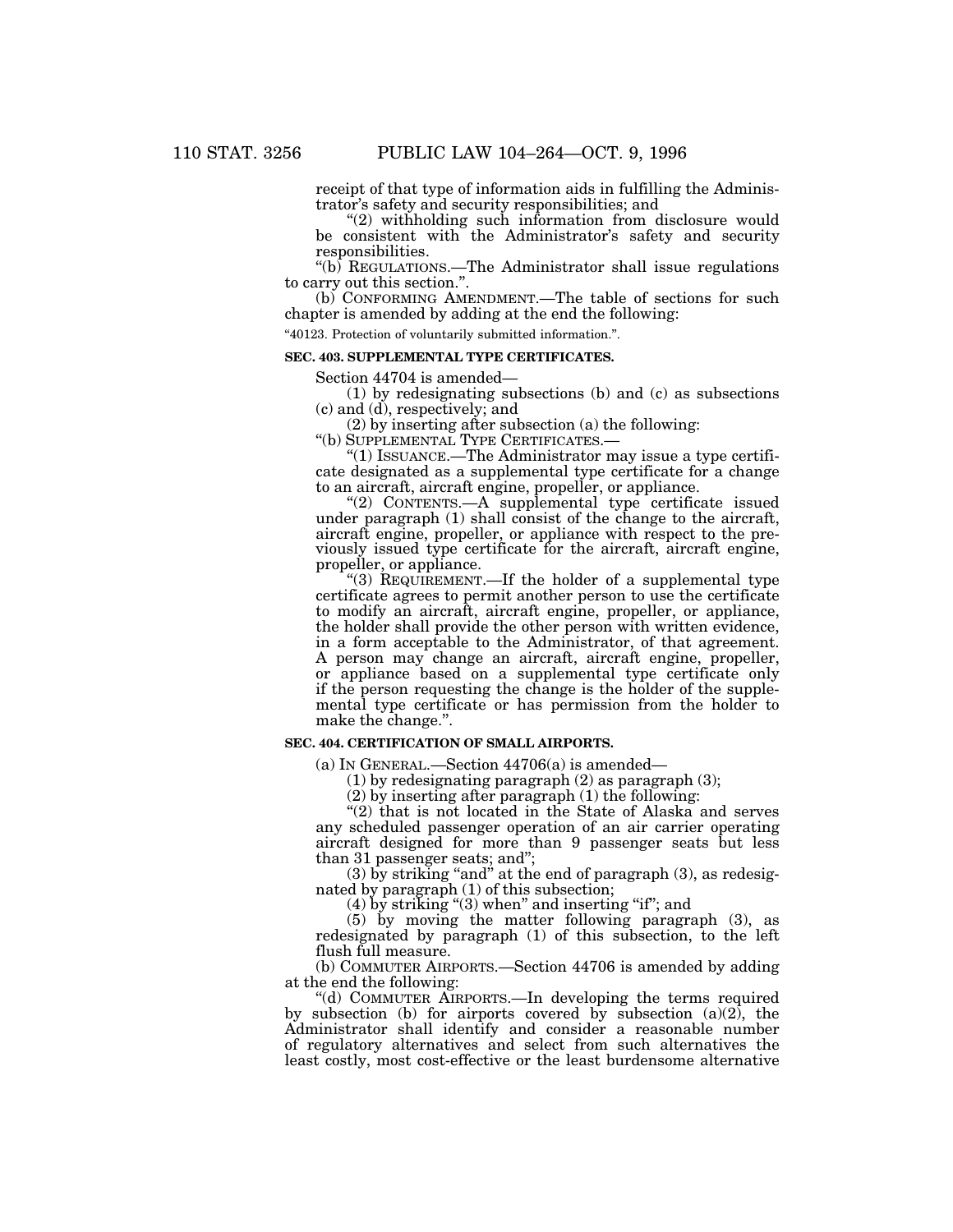that will provide comparable safety at airports described in subsections  $(a)(1)$  and  $(a)(2)$ .".

(c) EFFECTIVE DATE.—Section 44706 is further amended by adding at the end the following:

''(e) EFFECTIVE DATE.—Any regulation establishing the terms required by subsection (b) for airports covered by subsection (a)(2) shall not take effect until such regulation, and a report on the economic impact of the regulation on air service to the airports covered by the rule, has been submitted to Congress and 120 days have elapsed following the date of such submission.''.

(d) LIMITATION ON STATUTORY CONSTRUCTION.—Section 44706 is further amended by adding at the end the following:

''(f) LIMITATION ON STATUTORY CONSTRUCTION.—Nothing in this title may be construed as requiring a person to obtain an airport operating certificate if such person does not desire to operate an airport described in subsection (a).''.

## **SEC. 405. AUTHORIZATION OF APPROPRIATIONS FOR STATE-SPECIFIC SAFETY MEASURES.**

There are authorized to be appropriated to the Federal Aviation Administration not more than \$10,000,000 for fiscal year 1997 for the purpose of addressing State-specific aviation safety problems identified by the National Transportation Safety Board.

#### **SEC. 406. AIRCRAFT ENGINE STANDARDS.**

(a) STANDARDS AND REGULATIONS.—Subsection (a)(1) of section 44715 is amended to read as follows:

"(a) STANDARDS AND REGULATIONS.— $(1)(A)$  To relieve and protect the public health and welfare from aircraft noise and sonic boom, the Administrator of the Federal Aviation Administration, as he deems necessary, shall prescribe—

''(i) standards to measure aircraft noise and sonic boom; and

"(ii) regulations to control and abate aircraft noise and sonic boom.

''(B) The Administrator, as the Administrator deems appropriate, shall provide for the participation of a representative of the Environmental Protection Agency on such advisory committees or associated working groups that advise the Administrator on matters related to the environmental effects of aircraft and aircraft engines.''.

(b) INTERAGENCY COOPERATION.—Section 231(a)(2) of the Clean Air Act (42 U.S.C. 7571(a)(2)) is amended—

(1) by inserting " $(A)$ " before "The Administrator"; and

(2) by adding at the end the following:

" $(B)(i)$  The Administrator shall consult with the Administrator of the Federal Aviation Administration on aircraft engine emission standards.

"(ii) The Administrator shall not change the aircraft engine emission standards if such change would significantly increase noise and adversely affect safety.''.

### **SEC. 407. ACCIDENT AND SAFETY DATA CLASSIFICATION; REPORT ON EFFECTS OF PUBLICATION AND AUTOMATED SURVEIL-LANCE TARGETING SYSTEMS.**

(a) ACCIDENT AND SAFETY DATA CLASSIFICATION.—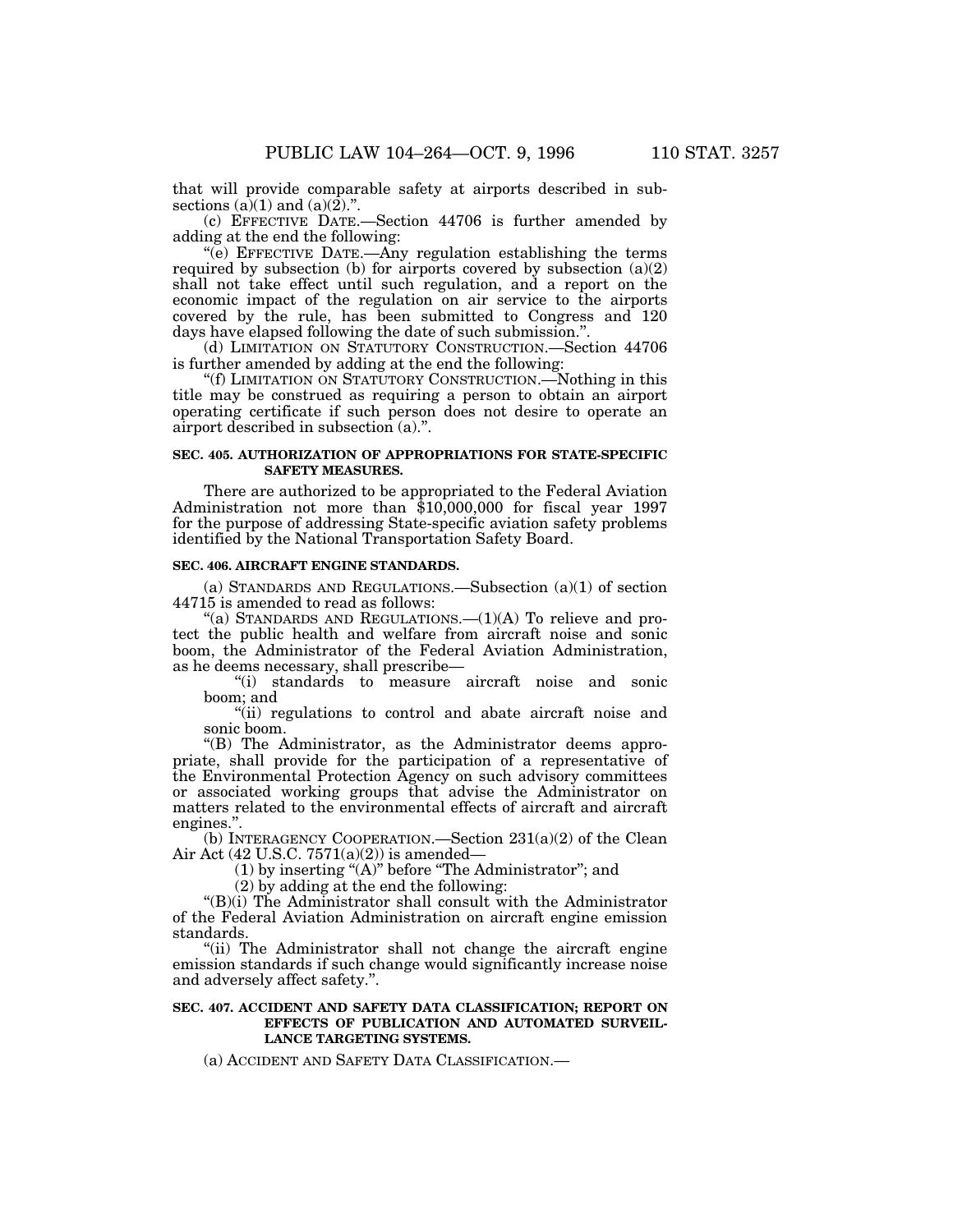(1) IN GENERAL.—Subchapter II of chapter 11 of title 49, United States Code, is amended by adding at the end the following:

## **''§ 1119. Accident and safety data classification and publication**

"(a) IN GENERAL.—Not later than 90 days after the date of the enactment of this section, the National Transportation Safety Board shall, in consultation and coordination with the Administrator of the Federal Aviation Administration, develop a system for classifying air carrier accident data maintained by the Board. "(b) REQUIREMENTS FOR CLASSIFICATION SYSTEM.—

" $(1)$  In GENERAL.—The system developed under this section. shall provide for the classification of accident and safety data in a manner that, in comparison to the system in effect on the date of the enactment of this section, provides for safetyrelated categories that provide clearer descriptions of accidents associated with air transportation, including a more refined classification of accidents which involve fatalities, injuries, or substantial damage and which are only related to the operation of an aircraft.

"(2) PUBLIC COMMENT.—In developing a system of classification under paragraph (1), the Board shall provide adequate opportunity for public review and comment.

''(3) FINAL CLASSIFICATION.—After providing for public review and comment, and after consulting with the Administrator, the Board shall issue final classifications. The Board shall ensure that air travel accident covered under this section is classified in accordance with the final classifications issued under this section for data for calendar year 1997, and for each subsequent calendar year.

"(4) PUBLICATION.—The Board shall publish on a periodic basis accident and safety data in accordance with the final classifications issued under paragraph (3).

''(5) RECOMMENDATIONS OF THE ADMINISTRATOR.—The Administrator may, from time to time, request the Board to consider revisions (including additions to the classification system developed under this section). The Board shall respond to any request made by the Administrator under this section not later than 90 days after receiving that request.''.

(2) CONFORMING AMENDMENT.—The table of sections for subchapter II of chapter 11 of title 49, United States Code, is amended by adding at the end the following:

''1119. Accident and safety data classification and publication.''.

(b) AUTOMATED SURVEILLANCE TARGETING SYSTEMS.—Section 44713 is amended by adding at the end the following:

"(1) IN GENERAL.—The Administrator shall give high priority to developing and deploying a fully enhanced safety performance analysis system that includes automated surveillance to assist the Administrator in prioritizing and targeting surveillance and inspection activities of the Federal Aviation Administration.

''(2) DEADLINES FOR DEPLOYMENT.— ''(A) INITIAL PHASE.—The initial phase of the operational deployment of the system developed under this subsection shall begin not later than December 31, 1997.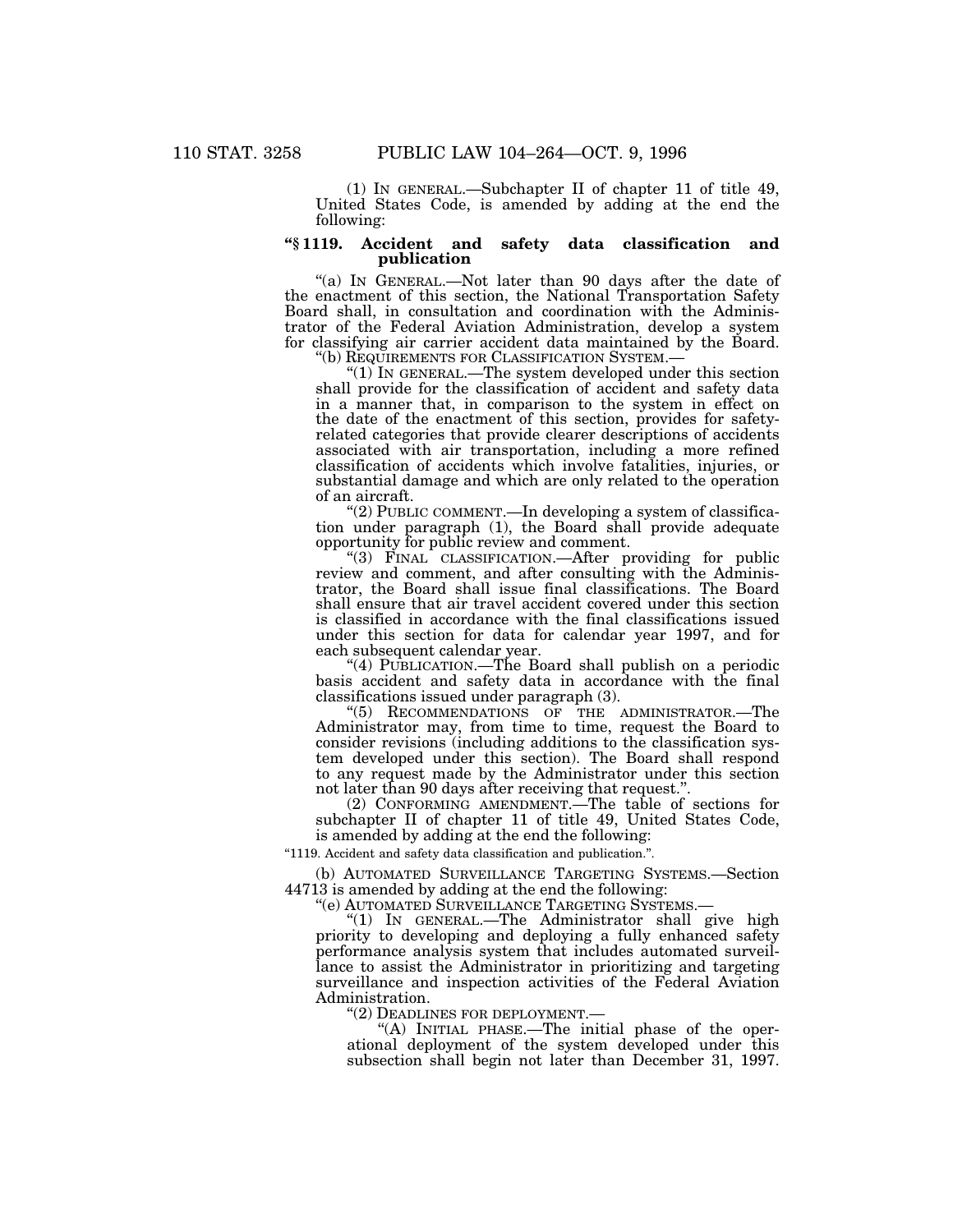''(B) FINAL PHASE.—The final phase of field deployment of the system developed under this subsection shall begin not later than December 31, 1999. By that date, all principal operations and maintenance inspectors of the Administration, and appropriate supervisors and analysts of the Administration shall have been provided access to the necessary information and resources to carry out the system.

''(3) INTEGRATION OF INFORMATION.—In developing the system under this section, the Administration shall consider the near-term integration of accident and incident data into the safety performance analysis system under this subsection.''.

# **TITLE V—PILOT RECORD SHARING**

#### **SEC. 501. SHORT TITLE.**

This title may be cited as the "Pilot Records Improvement" Act of 1996''.

#### **SEC. 502. EMPLOYMENT INVESTIGATIONS OF PILOT APPLICANTS.**

(a) IN GENERAL.—Section 44936 is amended by adding at the end the following:

''(f) RECORDS OF EMPLOYMENT OF PILOT APPLICANTS.—

"(1) IN GENERAL.—Before hiring an individual as a pilot, an air carrier shall request and receive the following information:

''(A) FAA RECORDS.—From the Administrator of the Federal Aviation Administration, records pertaining to the individual that are maintained by the Administrator concerning—

''(i) current airman certificates (including airman medical certificates) and associated type ratings, including any limitations to those certificates and ratings; and

''(ii) summaries of legal enforcement actions resulting in a finding by the Administrator of a violation of this title or a regulation prescribed or order issued under this title that was not subsequently overturned.

''(B) AIR CARRIER AND OTHER RECORDS.—From any air carrier or other person that has employed the individual at any time during the 5-year period preceding the date of the employment application of the individual, or from the trustee in bankruptcy for such air carrier or person—

''(i) records pertaining to the individual that are maintained by an air carrier (other than records relating to flight time, duty time, or rest time) under regulations set forth in—

''(I) section 121.683 of title 14, Code of Federal Regulations;

''(II) paragraph (A) of section VI, appendix I, part 121 of such title;

''(III) paragraph (A) of section IV, appendix J, part 121 of such title;

"(IV) section  $125.401$  of such title; and

"(V) section  $135.63(a)(4)$  of such title; and

49 USC 40101 note. Pilot Records Improvement Act of 1996.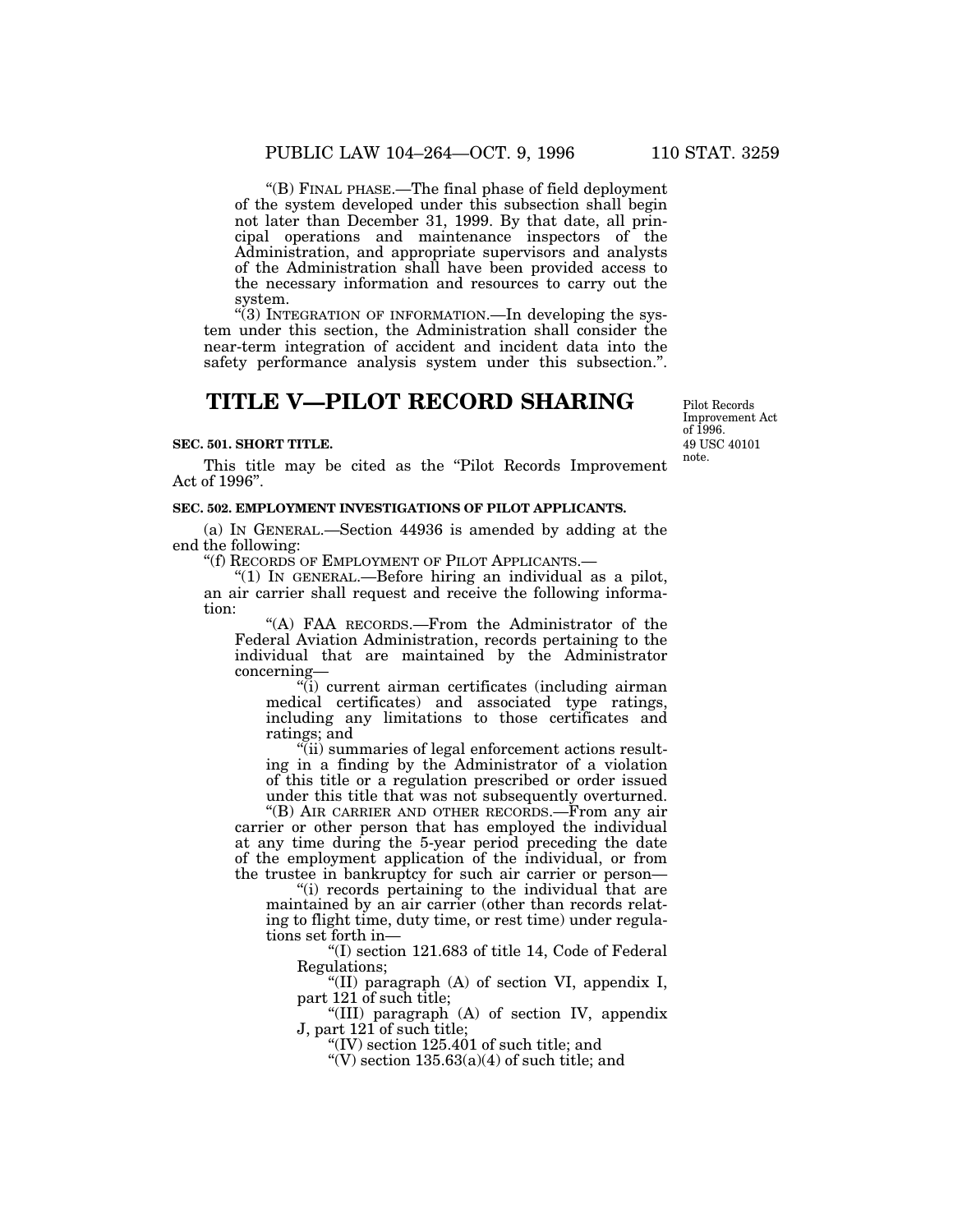''(ii) other records pertaining to the individual that are maintained by the air carrier or person concerning—

''(I) the training, qualifications, proficiency, or professional competence of the individual, including comments and evaluations made by a check airman designated in accordance with section 121.411, 125.295, or 135.337 of such title;

''(II) any disciplinary action taken with respect to the individual that was not subsequently overturned; and

''(III) any release from employment or resignation, termination, or disqualification with respect to employment.

''(C) NATIONAL DRIVER REGISTER RECORDS.—In accordance with section 30305(b)(7), from the chief driver licensing official of a State, information concerning the motor vehicle driving record of the individual.

"(2) WRITTEN CONSENT; RELEASE FROM LIABILITY. - An air carrier making a request for records under paragraph (1)—

"(A) shall be required to obtain written consent to the release of those records from the individual that is the subject of the records requested; and

 $\mathrm{H}(B)$  may, notwithstanding any other provision of law or agreement to the contrary, require the individual who is the subject of the records to request to execute a release from liability for any claim arising from the furnishing of such records to or the use of such records by such air carrier (other than a claim arising from furnishing information known to be false and maintained in violation of a criminal statute).

''(3) 5-YEAR REPORTING PERIOD.—A person shall not furnish a record in response to a request made under paragraph (1) if the record was entered more than 5 years before the date of the request, unless the information concerns a revocation or suspension of an airman certificate or motor vehicle license that is in effect on the date of the request.

"(4) REQUIREMENT TO MAINTAIN RECORDS.—The Administrator shall maintain pilot records described in paragraph  $(1)(A)$ for a period of at least 5 years.

"(5) RECEIPT OF CONSENT; PROVISION OF INFORMATION.-A person shall not furnish a record in response to a request made under paragraph (1) without first obtaining a copy of the written consent of the individual who is the subject of the records requested. A person who receives a request for records under this paragraph shall furnish a copy of all of such requested records maintained by the person not later than 30 days after receiving the request.

''(6) RIGHT TO RECEIVE NOTICE AND COPY OF ANY RECORD FURNISHED.—A person who receives a request for records under paragraph (1) shall provide to the individual who is the subject of the records—

''(A) on or before the 20th day following the date of receipt of the request, written notice of the request and of the individual's right to receive a copy of such records; and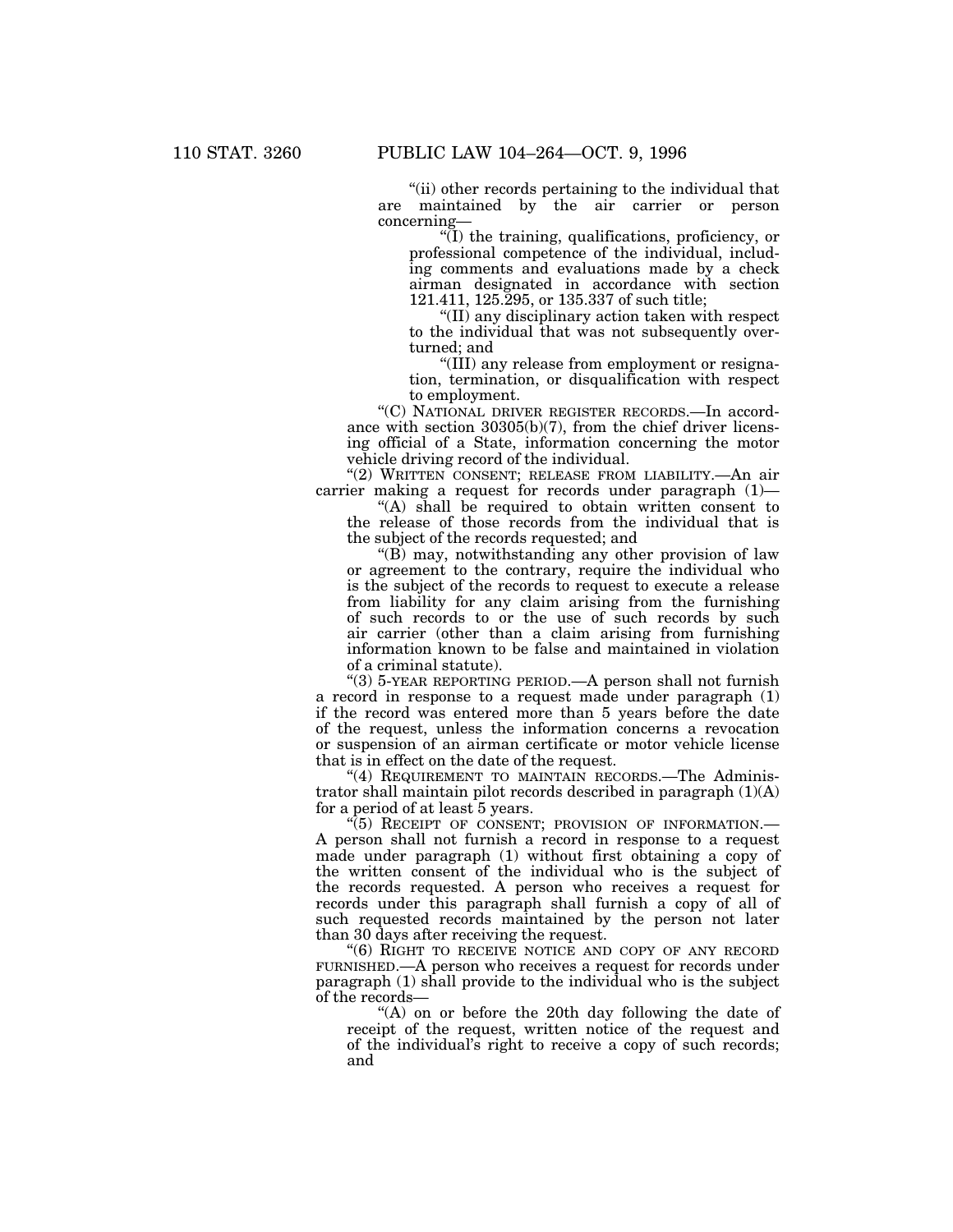" $(B)$  in accordance with paragraph  $(10)$ , a copy of such records, if requested by the individual.

''(7) REASONABLE CHARGES FOR PROCESSING REQUESTS AND FURNISHING COPIES.—A person who receives a request under paragraph (1) or (6) may establish a reasonable charge for the cost of processing the request and furnishing copies of the requested records.<br>
"(8) STANDARD

FORMS.—The Administrator shall promulgate—

"(A) standard forms that may be used by an air carrier to request records under paragraph (1); and

''(B) standard forms that may be used by an air carrier to—

"(i) obtain the written consent of the individual who is the subject of a request under paragraph (1); and

''(ii) inform the individual of—

''(I) the request; and

''(II) the individual right of that individual to receive a copy of any records furnished in response to the request.

''(9) RIGHT TO CORRECT INACCURACIES.—An air carrier that maintains or requests and receives the records of an individual under paragraph (1) shall provide the individual with a reasonable opportunity to submit written comments to correct any inaccuracies contained in the records before making a final hiring decision with respect to the individual.

"(10) RIGHT OF PILOT TO REVIEW CERTAIN RECORDS.—Notwithstanding any other provision of law or agreement, an air carrier shall, upon written request from a pilot employed by such carrier, make available, within a reasonable time of the request, to the pilot for review, any and all employment records referred to in paragraph  $(1)(B)$  (i) or (ii) pertaining to the employment of the pilot.

"(11) PRIVACY PROTECTIONS.—An air carrier that receives the records of an individual under paragraph (1) may use such records only to assess the qualifications of the individual in deciding whether or not to hire the individual as a pilot. The air carrier shall take such actions as may be necessary to protect the privacy of the pilot and the confidentiality of the records, including ensuring that information contained in the records is not divulged to any individual that is not directly involved in the hiring decision.

"(12) PERIODIC REVIEW.—Not later than 18 months after the date of the enactment of the Pilot Records Improvement Act of 1996, and at least once every 3 years thereafter, the Administrator shall transmit to Congress a statement that contains, taking into account recent developments in the aviation industry—

"(A) recommendations by the Administrator concerning proposed changes to Federal Aviation Administration records, air carrier records, and other records required to be furnished under subparagraphs (A) and (B) of para $graph(1);$  or

''(B) reasons why the Administrator does not recommend any proposed changes to the records referred to in subparagraph (A).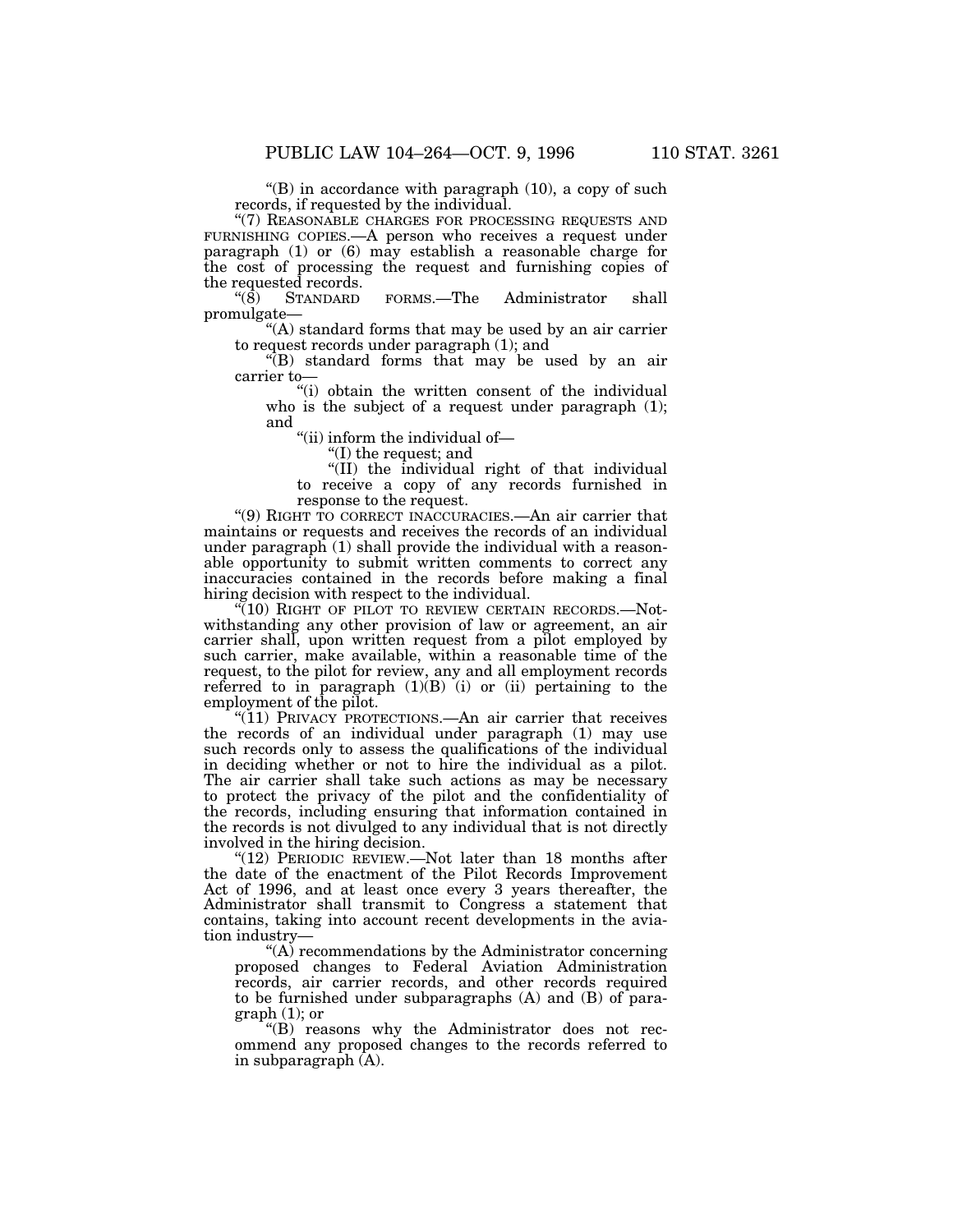"(13) REGULATIONS.—The Administrator may prescribe such regulations as may be necessary—

''(A) to protect—

"(i) the personal privacy of any individual whose records are requested under paragraph (1); and

''(ii) the confidentiality of those records;

''(B) to preclude the further dissemination of records received under paragraph (1) by the person who requested those records; and

''(C) to ensure prompt compliance with any request made under paragraph (1).

"(g) LIMITATION ON LIABILITY; PREEMPTION OF STATE LAW.-

"(1) LIMITATION ON LIABILITY.—No action or proceeding may be brought by or on behalf of an individual who has applied for or is seeking a position with an air carrier as a pilot and who has signed a release from liability, as provided for under paragraph  $(2)$ , against-

"(A) the air carrier requesting the records of that individual under subsection  $(f)(1)$ ;

 $f(B)$  a person who has complied with such request;

"(C) a person who has entered information contained in the individual's records; or

''(D) an agent or employee of a person described in subparagraph  $(A)$  or  $(B)$ ;

in the nature of an action for defamation, invasion of privacy, negligence, interference with contract, or otherwise, or under any Federal or State law with respect to the furnishing or use of such records in accordance with subsection (f).

''(2) PREEMPTION.—No State or political subdivision thereof may enact, prescribe, issue, continue in effect, or enforce any law (including any regulation, standard, or other provision having the force and effect of law) that prohibits, penalizes, or imposes liability for furnishing or using records in accordance with subsection (f).

"(3) PROVISION OF KNOWINGLY FALSE INFORMATION.—Paragraphs (1) and (2) shall not apply with respect to a person who furnishes information in response to a request made under subsection  $(f)(1)$ , that-

 $(A)$  the person knows is false; and

''(B) was maintained in violation of a criminal statute of the United States.

''(h) LIMITATION ON STATUTORY CONSTRUCTION.—Nothing in subsection (f) shall be construed as precluding the availability of the records of a pilot in an investigation or other proceeding concerning an accident or incident conducted by the Administrator, the National Transportation Safety Board, or a court.''.

(b) CONFORMING AMENDMENTS.—Section 30305(b) is amended—

(1) by redesignating paragraph (7) as paragraph (8); and

(2) by inserting after paragraph (6) the following:

"(7) An individual who is seeking employment by an air carrier as a pilot may request the chief driver licensing official of a State to provide information about the individual under paragraph (2) to the prospective employer of the individual or to the Secretary of Transportation. Information may not be obtained from the National Driver Register under this subsection if the information was entered in the Register more than 5 years before the request unless the information is about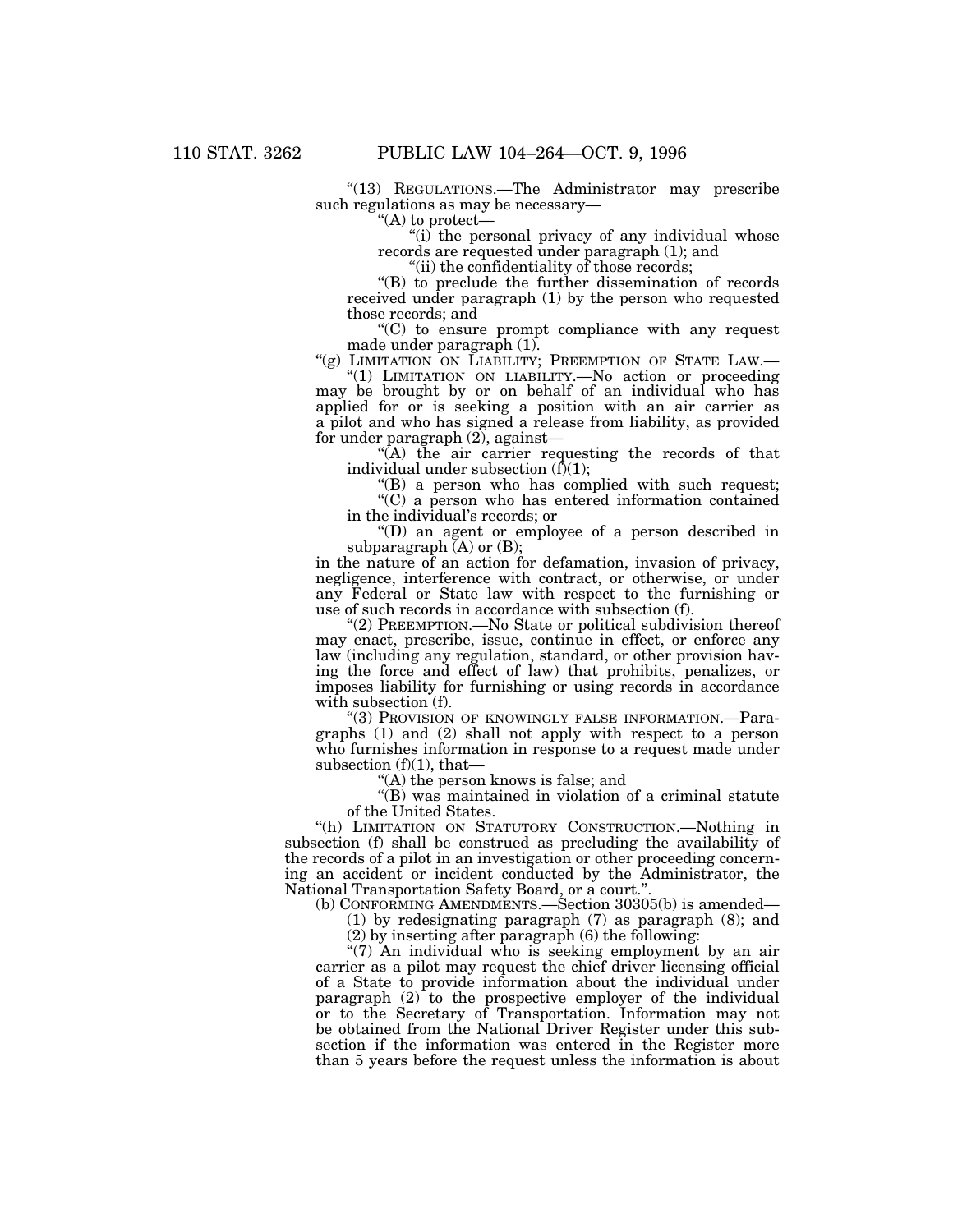a revocation or suspension still in effect on the date of the request.''.

(c) CIVIL PENALTIES.—Section 46301, as amended by section 1220(b) of this Act, is further amended—

(1) in each of subsections (a)(1)(A), (d)(2), and  $(f)(1)(A)(i)$ by inserting "44724," after "44718(d),"; and

(2) in subsection  $(a)(2)(A)$  by inserting "44724," after ''44716,''.

(d) APPLICABILITY.—The amendments made by this section shall Effective date.apply to any air carrier hiring an individual as a pilot whose application was first received by the carrier on or after the 120th day following the date of the enactment of this Act.

#### **SEC. 503. STUDIES OF MINIMUM STANDARDS FOR PILOT QUALIFICA-**49 USC 44935 **TIONS AND OF PAY FOR TRAINING.**

(a) STUDY.—The Administrator of the Federal Aviation Administration shall appoint a task force consisting of appropriate representatives of the aviation industry to conduct—

(1) a study directed toward the development of—

(A) standards and criteria for preemployment screening tests measuring the psychomotor coordination, general intellectual capacity, instrument and mechanical comprehension, and physical and mental fitness of an applicant for employment as a pilot by an air carrier; and

(B) standards and criteria for pilot training facilities to be licensed by the Administrator and which will assure that pilots trained at such facilities meet the preemployment screening standards and criteria described in subparagraph (A); and

(2) a study to determine if the practice of some air carriers to require employees or prospective employees to pay for the training or experience that is needed to perform flight check duties for an air carrier is in the public interest.

(b) REPORT.—Not later than 1 year after the date of the enactment of this Act, the Administrator shall transmit to Congress a report on the results of the study conducted under subsection  $(a)(2)$ .

### **SEC. 504. STUDY OF MINIMUM FLIGHT TIME.**

(a) STUDY.—The Administrator of the Federal Aviation Administration shall conduct a study to determine whether current minimum flight time requirements applicable to individuals seeking employment as a pilot with an air carrier are sufficient to ensure public safety.

(b) REPORT.—Not later than 1 year after the date of the enactment of this Act, the Administrator shall transmit to Congress a report on the results of the study.

# **TITLE VI—CHILD PILOT SAFETY**

## **SEC. 601. SHORT TITLE.**

This title may be cited as the "Child Pilot Safety Act". **SEC. 602. CHILD PILOT SAFETY.**

(a) MANIPULATION OF FLIGHT CONTROLS.—

(1) IN GENERAL.—Chapter 447 is amended by adding at the end the following:

Child Pilot Safety Act.

49 USC 40101 note.

49 USC 44935 note.

note.

49 USC 30305 note.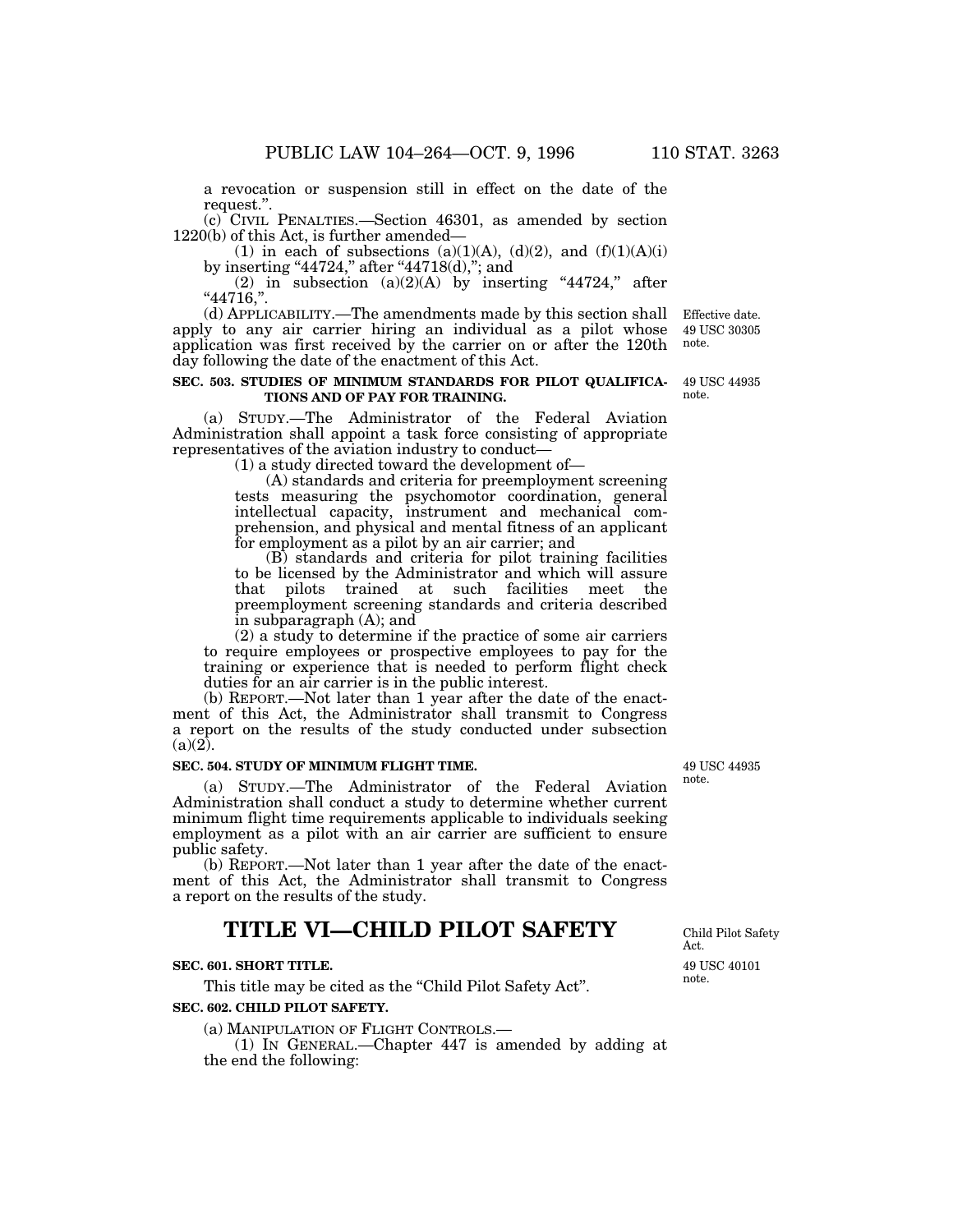# **''§ 44724. Manipulation of flight controls**

"(a) PROHIBITION.—No pilot in command of an aircraft may allow an individual who does not hold—

 $''(1)$  a valid private pilots certificate issued by the Administrator of the Federal Aviation Administration under part 61 of title 14, Code of Federal Regulations; and

 $''(2)$  the appropriate medical certificate issued by the Administrator under part 67 of such title,

to manipulate the controls of an aircraft if the pilot knows or should have known that the individual is attempting to set a record or engage in an aeronautical competition or aeronautical feat, as defined by the Administrator.

''(b) REVOCATION OF AIRMEN CERTIFICATES.—The Administrator shall issue an order revoking a certificate issued to an airman under section 44703 of this title if the Administrator finds that while acting as a pilot in command of an aircraft, the airman has permitted another individual to manipulate the controls of the aircraft in violation of subsection (a).

''(c) PILOT IN COMMAND DEFINED.—In this section, the term 'pilot in command' has the meaning given such term by section 1.1 of title 14, Code of Federal Regulations.''.

(2) CONFORMING AMENDMENT.—The table of sections at the beginning of such chapter is amended by adding at the end the following:

''44724. Manipulation of flight controls.''.

(b) CHILDREN FLYING AIRCRAFT.—

(1) STUDY.—The Administrator of the Federal Aviation Administration shall conduct a study of the impacts of children flying aircraft.

(2) CONSIDERATIONS.—In conducting the study, the Administrator shall consider the effects of imposing any restrictions on children flying aircraft on safety and on the future of general aviation in the United States.

(3) REPORT.—Not later than 6 months after the date of the enactment of this Act, the Administrator shall issue a report containing the results of the study, together with recommendations on—

(A) whether the restrictions established by the amendment made by subsection  $(a)(1)$  should be modified or repealed; and

(B) whether certain individuals or groups should be exempt from any age, altitude, or other restrictions that the Administrator may impose by regulation.

(4) REGULATIONS.—As a result of the findings of the study, the Administrator may issue regulations imposing age, altitude, or other restrictions on children flying aircraft.

#### Aviation Disaster Family Assistance Act of 1996. 49 USC 40101 note.

# **TITLE VII—FAMILY ASSISTANCE**

# **SEC. 701. SHORT TITLE.**

This title may be cited as the "Aviation Disaster Family Assistance Act of 1996''.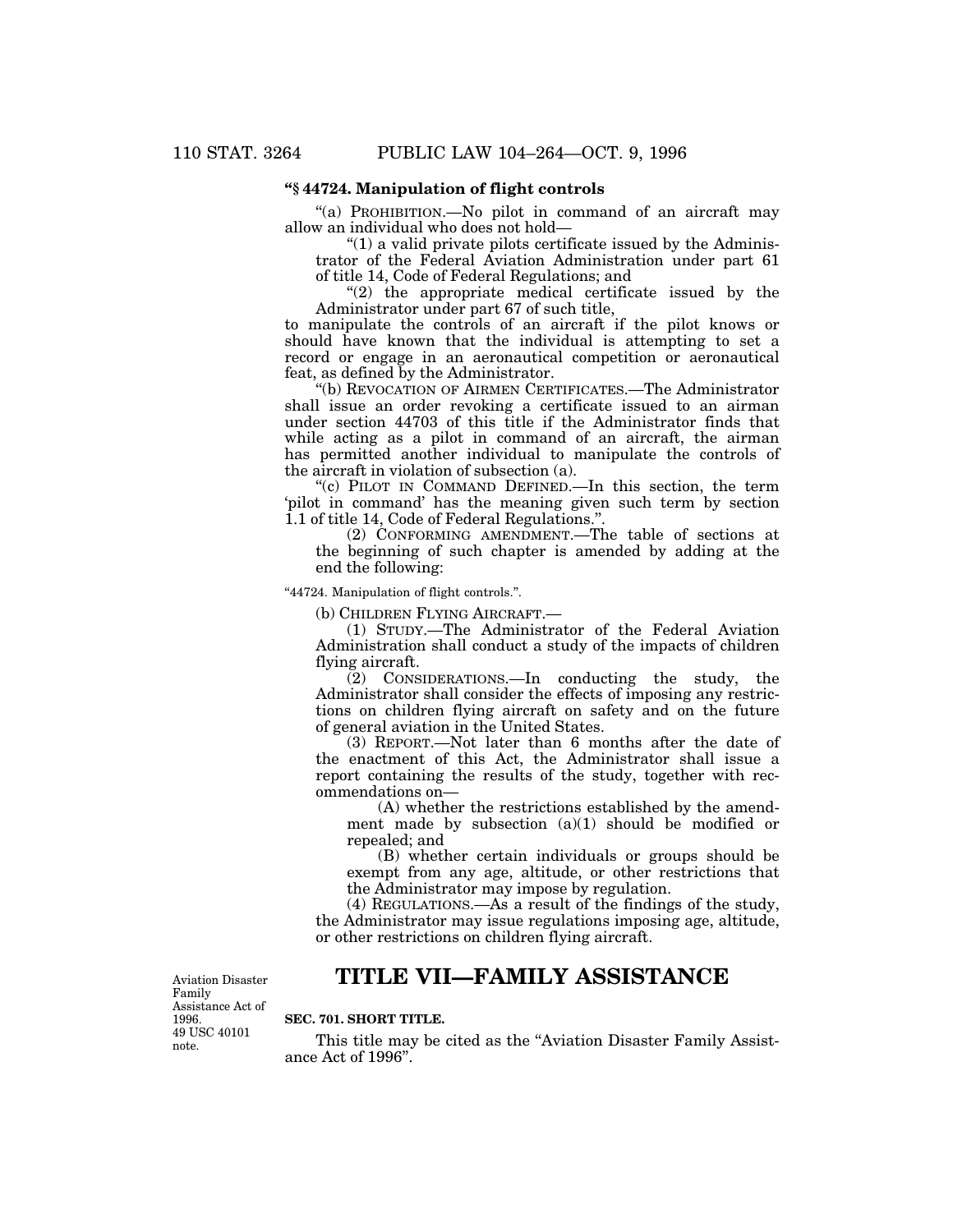#### **SEC. 702. ASSISTANCE BY NATIONAL TRANSPORTATION SAFETY BOARD TO FAMILIES OF PASSENGERS INVOLVED IN AIRCRAFT ACCIDENTS.**

(a) AUTHORITY TO PROVIDE ASSISTANCE.— (1) IN GENERAL.—Subchapter III of chapter 11 is amended by adding at the end the following:

#### **''§ 1136. Assistance to families of passengers involved in aircraft accidents**

''(a) IN GENERAL.—As soon as practicable after being notified of an aircraft accident within the United States involving an air carrier or foreign air carrier and resulting in a major loss of life, the Chairman of the National Transportation Safety Board shall—

" $(1)$  designate and publicize the name and phone number of a director of family support services who shall be an employee of the Board and shall be responsible for acting as a point of contact within the Federal Government for the families of passengers involved in the accident and a liaison between the air carrier or foreign air carrier and the families; and

 $(2)$  designate an independent nonprofit organization, with experience in disasters and posttrauma communication with families, which shall have primary responsibility for coordinating the emotional care and support of the families of passengers involved in the accident.

''(b) RESPONSIBILITIES OF THE BOARD.—The Board shall have primary Federal responsibility for facilitating the recovery and identification of fatally-injured passengers involved in an accident described in subsection (a).

''(c) RESPONSIBILITIES OF DESIGNATED ORGANIZATION.—The organization designated for an accident under subsection (a)(2) shall have the following responsibilities with respect to the families of passengers involved in the accident:

" $(1)$  To provide mental health and counseling services, in coordination with the disaster response team of the air carrier or foreign air carrier involved.

" $(2)$  To take such actions as may be necessary to provide an environment in which the families may grieve in private.

''(3) To meet with the families who have traveled to the location of the accident, to contact the families unable to travel to such location, and to contact all affected families periodically thereafter until such time as the organization, in consultation with the director of family support services designated for the accident under subsection  $(a)(1)$ , determines that further assistance is no longer needed.

''(4) To communicate with the families as to the roles of the organization, government agencies, and the air carrier or foreign air carrier involved with respect to the accident and the post-accident activities.

 $(5)$  To arrange a suitable memorial service, in consultation with the families.

''(d) PASSENGER LISTS.—

''(1) REQUESTS FOR PASSENGER LISTS.—

"(A) REQUESTS BY DIRECTOR OF FAMILY SUPPORT SERV-ICES.—It shall be the responsibility of the director of family support services designated for an accident under subsection  $(a)(1)$  to request, as soon as practicable, from the air carrier or foreign air carrier involved in the accident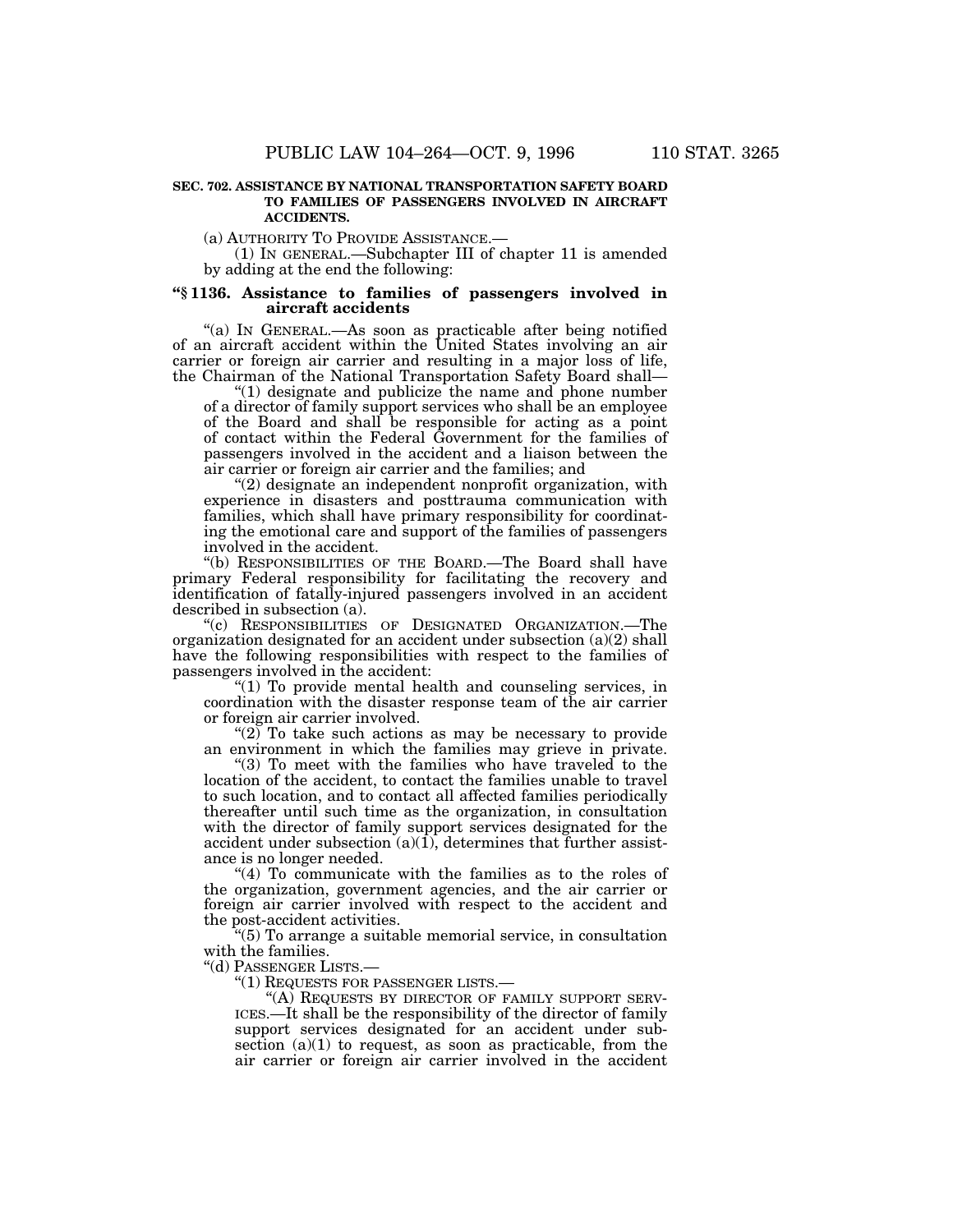a list, which is based on the best available information at the time of the request, of the names of the passengers that were aboard the aircraft involved in the accident.

''(B) REQUESTS BY DESIGNATED ORGANIZATION.—The organization designated for an accident under subsection  $(a)(2)$  may request from the air carrier or foreign air carrier involved in the accident a list described in subparagraph (A).

"(2) USE OF INFORMATION.—The director of family support services and the organization may not release to any person information on a list obtained under paragraph (1) but may provide information on the list about a passenger to the family of the passenger to the extent that the director of family support services or the organization considers appropriate.

''(e) CONTINUING RESPONSIBILITIES OF THE BOARD.—In the course of its investigation of an accident described in subsection (a), the Board shall, to the maximum extent practicable, ensure that the families of passengers involved in the accident—

" $(1)$  are briefed, prior to any public briefing, about the accident, its causes, and any other findings from the investigation; and

"(2) are individually informed of and allowed to attend any public hearings and meetings of the Board about the accident.

''(f) USE OF AIR CARRIER RESOURCES.—To the extent practicable, the organization designated for an accident under subsection  $(a)(2)$ shall coordinate its activities with the air carrier or foreign air carrier involved in the accident so that the resources of the carrier can be used to the greatest extent possible to carry out the organization's responsibilities under this section.

''(g) PROHIBITED ACTIONS.—

''(1) ACTIONS TO IMPEDE THE BOARD.—No person (including a State or political subdivision) may impede the ability of the Board (including the director of family support services designated for an accident under subsection  $(a)(1)$ , or an organization designated for an accident under subsection (a)(2), to carry out its responsibilities under this section or the ability of the families of passengers involved in the accident to have contact with one another.

"(2) UNSOLICITED COMMUNICATIONS.—In the event of an accident involving an air carrier providing interstate or foreign air transportation, no unsolicited communication concerning a potential action for personal injury or wrongful death may be made by an attorney or any potential party to the litigation to an individual injured in the accident, or to a relative of an individual involved in the accident, before the 30th day following the date of the accident.

"(h) DEFINITIONS.—In this section, the following definitions apply:

''(1) AIRCRAFT ACCIDENT.—The term 'aircraft accident' means any aviation disaster regardless of its cause or suspected cause.

"(2) PASSENGER.—The term 'passenger' includes an employee of an air carrier aboard an aircraft.''.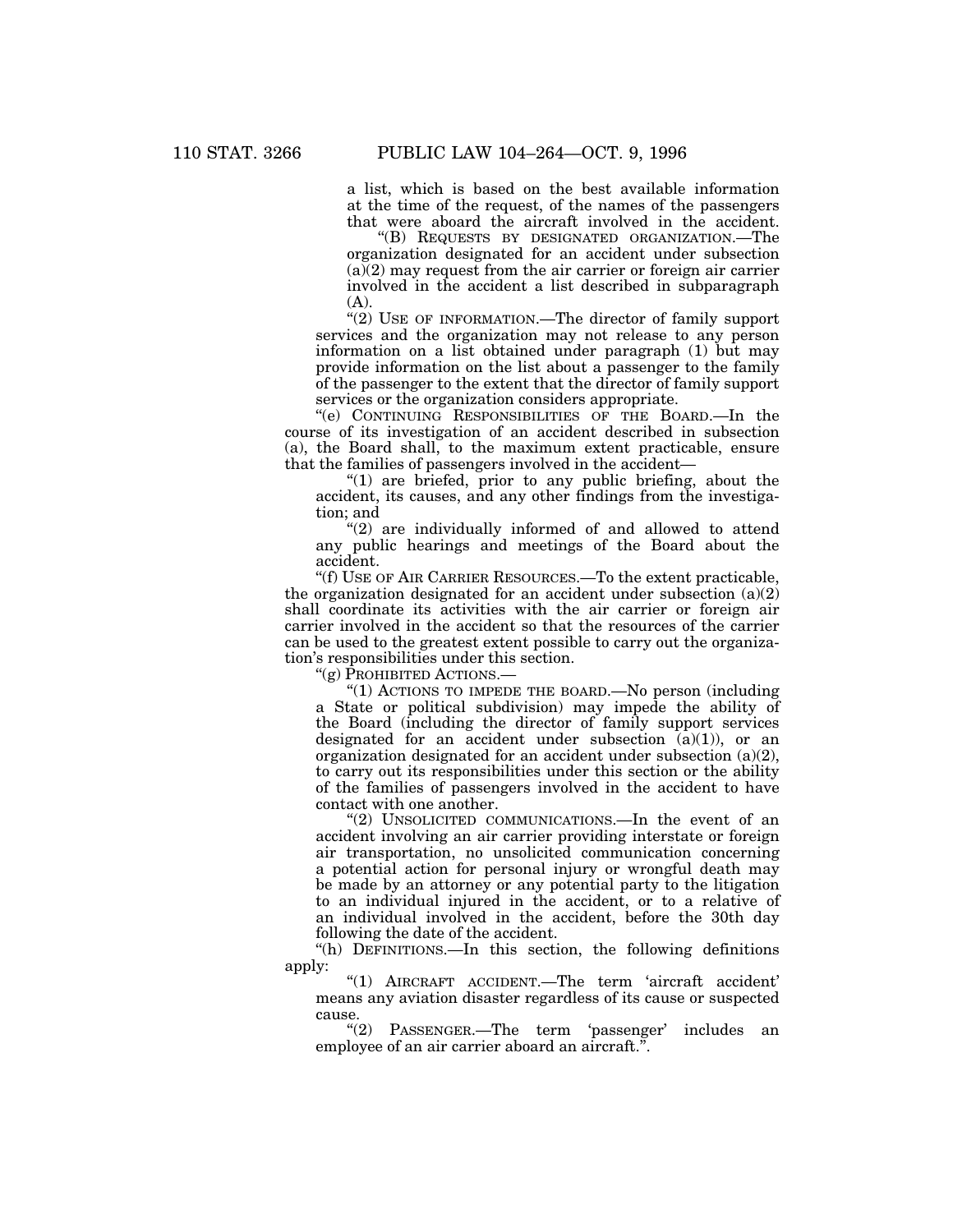(2) CONFORMING AMENDMENT.—The table of sections for such chapter is amended by inserting after the item relating to section 1135 the following:

''1136. Assistance to families of passengers involved in aircraft accidents.''.

(b) PENALTIES.—Section  $1155(a)(1)$  of such title is amended— (1) by striking "or  $1134(b)$  or  $(f)(1)$ " and inserting ", section

1134(b), section  $1134(f)(1)$ , or section  $1136(g)$ "; and

(2) by striking ''either of'' and inserting ''any of''.

#### **SEC. 703. AIR CARRIER PLANS TO ADDRESS NEEDS OF FAMILIES OF PASSENGERS INVOLVED IN AIRCRAFT ACCIDENTS.**

(a) IN GENERAL.—Chapter 411 is amended by adding at the end the following:

# **''§ 41113. Plans to address needs of families of passengers involved in aircraft accidents**

''(a) SUBMISSION OF PLANS.—Not later than 6 months after the date of the enactment of this section, each air carrier holding a certificate of public convenience and necessity under section 41102 of this title shall submit to the Secretary and the Chairman of the National Transportation Safety Board a plan for addressing the needs of the families of passengers involved in any aircraft accident involving an aircraft of the air carrier and resulting in a major loss of life.

 $E$ <sup>"(b)</sup> CONTENTS OF PLANS.—A plan to be submitted by an air carrier under subsection (a) shall include, at a minimum, the following:

"(1) A plan for publicizing a reliable, toll-free telephone number, and for providing staff, to handle calls from the families of the passengers.

"(2) A process for notifying the families of the passengers, before providing any public notice of the names of the passengers, either by utilizing the services of the organization designated for the accident under section  $1136(a)(2)$  of this title or the services of other suitably trained individuals.

''(3) An assurance that the notice described in paragraph (2) will be provided to the family of a passenger as soon as the air carrier has verified that the passenger was aboard the aircraft (whether or not the names of all of the passengers have been verified) and, to the extent practicable, in person.

" $(4)$  An assurance that the air carrier will provide to the director of family support services designated for the accident under section  $1136(a)(1)$  of this title, and to the organization designated for the accident under section  $1136(a)(2)$  of this title, immediately upon request, a list (which is based on the best available information at the time of the request) of the names of the passengers aboard the aircraft (whether or not such names have been verified), and will periodically update the list.

''(5) An assurance that the family of each passenger will be consulted about the disposition of all remains and personal effects of the passenger within the control of the air carrier.

''(6) An assurance that if requested by the family of a passenger, any possession of the passenger within the control of the air carrier (regardless of its condition) will be returned to the family unless the possession is needed for the accident investigation or any criminal investigation.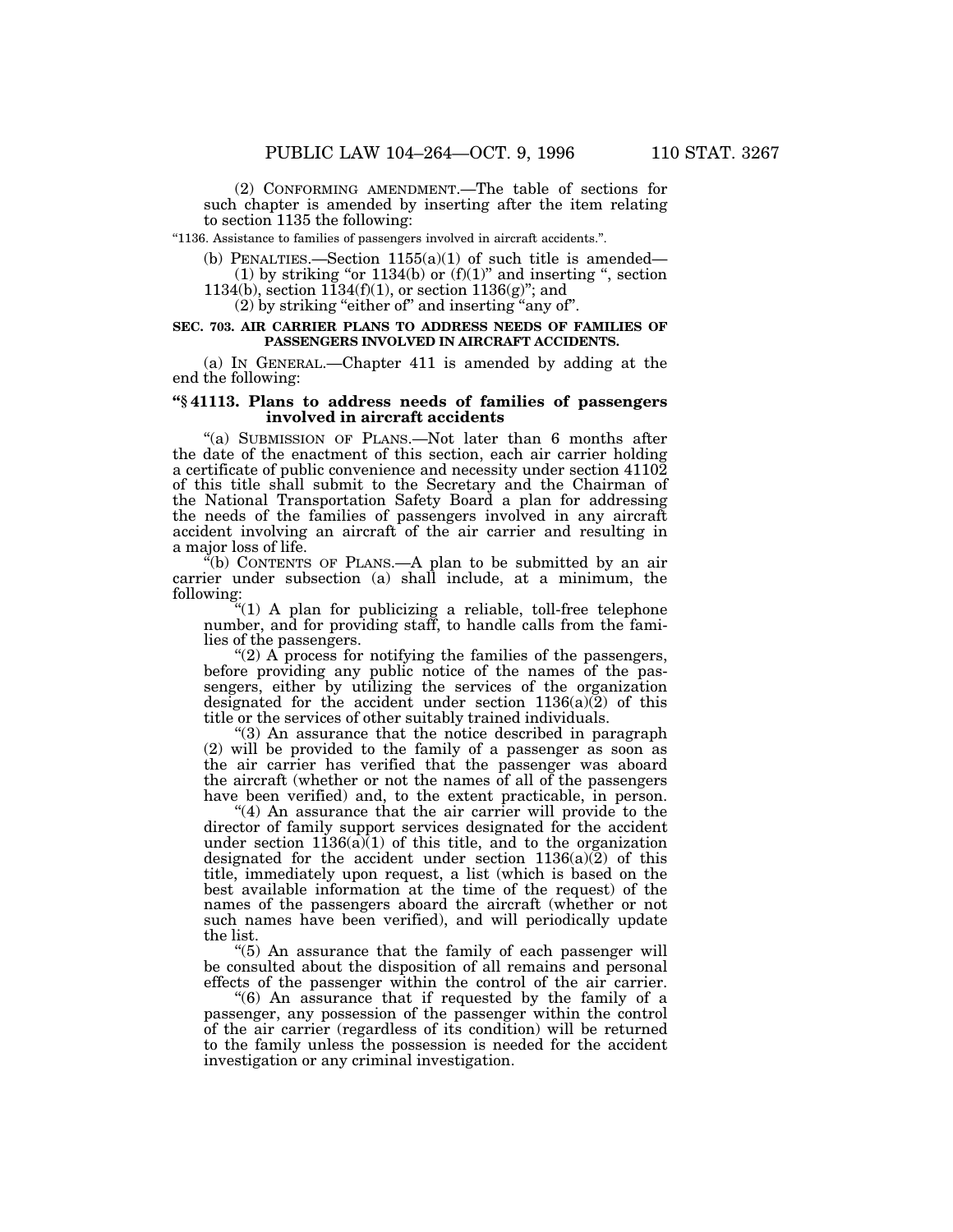"(7) An assurance that any unclaimed possession of a passenger within the control of the air carrier will be retained by the air carrier for at least 18 months.

(8) An assurance that the family of each passenger will be consulted about construction by the air carrier of any monument to the passengers, including any inscription on the monument.

''(9) An assurance that the treatment of the families of nonrevenue passengers (and any other victim of the accident) will be the same as the treatment of the families of revenue passengers.

" $(10)$  An assurance that the air carrier will work with any organization designated under section 1136(a)(2) of this title on an ongoing basis to ensure that families of passengers receive an appropriate level of services and assistance following each accident.

 $(11)$  An assurance that the air carrier will provide reasonable compensation to any organization designated under section  $1136(a)(2)$  of this title for services provided by the organization.

" $(12)$  An assurance that the air carrier will assist the family of a passenger in traveling to the location of the accident and provide for the physical care of the family while the family is staying at such location.

 $\sqrt{13}$  An assurance that the air carrier will commit sufficient resources to carry out the plan.

"(c) CERTIFICATE REQUIREMENT.—After the date that is 6 months after the date of the enactment of this section, the Secretary may not approve an application for a certificate of public convenience and necessity under section 41102 of this title unless the applicant has included as part of such application a plan that meets the requirements of subsection (b).

''(d) LIMITATION ON LIABILITY.—An air carrier shall not be liable for damages in any action brought in a Federal or State court arising out of the performance of the air carrier in preparing or providing a passenger list pursuant to a plan submitted by the air carrier under subsection (b), unless such liability was caused by conduct of the air carrier which was grossly negligent or which constituted intentional misconduct.

''(e) AIRCRAFT ACCIDENT AND PASSENGER DEFINED.—In this section, the terms 'aircraft accident' and 'passenger' have the meanings such terms have in section 1136 of this title.

(b) CONFORMING AMENDMENT.—The table of sections for such chapter is amended by adding at the end the following:

''41113. Plans to address needs of families of passengers involved in aircraft accidents.''.

#### **SEC. 704. ESTABLISHMENT OF TASK FORCE.**

(a) ESTABLISHMENT.—The Secretary of Transportation, in cooperation with the National Transportation Safety Board, the Federal Emergency Management Agency, the American Red Cross, air carriers, and families which have been involved in aircraft accidents shall establish a task force consisting of representatives of such entities and families, representatives of air carrier employees, and representatives of such other entities as the Secretary considers appropriate.

(b) GUIDELINES AND RECOMMENDATIONS.—The task force established pursuant to subsection (a) shall develop—

49 USC 41113 note.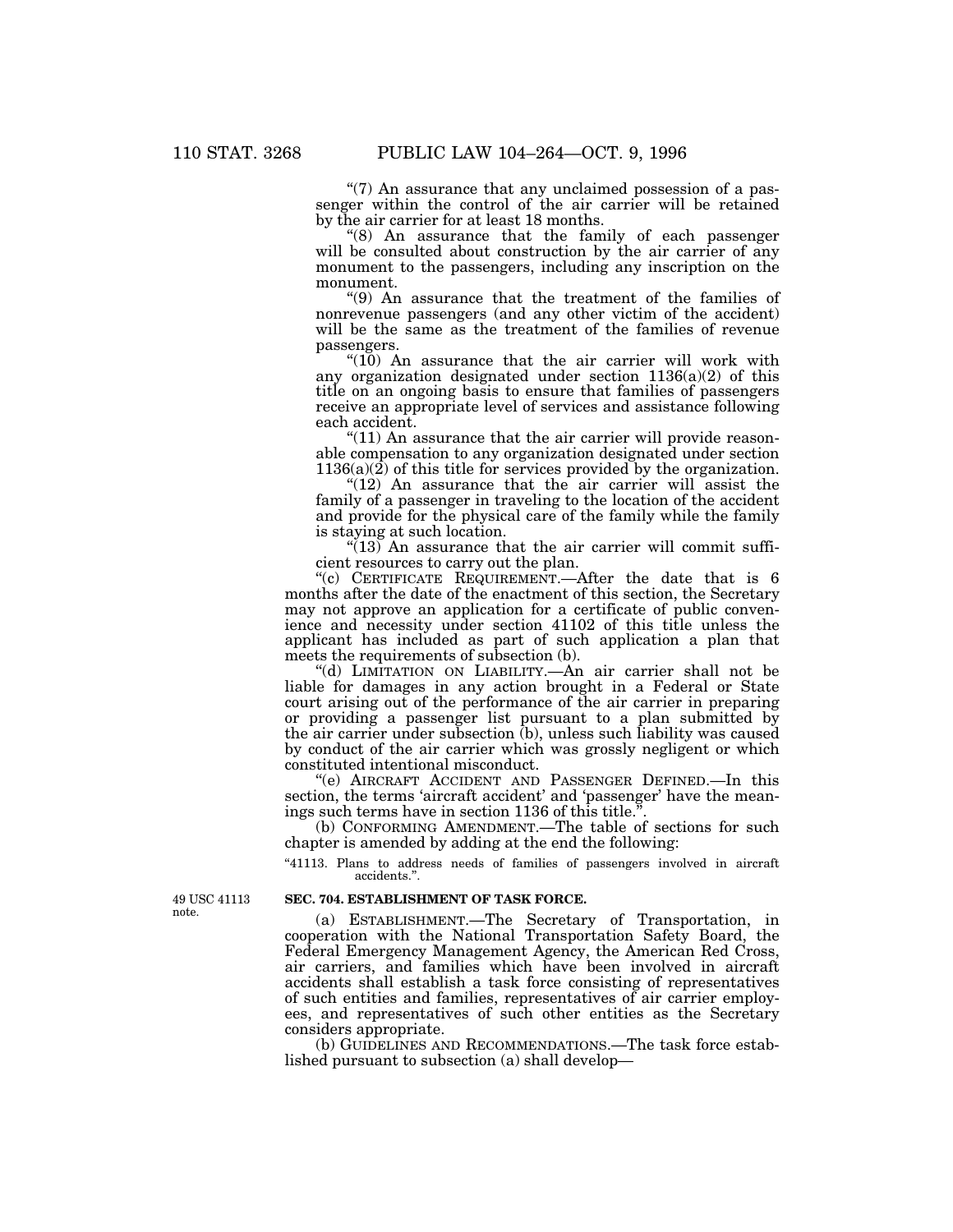(1) guidelines to assist air carriers in responding to aircraft accidents;

(2) recommendations on methods to ensure that attorneys and representatives of media organizations do not intrude on the privacy of families of passengers involved in an aircraft accident;

(3) recommendations on methods to ensure that the families of passengers involved in an aircraft accident who are not citizens of the United States receive appropriate assistance;

(4) recommendations on methods to ensure that State mental health licensing laws do not act to prevent out-of-state mental health workers from working at the site of an aircraft accident or other related sites;

(5) recommendations on the extent to which military experts and facilities can be used to aid in the identification of the remains of passengers involved in an aircraft accident; and

(6) recommendations on methods to improve the timeliness of the notification provided by air carriers to the families of passengers involved in an aircraft accident, including—

(A) an analysis of the steps that air carriers would have to take to ensure that an accurate list of passengers on board the aircraft would be available within 1 hour of the accident and an analysis of such steps to ensure that such list would be available within 3 hours of the accident;

(B) an analysis of the added costs to air carriers and travel agents that would result if air carriers were required to take the steps described in subparagraph (A);

(C) an analysis of any inconvenience to passengers, including flight delays, that would result if air carriers were required to take the steps described in subparagraph  $(A)$ ; and

(D) an analysis of the implications for personal privacy that would result if air carriers were required to take the steps described in subparagraph (A).

(c) REPORT.—Not later than 1 year after the date of the enactment of this Act, the Secretary shall transmit to Congress a report containing the model plan and recommendations developed by the task force under subsection (b).

## **SEC. 705. LIMITATION ON STATUTORY CONSTRUCTION.**

Nothing in this title or any amendment made by this title may be construed as limiting the actions that an air carrier may take, or the obligations that an air carrier may have, in providing assistance to the families of passengers involved in an aircraft accident.

# **TITLE VIII—AIRPORT REVENUE PROTECTION**

#### **SEC. 801. SHORT TITLE.**

This title may be cited as the ''Airport Revenue Protection Act of 1996''.

49 USC 41113 note.

49 USC 40101

Airport Revenue Protection Act of

note.

1996.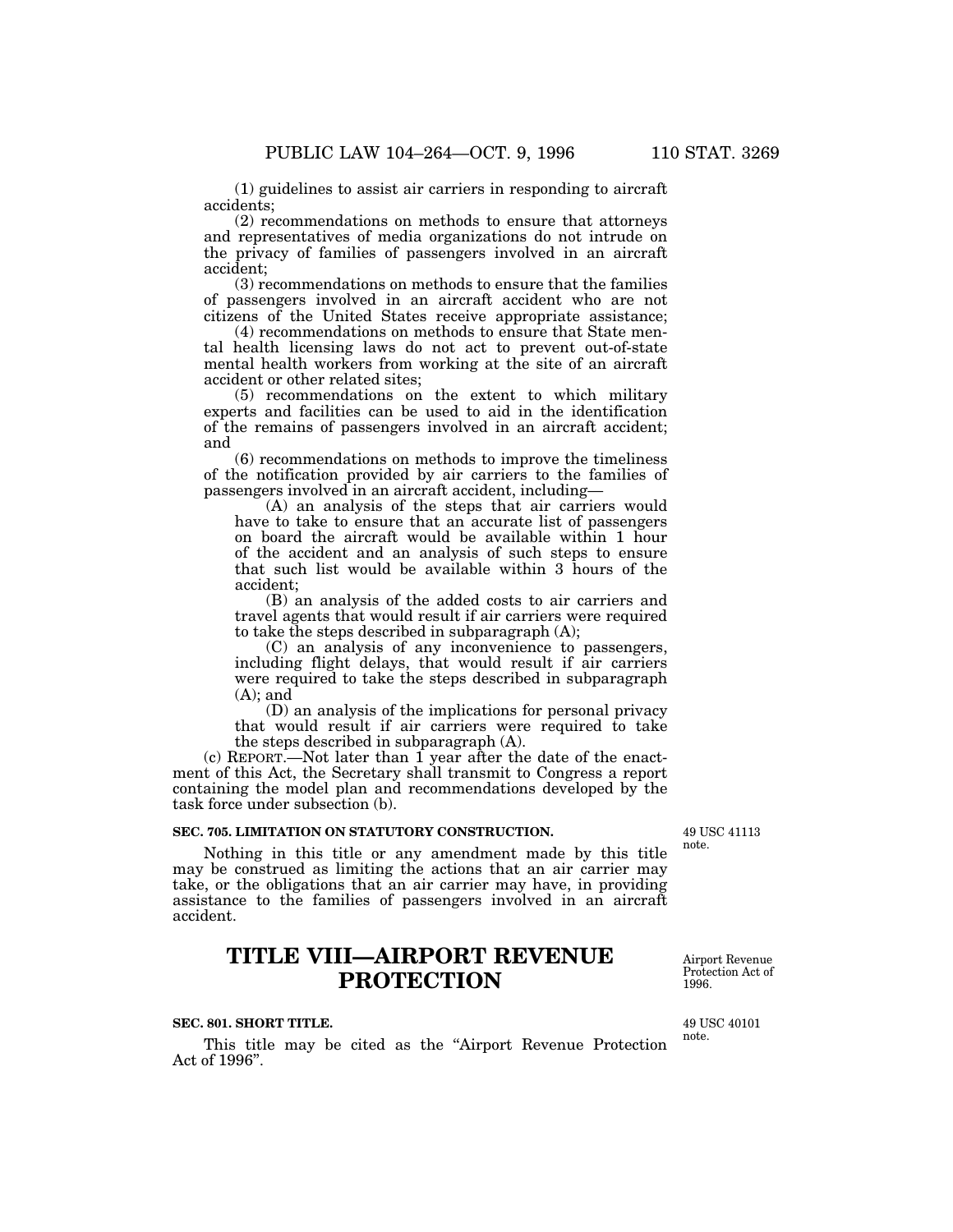49 USC 47107 note.

# **SEC. 802. FINDINGS; PURPOSE.**

(a) IN GENERAL.—Congress finds that—

(1) section 47107 of title 49, United States Code, prohibits the diversion of certain revenue generated by a public airport as a condition of receiving a project grant;

(2) a grant recipient that uses airport revenue for purposes that are not airport related in a manner inconsistent with chapter 471 of title 49, United States Code, illegally diverts airport revenues;

(3) any diversion of airport revenues in violation of the condition referred to in paragraph (1) undermines the interest of the United States in promoting a strong national air transportation system that is responsive to the needs of airport users;

(4) the Secretary and the Administrator have not enforced airport revenue diversion rules adequately and must have additional regulatory tools to increase enforcement efforts; and

(5) sponsors who have been found to have illegally diverted airport revenues—

(A) have not reimbursed or made restitution to airports in a timely manner; and

(B) must be encouraged to do so.

(b) PURPOSE.—The purpose of this title is to ensure that airport users are not burdened with hidden taxation for unrelated municipal services and activities by—

(1) eliminating the ability of any State or political subdivision thereof that is a recipient of a project grant to divert airport revenues for purposes that are not related to an airport, in violation of section 47107 of title 49, United States Code;

(2) imposing financial reporting requirements that are designed to identify instances of illegal diversions referred to in paragraph (1);

(3) establishing a statute of limitations for airport revenue diversion actions;

(4) clarifying limitations on revenue diversion that are permitted under chapter 471 of title 49, United States Code; and

(5) establishing clear penalties and enforcement mechanisms for identifying and prosecuting airport revenue diversion.

49 USC 47107 note.

#### **SEC. 803. DEFINITIONS.**

For purposes of this title, the following definitions apply:

(1) ADMINISTRATOR.—The term ''Administrator'' means the Administrator of the Federal Aviation Administration.

(2) AIRPORT.—The term ''airport'' has the meaning provided that term in section 47102(2) of title 49, United States Code.

(3) PROJECT GRANT.—The term ''project grant'' has the meaning provided that term in section 47102(14) of title 49, United States Code.

(4) SECRETARY.—The term ''Secretary'' means the Secretary of Transportation.

(5) SPONSOR.—The term ''sponsor'' has the meaning provided that term in section  $47102(19)$  of title 49, United States Code.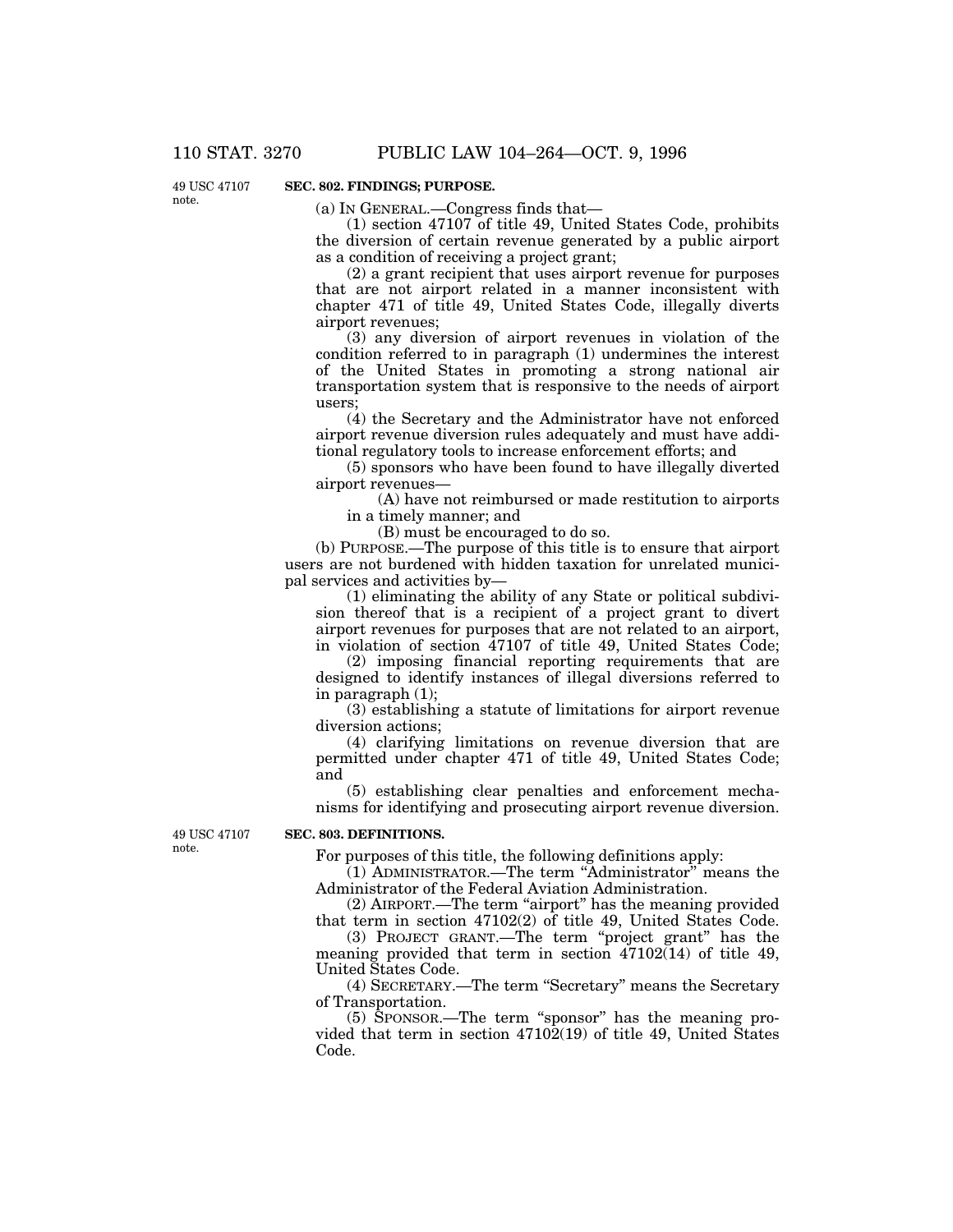#### **SEC. 804. RESTRICTION ON USE OF AIRPORT REVENUES.**

(a) IN GENERAL.—Subchapter I of chapter 471, as amended by section 142 of this Act, is further amended by adding after section 47132 the following:

## **''§ 47133. Restriction on use of revenues**

''(a) PROHIBITION.—Local taxes on aviation fuel (except taxes in effect on December 30, 1987) or the revenues generated by an airport that is the subject of Federal assistance may not be expended for any purpose other than the capital or operating costs of—

''(1) the airport;

 $(2)$  the local airport system; or

 $(3)$  any other local facility that is owned or operated by the person or entity that owns or operates the airport that is directly and substantially related to the air transportation of passengers or property.

''(b) EXCEPTIONS.—Subsection (a) shall not apply if a provision enacted not later than September 2, 1982, in a law controlling financing by the airport owner or operator, or a covenant or assurance in a debt obligation issued not later than September 2, 1982, by the owner or operator, provides that the revenues, including local taxes on aviation fuel at public airports, from any of the facilities of the owner or operator, including the airport, be used to support not only the airport but also the general debt obligations or other facilities of the owner or operator.

''(c) RULE OF CONSTRUCTION.—Nothing in this section may be construed to prevent the use of a State tax on aviation fuel to support a State aviation program or the use of airport revenue on or off the airport for a noise mitigation purpose.''.

(b) PENALTIES.—Section  $46301(a)(5)$  is amended to read as follows:

"(5) PENALTY FOR DIVERSION OF AVIATION REVENUES.-The amount of a civil penalty assessed under this section for a violation of section  $47107(b)$  of this title (or any assurance made under such section) or section 47133 of this title may be increased above the otherwise applicable maximum amount under this section to an amount not to exceed 3 times the amount of revenues that are used in violation of such section.''.

(c) CONFORMING AMENDMENT.—The table of sections for such subchapter is amended by inserting after the item relating to section 47132, as added by section 142 of this Act, the following:

''47133. Restriction on use of revenues.''.

# **SEC. 805. REGULATIONS; AUDITS AND ACCOUNTABILITY.**

(a) IN GENERAL.—Section 47107 is amended by adding at the end the following:

''(m) AUDIT CERTIFICATION.—

''(1) IN GENERAL.—The Secretary of Transportation, acting through the Administrator of the Federal Aviation Administration, shall promulgate regulations that require a recipient of a project grant (or any other recipient of Federal financial assistance that is provided for an airport) to include as part of an annual audit conducted under sections 7501 through 7505 of title 31, a review and opinion of the review concerning the funding activities with respect to an airport that is the subject of the project grant (or other Federal financial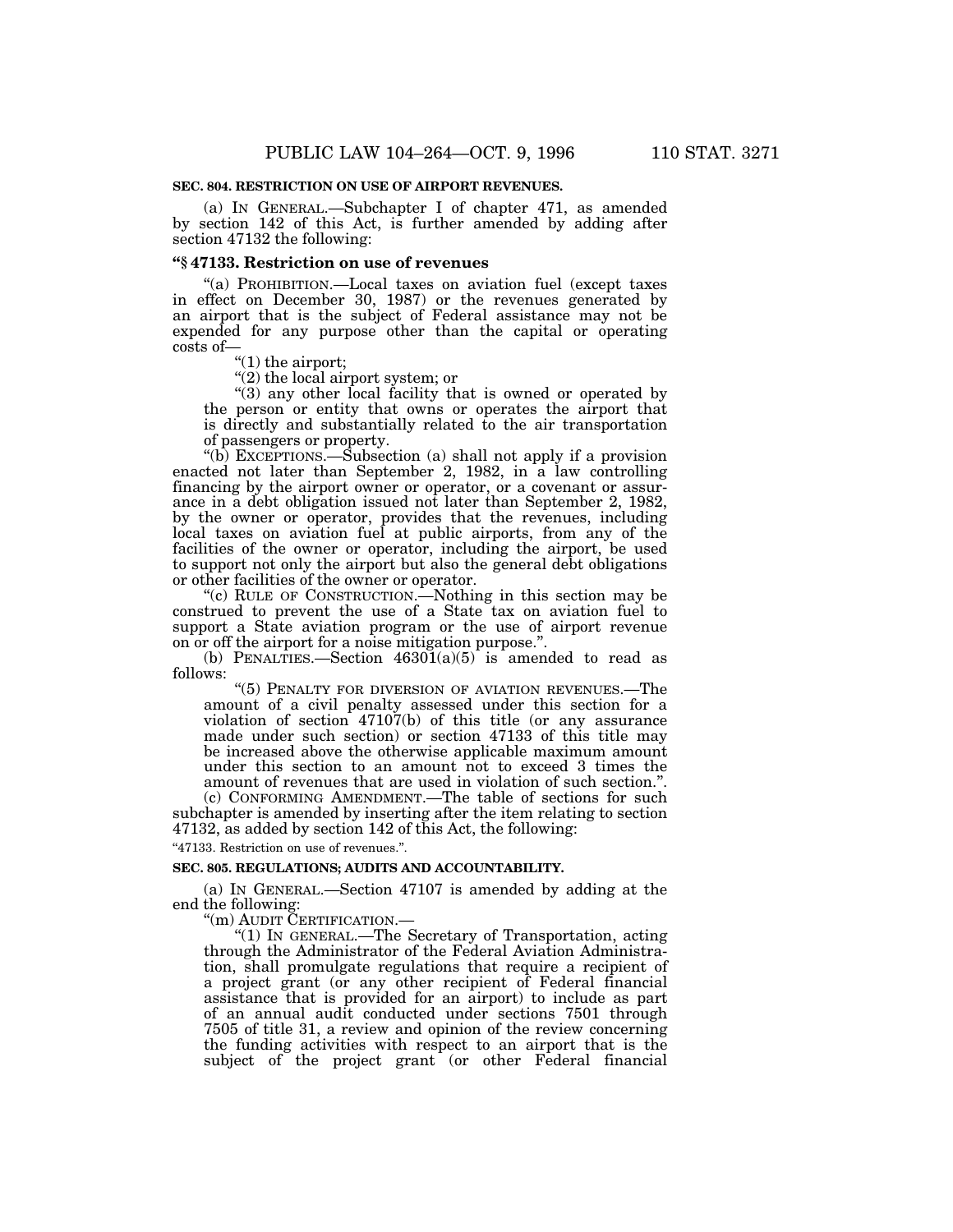assistance) and the sponsors, owners, or operators (or other recipients) involved.

''(2) CONTENT OF REVIEW.—A review conducted under paragraph (1) shall provide reasonable assurances that funds paid or transferred to sponsors are paid or transferred in a manner consistent with the applicable requirements of this chapter and any other applicable provision of law (including regulations promulgated by the Secretary or the Administrator).

"(3) REQUIREMENTS FOR AUDIT REPORT. The report submitted to the Secretary under this subsection shall include a specific determination and opinion regarding the appropriateness of the disposition of airport funds paid or transferred to a sponsor.

"(n) RECOVERY OF ILLEGALLY DIVERTED FUNDS.—

"(1) IN GENERAL.—Not later than 180 days after the issuance of an audit or any other report that identifies an illegal diversion of airport revenues (as determined under subsections (b) and (l) and section 47133), the Secretary, acting through the Administrator, shall—

 $(A)$  review the audit or report;

''(B) perform appropriate factfinding; and

 $(C)$  conduct a hearing and render a final determination concerning whether the illegal diversion of airport revenues asserted in the audit or report occurred.

" $(2)$  NOTIFICATION.—Upon making such a finding, the Secretary, acting through the Administrator, shall provide written notification to the sponsor and the airport of—

''(A) the finding; and

''(B) the obligations of the sponsor to reimburse the airport involved under this paragraph.

''(3) ADMINISTRATIVE ACTION.—The Secretary may withhold any amount from funds that would otherwise be made available to the sponsor, including funds that would otherwise be made available to a State, municipality, or political subdivision thereof (including any multimodal transportation agency or transit authority of which the sponsor is a member entity) as part of an apportionment or grant made available pursuant to this title, if the sponsor—

 $(A)$  receives notification that the sponsor is required to reimburse an airport; and

''(B) has had an opportunity to reimburse the airport, but has failed to do so.

"(4) CIVIL ACTION.—If a sponsor fails to pay an amount specified under paragraph (3) during the 180-day period beginning on the date of notification and the Secretary is unable to withhold a sufficient amount under paragraph (3), the Secretary, acting through the Administrator, may initiate a civil action under which the sponsor shall be liable for civil penalty in an amount equal to the illegal diversion in question plus interest (as determined under subsection (o)).

"(5) DISPOSITION OF PENALTIES.

"(A) AMOUNTS WITHHELD.—The Secretary or the Administrator shall transfer any amounts withheld under paragraph (3) to the Airport and Airway Trust Fund.

 $\sqrt[\infty]{B}$  CIVIL PENALTIES.—With respect to any amount collected by a court in a civil action under paragraph (4), the court shall cause to be transferred to the Airport and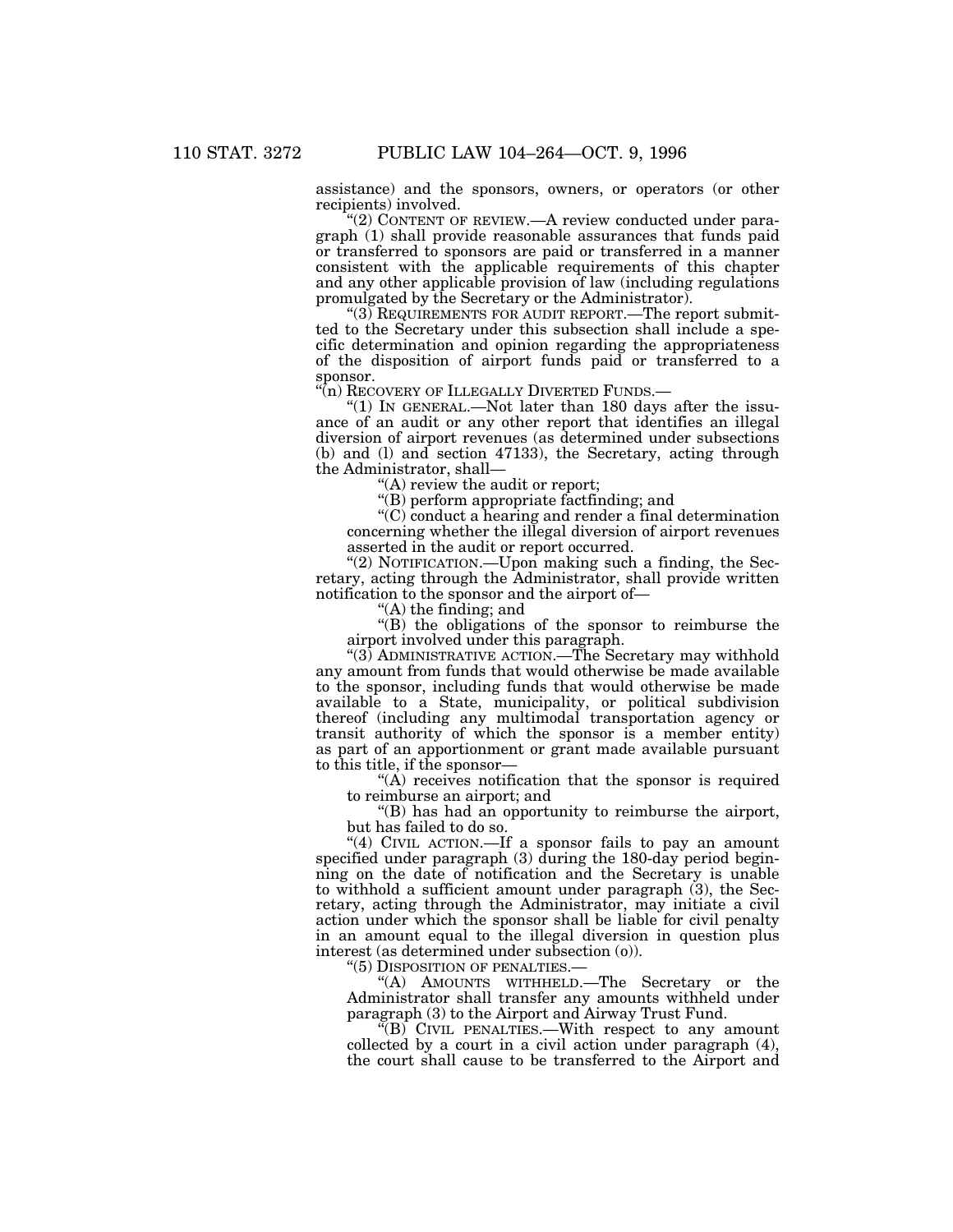Airway Trust Fund any amount collected as a civil penalty under paragraph (4).

''(6) REIMBURSEMENT.—The Secretary, acting through the Administrator, shall, as soon as practicable after any amount is collected from a sponsor under paragraph (4), cause to be transferred from the Airport and Airway Trust Fund to an airport affected by a diversion that is the subject of a civil action under paragraph (4), reimbursement in an amount equal to the amount that has been collected from the sponsor under paragraph (4) (including any amount of interest calculated under subsection (o)).

"(7) STATUTE OF LIMITATIONS.—No person may bring an action for the recovery of funds illegally diverted in violation of this section (as determined under subsections (b) and (l)) or section 47133 after the date that is 6 years after the date on which the diversion occurred.

''(o) INTEREST.—

"(1) IN GENERAL.—Except as provided in paragraph (2), the Secretary, acting through the Administrator, shall charge a minimum annual rate of interest on the amount of any illegal diversion of revenues referred to in subsection (n) in an amount equal to the average investment interest rate for tax and loan accounts of the Department of the Treasury (as determined by the Secretary of the Treasury) for the applicable calendar year, rounded to the nearest whole percentage point.

"(2) ADJUSTMENT OF INTEREST RATES.—If, with respect to a calendar quarter, the average investment interest rate for tax and loan accounts of the Department of the Treasury exceeds the average investment interest rate for the immediately preceding calendar quarter, rounded to the nearest whole percentage point, the Secretary of the Treasury may adjust the interest rate charged under this subsection in a manner that reflects that change.

''(3) ACCRUAL.—Interest assessed under subsection (n) shall accrue from the date of the actual illegal diversion of revenues referred to in subsection (n).

"(4) DETERMINATION OF APPLICABLE RATE.—The applicable rate of interest charged under paragraph (1) shall—

''(A) be the rate in effect on the date on which interest begins to accrue under paragraph (3); and

''(B) remain at a rate fixed under subparagraph (A) during the duration of the indebtedness.

''(p) PAYMENT BY AIRPORT TO SPONSOR.—If, in the course of an audit or other review conducted under this section, the Secretary or the Administrator determines that an airport owes a sponsor funds as a result of activities conducted by the sponsor or expenditures by the sponsor for the benefit of the airport, interest on that amount shall be determined in the same manner as provided in paragraphs (1) through (4) of subsection (o), except that the amount of any interest assessed under this subsection shall be determined from the date on which the Secretary or the Administrator makes that determination.''.

(b) REVISION OF POLICIES AND PROCEDURES; DEADLINES.—

(1) IN GENERAL.—Not later than 90 days after the date of the enactment of this Act, the Secretary, acting through the Administrator, shall revise the policies and procedures established under section 47107(l) of title 49, United States

49 USC 47107 note.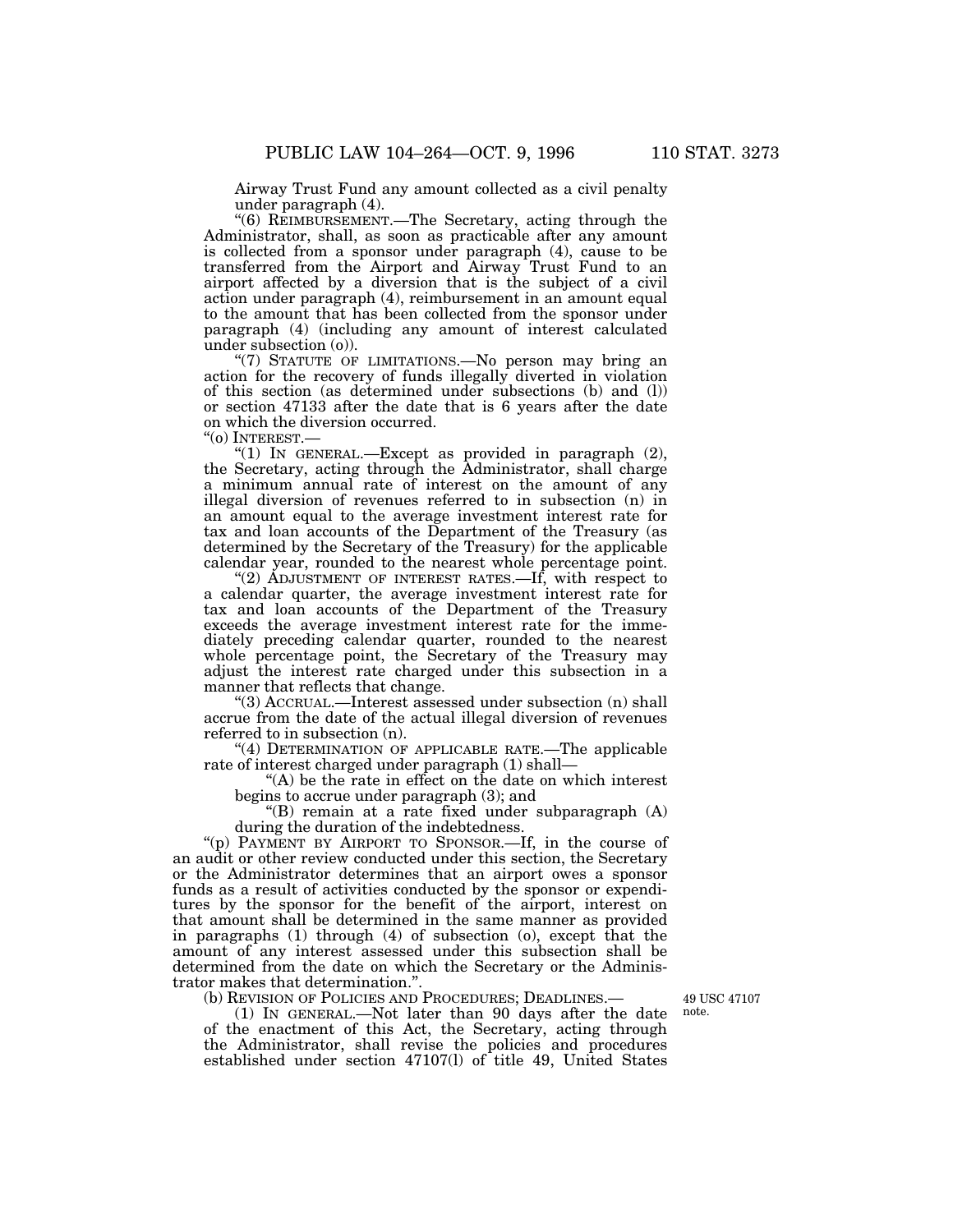Code, to take into account the amendments made to that section by this title.

(2) STATUTE OF LIMITATIONS.—Section 47107(l) is amended by adding at the end the following:

''(5) STATUTE OF LIMITATIONS.—In addition to the statute of limitations specified in subsection  $(n)(7)$ , with respect to project grants made under this chapter—

"(A) any request by a sponsor to any airport for additional payments for services conducted off of the airport or for reimbursement for capital contributions or operating expenses shall be filed not later than 6 years after the date on which the expense is incurred; and

''(B) any amount of airport funds that are used to make a payment or reimbursement as described in subparagraph (A) after the date specified in that subparagraph shall be considered to be an illegal diversion of airport revenues that is subject to subsection (n).''.

## **SEC. 806. CONFORMING AMENDMENTS TO THE INTERNAL REVENUE CODE OF 1986.**

26 USC 9502.

Metropolitan Washington Airports Amendments Act of 1996.

# Section 9502 of the Internal Revenue Code of 1986 is amended—

(1) by striking "and" at the end of subsection  $(b)(3)$ ;

(2) by striking the period at the end of subsection (b)(4) and inserting '', and''; and

(3) by adding at the end of subsection (b) the following:

''(5) amounts determined by the Secretary of the Treasury to be equivalent to the amounts of civil penalties collected under section 47107(n) of title 49, United States Code.''; and

(4) by adding at the end of subsection (d) the following: "(5) TRANSFERS FROM THE AIRPORT AND AIRWAY TRUST FUND ON ACCOUNT OF CERTAIN AIRPORTS.—The Secretary of the Treas-

ury may transfer from the Airport and Airway Trust Fund to the Secretary of Transportation or the Administrator of the Federal Aviation Administration an amount to make a payment to an airport affected by a diversion that is the subject of an administrative action under paragraph (3) or a civil action under paragraph  $(4)$  of section  $\overline{47107}$ (n) of title 49, United States Code.''.

# **TITLE IX—METROPOLITAN WASHINGTON AIRPORTS**

#### **SEC. 901. SHORT TITLE.**

This title may be cited as the ''Metropolitan Washington Airports Amendments Act of 1996''.

### **SEC. 902. USE OF LEASED PROPERTY.**

Section 6005(c)(2) of the Metropolitan Washington Airports Act of 1986 (49 U.S.C. App.  $2454(c)(2)$ ) is amended by inserting before the period at the end of the second sentence the following: "which are not inconsistent with the needs of aviation''.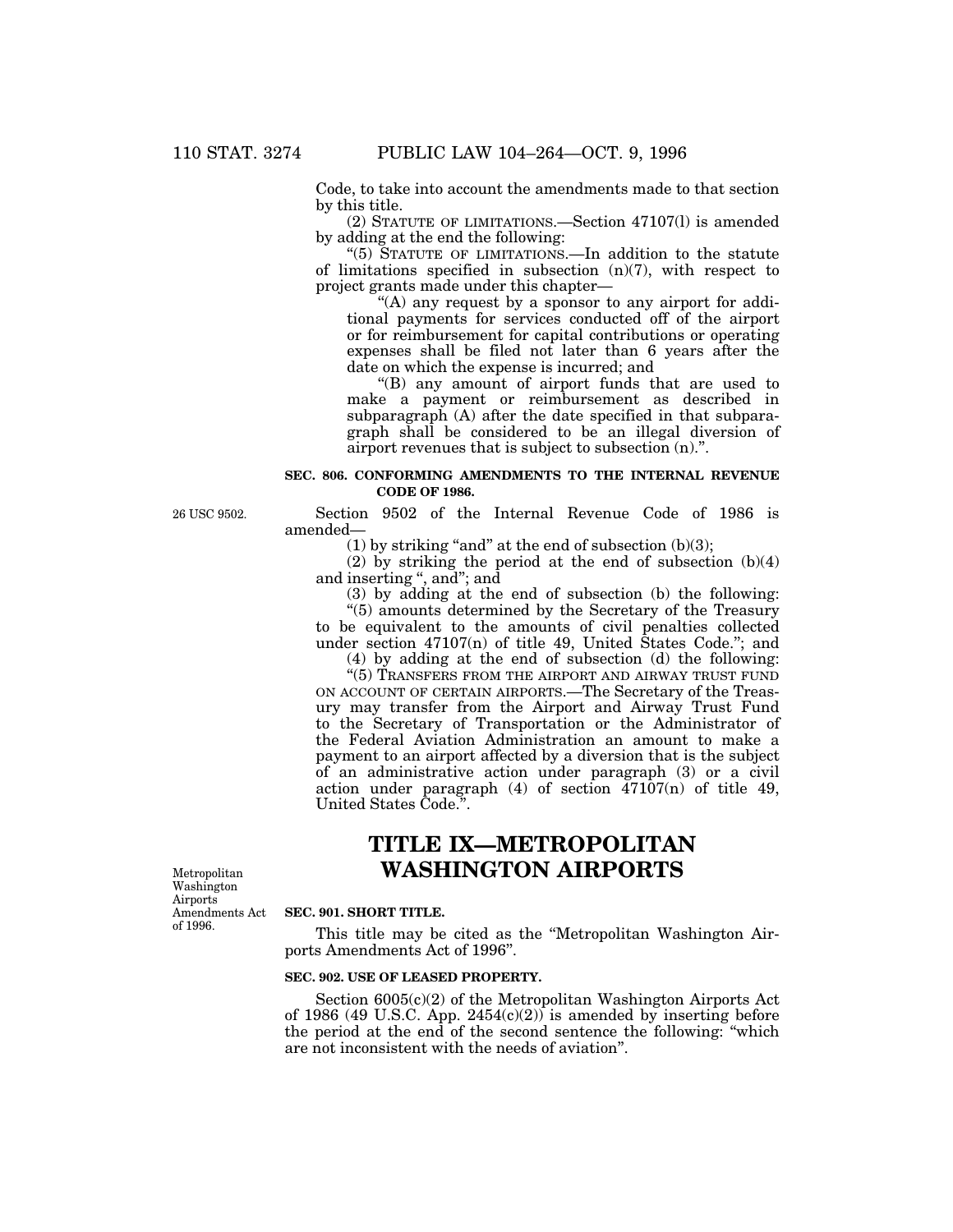## **SEC. 903. BOARD OF DIRECTORS.**

(a) APPOINTMENT OF ADDITIONAL MEMBERS.—Section  $6007(e)(1)$ of the Metropolitan Washington Airports Act of 1986 (49 U.S.C. App.  $2456(e)(1)$  is amended—

(1) in the matter preceding subparagraph (A) by striking " $11"$  and inserting " $13"$ ;

(2) in subparagraph (D) by striking ''one member'' and inserting "three members".

(b) RESTRICTIONS.—Section 6007(e)(2) of the Metropolitan Washington Airports Act of 1986 (49 U.S.C. App.  $2456(e)(2)$ ) is amended by striking "except that" and all that follows through the period and inserting ''except that the members appointed by the President shall be registered voters of States other than Maryland, Virginia, or the District of Columbia.''.

(c) TERMS.—Section 6007(e)(3) of the Metropolitan Washington Airports Act of 1986 (49 U.S.C. App.  $2456(e)(3)$ ) is amended-

 $(1)$  in subparagraph  $(B)$  by striking "and" at the end;

(2) in subparagraph (C) by striking the period at the end and inserting ''; and''; and

(3) by adding at the end the following:

''(D) by the President after the date of the enactment President.of this subparagraph, 1 shall be appointed for 4 years. A member may serve after the expiration of that member's term until a successor has taken office.''.

(d) VACANCIES.—Section 6007(e) of the Metropolitan Washington Airports Act of 1986 (49 U.S.C. App. 2456(e)) is amended by redesignating paragraphs  $(4)$  and  $(5)$  as paragraphs  $(8)$  and (9), respectively, and by inserting after paragraph (3) the following:

''(4) VACANCIES.—A vacancy in the board of directors shall be filled in the manner in which the original appointment was made. Any member appointed to fill a vacancy occurring before the expiration of the term for which the member's predecessor was appointed shall be appointed only for the remainder of such term."

(e) POLITICAL PARTIES OF PRESIDENTIAL APPOINTEES.—Section 6007(e) of the Metropolitan Washington Airports Act of 1986 (49 U.S.C. App. 2456(e)) is amended by inserting after paragraph (4), as inserted by subsection (d) of this section, the following:

''(5) POLITICAL PARTIES OF PRESIDENTIAL APPOINTEES.—Not more than 2 of the members of the board appointed by the President may be of the same political party.

(f) DUTIES OF PRESIDENTIAL APPOINTEES.—Section 6007(e) of the Metropolitan Washington Airports Act of 1986 (49 U.S.C. App. 2456(e)) is amended by inserting after paragraph (5), as inserted by subsection (e) of this section, the following:

''(6) DUTIES OF PRESIDENTIAL APPOINTEES.—In carrying out their duties on the board, members of the board appointed by the President shall ensure that adequate consideration is given to the national interest.''.

(g) DEADLINE FOR PRESIDENTIAL APPOINTMENTS.—Section 6007(e) of the Metropolitan Washington Airports Act of 1986 (49 U.S.C. App. 2456(e)) is amended by inserting after paragraph (6), as inserted by subsection (f) of this section, the following:

"(7) DEADLINE FOR PRESIDENTIAL APPOINTMENTS.

"(A) DEADLINE.—The members to be appointed to the board by the President under section  $6007(e)(1)(D)$  shall be appointed on or before September 30, 1997.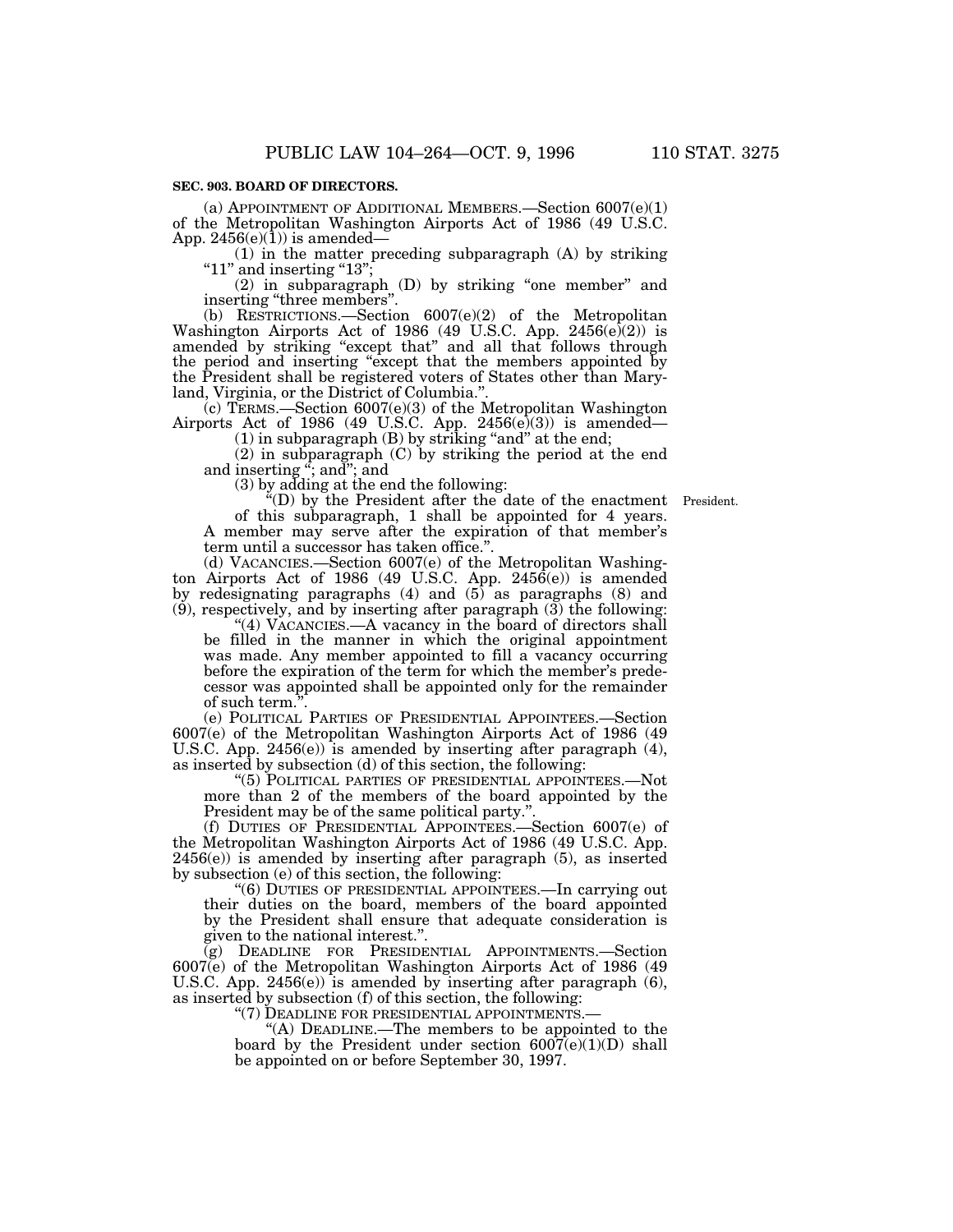''(B) APPLICABILITY OF LIMITATIONS.—If the deadline of subparagraph (A) is not met, the Secretary and the Airports Authority shall be subject to the limitations described in subsection (i) for the period beginning on October 1, 1997, and ending on the first day on which all of the members referred to in subparagraph (A) have been appointed.''.

(h) REQUIRED NUMBER OF VOTES.—Section 6007(e)(9) of the Metropolitan Washington Airports Act of 1986 (49 U.S.C. App.  $2456(e)(9)$ , as redesignated by subsection (d) of this section, is amended by striking "Seven" and inserting "Eight".

## **SEC. 904. TERMINATION OF BOARD OF REVIEW.**

(a) IN GENERAL.—Section 6007 of the Metropolitan Washington Airports Act of 1986 (49 U.S.C. App. 2456) is amended by striking subsections (f) and (h) and redesignating subsections (g) and  $(i)$ as subsections (f) and (g), respectively.

(b) STAFF.—Section 6007 of the Metropolitan Washington Airports Act of 1986 (49 U.S.C. App. 2456) is amended—

(1) by inserting paragraph (8) of subsection (f), as in effect before the amendment made by subsection (a) of this section, after subsection (g), as redesignated by such subsection (a);

(2) by moving such paragraph 2 ems to the left and redesignating such paragraph as subsection (h); and

 $(3)$  in subsection  $(h)$ , as so redesignated–

(A) in the first sentence by striking ''The Board of Review'' and inserting ''To assist the Secretary in carrying out this Act, the Secretary''; and

(B) in the second sentence by striking ''Board'' and inserting "Secretary".

(c) CONFORMING AMENDMENTS.—The Metropolitan Washington Airports Act of 1986 (49 U.S.C. App. 2451 et seq.) is amended—

(1) in section 6009(b) by striking ''or by reason'' and all that follows before the period; and

(2) in section  $60\overline{11}$  by striking "Except as provided in section 6007(h), if" and inserting "If".

(d) PROTECTION OF CERTAIN ACTIONS.—Actions taken by the Metropolitan Washington Airports Authority and required to be submitted to the Board of Review pursuant to section 6007(f)(4) of the Metropolitan Washington Airports Act of 1986 before the date of the enactment of this Act shall remain in effect and shall not be set aside solely by reason of a judicial order invalidating certain functions of the Board of Review.

#### **SEC. 905. LIMITATIONS.**

Section 6007 of the Metropolitan Washington Airports Act of 1986 (49 U.S.C. App. 2456) is further amended by adding at the end the following:

''(i) LIMITATIONS.—After October 1, 2001—

"(1) the Secretary may not approve an application of the Airports Authority for an airport development project grant under subchapter I of chapter 471 of title 49, United States Code; and

 $\sqrt{2}$ ) the Secretary may not approve an application of the Airports Authority to impose a passenger facility fee under section 40117 of such title.".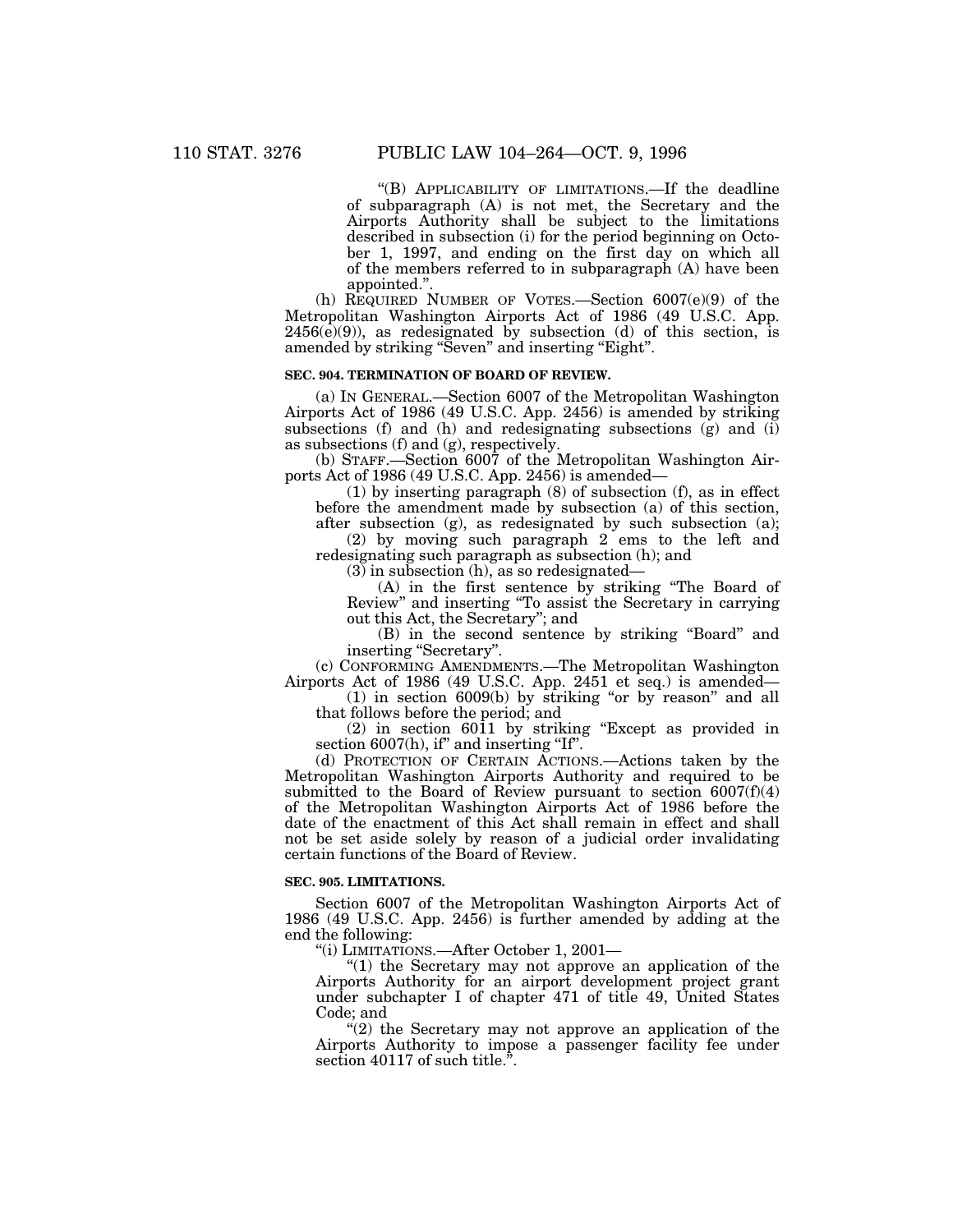### **SEC. 906. USE OF DULLES AIRPORT ACCESS HIGHWAY.**

The Metropolitan Washington Airports Act of 1986 (49 U.S.C. App. 2451 et seq.) is further amended by adding at the end the following:

## **''SEC. 6013. USE OF DULLES AIRPORT ACCESS HIGHWAY.**

"(a) RESTRICTIONS.—Except as provided by subsection (b), the Airports Authority shall continue in effect and enforce paragraphs (1) and (2) of section 4.2 of the Metropolitan Washington Airports Regulations, as in effect on February 1, 1995.

''(b) ENFORCEMENT.—The district courts of the United States shall have jurisdiction to compel the Airports Authority and its officers and employees to comply with the requirements of this section. An action may be brought on behalf of the United States by the Attorney General or by any aggrieved party.''.

#### **SEC. 907. EFFECT OF JUDICIAL ORDER.**

The Metropolitan Washington Airports Act of 1986 (49 U.S.C. App. 2451 et seq.) is further amended by adding at the end the following:

#### **''SEC. 6014. EFFECT OF JUDICIAL ORDER.**

''If any provision of the Metropolitan Washington Airports Amendments Act of 1996 or the amendments made by such Act (or the application of that provision to any person, circumstance, or venue) is held invalid by a judicial order, on the day after the date of the issuance of such order, and thereafter, the Secretary of Transportation and the Metropolitan Washington Airports Authority shall be subject to the limitations described in section 6007(i) of this Act.''.

### **SEC. 908. AMENDMENT OF LEASE.**

The Secretary of Transportation shall amend the lease entered into with the Metropolitan Washington Airports Authority under section 6005(a) of the Metropolitan Washington Airports Authority Act of 1986 to secure the Airports Authority's consent to the amendments made to such Act by this title.

### **SEC. 909. SENSE OF THE SENATE.**

It is the sense of the Senate that the Metropolitan Washington Airports Authority—

(1) should not provide any reserved parking areas free of charge to Members of Congress, other Government officials, or diplomats at Washington National Airport or Washington Dulles International Airport; and

(2) should establish a parking policy for such airports that provides equal access to the public, and does not provide preferential parking privileges to Members of Congress, other Government officials, or diplomats.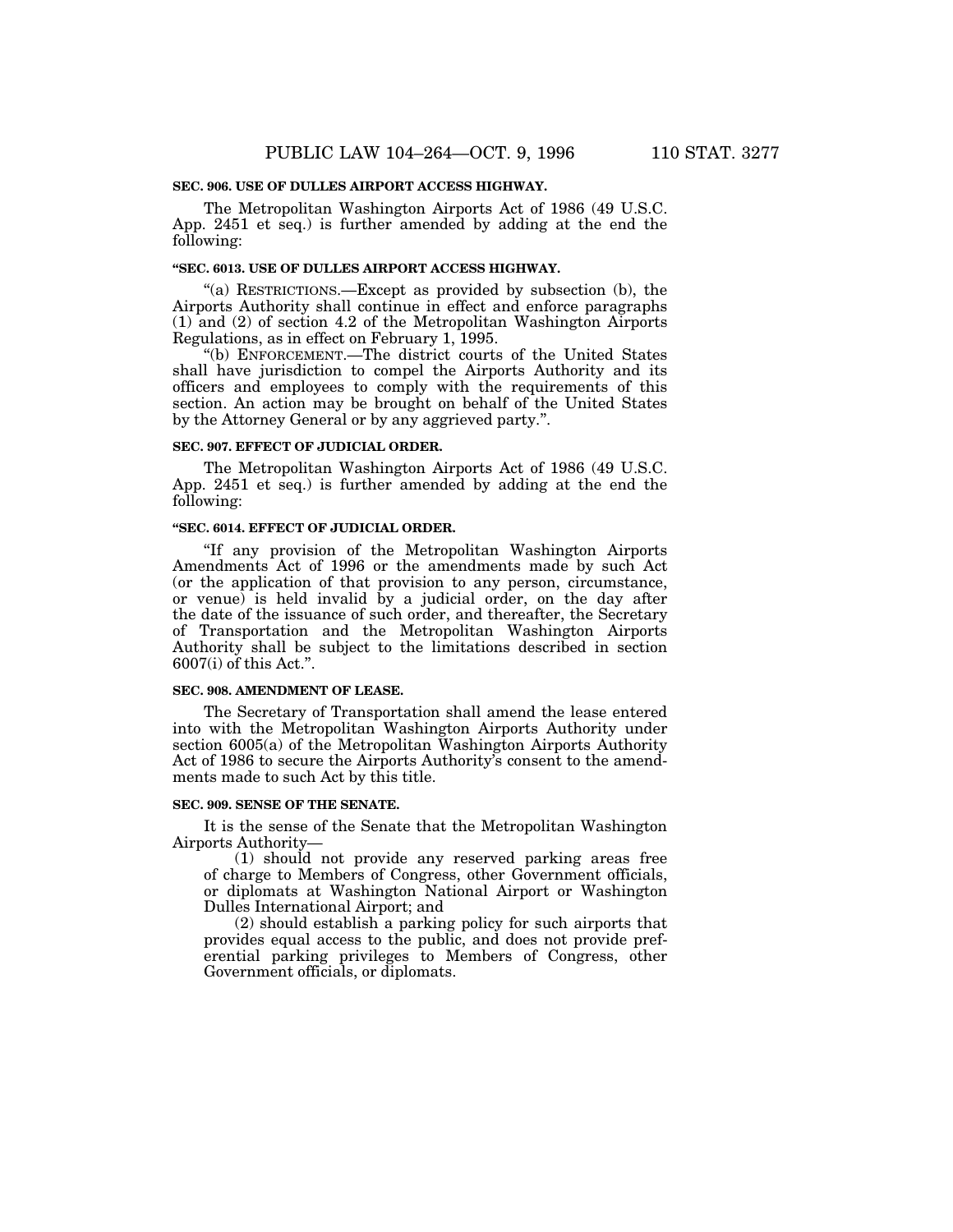# **TITLE X—EXTENSION OF AIRPORT AND AIRWAY TRUST FUND EXPENDITURES**

## **SEC. 1001. EXTENSION OF AIRPORT AND AIRWAY TRUST FUND EXPENDITURES.**

26 USC 9502.

(a) EXTENSION OF EXPENDITURE AUTHORITY.—Paragraph (1) of section 9502(d) of the Internal Revenue Code of 1986 is amended by striking ''October 1, 1996'' and inserting ''October 1, 1998''. (b) EXTENSION OF TRUST FUND PURPOSES.—Subparagraph (A) of section  $9502(d)(1)$  of such Code is amended by inserting before the semicolon at the end ''or the Federal Aviation Reauthorization Act of 1996''.

# **TITLE XI—FAA RESEARCH, ENGINEERING, AND DEVELOPMENT**

### **SEC. 1101. SHORT TITLE.**

This title may be cited as the "FAA Research, Engineering, and Development Management Reform Act of 1996''.

#### **SEC. 1102. AUTHORIZATION OF APPROPRIATIONS.**

Section 48102(a) is amended—

(1) by striking "and" at the end of paragraph  $(1)(J)$ ;

(2) by striking the period at the end of paragraph  $(2)(J)$ and inserting in lieu thereof "; and"; and

(3) by adding at the end the following:

''(3) for fiscal year 1997— ''(A) \$13,660,000 for system development and infra-

structure projects and activities;<br>"(B) \$34,889,000 for capacity and air traffic manage-

ment technology projects and activities;<br>"(C) \$19,000,000 for communications, navigation, and<br>surveillance projects and activities;

"(D)  $$13,000,000$  for weather projects and activities;  $\sqrt{\text{E}}$  \$5,200,000 for airport technology projects and activities:

"(F)  $$36,504,000$  for aircraft safety technology projects and activities;

"(G)  $$57,055,000$  for system security technology projects and activities;<br>"(H) \$23,504,000 for human factors and aviation medi-

cine projects and activities;<br>"(I) \$3,600,000 for environment and energy projects

and activities; and<br>
"(J) \$2,000,000 for innovative/cooperative research projects and activities.''.

#### **SEC. 1103. RESEARCH PRIORITIES.**

Section 48102(b) is amended—

(1) by redesignating paragraph (2) as paragraph (3); and (2) by striking ''AVAILABILITY FOR RESEARCH.—(1)'' and inserting in lieu thereof ''RESEARCH PRIORITIES.—(1) The Administrator shall consider the advice and recommendations of the research advisory committee established by section 44508 of this title in establishing priorities among major categories

49 USC 40101 note. FAA Research, Engineering, and Development Management Reform Act of 1996.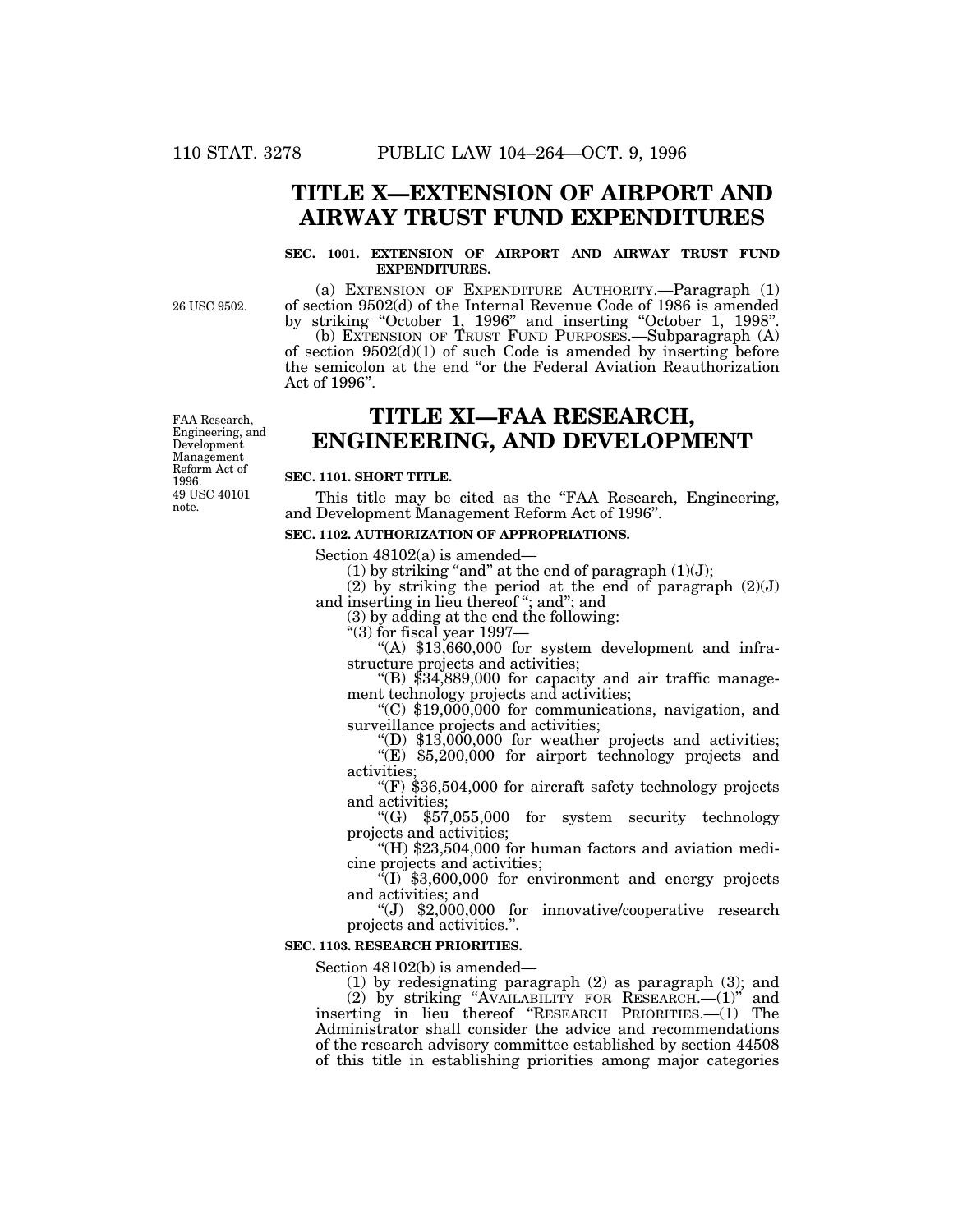of research and development activities carried out by the Federal Aviation Administration.  $"(2)"$ .

# **SEC. 1104. RESEARCH ADVISORY COMMITTEE.**

Section  $44508(a)(1)$  is amended—

 $(1)$  by striking "and" at the end of subparagraph  $(B)$ ;

(2) by striking the period at the end of subparagraph (C) and inserting in lieu thereof ''; and''; and

(3) by inserting after subparagraph (C) the following:

''(D) annually review the allocation made by the Administrator of the amounts authorized by section 48102(a) of this title among the major categories of research and development activities carried out by the Administration and provide advice and recommendations to the Administrator on whether such allocation is appropriate to meet the needs and objectives identified under subparagraph (A).''.

### **SEC. 1105. NATIONAL AVIATION RESEARCH PLAN.**

Section 44501(c) is amended—

(1) in paragraph  $(2)(A)$  by striking "15-year" and inserting in lieu thereof ''5-year'';

(2) by amending subparagraph (B) to read as follows:

"(B) The plan shall-

"(i) provide estimates by year of the schedule, cost, and work force levels for each active and planned major research and development project under sections 40119, 44504, 44505, 44507, 44509, 44511–44513, and 44912 of this title, including activities carried out under cooperative agreements with other Federal departments and agencies;

"(ii) specify the goals and the priorities for allocation of resources among the major categories of research and development activities, including the rationale for the priorities identified;

"(iii) identify the allocation of resources among long-term research, near-term research, and development activities; and

"(iv) highlight the research and development activities that address specific recommendations of the research advisory committee established under section 44508 of this title, and document the recommendations of the committee that are not accepted, specifying the reasons for nonacceptance.''; and

(3) in paragraph (3) by inserting '', including a description of the dissemination to the private sector of research results and a description of any new technologies developed'' after ''during the prior fiscal year''.

# **TITLE XII—MISCELLANEOUS PROVISIONS**

### **SEC. 1201. PURCHASE OF HOUSING UNITS.**

Section 40110 is amended—

(1) by redesignating subsection (b) as subsection (c); and (2) by inserting after subsection (a) the following:

''(b) PURCHASE OF HOUSING UNITS.—

"(1) AUTHORITY.—In carrying out this part, the Administrator may purchase a housing unit (including a condominium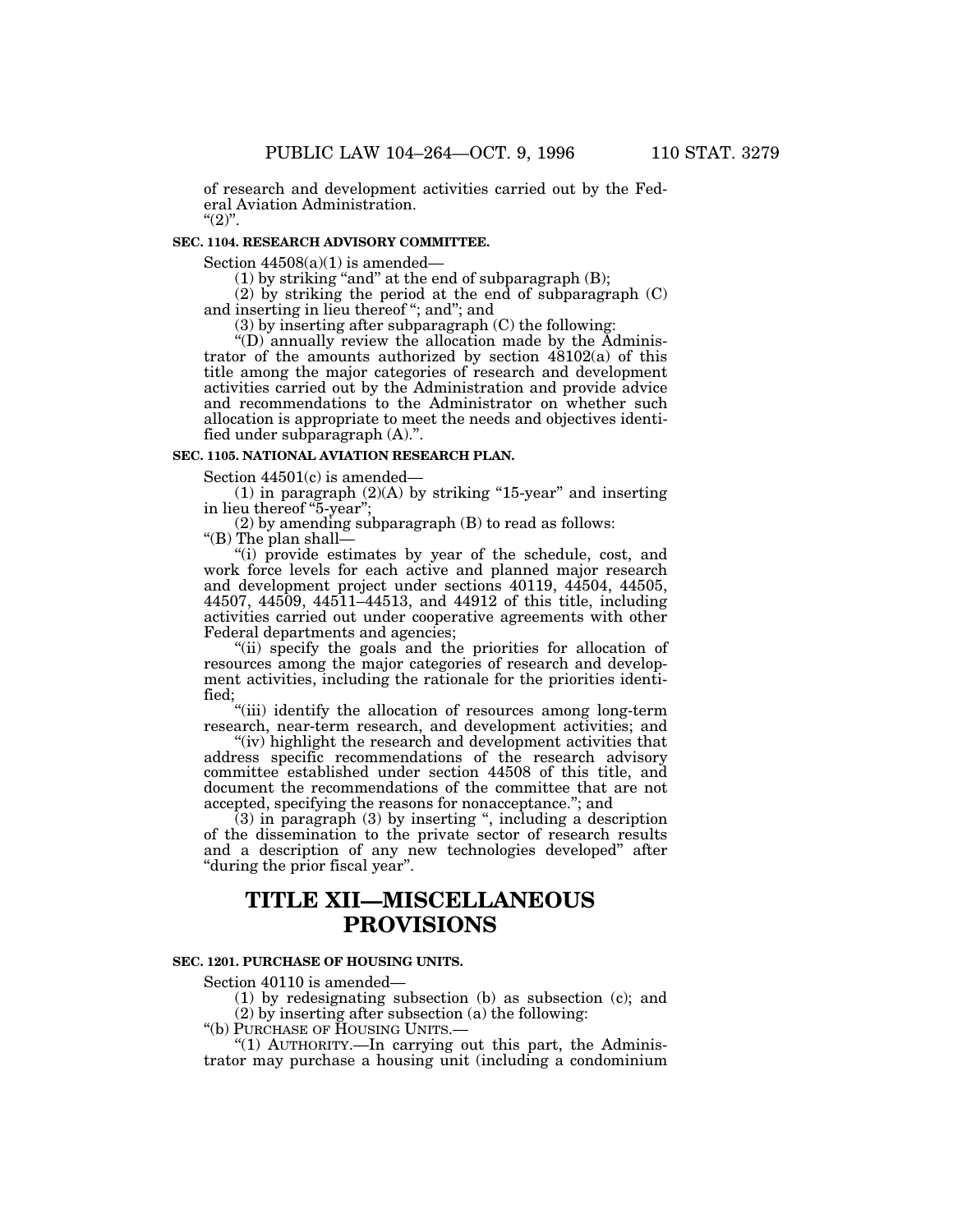or a housing unit in a building owned by a cooperative) that is located outside the contiguous United States if the cost of the unit is \$300,000 or less.

"(2) ADJUSTMENTS FOR INFLATION.—For fiscal years beginning after September 30, 1997, the Administrator may adjust the dollar amount specified in paragraph (1) to take into account increases in local housing costs.

''(3) CONTINUING OBLIGATIONS.—Notwithstanding section 1341 of title 31, the Administrator may purchase a housing unit under paragraph (1) even if there is an obligation thereafter to pay necessary and reasonable fees duly assessed upon such unit, including fees related to operation, maintenance, taxes, and insurance.

''(4) CERTIFICATION TO CONGRESS.—The Administrator may purchase a housing unit under paragraph (1) only if, at least 30 days before completing the purchase, the Administrator transmits to the Committee on Transportation and Infrastructure of the House of Representatives and the Committee on Commerce, Science, and Transportation of the Senate a report containing—

 $(A)$  a description of the housing unit and its price; ''(B) a certification that the price does not exceed the median price of housing units in the area; and

" $(C)$  a certification that purchasing the housing unit is the most cost-beneficial means of providing necessary accommodations in carrying out this part.

"(5) PAYMENT OF FEES.—The Administrator may pay, when due, fees resulting from the purchase of a housing unit under this subsection from any amounts made available to the Administrator.''.

## **SEC. 1202. CLARIFICATION OF PASSENGER FACILITY REVENUES AS CONSTITUTING TRUST FUNDS.**

Section 40117(g) is amended by adding at the end the following: "(4) Passenger facility revenues that are held by an air carrier

or an agent of the carrier after collection of a passenger facility fee constitute a trust fund that is held by the air carrier or agent for the beneficial interest of the eligible agency imposing the fee. Such carrier or agent holds neither legal nor equitable interest in the passenger facility revenues except for any handling fee or retention of interest collected on unremitted proceeds as may be allowed by the Secretary.''.

49 USC 47101 note.

### **SEC. 1203. AUTHORITY TO CLOSE AIRPORT LOCATED NEAR CLOSED OR REALIGNED MILITARY BASE.**

Notwithstanding any other provision of a law, rule, or grant assurance, an airport that is not a commercial service airport may be closed by its sponsor without any obligation to repay grants made under chapter 471 of title 49, United States Code, the Airport and Airway Improvement Act of 1982, or any other law if the airport is located within 2 miles of a United States Army depot which has been closed or realigned; except that in the case of disposal of the land associated with the airport, the part of the proceeds from the disposal that is proportional to the Government's share of the cost of acquiring the land shall be paid to the Secretary of Transportation for deposit in the Airport and Airway Trust Fund established under section 9502 of the Internal Revenue Code of 1986 (26 U.S.C. 9502).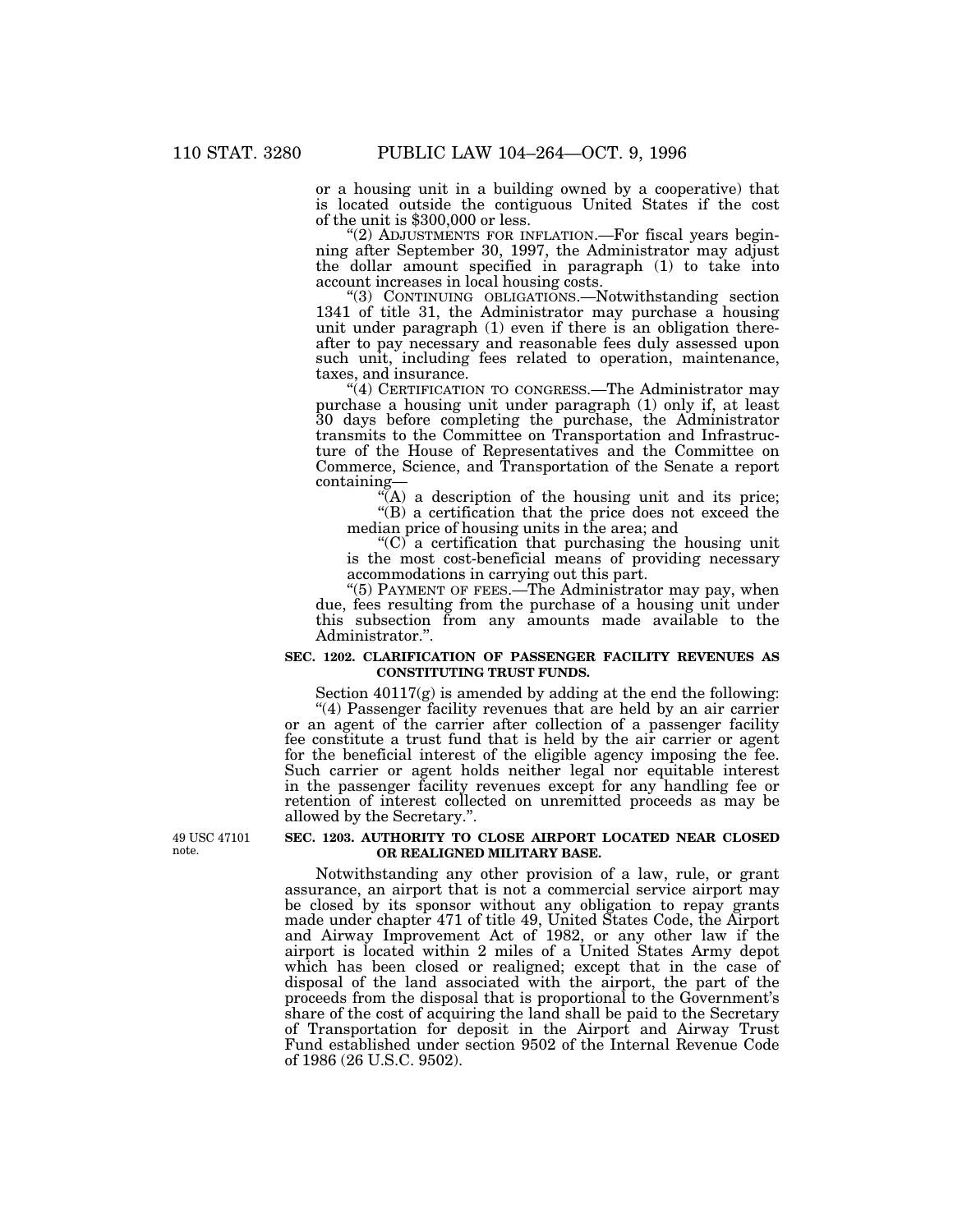## **SEC. 1204. GADSDEN AIR DEPOT, ALABAMA.**

(a) AUTHORITY TO GRANT WAIVERS.—Notwithstanding section 16 of the Federal Airport Act (as in effect on May 4, 1949), the Secretary is authorized, subject to the provisions of section 47153 of title 49, United States Code, and the provisions of subsection (b) of this section, to waive any of the terms contained in the deed of conveyance dated May 4, 1949, under which the United States conveyed certain property to the city of Gadsden, Alabama, for airport purposes.

(b) CONDITIONS.—Any waiver granted under subsection (a) shall be subject to the following conditions:

(1) The city of Gadsden, Alabama, shall agree that, in conveying any interest in the property which the United States conveyed to the city by a deed described in subsection (a), the city will receive an amount for such interest which is equal to the fair market value of such interest (as determined pursuant to regulations issued by the Secretary).

(2) Any such amount so received by the city shall be used by the city for the development, improvement, operation, or maintenance of a public airport, lands (including any improvements thereto) which produce revenues that are used for airport development purposes, or both.

## **SEC. 1205. REGULATIONS AFFECTING INTRASTATE AVIATION IN ALASKA.**

In modifying regulations contained in title 14, Code of Federal Regulations, in a manner affecting intrastate aviation in Alaska, the Administrator of the Federal Aviation Administration shall consider the extent to which Alaska is not served by transportation modes other than aviation, and shall establish such regulatory distinctions as the Administrator considers appropriate.

#### **SEC. 1206. WESTCHESTER COUNTY AIRPORT, NEW YORK.**

Notwithstanding sections 47107(b) and 47133 of title 49, United States Code, and any other law, regulation, or grant assurance, all fees received by Westchester County Airport in the State of New York may be paid into the treasury of Westchester County pursuant to section 119.31 of the Westchester County Charter if the Secretary finds that the expenditures from such treasury for the capital and operating costs of the Airport after December 31, 1990, have been and will be equal to or greater than the fees that such treasury receives from the Airport.

#### **SEC. 1207. BEDFORD AIRPORT, PENNSYLVANIA.**

If the Administrator of the Federal Aviation Administration decommissions an instrument landing system in Pennsylvania, the Administrator may transfer and install the system at Bedford Airport, Pennsylvania.

#### **SEC. 1208. WORCESTER MUNICIPAL AIRPORT, MASSACHUSETTS.**

The Administrator of the Federal Aviation Administration shall take such actions as may be necessary to improve the safety of aircraft landing at Worcester Municipal Airport, Massachusetts, including, if appropriate, providing air traffic radar service to such airport from the Providence Approach Radar Control in Coventry, Rhode Island.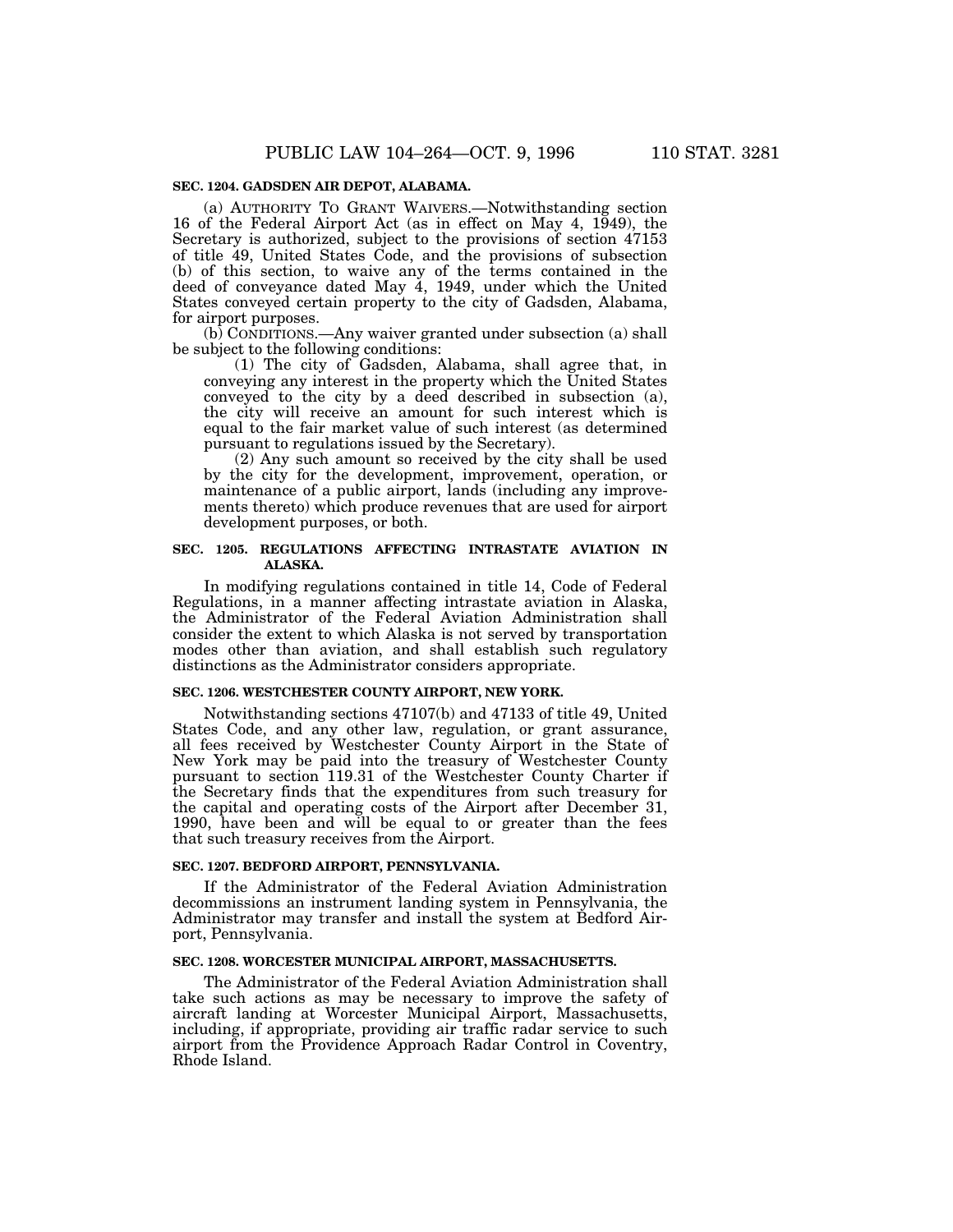# **SEC. 1209. CENTRAL FLORIDA AIRPORT, SANFORD, FLORIDA.**

The Administrator of the Federal Aviation Administration shall take such actions as may be necessary to improve the safety of aircraft landing at Central Florida Airport, Sanford, Florida, including, if appropriate, providing a new instrument landing system on Runway 27R.

#### **SEC. 1210. AIRCRAFT NOISE OMBUDSMAN.**

Section 106, as amended by section 230 of this Act, is further amended by adding at the end the following:

''(q) AIRCRAFT NOISE OMBUDSMAN.—

''(1) ESTABLISHMENT.—There shall be in the Administration an Aircraft Noise Ombudsman.

''(2) GENERAL DUTIES AND RESPONSIBILITIES.—The Ombudsman shall—

''(A) be appointed by the Administrator;

"(B) serve as a liaison with the public on issues regarding aircraft noise; and

''(C) be consulted when the Administration proposes changes in aircraft routes so as to minimize any increases in aircraft noise over populated areas.

"(3) NUMBER OF FULL-TIME EQUIVALENT EMPLOYEES.—The appointment of an Ombudsman under this subsection shall not result in an increase in the number of full-time equivalent employees in the Administration.''.

## **SEC. 1211. SPECIAL RULE FOR PRIVATELY OWNED RELIEVER AIRPORTS.**

Section 47109 is amended by adding at the end the following:

"(c) SPECIAL RULE FOR PRIVATELY OWNED RELIEVER AIR-PORTS.—If a privately owned reliever airport contributes any lands, easements, or rights-of-way to carry out a project under this subchapter, the current fair market value of such lands, easements, or rights-of-way shall be credited toward the non-Federal share of allowable project costs.''.

#### **SEC. 1212. SENSE OF THE SENATE REGARDING THE FUNDING OF THE FEDERAL AVIATION ADMINISTRATION.**

(a) FINDINGS.—The Senate finds that—

(1) Congress is responsible for ensuring that the financial needs of the Federal Aviation Administration, the agency that performs the critical function of overseeing the Nation's air traffic control system and ensuring the safety of air travelers in the United States, are met;

(2) aviation excise taxes that constitute the Airport and Airway Trust Fund, which provides most of the funding for the Federal Aviation Administration, have expired;

(3) the surplus in the Airport and Airway Trust Fund will be spent by the Federal Aviation Administration by December 1996;

(4) the existing system of funding the Federal Aviation Administration will not provide the agency with sufficient shortterm or long-term funding;

(5) this Act creates a sound process to review Federal Aviation Administration funding and develop a funding system to meet the Federal Aviation Administration's long-term funding needs; and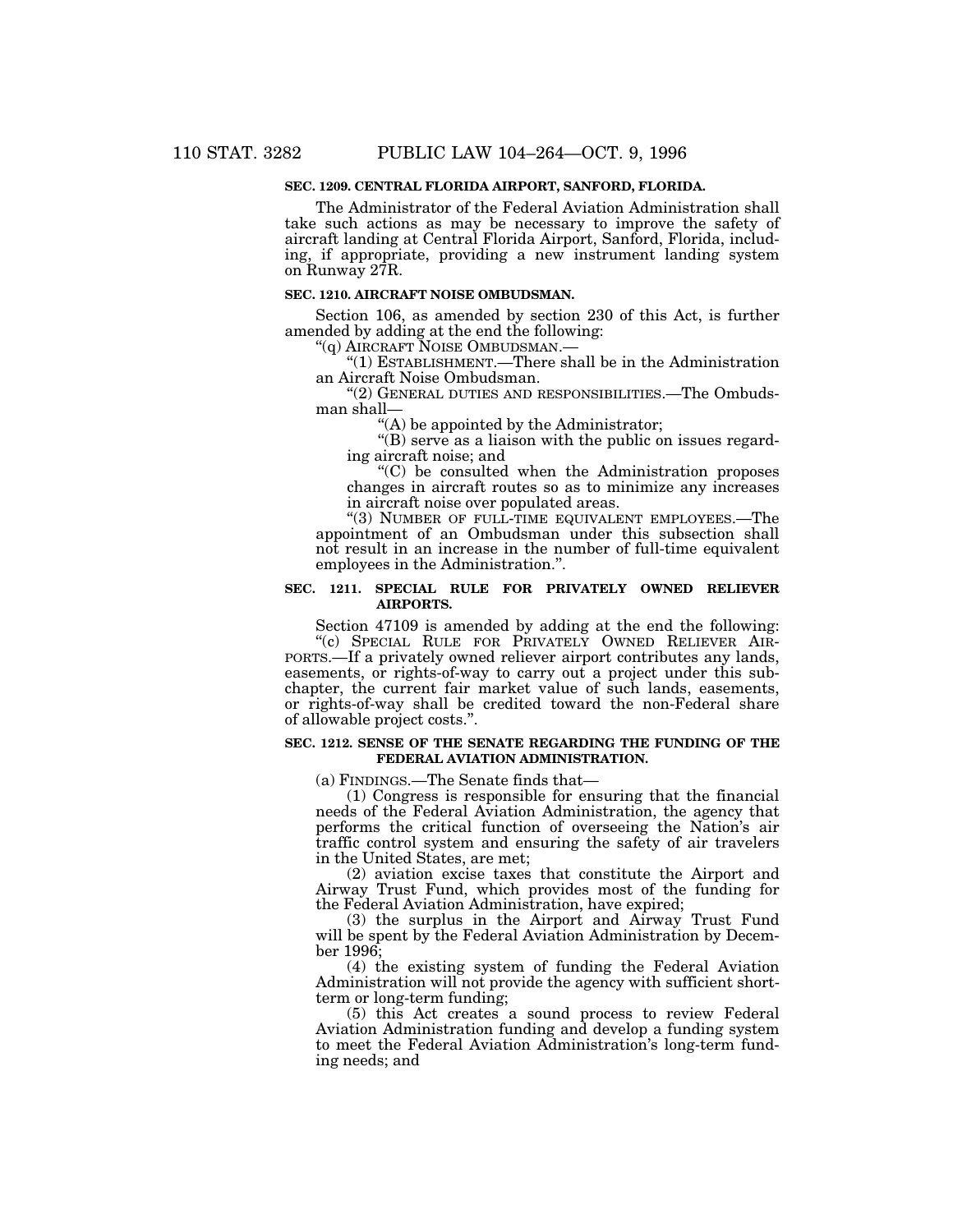(6) without immediate action by Congress to ensure that the Federal Aviation Administration's financial needs are met, air travelers' confidence in the system could be undermined.

(b) SENSE OF THE SENATE.—It is the sense of the Senate that there should be an immediate enactment of an 18-month reinstatement of the aviation excise taxes to provide short-term funding for the Federal Aviation Administration.

#### **SEC. 1213. RURAL AIR FARE STUDY.**

(a) IN GENERAL.—The Secretary shall conduct a study to— (1) compare air fares paid (calculated as both actual and adjusted air fares) for air transportation on flights conducted by commercial air carriers—

(A) between—

(i) nonhub airports located in small communities; and

(ii) large hub airports; and

(B) between large hub airports;

(2) analyze—

(A) the extent to which passenger service that is provided from nonhub airports is provided on—

> (i) regional commuter commercial air carriers; or (ii) major air carriers;

(B) the type of aircraft employed in providing passenger service at nonhub airports; and

(C) whether there is competition among commercial air carriers with respect to the provision of air service to passengers from nonhub airports.

(b) FINDINGS.—The Secretary shall include in the report of the study conducted under subsection (a) findings concerning—

(1) whether passengers who use commercial air carriers to and from rural areas (as defined by the Secretary) pay a disproportionately greater price for that transportation than passengers who use commercial air carriers between urban areas (as defined by the Secretary);

(2) the nature of competition, if any, in rural markets (as defined by the Secretary) for commercial air carriers;

(3) whether a relationship exists between higher air fares and competition among commercial air carriers for passengers traveling on jet aircraft from small communities (as defined by the Secretary) and, if such a relation exists, the nature of that relationship;

(4) the number of small communities that have lost air service as a result of the deregulation of commercial air carriers with respect to air fares;

(5) the number of small communities served by airports with respect to which, after commercial air carrier fares were deregulated, jet aircraft service was replaced by turboprop aircraft service; and

(6) where such replacement occurred, any corresponding decreases in available seat capacity for consumers at the airports referred to in that subparagraph.

 $\overline{c}$  REPORT.—Not later than 60 days after the date of the enactment of this Act, the Secretary shall submit a final report on the study carried out under subsection (a) to the Committee on Commerce, Science, and Transportation of the Senate and the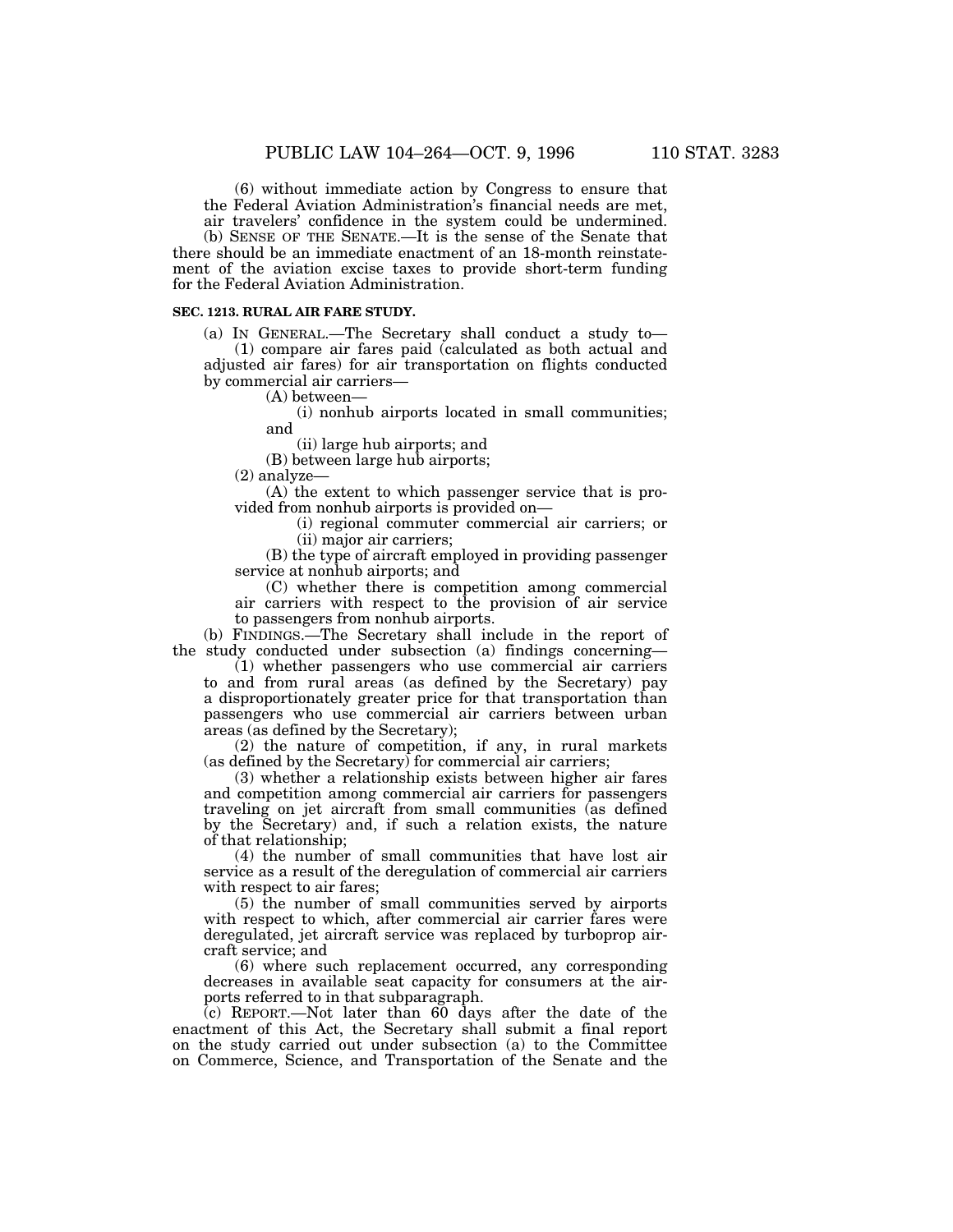Committee on Transportation and Infrastructure of the House of Representatives.

(d) DEFINITIONS.—For purposes of this section, the following definitions apply:

(1) ADJUSTED AIR FARE.—The term ''adjusted air fare'' means an actual air fare that is adjusted for distance traveled by a passenger.

 $(2)$  AIR CARRIER.—The term "air carrier" is defined in section 40102(a)(2) of title 49, United States Code.

(3) AIRPORT.—The term "airport" is defined in section 40102(9) of such title.

(4) COMMERCIAL AIR CARRIER.—The term ''commercial air carrier'' means an air carrier that provides air transportation for commercial purposes (as determined by the Secretary).

(5) HUB AIRPORT.—The term ''hub airport'' is defined in section  $41731(a)(2)$  of such title.

(6) LARGE HUB AIRPORT.—The term ''large hub airport'' shall be defined by the Secretary but the definition may not include a small hub airport, as that term is defined in section  $41731(a)(5)$  of such title.

(7) MAJOR AIR CARRIER.—The term ''major air carrier'' shall be defined by the Secretary.

(8) NONHUB AIRPORT.—The term ''nonhub airport'' is defined in section  $41731(a)(4)$  of such title.

(9) REGIONAL COMMUTER AIR CARRIER.—The term ''regional commuter air carrier'' shall be defined by the Secretary.

### **SEC. 1214. CARRIAGE OF CANDIDATES IN STATE AND LOCAL ELECTIONS.**

The Administrator of the Federal Aviation Administration shall revise section 91.321 of the Administration's regulations (14 C.F.R. 91.321), relating to the carriage of candidates in Federal elections, to make the same or similar rules applicable to the carriage of candidates for election to public office in State and local government elections.

### **SEC. 1215. SPECIAL FLIGHT RULES IN THE VICINITY OF GRAND CANYON NATIONAL PARK.**

The Secretary of Transportation, acting through the Administrator of the Federal Aviation Administration, shall take such action as may be necessary to provide 45 additional days for comment by interested persons on the special flight rules in the vicinity of Grand Canyon National Park and the Draft Environmental Assessment described in the notice of proposed rulemaking issued on July 31, 1996, at 61 Fed. Reg. 40120 et seq.

### **SEC. 1216. TRANSFER OF AIR TRAFFIC CONTROL TOWER; CLOSING OF FLIGHT SERVICE STATIONS.**

(a) HICKORY, NORTH CAROLINA TOWER.— (1) TRANSFER.—The Administrator of the Federal Aviation Administration may transfer any title, right, or interest the United States has in the air traffic control tower located at the Hickory Regional Airport to the City of Hickory, North Carolina, for the purpose of enabling the city to provide air traffic control services to operators of aircraft.

(2) STUDY.—The Administrator shall conduct a study to determine whether the number of operations at Hickory Regional Airport meet the criteria for contract towers and shall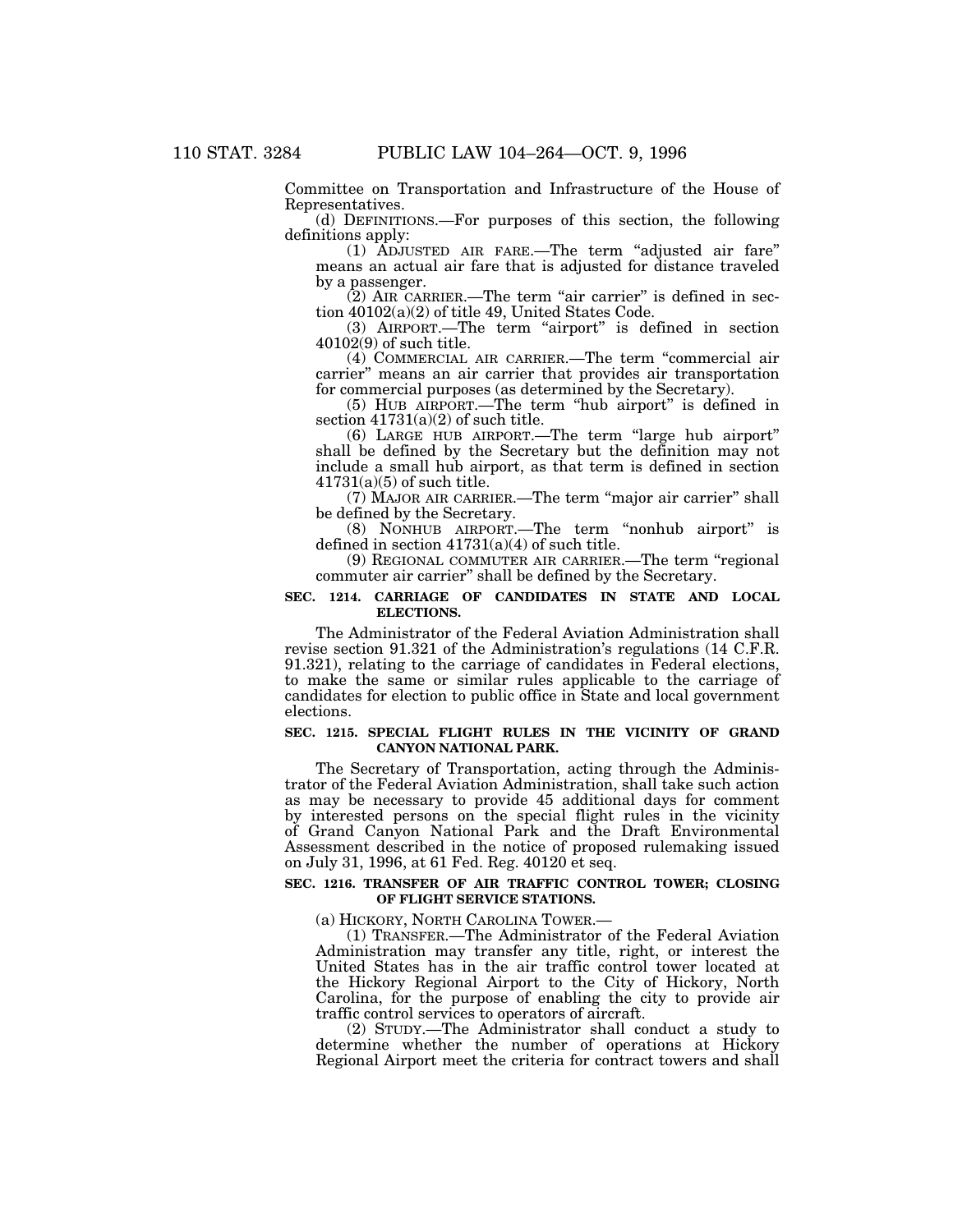certify in writing to the Committee on Commerce, Science,

and Transportation of the Senate and the Committee on Commerce and Infrastructure of the House of Representatives whether that airport meets those criteria.

(b) NEW BERN-CRAVEN COUNTY STATION.—The Administrator shall not close the New Bern-Craven County flight services station or the Hickory Regional Airport flight service station unless the Administrator certifies in writing to the Committee on Commerce, Science, and Transportation of the Senate and the Committee on Transportation and Infrastructure of the House of Representatives that such closure will not result in a degradation of air safety and that it will reduce costs to taxpayers.

(c) PIERRE, SOUTH DAKOTA STATION.—The Administrator shall not close the Pierre, South Dakota Regional Airport flight service station unless following the 180th day after the date of the enactment of this Act the Administrator certifies in writing to the Committee on Commerce, Science, and Transportation of the Senate and the Committee on Transportation and Infrastructure of the House of Representatives that such closure will not result in a degradation of air safety, air service, or the loss of meteorological services or data that cannot otherwise be obtained in a more costeffective manner, and that it will reduce costs to taxpayers.

#### **SEC. 1217. LOCATION OF DOPPLER RADAR STATIONS, NEW YORK.**

(a) STUDY.—The Administrator of the Federal Aviation Administration shall conduct a study of the feasibility of constructing 2 offshore platforms to serve as sites for the location of Doppler radar stations for John F. Kennedy International Airport and LaGuardia Airport in New York City, New York.

(b) REPORT.—Not later than 90 days after the date of the enactment of this Act, the Administrator shall transmit to Congress a report on the results of the study conducted under subsection (a), including proposed locations for the offshore platforms. Such locations shall be as far as possible from populated areas while providing appropriate safety measures for John F. Kennedy International Airport and LaGuardia Airport.

## **SEC. 1218. TRAIN WHISTLE REQUIREMENTS.**

(a) IN GENERAL.—Section 20153 is amended by adding at the end the following:

''(i) REGULATIONS.—In issuing regulations under this section, the Secretary—

 $''(1)$  shall take into account the interest of communities that—

''(A) have in effect restrictions on the sounding of a locomotive horn at highway-rail grade crossings; or

''(B) have not been subject to the routine (as defined by the Secretary) sounding of a locomotive horn at highwayrail grade crossings;

''(2) shall work in partnership with affected communities to provide technical assistance and shall provide a reasonable amount of time for local communities to install supplementary safety measures, taking into account local safety initiatives (such as public awareness initiatives and highway-rail grade crossing traffic law enforcement programs) subject to such terms and conditions as the Secretary deems necessary, to protect public safety; and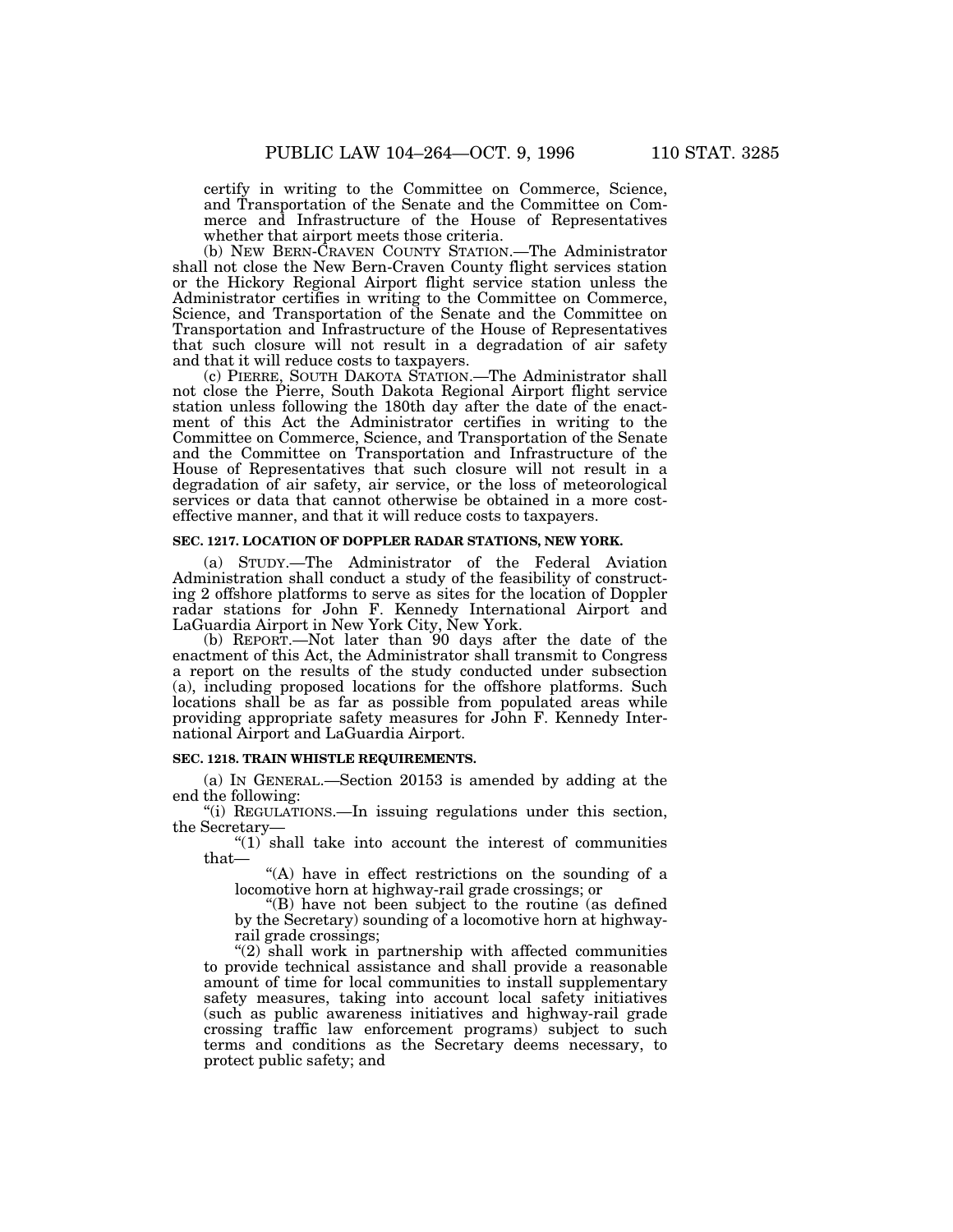"(3) may waive (in whole or in part) any requirement of this section (other than a requirement of this subsection or subsection (j)) that the Secretary determines is not likely to contribute significantly to public safety.

''(j) EFFECTIVE DATE OF REGULATIONS.—Any regulations under this section shall not take effect before the 365th day following the date of publication of the final rule.''.

## **SEC. 1219. INCREASED FEES.**

(a) IN GENERAL.—Notwithstanding any other provision of law, the Surface Transportation Board shall not increase fees for services to be collected from small shippers in connection with rail maximum rate complaints pursuant to part 1002 of title 49, Code of Federal Regulations, Ex Parte No. 542.

Effective date.

(b) APPLICABILITY.—Subsection (a) shall no longer be effective after September 30, 1998.

#### **SEC. 1220. STRUCTURES INTERFERING WITH AIR COMMERCE.**

(a) LANDFILLS.—Section 44718 is amended by adding at the end the following:

''(d) LANDFILLS.—For the purposes of enhancing aviation safety, in a case in which 2 landfills have been proposed to be constructed or established within 6 miles of a commercial service airport with fewer than 50,000 enplanements per year, no person shall construct or establish either landfill if an official of the Federal Aviation Administration has stated in writing within the 3-year period ending on the date of the enactment of this subsection that 1 of the landfills would be incompatible with aircraft operations at the airport, unless the landfill is already active on such date of enactment or the airport operator agrees to the construction or establishment of the landfill.''.

(b) CIVIL PENALTIES.—Section 46301 is amended by inserting "44718(d)," after "44716," in each of subsections  $(a)(1)(A)$ ,  $(d)(2)$ , and  $(f)(1)(A)(i)$ .

# **SEC. 1221. HAWAII CARGO.**

Notwithstanding any other provision of law, and for a period that shall not extend beyond September 30, 1998, an air carrier which commenced all-cargo turnaround service during November 1995 with Stage 2 aircraft with a maximum weight of more than 75,000 pounds may operate no more than one Stage 2 aircraft in all-cargo turnaround service and may also maintain a second such aircraft in reserve. The reserve aircraft may only be used as a replacement aircraft when the first aircraft is not airworthy or is unavailable due to closure of an airport at which the first aircraft is located in the State of Hawaii.

#### **SEC. 1222. LIMITATION ON AUTHORITY OF STATES TO REGULATE GAMBLING DEVICES ON VESSELS.**

Subsection (b)(2) of section 5 of the Act of January 2, 1951 (commonly referred to as the ''Johnson Act'') (64 Stat. 1135, chapter 1194; 15 U.S.C. 1175), is amended by adding at the end the following:

''(C) EXCLUSION OF CERTAIN VOYAGES AND SEGMENTS.—

Except for a voyage or segment of a voyage that occurs within the boundaries of the State of Hawaii, a voyage or segment of a voyage is not described in subparagraph